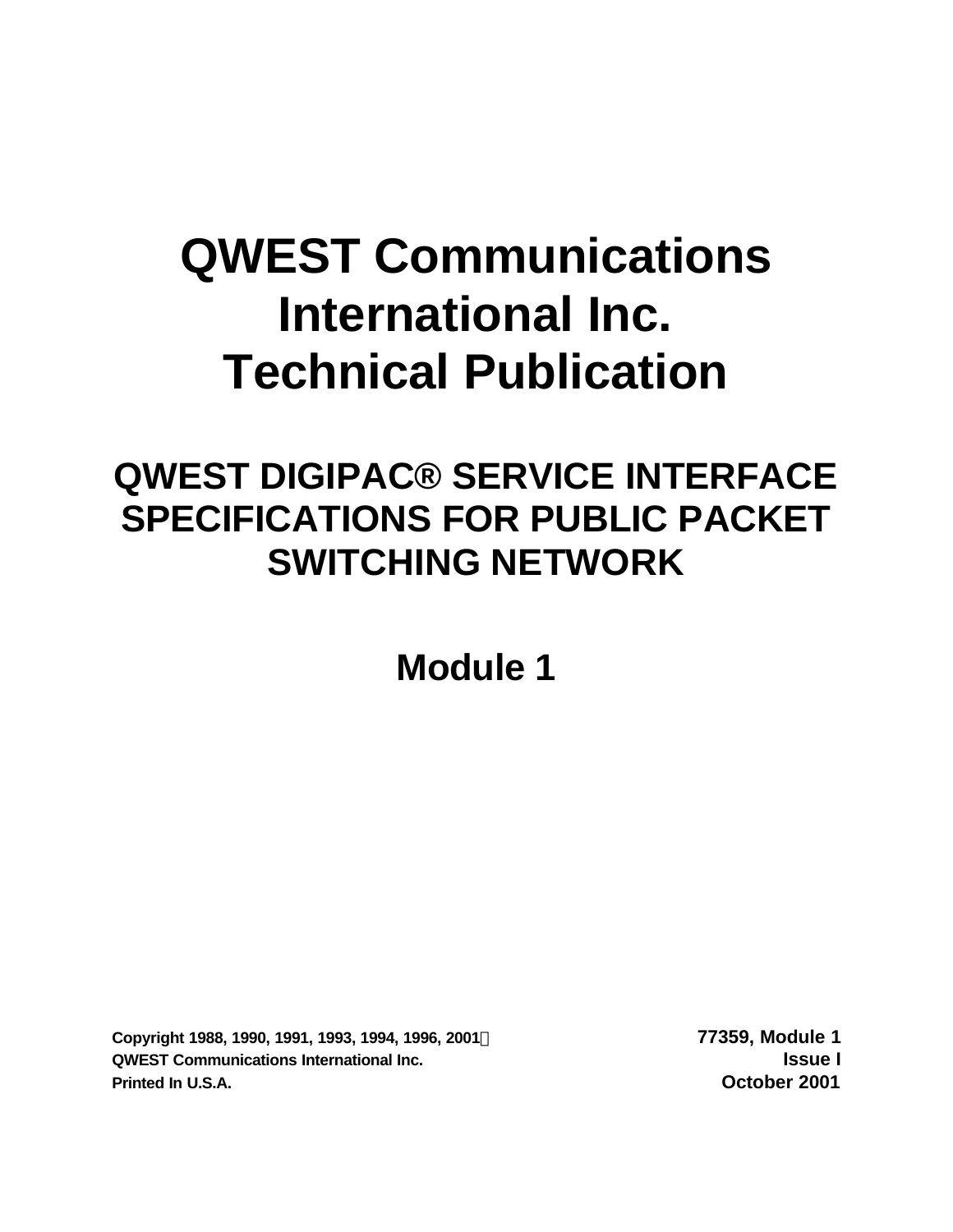#### NOTICE

This Technical Publication describes the interface protocols necessary for:

- Asynchronous terminals and hosts (Module 1)
- X.25 terminals and hosts (Module 2)
- X.75 connections with Interexchange Carriers to communicate via the Packet Switched Public Data Network (PSPDN) (Module 3)
- Dial-up access for X.25 devices using the X.32 recommendation (Module 4) and
- Point of Sales terminal to host communications using T3POS protocol (Module 5).

QWEST Communications International Inc. reserves the right to revise this document for any reason, including but not limited to, conformity with standards promulgated by various governmental or regulatory agencies; utilization of advances in the state of the technical arts; or to reflect changes in the design of equipment, techniques, or procedures described or referred to herein.

Liability to anyone arising out of use or reliance upon any information set forth herein is expressly disclaimed, and no representation or warranties, expressed or implied, are made with respect to the accuracy or utility of any information set forth herein.

This document is not to be construed as a suggestion to any manufacturer to modify or change any of its products, nor does this publication represent any commitment by QWEST Communications International Inc. to purchase any specific products. Further, conformance to this publication does not constitute a guarantee of a given supplier's equipment and/or its associated documentation.

Future issues of Technical Publication 77359 will be announced to the industry at least 45 days prior to the issuance date. This notice, which will come through our standard customer notification channels, will allow the customer time to comment on the proposed revisions.

Ordering information for QWEST Technical Publications can be obtained from the Reference Section of this document.

If further information is required, please contact:

QWEST Communications International Inc. Manager – New Services Planning 700 W. Mineral Ave. MN-F15.15 Littleton, CO 80120 (303) 707-7107 (303) 707-9497 Fax # E-mail: jhsmit2@qwest.com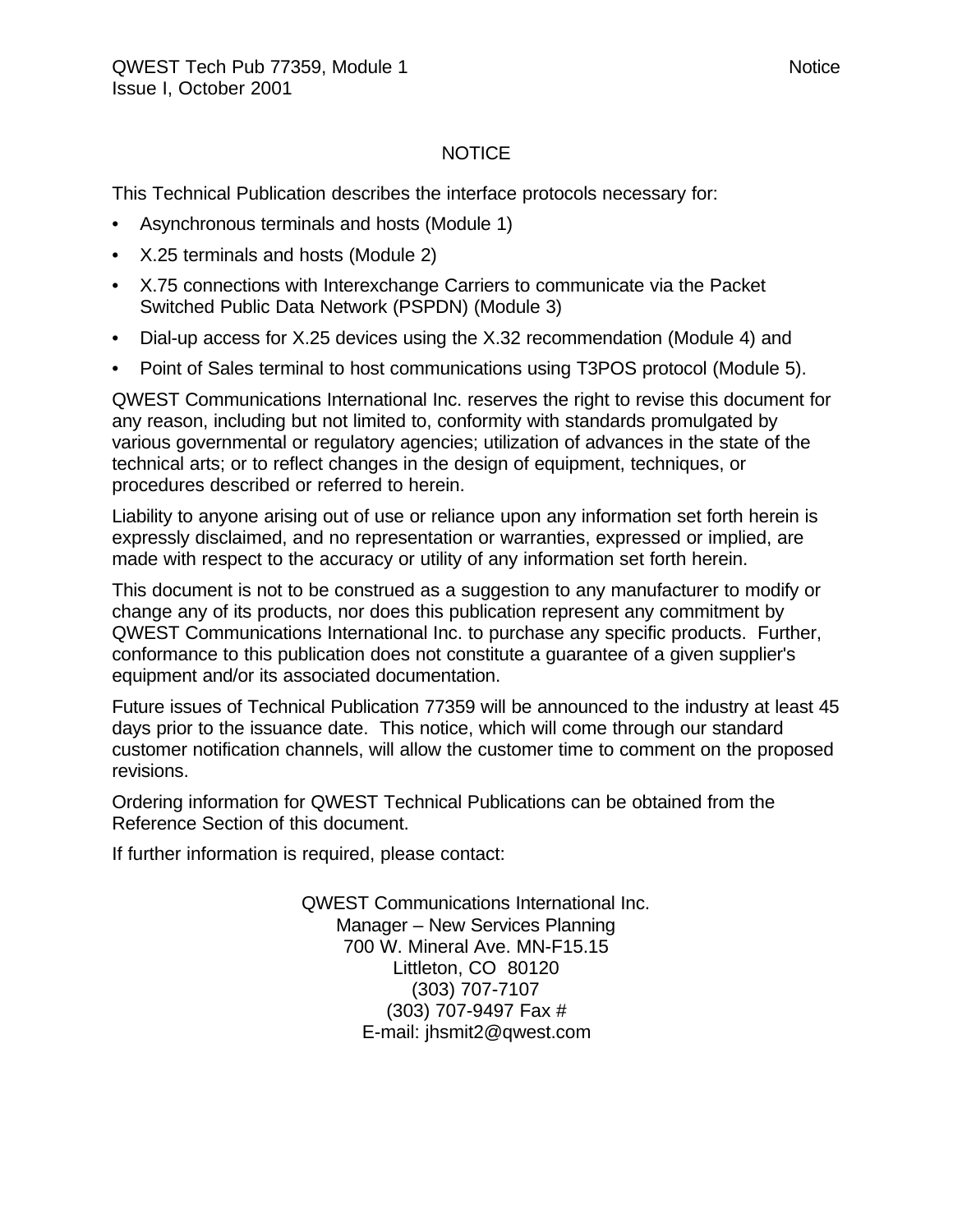#### COMMENTS on PUB 77359 Module 1

#### PLEASE TEAR OUT AND SEND YOUR COMMENTS/SUGGESTIONS TO:

QWEST Corporation Manager – New Services Planning 700 W. Mineral Ave. MN-F15.15 Littleton, CO 80120 (303) 707-7107 (303) 707-9497 Fax # E-mail: jhsmit2@qwest.com

Information from you helps us to improve our Publications. Please take a few moments to answer the following questions and return to the above address.

| Was this Publication valuable to you in understanding  |      |      |
|--------------------------------------------------------|------|------|
| The technical parameters of our service?               | YES. | NO.  |
| Was the information accurate and up-to-date?           | YES. | NO.  |
| Was the information easily understood?                 | YES  | NO.  |
| Were the contents logically sequenced?                 | YES  | NO . |
| Were the tables and figures understandable and helpful | YES  | NO.  |
| Were the pages legible?                                | YES. | NO.  |

If you answered NO to any of the questions and/or if you have any other comments or suggestions, please explain:

\_\_\_\_\_\_\_\_\_\_\_\_\_\_\_\_\_\_\_\_\_\_\_\_\_\_\_\_\_\_\_\_\_\_\_\_\_\_\_\_\_\_\_\_\_\_\_\_\_\_\_\_\_\_\_\_\_\_\_\_\_\_\_\_\_\_\_\_\_\_ \_\_\_\_\_\_\_\_\_\_\_\_\_\_\_\_\_\_\_\_\_\_\_\_\_\_\_\_\_\_\_\_\_\_\_\_\_\_\_\_\_\_\_\_\_\_\_\_\_\_\_\_\_\_\_\_\_\_\_\_\_\_\_\_\_\_\_\_\_\_

| (Attach additional sheet, if necessary) |                     |  |  |  |
|-----------------------------------------|---------------------|--|--|--|
| Name                                    | Date ______________ |  |  |  |
| Company                                 |                     |  |  |  |
| <b>Address</b>                          |                     |  |  |  |
| <b>Telephone Number</b>                 |                     |  |  |  |
| E-Mail                                  |                     |  |  |  |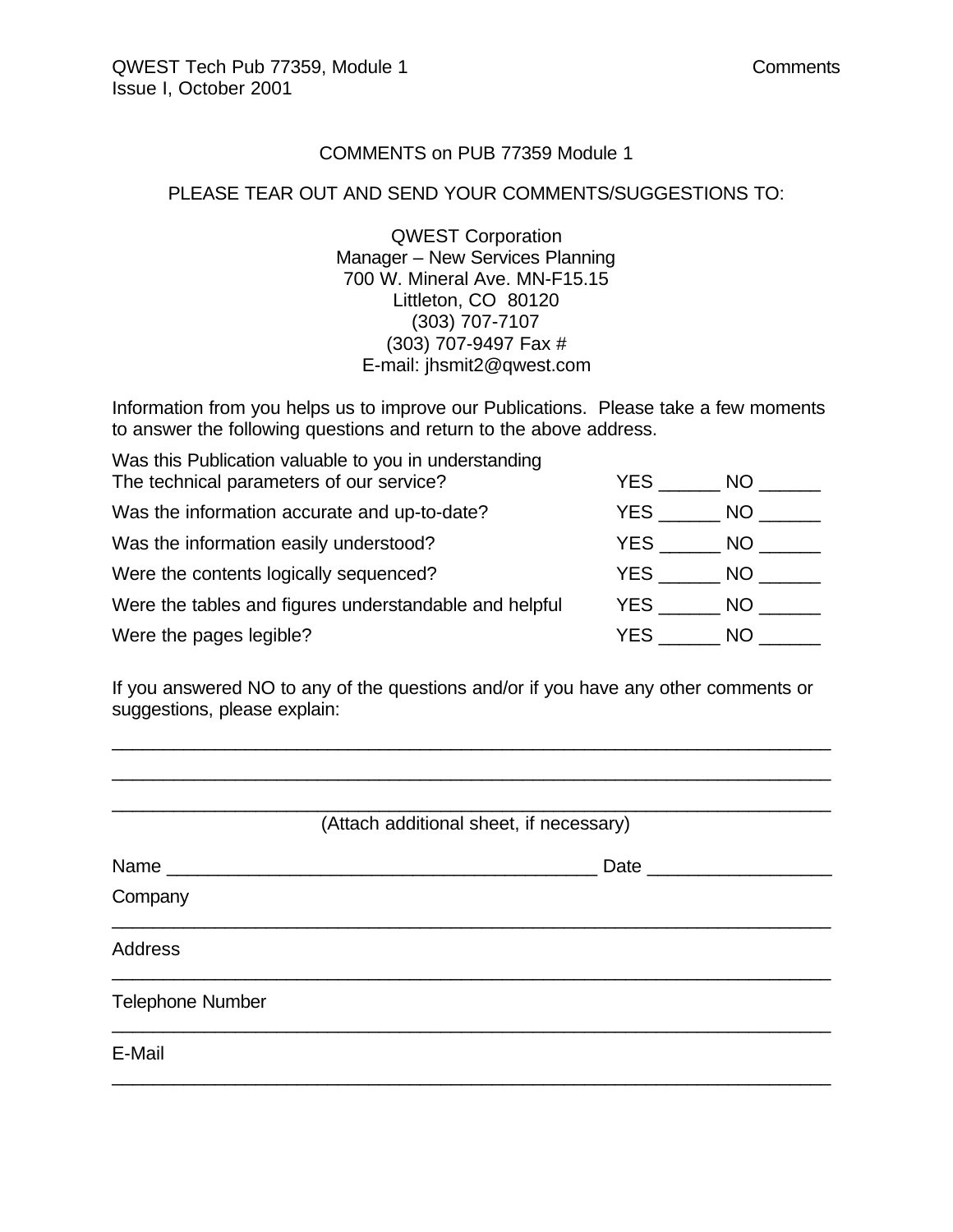#### **CONTENTS**

|    |      | <b>Chapter and Section</b>                                       | Page               |
|----|------|------------------------------------------------------------------|--------------------|
| 1. | 1.1  |                                                                  | $1 - 1$<br>$1 - 1$ |
| 2. |      |                                                                  |                    |
|    | 2.1  |                                                                  |                    |
|    | 2.2  |                                                                  |                    |
|    | 2.3  |                                                                  |                    |
|    | 2.4  |                                                                  |                    |
|    | 2.5  |                                                                  |                    |
|    | 2.6  | Interface Procedures (Asynchronous DTE to X.25 DTE)  2-35        |                    |
|    | 2.7  |                                                                  |                    |
|    | 2.8  |                                                                  |                    |
| 3. |      |                                                                  |                    |
|    | 3.1  |                                                                  |                    |
| 4. |      |                                                                  |                    |
|    | 4.1  |                                                                  | $4 - 1$            |
|    | 4.2  |                                                                  |                    |
|    | 4.3  |                                                                  |                    |
|    | 4.4  |                                                                  |                    |
| 5. |      |                                                                  |                    |
|    | 5.1  |                                                                  |                    |
|    | 5.2  |                                                                  |                    |
| 6. |      |                                                                  |                    |
|    | 6.1  |                                                                  |                    |
|    | 6.2  |                                                                  |                    |
|    | 6.3  |                                                                  | $6-1$              |
|    | 6.4  | Consultative Committee International Telephone and Telegraph 6-1 |                    |
|    | 6.5  |                                                                  |                    |
|    | 6.6  |                                                                  |                    |
|    | 6.7  |                                                                  |                    |
|    | 6.8  |                                                                  |                    |
|    | 6.9  |                                                                  |                    |
|    | 6.10 |                                                                  |                    |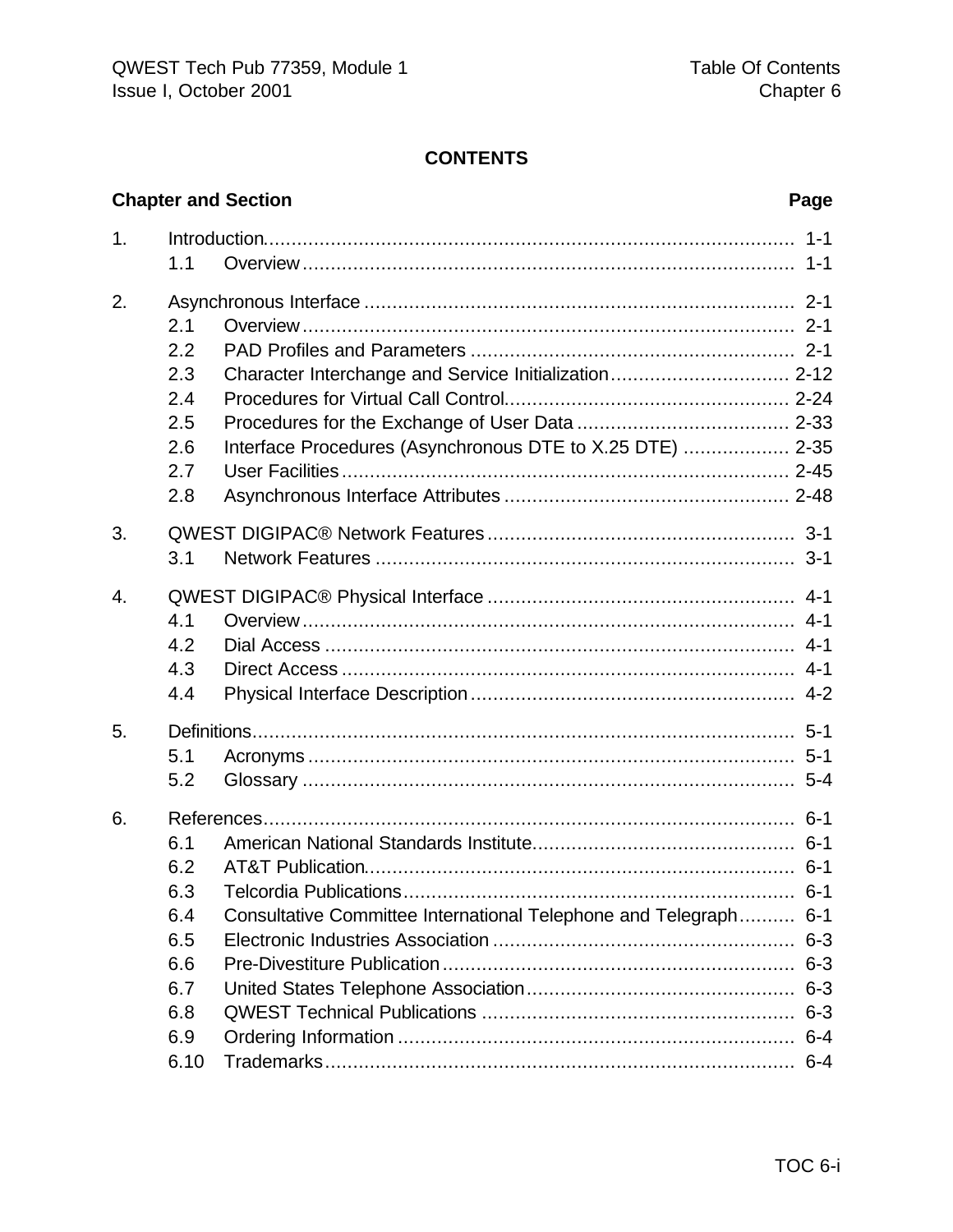### **CONTENTS** (Continued)

#### **Figures Page**

| 2-2 Set, Read, Set-And-Read And Parameter Indication Pad Message Format 2-37 |  |
|------------------------------------------------------------------------------|--|
|                                                                              |  |
|                                                                              |  |
|                                                                              |  |
|                                                                              |  |
|                                                                              |  |

#### **Tables**

| $2 - 1$  |                                                                             |
|----------|-----------------------------------------------------------------------------|
| $2 - 2$  | Possible Values and Combination of Values of                                |
| $2 - 3$  |                                                                             |
|          |                                                                             |
| $2 - 4$  |                                                                             |
| $2 - 5$  |                                                                             |
| $2 - 6$  |                                                                             |
| $2 - 7$  |                                                                             |
| $2 - 8$  |                                                                             |
| $2 - 9$  |                                                                             |
| $2 - 10$ |                                                                             |
| $2 - 11$ | Pad Messages Transmitted by the Pad in Response to Set,                     |
|          |                                                                             |
| $2 - 12$ |                                                                             |
| $2 - 13$ |                                                                             |
| $2 - 14$ | Summary of Asynchronous PDN Standard Interface Attributes 2-48              |
| $3 - 1$  |                                                                             |
| $4 - 1$  | Dial Access - Asynchronous - 300/1200 bit/s 212A Compatible - (2-Wire)  4-5 |
| $4 - 2$  | Dial Access - Asynchronous - 2400/1200 bit/s CCITT Recommendation           |
|          |                                                                             |
| $4 - 3$  | Dial Access - Asynchronous - 9600 bit/s CCITT Recommendation                |
|          | V.32 Compatible - (2-Wire) Using Trellis Coded Modulation 4-9               |
| $4 - 4$  | Dial Access - Asynchronous - 14400 bit/s ITU-T Recommendation               |
|          | V.32 bis Compatible - (2-Wire) Using Trellis Coded Modulation  4-11         |
| $4 - 5$  | Dial Access - Asynchronous - 28800 bit/s ITU-T Recommendation               |
|          | V.34 Compatible - (2-Wire) Using Trellis Coded Modulation 4-13              |
| $4 - 6$  |                                                                             |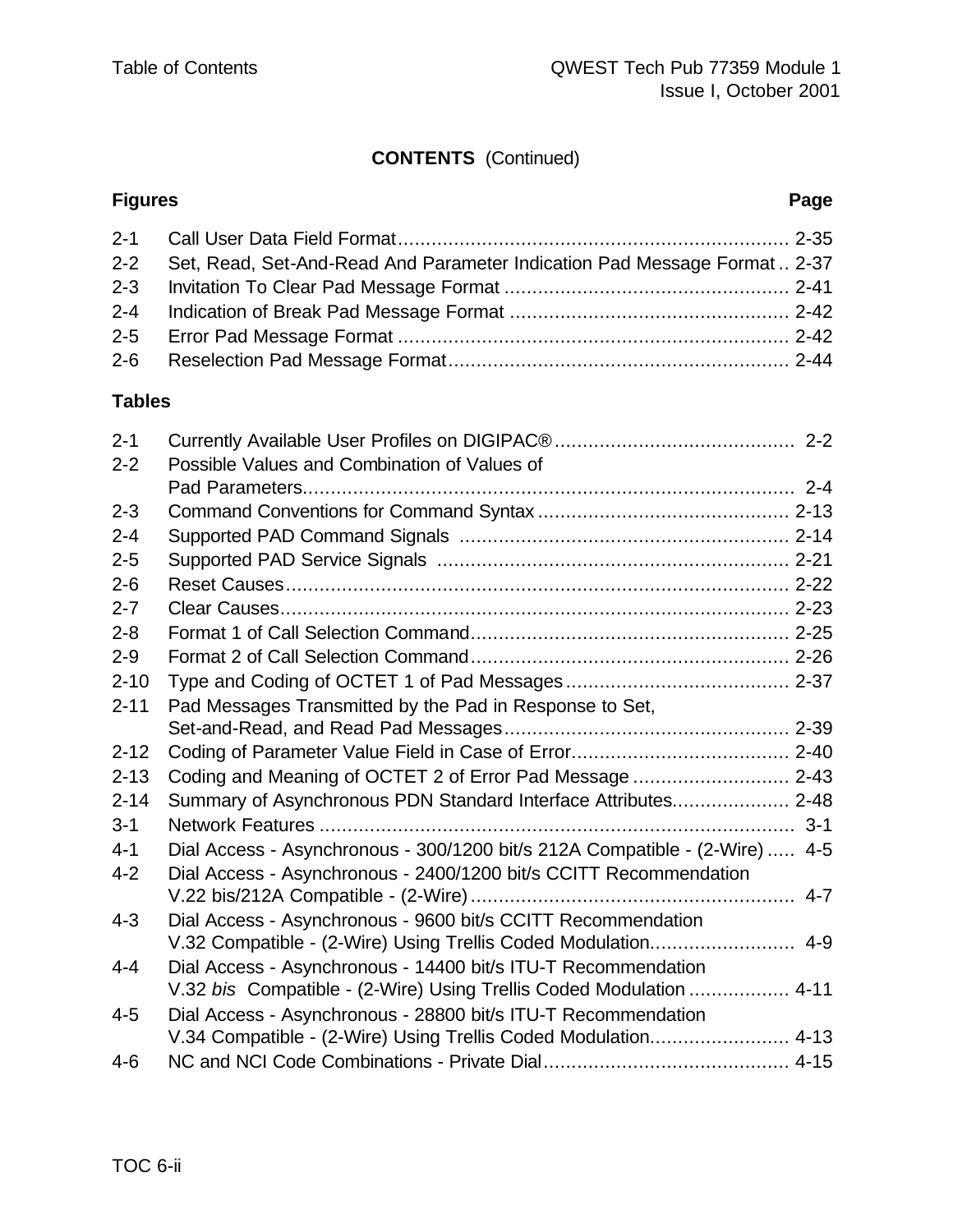#### **CONTENTS**

### **Chapter and Section Page**

| 1. http://www.the.com/minimum/minimum/minimum/minimum/minimum/minimum/minimum/1-1 |  |  |  |
|-----------------------------------------------------------------------------------|--|--|--|
|                                                                                   |  |  |  |
|                                                                                   |  |  |  |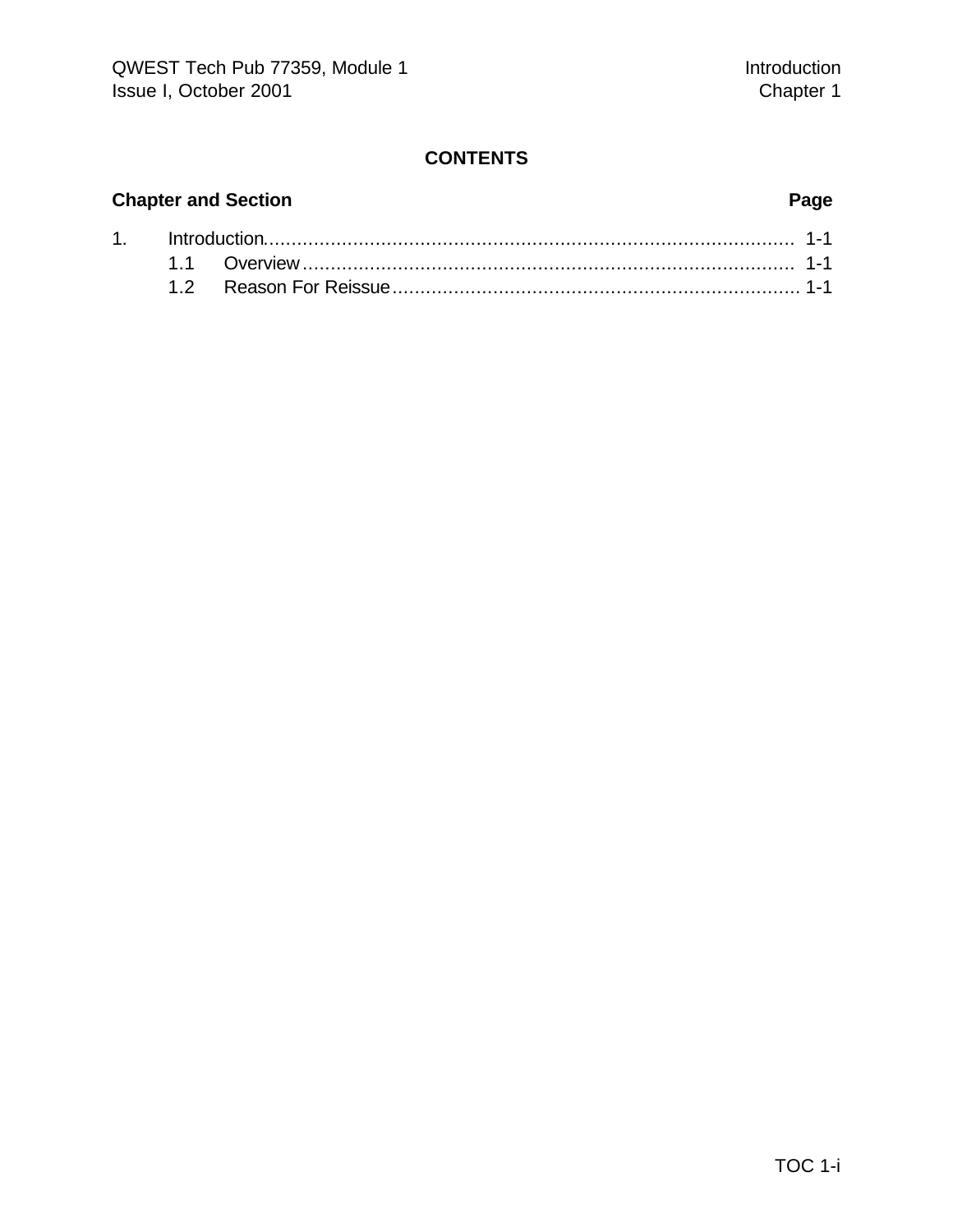#### **1. Introduction**

#### **1.1 Overview**

This Technical Publication describes the interface protocols necessary for:

- asynchronous terminals and hosts (Module 1)
- X.25 terminals and hosts (Module 2)
- X.75 connections with Inter-exchange Carriers to communicate via the Packet Switched Public Data Network (PSPDN) (Module 3)
- dial-up access for X.25 devices using the X.32 recommendation (Module 4) and
- Point of Sales terminal to host communications using T3POS protocol (Module 5).

Network level signaling messages are transmitted as American Standard Code for Information Interchange (ASCII) text. The terms used herein are consistent with the text of the International Telecommunications Union (ITU), formerly International Telegraph and Telephone Consultative Committee (CCITT), Recommendations specified in this document. All reference in this Technical Publication to ITU recommendations are per the 1988 issue "blue book", unless specified otherwise.

The asynchronous interface is based on ITU Recommendation X.28 which defines the protocol between the asynchronous device and the PSPDN. The asynchronous Data Termination Equipment (DTE)/X.25 DTE interface is based on ITU Recommendation X.29 which specifies the protocol between the packet-mode DTE and the PSPDN. ITU Recommendation X.3 defines a Packet Assembly/Disassembly (PAD) facility in a PSPDN. The X.25 interface is based on ITU Recommendation X.25 which defines the protocol between the X.25 DTE and the PSPDN. The X.75 interface is based on ITU Recommendation X.75 which defines the protocol between the Inter-exchange Carriers, data service providers and the PSPDN. The X.32 interface is based on ITU Recommendation X.32 which defines the protocol and procedures for an X.25 DTE to access the PSPDN using a Dial-up connection, either to originate or terminate X.25 calls.

The T3POS interface defines the protocol, procedures, and PAD function within the PSPDN to allow Point of Sale (POS) terminals to use the Packet Network as a means to access Credit Card Association (CCA) hosts or Information Service Providers (ISP).

A table of all acronyms used in this Technical Publication can be found in Chapter 5.

All changes and reissues of this Technical Publication will be made on a QWEST wide basis.

#### **1.2 Reason For Reissue**

This document is being reissued at this time to show QWEST Communications International Inc. as the owner of this publication and the one to contact concerning the content.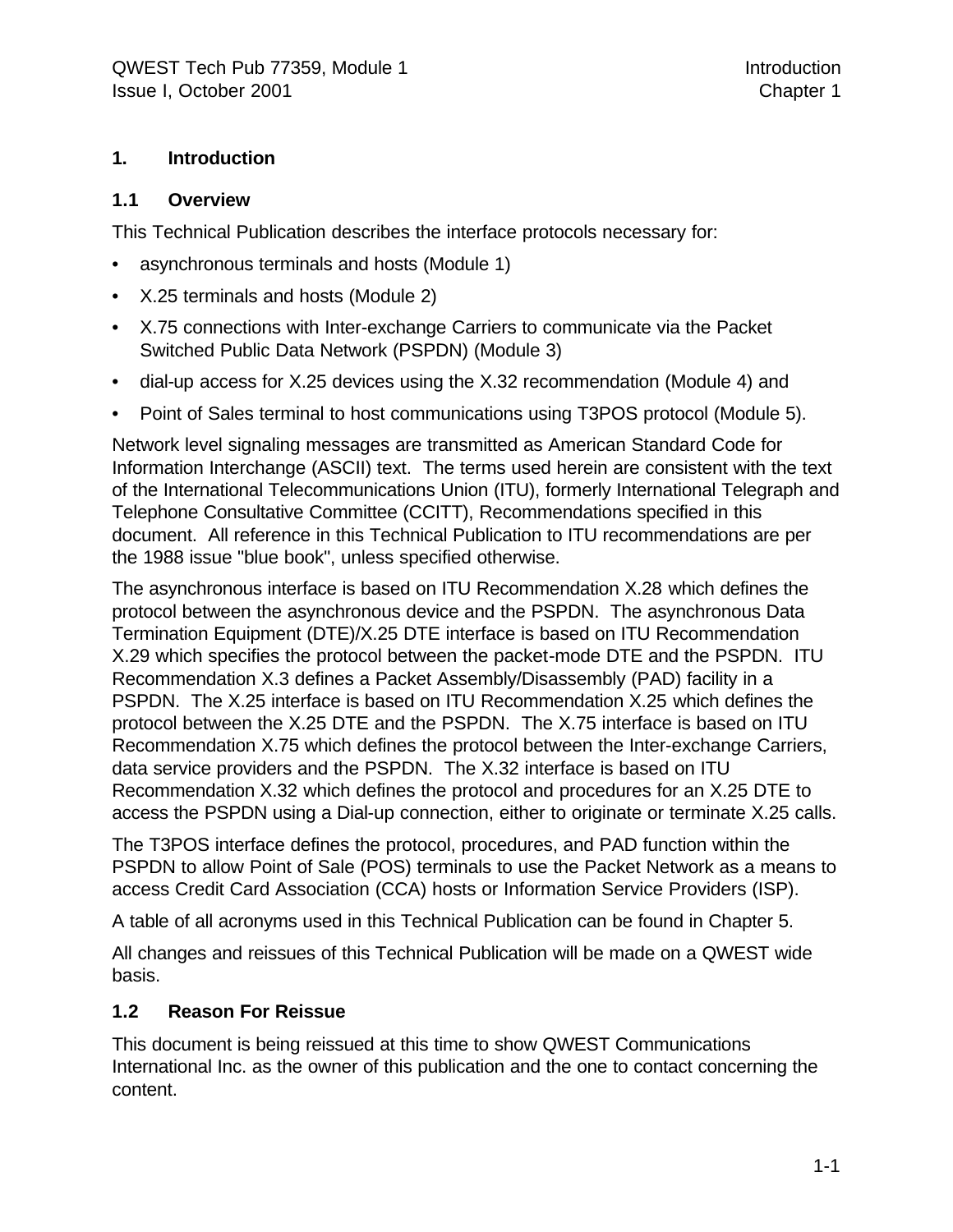#### **CONTENTS**

### **Chapter and Section Page**

| 2.1 |                                                    |                                                                                                                                     |  |  |  |  |  |
|-----|----------------------------------------------------|-------------------------------------------------------------------------------------------------------------------------------------|--|--|--|--|--|
| 2.2 |                                                    |                                                                                                                                     |  |  |  |  |  |
|     |                                                    |                                                                                                                                     |  |  |  |  |  |
| 2.3 |                                                    |                                                                                                                                     |  |  |  |  |  |
|     |                                                    |                                                                                                                                     |  |  |  |  |  |
|     |                                                    |                                                                                                                                     |  |  |  |  |  |
| 2.4 |                                                    |                                                                                                                                     |  |  |  |  |  |
|     |                                                    |                                                                                                                                     |  |  |  |  |  |
|     |                                                    |                                                                                                                                     |  |  |  |  |  |
|     |                                                    |                                                                                                                                     |  |  |  |  |  |
|     |                                                    |                                                                                                                                     |  |  |  |  |  |
|     | 2.4.5 Procedures for Setting, Changing and Reading |                                                                                                                                     |  |  |  |  |  |
|     |                                                    |                                                                                                                                     |  |  |  |  |  |
|     |                                                    |                                                                                                                                     |  |  |  |  |  |
|     |                                                    |                                                                                                                                     |  |  |  |  |  |
|     |                                                    |                                                                                                                                     |  |  |  |  |  |
|     |                                                    |                                                                                                                                     |  |  |  |  |  |
|     |                                                    |                                                                                                                                     |  |  |  |  |  |
|     |                                                    |                                                                                                                                     |  |  |  |  |  |
|     |                                                    |                                                                                                                                     |  |  |  |  |  |
|     |                                                    |                                                                                                                                     |  |  |  |  |  |
|     |                                                    |                                                                                                                                     |  |  |  |  |  |
|     |                                                    |                                                                                                                                     |  |  |  |  |  |
|     |                                                    |                                                                                                                                     |  |  |  |  |  |
|     |                                                    |                                                                                                                                     |  |  |  |  |  |
|     |                                                    |                                                                                                                                     |  |  |  |  |  |
|     |                                                    |                                                                                                                                     |  |  |  |  |  |
|     |                                                    |                                                                                                                                     |  |  |  |  |  |
|     |                                                    |                                                                                                                                     |  |  |  |  |  |
|     |                                                    |                                                                                                                                     |  |  |  |  |  |
|     |                                                    |                                                                                                                                     |  |  |  |  |  |
|     |                                                    |                                                                                                                                     |  |  |  |  |  |
|     |                                                    |                                                                                                                                     |  |  |  |  |  |
|     |                                                    |                                                                                                                                     |  |  |  |  |  |
|     |                                                    |                                                                                                                                     |  |  |  |  |  |
|     | 2.5<br>2.6<br>2.7<br>2.8                           | 2.4.2 Facility Request Block and Call User Data 2-27<br>Interface Procedures (Asynchronous DTE to X.25 DTE)  2-35<br>2.7.1<br>2.7.2 |  |  |  |  |  |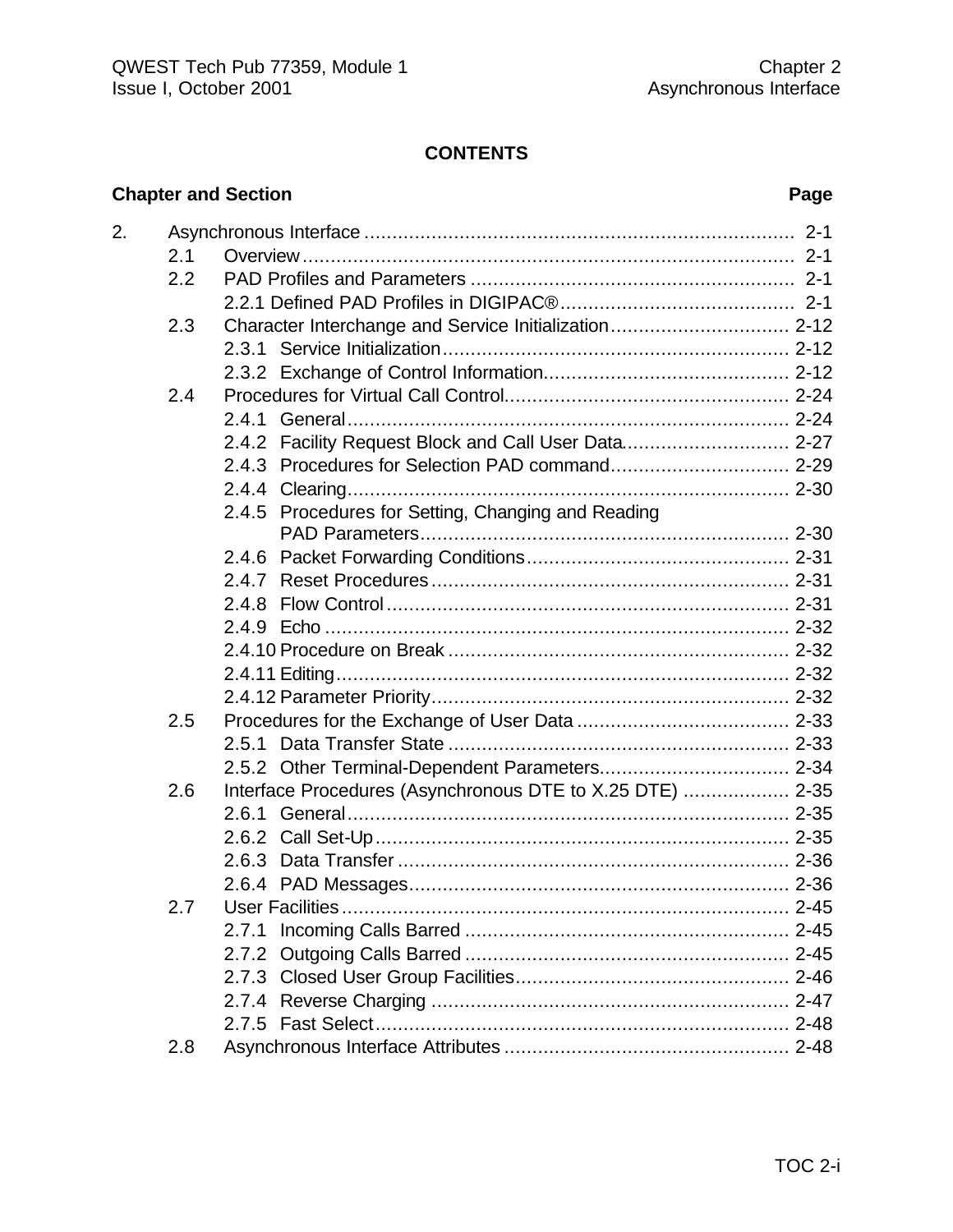### **CONTENTS** (Continued)

| <b>Figures</b> |                                                                  | Page |
|----------------|------------------------------------------------------------------|------|
|                |                                                                  |      |
|                | 2-2 Set, Read, Set-And-Read And Parameter Indication Pad Message |      |
|                |                                                                  |      |
|                |                                                                  |      |
|                |                                                                  |      |
|                |                                                                  |      |
|                |                                                                  |      |

#### **Tables**

| $2 - 1$  |                                                                |  |
|----------|----------------------------------------------------------------|--|
| $2 - 2$  | Possible Values and Combination of Values of                   |  |
|          |                                                                |  |
| $2 - 3$  |                                                                |  |
| $2 - 4$  |                                                                |  |
| $2 - 5$  |                                                                |  |
| $2 - 6$  |                                                                |  |
| $2 - 7$  |                                                                |  |
| $2 - 8$  |                                                                |  |
| $2 - 9$  |                                                                |  |
| $2 - 10$ |                                                                |  |
| $2 - 11$ | Pad Messages Transmitted by the Pad in Response to Set.        |  |
|          |                                                                |  |
| $2 - 12$ |                                                                |  |
| $2 - 13$ |                                                                |  |
| $2 - 14$ | Summary of Asynchronous PDN Standard Interface Attributes 2-48 |  |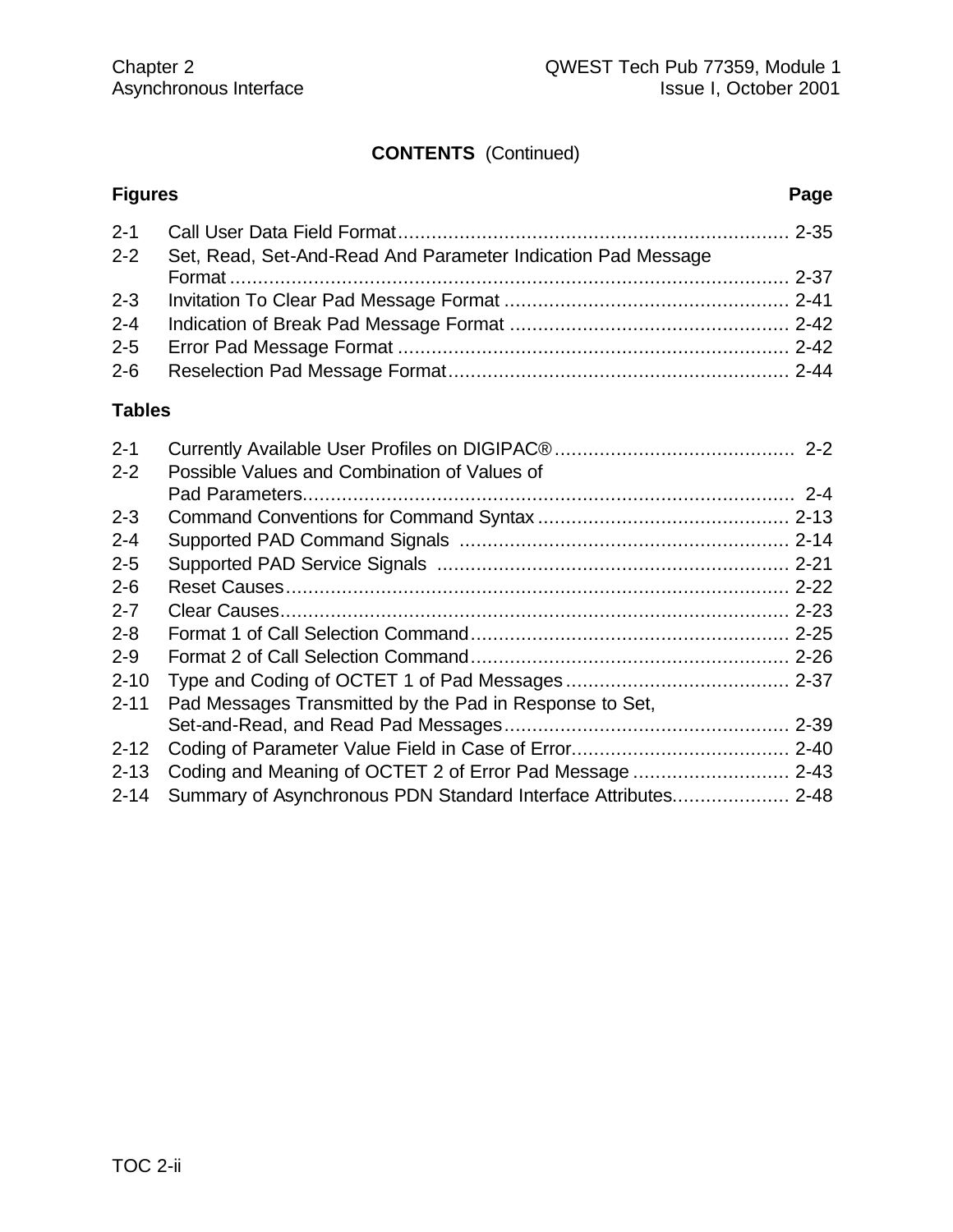#### **2. Asynchronous Interface**

#### **2.1 Overview**

This Chapter describes the interface protocols necessary for asynchronous devices to communicate using the DIGIPAC® Network. The asynchronous interface (based on International Telecommunications Union (ITU) Recommendation X.28) defines the protocol between asynchronous Data Termination Equipment (DTE) and the Packet Switched Public Data Network (PSPDN). The asynchronous DTE/X.25 DTE interface (based on ITU Recommendation X.29) specifies the protocol between packet-mode DTEs and the PSPDN. ITU Recommendation X.3 defines a Packet Assembly/Disassembly (PAD) facility in a PSPDN.

The asynchronous interface supports originating virtual call service (permits DTE to set up a call) to X.25 or other asynchronous DTEs. The interface can also support terminating virtual call service (allows the DTE to receive incoming calls) from X.25 DTEs and other asynchronous DTEs. However, this is not offered because dedicated asynchronous access is no longer offered on the DIGIPAC® network. The interface at both ends of a connection between two asynchronous DTEs is identical, whether the remote end DTE is an asynchronous terminal or an asynchronous host computer. This connection supports all capabilities of the asynchronous DTE/X.25 DTE connection. X.29 is supported between respective Data Communications Equipment (DCE).

In switched data networks, such as a PSPDN like DIGIPAC®, the network is considered to be DCE for functions other than the physical connection of equipment (i.e., layer 2 protocol, PAD function). For clarity, the term PSPDN will be used in this document to denote the location and responsibility of these functions, whatever they may be, in the network.

#### **2.2 PAD Profiles and Parameters**

#### **2.2.1 Defined PAD Profiles in DIGIPAC®**

The PAD service in the PSPDN performs X.25 functions on behalf of the DTE. The X.25 PAD function is performed in accordance with 1988 ITU Recommendation X.3. How these basic functions are accomplished is determined by the user-set options available in the PAD Parameters. Each Parameter is identified by a reference number and is assigned a value used by the PSPDN to determine the actions to take for the particular terminal or host. The PSPDN maintains a set of Parameters, called a profile, for each active DTE.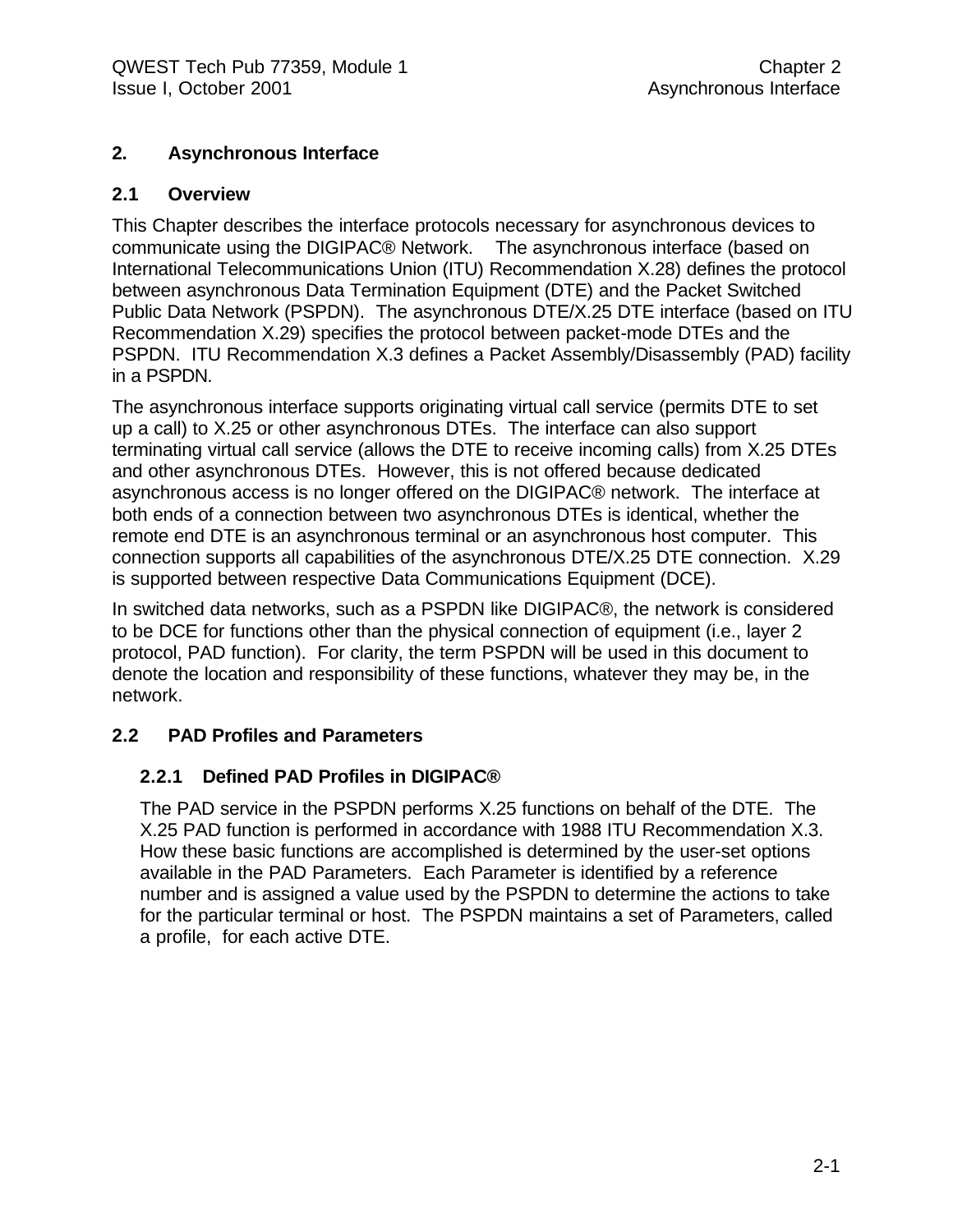A profile is a specific combination of Parameter values. The asynchronous interface supports user-set profiles and a user-default profile that can be defined for each direct-access interface. A listing of standard profiles currently available from DIGIPAC® can be found in Table 2-1. A user-selected profile is stored in the PSPDN. This provides a simple means of setting the desired PAD Parameters. When a user requests a user-selected profile the PSPDN immediately sets the user's Parameters (of the current session) to the values defined in that profile (see Table 2-1). The asynchronous interface supports the simple and transparent standard profiles specified in ITU Recommendation X.28. A total of up to 9 different profiles can be defined in one PAD.

| Pram.           | Profile                |                 |                |                  |                |                         |                |                |                | <b>PPSN</b>      |
|-----------------|------------------------|-----------------|----------------|------------------|----------------|-------------------------|----------------|----------------|----------------|------------------|
| No.             | Number                 |                 |                |                  |                |                         |                |                |                | User             |
|                 |                        | $\overline{2}$  | 3              | 4                | 5              | 6                       | $\overline{7}$ | 90             | 91             | Friendly         |
| $\mathbf{1}$    | 1                      | 1               | $\overline{0}$ | 1                | 1              | 0                       | 1              | 1              | 0              | 1                |
| $\overline{2}$  | 0                      | $\overline{0}$  | $\overline{0}$ | $\mathbf 0$      | 0              | 0                       | 1              | 1              | $\mathbf 0$    | 1                |
| $\overline{3}$  | 126                    | $\overline{2}$  | $\mathbf 0$    | $\overline{2}$   | $\overline{2}$ | $\mathbf 0$             | $\overline{2}$ | 126            | $\mathbf 0$    | 126              |
| $\overline{4}$  | 0                      | $\overline{0}$  | 20             | $\overline{0}$   | 0              | $\overline{\mathbf{4}}$ | $\mathbf 0$    | 0              | 20             | $\mathbf 0$      |
| $\overline{5}$  | 1                      | 0               | 0              | $\mathbf 0$      | 0              | 0                       | $\mathbf 0$    | 1              | 0              | $\overline{2}$   |
| $\overline{6}$  | 1                      | 1               | $\mathbf 0$    | 1                | 1              | $\mathbf 0$             | 1              | $\overline{5}$ | $\mathbf 0$    | $\overline{5}$   |
| $\overline{7}$  | $\overline{2}$         | $\overline{21}$ | $\overline{2}$ | 21               | $\overline{2}$ | 0                       | 21             | $\overline{2}$ | $\overline{2}$ | $\overline{2}$   |
| $\overline{8}$  | $\overline{0}$         | $\Omega$        | $\overline{0}$ | $\mathbf 0$      | $\overline{0}$ | $\overline{0}$          | 0              | $\Omega$       | $\mathbf 0$    | $\mathbf 0$      |
| $\overline{9}$  | $\Omega$               | $\overline{2}$  | $\overline{0}$ | $\overline{2}$   | $\overline{2}$ | $\mathbf 0$             | $\sqrt{2}$     | $\overline{0}$ | $\mathbf 0$    | $\boldsymbol{0}$ |
| $\overline{10}$ | 0                      | $\overline{0}$  | $\overline{0}$ | $\mathbf 0$      | $\overline{0}$ | $\mathbf 0$             | $\mathbf 0$    | $\overline{0}$ | $\mathbf 0$    | $\pmb{0}$        |
| 11              | Indicates speed of DTE |                 |                |                  |                |                         |                |                |                |                  |
| 12              | 1                      | $\Omega$        | $\Omega$       | $\mathbf 0$      | 1              | $\mathbf 0$             | 0              | $\mathbf{1}$   | $\mathbf 0$    | $\mathbf{1}$     |
| 13              | 16                     | $\overline{4}$  | $\overline{0}$ | 16               | 5              | $\overline{0}$          | 4              | 16             | $\mathbf 0$    | 16               |
| 14              | 0                      | $\mathbf 0$     | $\overline{0}$ | 0                | 0              | $\mathbf 0$             | $\mathbf 0$    | $\Omega$       | $\mathbf 0$    | $\mathbf 0$      |
| 15              | $\Omega$               | $\Omega$        | $\Omega$       | $\Omega$         |                | $\Omega$                | $\Omega$       | $\Omega$       | $\Omega$       | $\Omega$         |
| 16              | 127                    | 127             | 127            | 127              | 127            | 127                     | 127            | 127            | 127            | 127              |
|                 | <del></del>            | <del></del>     | <del></del>    | $<$ DEL $>$      | <del></del>    | <del></del>             | <del></del>    | <del></del>    | <del></del>    | <del></del>      |
| 17              | 24                     | 24              | 24             | 24               | 24             | 24                      | 24             | 24             | 24             | 24               |
|                 | $<$ CAN $>$            | <can></can>     | $<$ CAN $>$    | $<$ CAN $>$      | <can></can>    | $<$ CAN $>$             | $<$ CAN $>$    | $<$ CAN $>$    | $<$ CAN $>$    | $<$ CAN $>$      |
| 18              | 18                     | 18              | 18             | 18               | 18             | 18                      | 18             | 18             | 18             | 18               |
|                 | $<$ DC2>               | $<$ DC2>        | $<$ DC2>       | $<$ DC2 $>$      | $<$ DC2>       | $<$ DC2>                | $<$ DC2 $>$    | $<$ DC2>       | $<$ DC2>       | $<$ DC2>         |
| 19              | $\overline{2}$         | $\overline{2}$  | $\overline{2}$ | $\overline{2}$   | $\overline{2}$ | $\overline{2}$          | $\overline{2}$ |                |                | $\overline{2}$   |
| 20              | 0                      | 0               | $\overline{0}$ | 0                | 0              | $\mathbf 0$             | 0              | 0              | $\mathbf 0$    | $\boldsymbol{0}$ |
| $\overline{21}$ | $\mathbf 0$            | $\mathbf{3}$    | $\overline{0}$ | $\boldsymbol{0}$ | 3              | 3                       | $\mathbf{3}$   | $\mathbf 0$    | $\mathbf 0$    | $\boldsymbol{0}$ |
| $\overline{22}$ | 0                      | $\mathbf 0$     | $\mathbf 0$    | $\mathbf 0$      | 0              | 0                       | $\mathbf 0$    | $\mathbf 0$    | $\mathbf 0$    | $\mathbf 0$      |

| Table 2-1 Currently Available User Profiles on DIGIPAC® |
|---------------------------------------------------------|
|---------------------------------------------------------|

Profile 90 = 1984 ITU Simple Standard Profile

Profile 91 = 1984 ITU Simple Standard Transparent

DIGIPAC® uses the PSPDN user friendly profile as the default standard for all dial access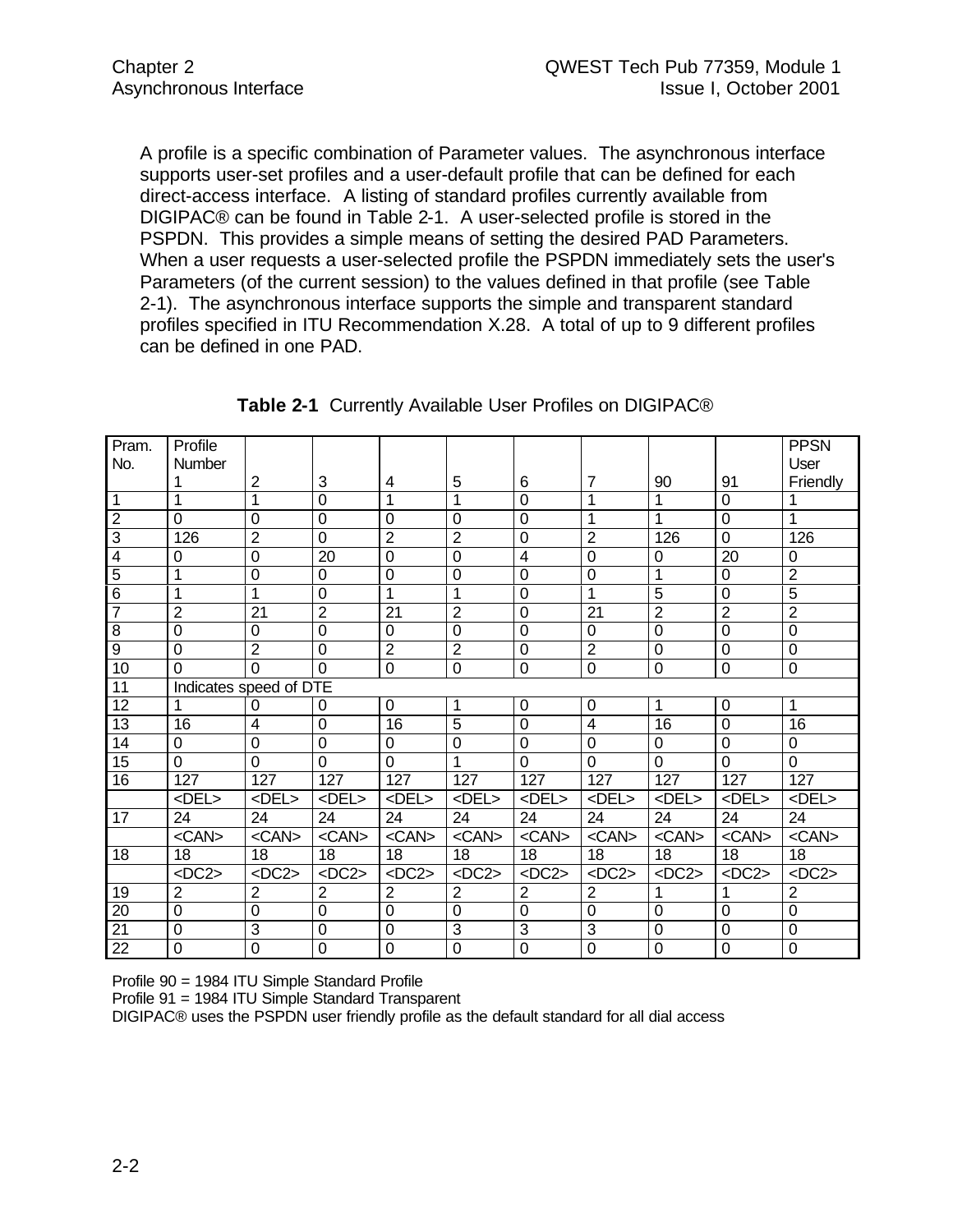A user default profile is a default profile defined for each interface port. The default profile used on all public asynchronous dial access lines, is the PSPDN user friendly profile. For private dial access lines, a user profile will be set at service order time to one of the nine available profiles or the default profile if not specified by the customer. The user may alter Parameters during a session by requesting a different profile or by setting individual Parameters with X.28 commands. These changes last for the duration of the session only and do not affect the default Parameter values.

A complete list of all of the supported PAD Parameters, defined in ITU Recommendation X.3, and valid values for DIGIPAC® can be found in Table 2-2. An English description of each Parameter follows the table.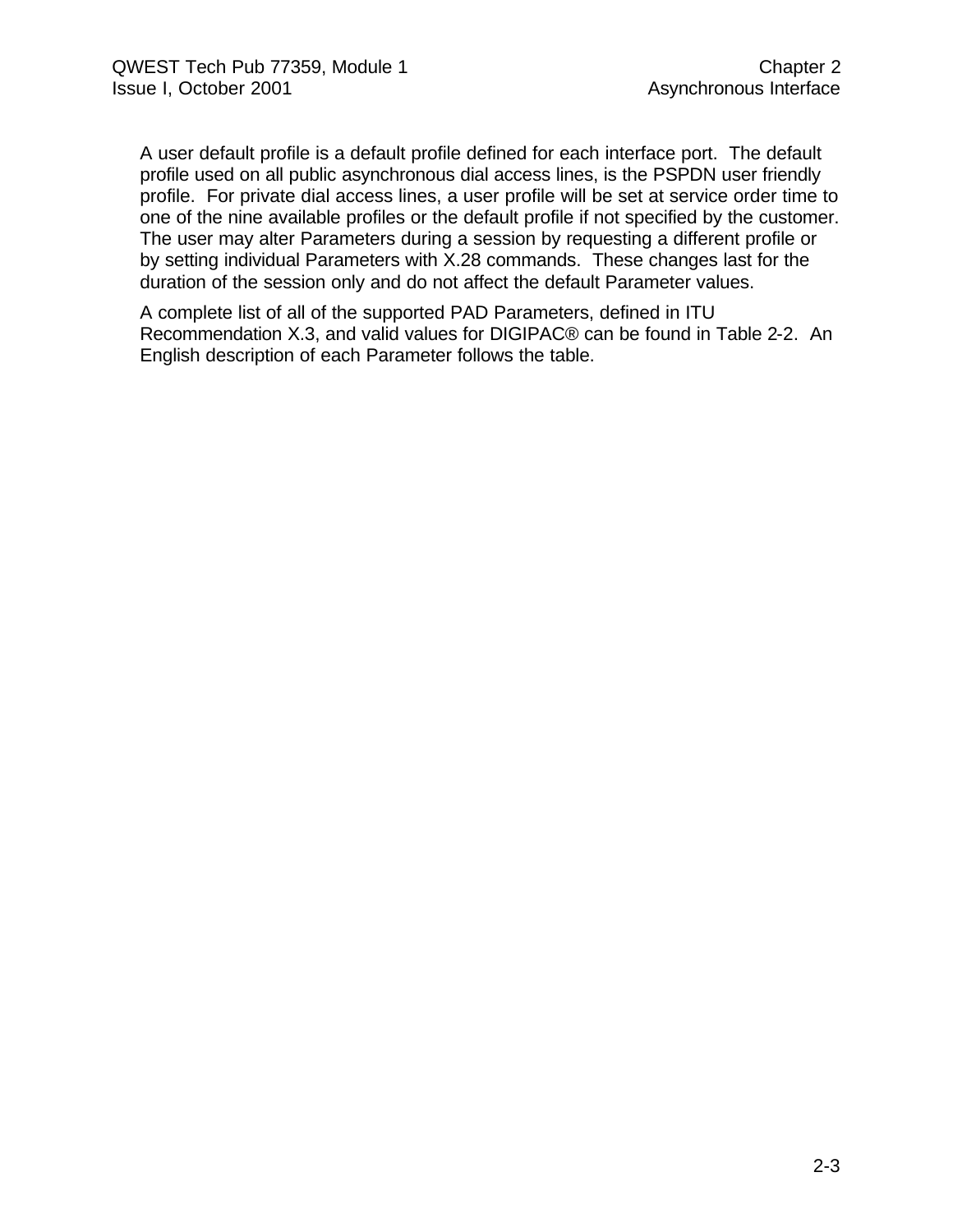| <b>Table 2-2</b> Possible Values and Combination of Values of Pad Parameters (See Note 1) |
|-------------------------------------------------------------------------------------------|
| (Page 1 of 8)                                                                             |

| Parameter      | Parameter         |                         | Selectable possible | <b>PAD Parameter</b>    |                      |
|----------------|-------------------|-------------------------|---------------------|-------------------------|----------------------|
| Reference      | Description       |                         | values (Note 2)     | Meaning                 | Remarks              |
| Number         |                   | Supported               | Valid               |                         |                      |
|                |                   | Values                  | Combinations        |                         |                      |
| $\overline{1}$ | <b>PAD</b> recall | $\Omega$                |                     | Not possible            | No Escape to         |
|                | using a           |                         |                     |                         | <b>Command Mode</b>  |
|                | character         | $\mathbf 1$             |                     | <b>Character DLE</b>    |                      |
|                |                   |                         |                     |                         |                      |
| $\overline{2}$ | Echo              | 0                       |                     | No echo                 |                      |
|                |                   |                         |                     |                         |                      |
|                |                   | 1                       |                     | Echo                    |                      |
|                |                   |                         |                     |                         |                      |
| $\overline{3}$ | Selection of      | $\overline{0}$          |                     | No data forwarding      |                      |
|                | date              |                         |                     | character(s)            |                      |
|                | forwarding        |                         |                     |                         |                      |
|                | character(s)      | $\mathbf 1$             |                     | Alphanumeric            |                      |
|                |                   |                         |                     | characters (A-Z, a-z,   |                      |
|                |                   |                         |                     | $0-9)$                  |                      |
|                |                   |                         |                     |                         |                      |
|                |                   | $\overline{2}$          |                     | <b>Character CR</b>     |                      |
|                |                   |                         |                     |                         |                      |
|                |                   | $\overline{\mathbf{4}}$ |                     | Characters ESC,         |                      |
|                |                   |                         |                     | BEL, ENQ, ACK           |                      |
|                |                   |                         |                     |                         |                      |
|                |                   |                         | 6                   | Characters CR, ESC,     | Value formed by      |
|                |                   |                         |                     | BEL, ENQ, ACK           | combination (2+4)    |
|                |                   |                         |                     |                         |                      |
|                |                   | 8                       |                     | Characters DEL, CAN,    |                      |
|                |                   |                         |                     | DC <sub>2</sub>         |                      |
|                |                   |                         |                     |                         |                      |
|                |                   | 16                      |                     | Character ETX, EOT      |                      |
|                |                   | 32                      |                     | Characters HT, LF, FF   |                      |
|                |                   |                         |                     |                         |                      |
|                |                   | 64                      |                     | All other ASCII control |                      |
|                |                   |                         |                     | characters not included |                      |
|                |                   |                         |                     | above (except DEL)      |                      |
|                |                   |                         |                     |                         |                      |
|                |                   |                         |                     |                         |                      |
|                |                   |                         | 127                 |                         | Value formed by      |
|                |                   |                         |                     |                         | combination          |
|                |                   |                         |                     |                         | $(1+2+4+8+16+32+64)$ |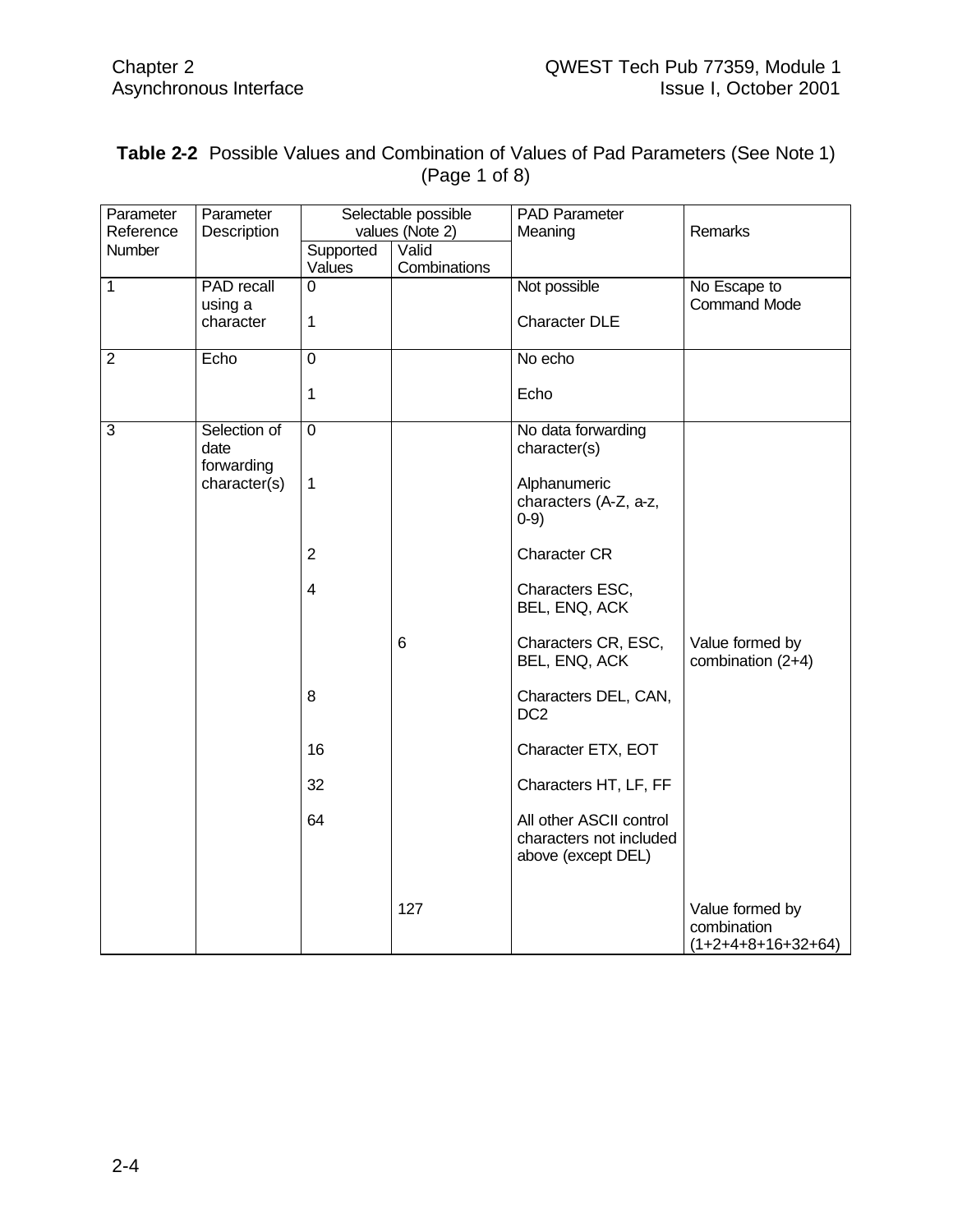|  | <b>Table 2-2</b> Possible Values and Combination of Values of Pad Parameters (See Note 1) |  |  |
|--|-------------------------------------------------------------------------------------------|--|--|
|  | (Page 2 of 8)                                                                             |  |  |

| Parameter<br>Reference | Parameter<br>Description                    |                     | Selectable possible<br>values (Note 2) | <b>PAD Parameter</b><br>Meaning                                                   | <b>Remarks</b> |
|------------------------|---------------------------------------------|---------------------|----------------------------------------|-----------------------------------------------------------------------------------|----------------|
| Number                 |                                             | Supported<br>Values | Valid<br>Combinations                  |                                                                                   |                |
| $\overline{4}$         | Selection of<br>idle timer<br>delay         | 0<br>20<br>255      | 1 to 19<br>21 to 254                   | Value of idle timer in<br>twentieths of a second                                  | (Note 3)       |
| 5                      | Ancillary<br>device<br>control              | $\overline{0}$      |                                        | No use of X-ON (DC1)<br>and X-OFF (DC3)                                           |                |
|                        |                                             |                     |                                        | Use of X-ON and<br>X-OFF (data transfer)                                          |                |
| 6                      | Control of<br><b>PAD</b> service<br>signals | $\Omega$            |                                        | No PAD service<br>signals are transmitted<br>to the start-stop mode<br><b>DTE</b> |                |
|                        |                                             | 1                   |                                        | PAD service signals<br>are transmitted in the<br>standard format                  |                |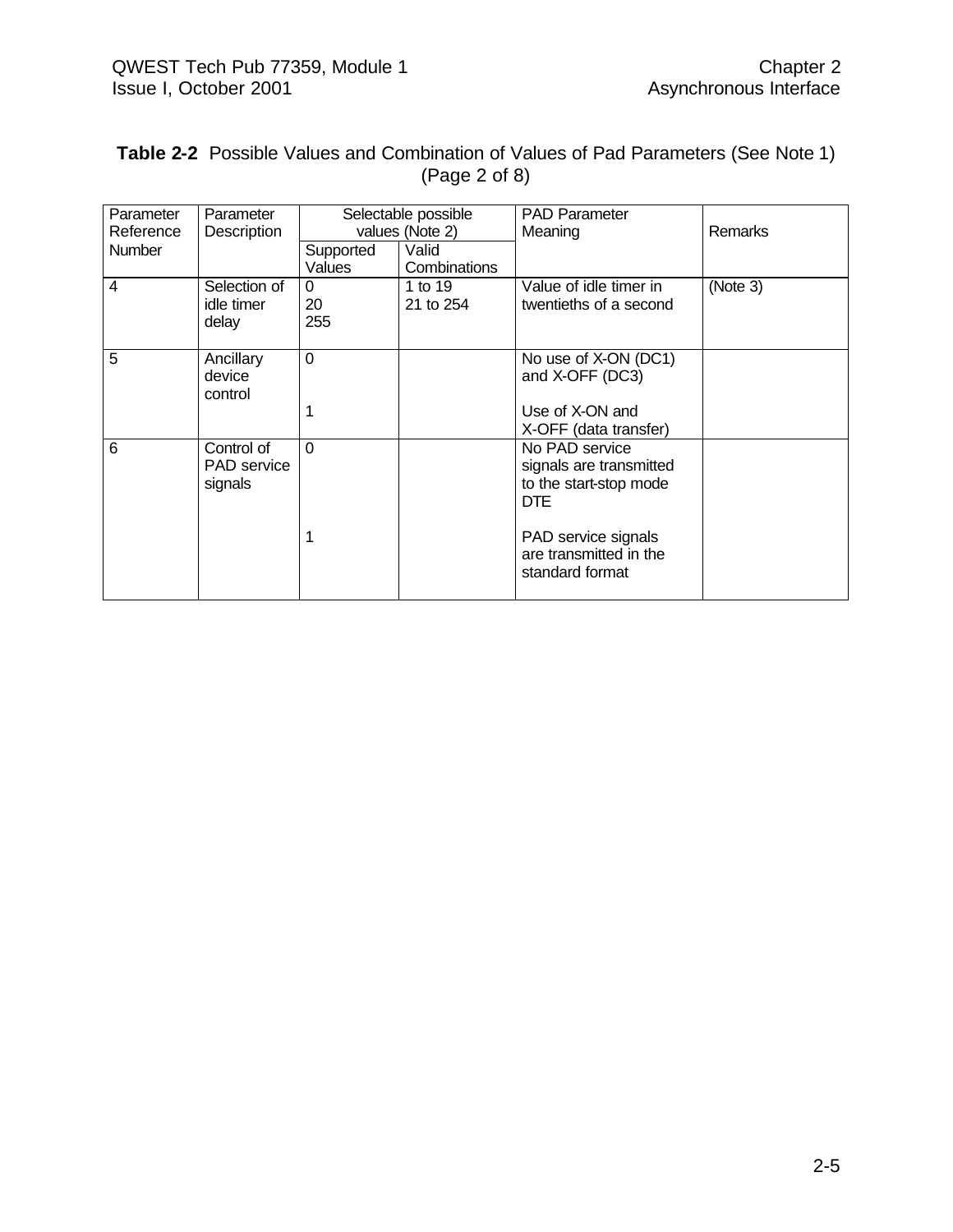| Parameter      | Parameter                |                         | Selectable possible   | <b>PAD Parameter</b>                     |                   |
|----------------|--------------------------|-------------------------|-----------------------|------------------------------------------|-------------------|
| Reference      | Description              |                         | values (Note 2)       | Meaning                                  | Remarks           |
| Number         |                          | Supported<br>Values     | Valid<br>Combinations |                                          |                   |
| $\overline{7}$ | Selection                | 0                       |                       | Nothing                                  |                   |
|                | of idle                  |                         |                       |                                          |                   |
|                | operation of             | $\mathbf{1}$            |                       | PAD Send X.25                            |                   |
|                | the PAD on               |                         |                       | Interrupt Packet                         |                   |
|                | receipt of               | $\overline{2}$          |                       |                                          |                   |
|                | break signal<br>from the |                         |                       | PAD Send X.25 Reset<br>Packet            |                   |
|                | start-stop               |                         |                       |                                          |                   |
|                | mode DTE                 | $\overline{\mathbf{4}}$ |                       | PAD sends X.29                           |                   |
|                |                          |                         |                       | Indication of Break                      |                   |
|                |                          |                         |                       | message                                  |                   |
|                |                          |                         | 5                     | Interrupt and                            | Value formed by   |
|                |                          |                         |                       | indication of break                      | combination (1+4) |
|                |                          |                         |                       |                                          |                   |
|                |                          | 8                       |                       | Escape from data<br>transfer state       |                   |
|                |                          |                         |                       |                                          |                   |
|                |                          | 16                      |                       | Discard output to                        | Note 4            |
|                |                          |                         |                       | terminal                                 |                   |
|                |                          |                         | 21                    | Discard output,                          | Valued formed by  |
|                |                          |                         |                       | interrupt and indication                 | combination       |
|                |                          |                         |                       | of break                                 | $(1+4+16)$        |
|                |                          |                         |                       |                                          |                   |
| $\overline{8}$ | <b>Discard</b><br>output | $\overline{0}$          |                       | Normal data delivery                     |                   |
| $\overline{9}$ | Padding                  | $\overline{0}$          |                       | No padding after CR                      |                   |
|                | after                    |                         |                       | (see Note 5)                             |                   |
|                | carriage                 |                         |                       |                                          |                   |
|                | return (CR)              | 1 to $7$                |                       | Number of padding<br>characters inserted |                   |
|                |                          |                         |                       | after CR                                 |                   |
| 10             | Line folding             | $\overline{0}$          |                       | No line folding                          |                   |
|                |                          |                         |                       |                                          |                   |
|                |                          | 1 to 255                |                       | Number of graphic                        |                   |
|                |                          |                         |                       | characters per line                      |                   |

#### **Table 2-2** Possible Values and Combination of Values of Pad Parameters (See Note 1) (Page 3 of 8)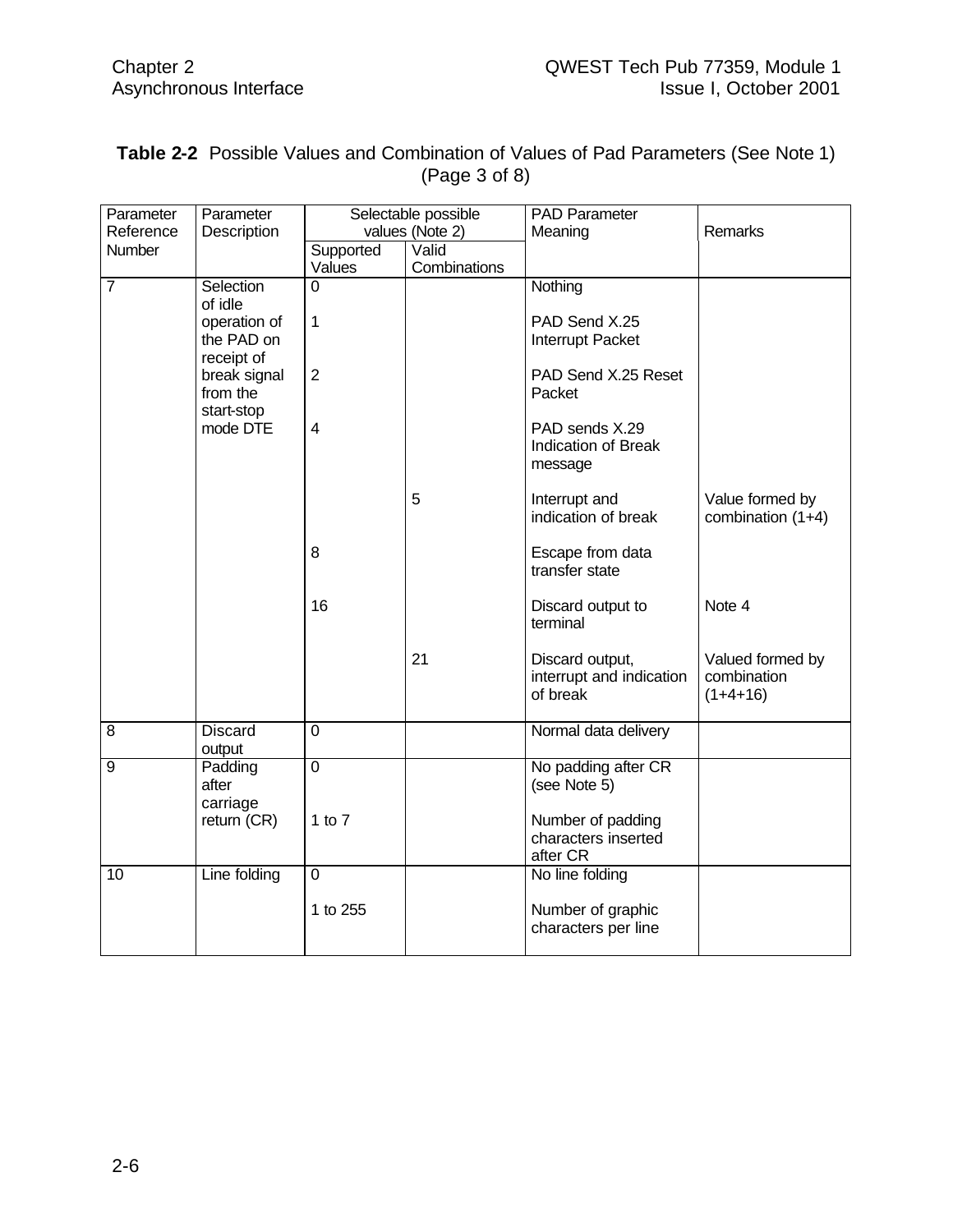| Parameter<br>Reference | Parameter<br>Description | Selectable possible<br>values (Note 2) |                 | <b>PAD Parameter</b><br>Meaning     | Remarks                      |
|------------------------|--------------------------|----------------------------------------|-----------------|-------------------------------------|------------------------------|
| Number                 |                          | Supported                              | Valid           |                                     |                              |
|                        |                          | Values                                 | Combinations    |                                     |                              |
| 11                     | <b>Binary</b><br>speed   | $\Omega$                               | 1               | $110$ bit/s<br>134.5 bits/s         | The values<br>implemented in |
|                        | of start-stop            | $\overline{2}$                         |                 | 300 bit/s                           | individual PADs              |
|                        | mode DTE                 |                                        | 3               | 1,200 bit/s                         | depend on the range          |
|                        |                          |                                        | 4               | 600 bit/s                           | of DTE data                  |
|                        |                          |                                        | 5               | 75 bit/s                            | transmission rates           |
|                        |                          |                                        | $6\phantom{1}6$ | 150 bit/s                           | which are supported.         |
|                        |                          |                                        | 7               | 1,800 bit/s                         | The allocation of            |
|                        |                          |                                        | 8               | 200 bit/s                           | decimal values to all        |
|                        |                          |                                        | 9               | $100$ bit/s                         | known rates is to            |
|                        |                          |                                        | 10              | 50 bit/s                            | avoid revision of the        |
|                        |                          |                                        | 11              | 75/1,200 bit/s                      | Recommendation in            |
|                        |                          |                                        | 12              | 2,400 bit/s                         | the future.                  |
|                        |                          |                                        | 13<br>14        | 4,800 bit/s                         |                              |
|                        |                          |                                        | 15              | 9,600 bit/s                         |                              |
|                        |                          |                                        | 16              | 19,200 bit/s<br>48,000 bit/s        |                              |
|                        |                          |                                        | 17              | 56,000 bit/s                        |                              |
|                        |                          |                                        | 18              | 64,000 bit/s                        |                              |
|                        |                          |                                        |                 |                                     |                              |
| $\overline{12}$        | Flow control             | $\Omega$                               |                 | No USE OF X-ON                      |                              |
|                        | of the PAD               |                                        |                 | (DC1) and X-OFF                     |                              |
|                        |                          |                                        |                 | (DC3) for flow control              |                              |
|                        |                          |                                        |                 |                                     |                              |
|                        |                          |                                        |                 | Use of X-ON (DC1)                   |                              |
|                        |                          | 1                                      |                 | and X-OFF (DC3) for<br>flow control |                              |
|                        |                          |                                        |                 |                                     |                              |
|                        |                          |                                        |                 |                                     |                              |

#### **Table 2-2** Possible Values and Combination of Values of Pad Parameters (See Note 1) (Page 4 of 8)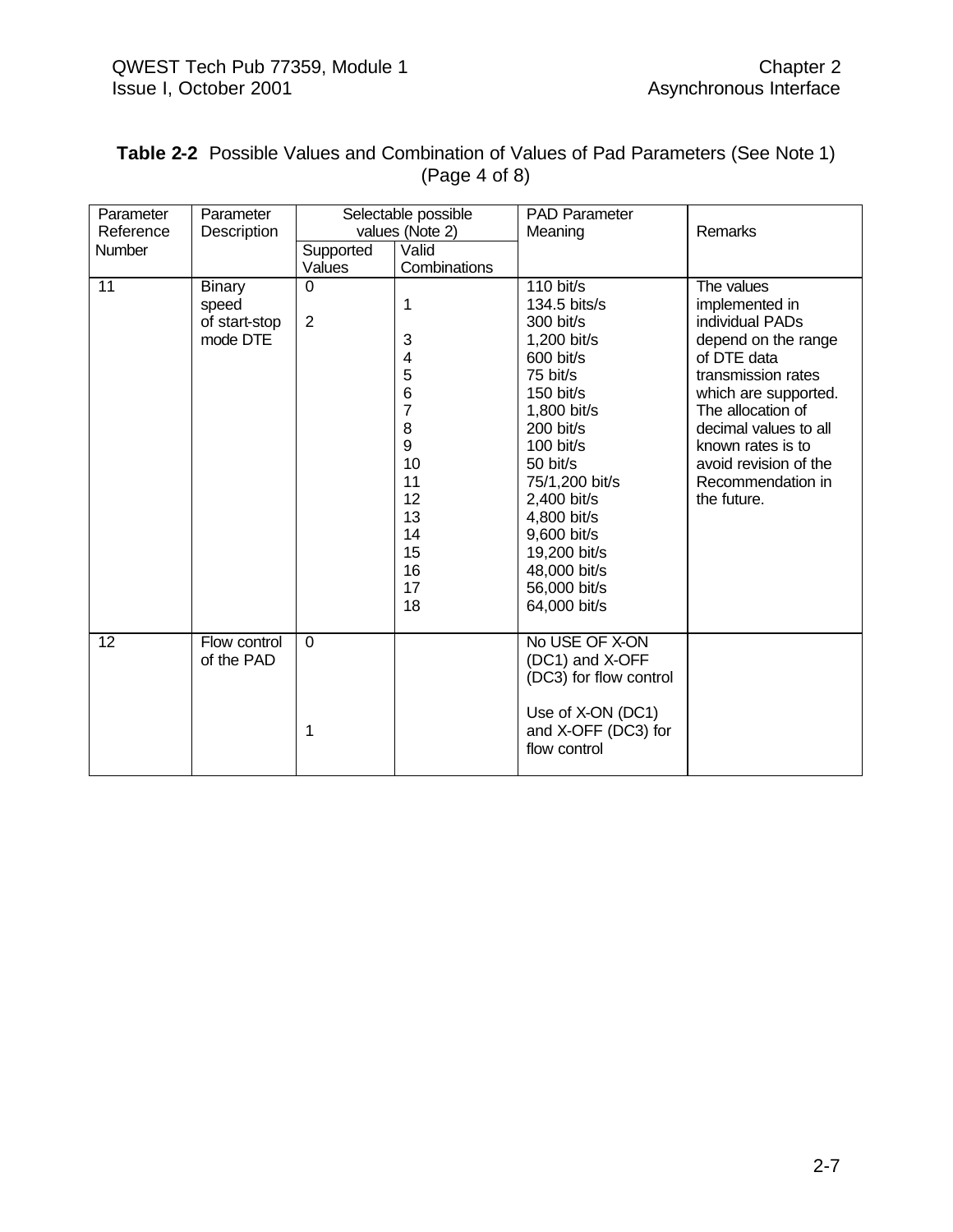| Parameter | Parameter                   |                | Selectable possible | <b>PAD Parameter</b>                                                                                                                           |                          |
|-----------|-----------------------------|----------------|---------------------|------------------------------------------------------------------------------------------------------------------------------------------------|--------------------------|
| Reference | Description                 |                | values (Note 2)     | Meaning                                                                                                                                        | Remarks                  |
| Number    |                             | Supported      | Valid               |                                                                                                                                                |                          |
|           |                             | Values         | Combinations        |                                                                                                                                                |                          |
| 13        | Linefeed<br>insertion       | $\Omega$       |                     | No linefeed insertion                                                                                                                          |                          |
|           | after<br>carriage<br>return | 1              |                     | Insert linefeed after<br>transmission of CR to<br>the start-stop mode DTE                                                                      |                          |
|           |                             | $\overline{2}$ |                     | Insert line feed after CR<br>on input from terminal                                                                                            |                          |
|           |                             | 4              | 3                   | Insert linefeed after<br>echo of CR to start-<br>stop mode DTE                                                                                 | Combination (1+2)        |
|           |                             |                | 5                   | Insert linefeed after<br>transmission to the<br>start-stop mode DTE<br>and after echo of CR                                                    | Combination (1+4)        |
|           |                             |                | 6                   | Insert linefeed in data<br>stream after CR from<br>the start-stop mode DTE<br>and after echo of a CR<br>to the start-stop mode<br><b>DTE</b>   | Combination (2+4)        |
|           |                             |                | $\overline{7}$      | Insert linefeed in the<br>data stream to and from<br>the start-stop mode DTE<br>and after echo of a CR<br>to the start-stop mode<br><b>DTE</b> | Combination<br>$(1+2+4)$ |

#### **Table 2-2** Possible Values and Combination of Values of Pad Parameters (See Note 1) (Page 5 of 8)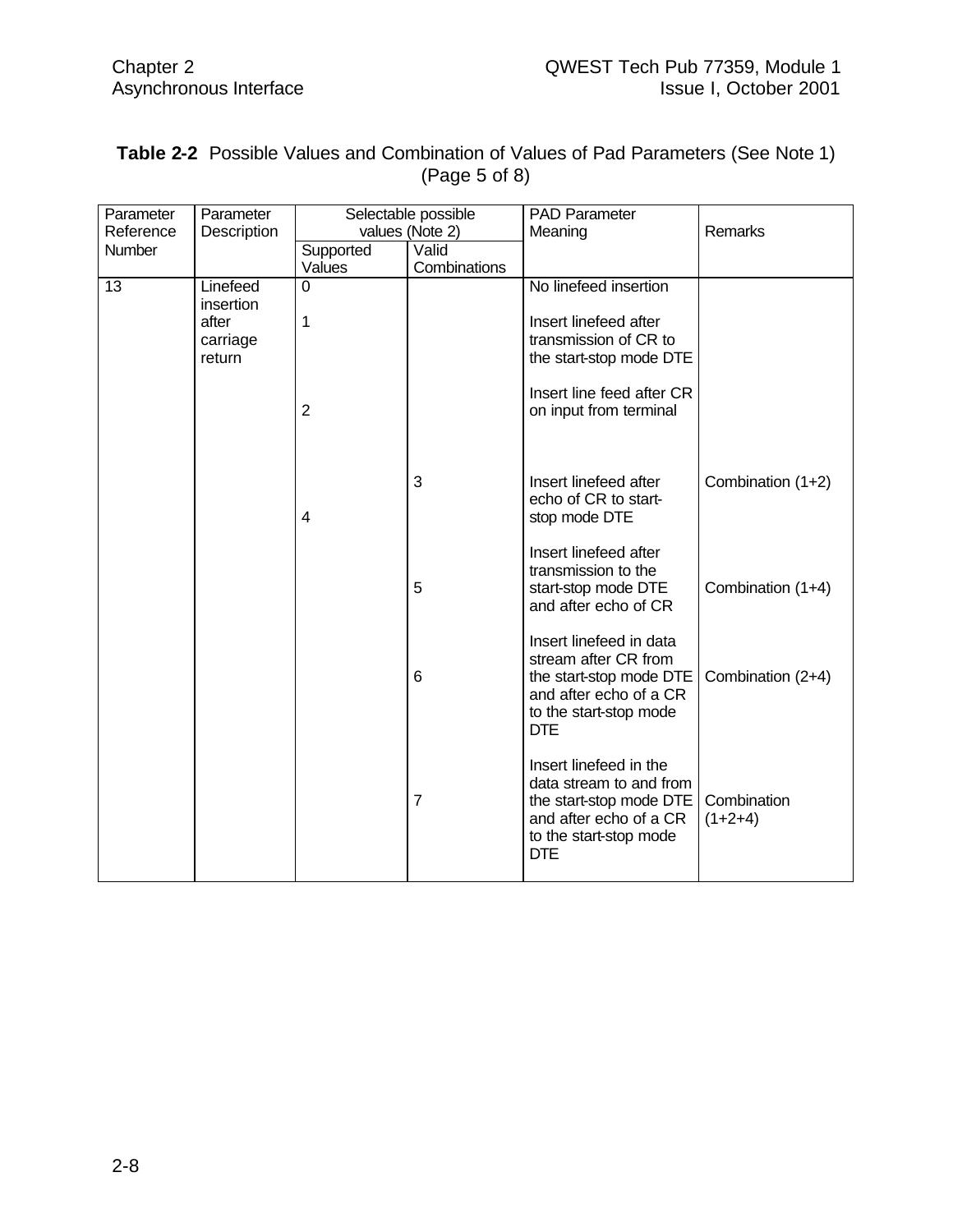| Table 2-2 Possible Values and Combination of Values of Pad Parameters (See Note 1) |
|------------------------------------------------------------------------------------|
| (Page 6 of 8)                                                                      |

| Parameter<br>Reference             | Parameter<br>Description                 | Selectable possible<br>values (Note 2) |              | <b>PAD Parameter</b><br>Meaning                                                                 | Remarks                                                |
|------------------------------------|------------------------------------------|----------------------------------------|--------------|-------------------------------------------------------------------------------------------------|--------------------------------------------------------|
| Number                             |                                          | Supported                              | Valid        |                                                                                                 |                                                        |
|                                    |                                          | Values                                 | Combinations |                                                                                                 |                                                        |
| 14                                 | Padding<br>after<br>linefeed             | 0<br>1 to $7$                          |              | No padding after<br>linefeed<br>Number of padding<br>characters inserted<br>after linefeed      | Note:<br>Applies only<br>to data<br>transfer<br>state. |
| 15<br>(See<br>Note 6)              | Editing                                  | $\Omega$<br>1                          |              | No use of editing in the<br>data transfer state<br>Use of editing in the<br>data transfer state |                                                        |
| 16<br>(See<br>Note 6)              | Character<br>delete                      | $\mathbf 0$<br>1 to 127                |              | No Character Delete<br>ASCII character used for<br>character delete                             |                                                        |
| $\overline{17}$<br>(See<br>Note 6) | Line delete                              | $\mathbf 0$<br>1 to 127                |              | No Line Delete<br>ASCII character used for<br>line delete                                       |                                                        |
| 18<br>(See<br>Note 6)              | Line display                             | 0<br>1 to 127                          |              | No Line Display<br>ASCII character used for<br>line display                                     |                                                        |
| 19<br>(See<br>Note 6)              | <b>Editing PAD</b><br>service<br>signals | $\mathbf{1}$                           |              | <b>Editing PAD service</b><br>signals for printing<br>terminals                                 |                                                        |
|                                    |                                          | $\overline{2}$                         |              | <b>Editing PAD service</b><br>signals for display<br>terminals                                  |                                                        |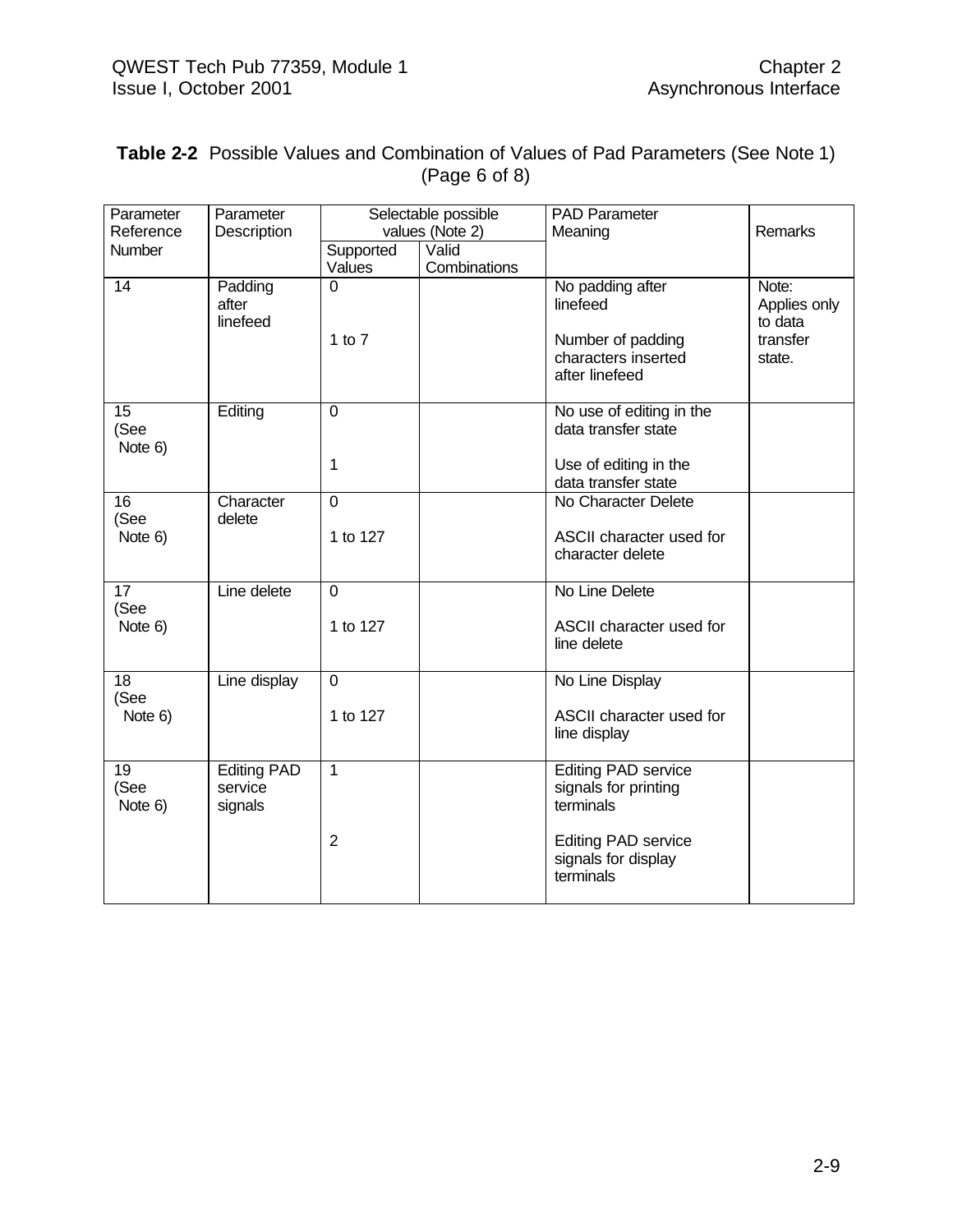| Parameter     | Parameter        |                         | Selectable possible | PAD Parameter                        | Remarks |
|---------------|------------------|-------------------------|---------------------|--------------------------------------|---------|
| Reference     | Description      |                         | values (Note 2)     | Meaning                              |         |
| <b>Number</b> |                  | Supported               | Valid               |                                      |         |
|               |                  | Values                  | Combinations        |                                      |         |
| 20            | <b>Echo Mask</b> | 0                       |                     | No echo mask (all                    |         |
| (See Notes    |                  |                         |                     | characters echoed)                   |         |
| $7$ and 8)    |                  |                         |                     |                                      |         |
|               |                  | 1                       |                     | No echo of CR                        |         |
|               |                  |                         |                     |                                      |         |
|               |                  | $\overline{2}$          |                     | No echo of LF                        |         |
|               |                  |                         |                     |                                      |         |
|               |                  | $\overline{\mathbf{4}}$ |                     | No echo of video                     |         |
|               |                  |                         |                     | terminal, HT (horizontal             |         |
|               |                  |                         |                     | tab), FF(form feed)                  |         |
|               |                  |                         |                     | No echo of BEL, BS                   |         |
|               |                  | 8                       |                     |                                      |         |
|               |                  |                         |                     | No echo of escape,                   |         |
|               |                  | 16                      |                     | ENQ (enquire)                        |         |
|               |                  |                         |                     |                                      |         |
|               |                  |                         |                     | No echo of ACK                       |         |
|               |                  | 32                      |                     | (acknowledge), NAK                   |         |
|               |                  |                         |                     | ( <ctrl-u>, negative</ctrl-u>        |         |
|               |                  |                         |                     | acknowledge), STX                    |         |
|               |                  |                         |                     | ( <ctrl-b>, start of text),</ctrl-b> |         |
|               |                  |                         |                     | SOH ( <ctrl-a>, start of</ctrl-a>    |         |
|               |                  |                         |                     | header), EOT (end of                 |         |
|               |                  |                         |                     | transmission), ETB                   |         |
|               |                  |                         |                     | ( <ctrl-w>, end of</ctrl-w>          |         |
|               |                  |                         |                     | transmission block),                 |         |
|               |                  |                         |                     | ETX (end of text)                    |         |
|               |                  |                         |                     | No echo of editing                   |         |
|               |                  | 64                      |                     | characters specified in              |         |
|               |                  |                         |                     | Parameters 16, 17, and               |         |
|               |                  |                         |                     | 18                                   |         |
|               |                  |                         |                     |                                      |         |
|               |                  |                         |                     | No echo of delete and                |         |
|               |                  | 128                     |                     | all other ASCII control              |         |
|               |                  |                         |                     | characters not included              |         |
|               |                  |                         |                     | above                                |         |
|               |                  |                         |                     |                                      |         |

| Table 2-2 Possible Values and Combination of Values of Pad Parameters (See Note 1) |
|------------------------------------------------------------------------------------|
| (Page 7 of 8)                                                                      |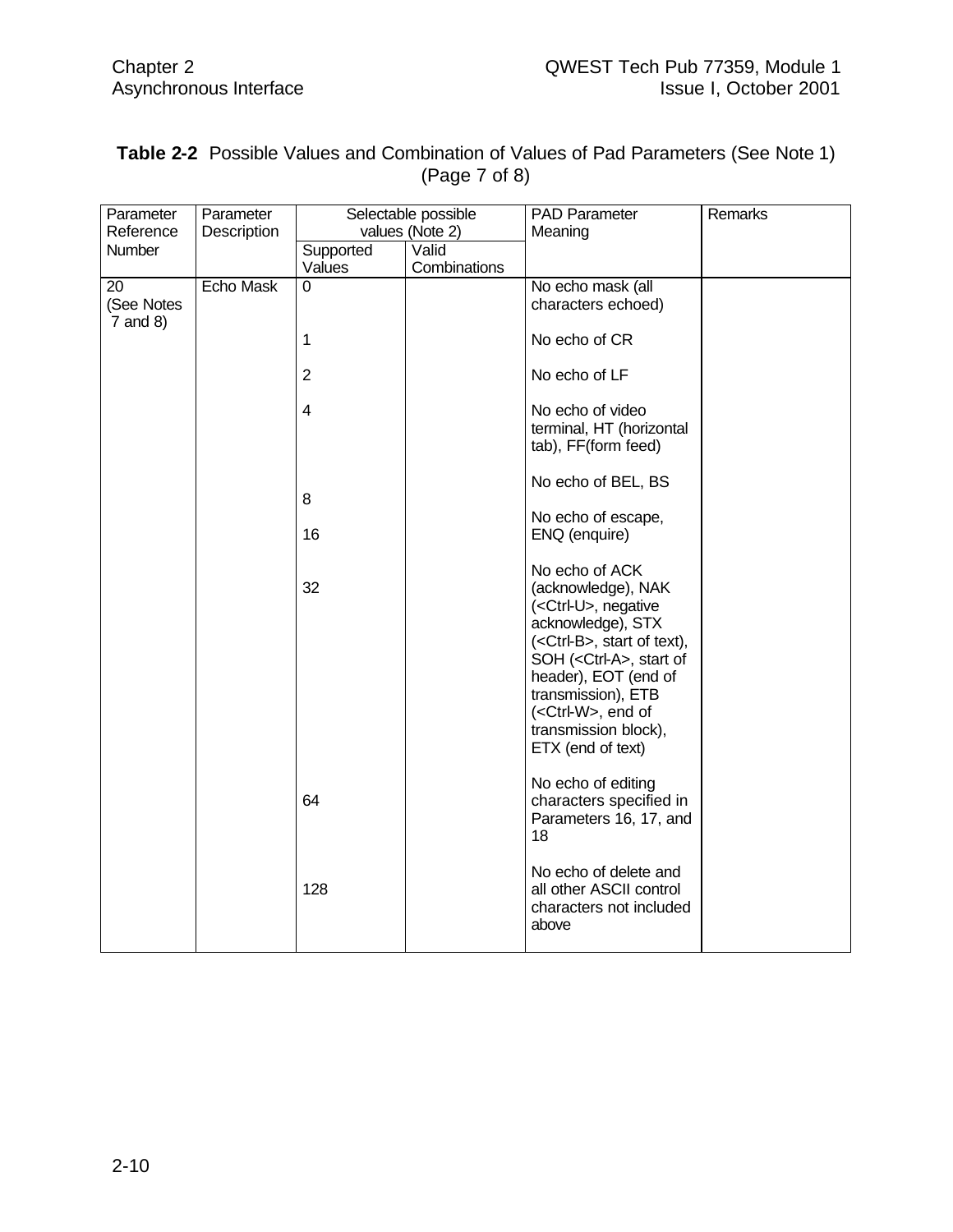| Parameter     | Parameter           | Selectable possible |                 | <b>PAD Parameter</b>                                                    | <b>Remarks</b>                       |
|---------------|---------------------|---------------------|-----------------|-------------------------------------------------------------------------|--------------------------------------|
| Reference     | Description         |                     | values (Note 2) | Meaning                                                                 |                                      |
| <b>Number</b> |                     | Supported           | Valid           |                                                                         |                                      |
|               |                     | Values              | Combinations    |                                                                         |                                      |
| 21            | Parity<br>treatment | $\Omega$            |                 | No parity checking<br>or generation                                     |                                      |
|               |                     | 1                   |                 | Parity checking                                                         |                                      |
|               |                     | 2                   |                 | Parity generation                                                       |                                      |
|               |                     | 3                   |                 | Parity checking and<br>parity generation                                | Value formed by<br>combination (1+2) |
| 22            | Page wait           | $\overline{0}$      |                 | Page wait disabled                                                      |                                      |
|               |                     | 1 to 255            |                 | Number of line feeds<br>sent by PAD before<br>encountering Page<br>Wait |                                      |

#### **Table 2-2** Possible Values and Combination of Values of Pad Parameters (See Note 1) (Page 8 of 8)

#### **Notes:**

- 1. Other values and possible combination of values are either not supported by DIGIPAC® or for further study.
- 2. These are the Parameter values supported by DIGIPAC® and are not necessarily provided in all PADs.
- 3. Some PAD implementations may not offer all possible values of idle time delay within the possible range. In such cases, where the value selected is not available, the PAD assumes the next higher value available.
- 4. 16 is not valid alone, but may be combined with the other values. This allows the PAD to discard output to the terminal, but only when some type of notification is sent to the sender.
- 5. There is no padding after CR except that PAD service signals contain a number of padding characters according to the data signaling rate of the start-stop mode DTE.
- 6. When Parameter 15 is implemented, the values of Parameters 16, 17 and 18 are either default values or are selected from the optional range shown. The editing function is provided during the PAD command state whether Parameter 15 is implemented or not. If Parameters 16, 17, and 18 are implemented, the editing characters and editing PAD service signals during the PAD command state are defined by the appropriate values of these Parameters. If Parameters 16, 17, and 18 are not implemented, default values for the functions of these Parameters are applicable to the "PAD command" state.
- 7. This Parameter does not apply if Parameter 2 is set to zero.
- 8. If Parameter 5 or 12 is set to a non-zero value, then the X-ON and X-OFF characters are not echoed.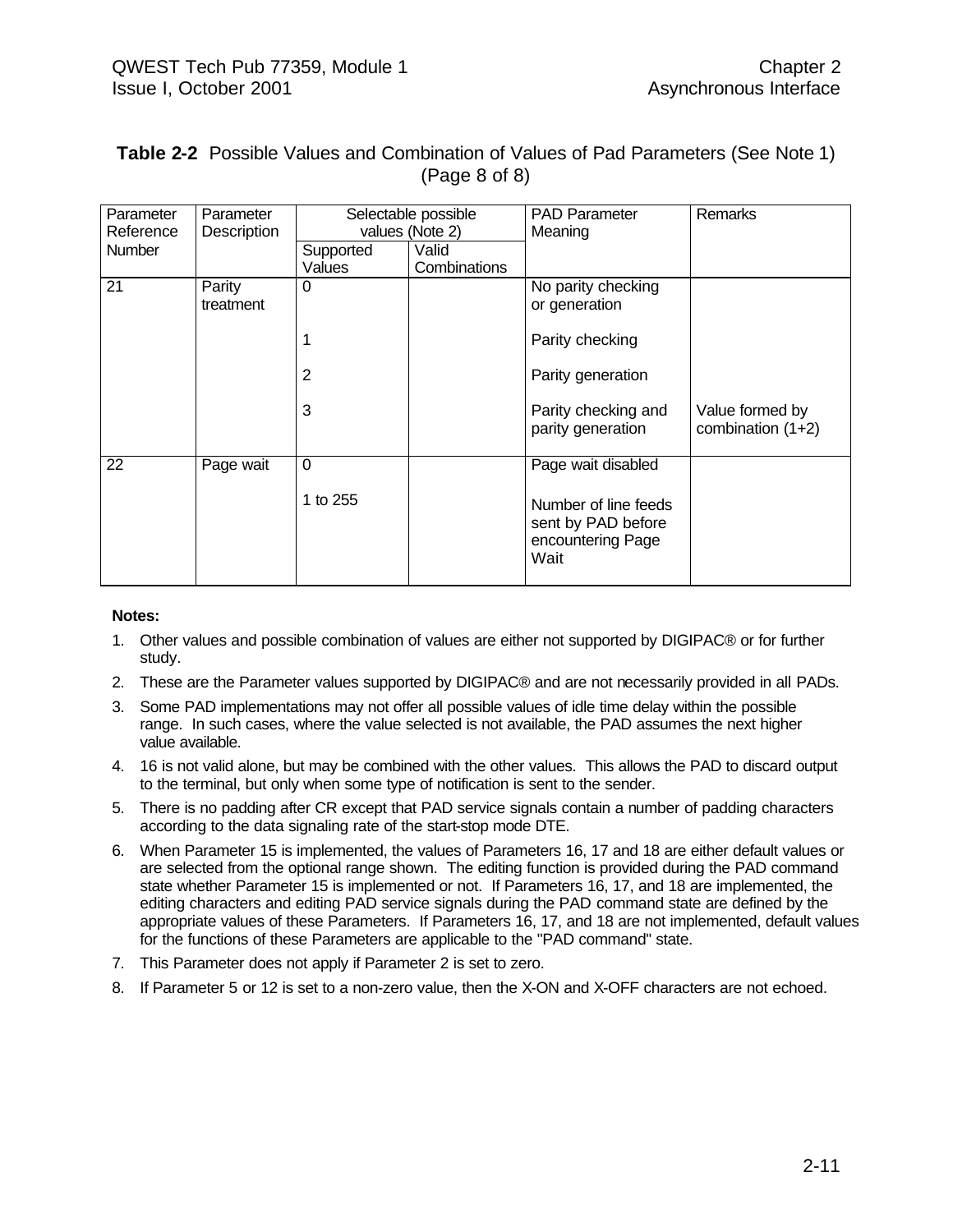#### **2.3 Character Interchange and Service Initialization**

The commands, procedures, and service signals described in this section comply with 1988 ITU Recommendation X.28. The character formats, used to exchange control information between the DTE and DCE, follow what is indicated in the X.28 Recommendation and that is International Alphabet No. 5, ITU Recommendation V.3.

#### **2.3.1 Service Initialization**

Service initialization is the establishment of a logical link between the terminal and the network. Prior to service initialization, the physical link must be established. If direct access service was offered, the physical link would always be connected. On dial connections the physical link is established once the two modems complete a training sequence and the PAD transmits the PAD prompt. After the physical link is set up, both the PSPDN and DTE transmit binary ones across the interface.

On dial-in connection calls to the PSPDN the transmission of the binary ones is heard as tone. The user initiates communication by transmitting a service request signal [3 periods followed by a carriage return (...<CR>)] to the PSPDN. The service request allows the PSPDN to detect the speed and parity of the DTE. It is required for terminals accessing dial-up ports so that the binary speed Parameter (Parameter 11) of the simple standard profile (default for dial-up 90) can be set accordingly.

After sending a service request, the DTE transmits binary ones. The PSPDN responds to a valid service request by sending a PAD-identification PAD-service signal. Typically, this signal welcomes the user to "DIGIPAC®". The PSPDN transmits binary ones after the PAD-identification PAD-service signal is sent. If service signals are suppressed (Parameter 6 is equal to 0) the interface goes directly into the PAD Waiting State after a valid service request is received. The logical link between the DTE and the network is established when the interface enters the PAD Waiting State.

#### **2.3.2 Exchange of Control Information**

The interface goes from the PAD waiting state to the PAD command state at the start of a PAD command signal. Command and service signals are exchanged between the DTE and PSPDN while in the PAD command state and PAD service signals state, respectively. A complete list of command and service signals, along with a brief description, is given in Tables 2-4 through 2-5. The conventions used in this publication when defining command syntax are found in Table 2-3. Command and service signals provide the following functions:

PAD command signals (DTE and PSPDN)

Establish and clear virtual calls

Allow selection of standard profiles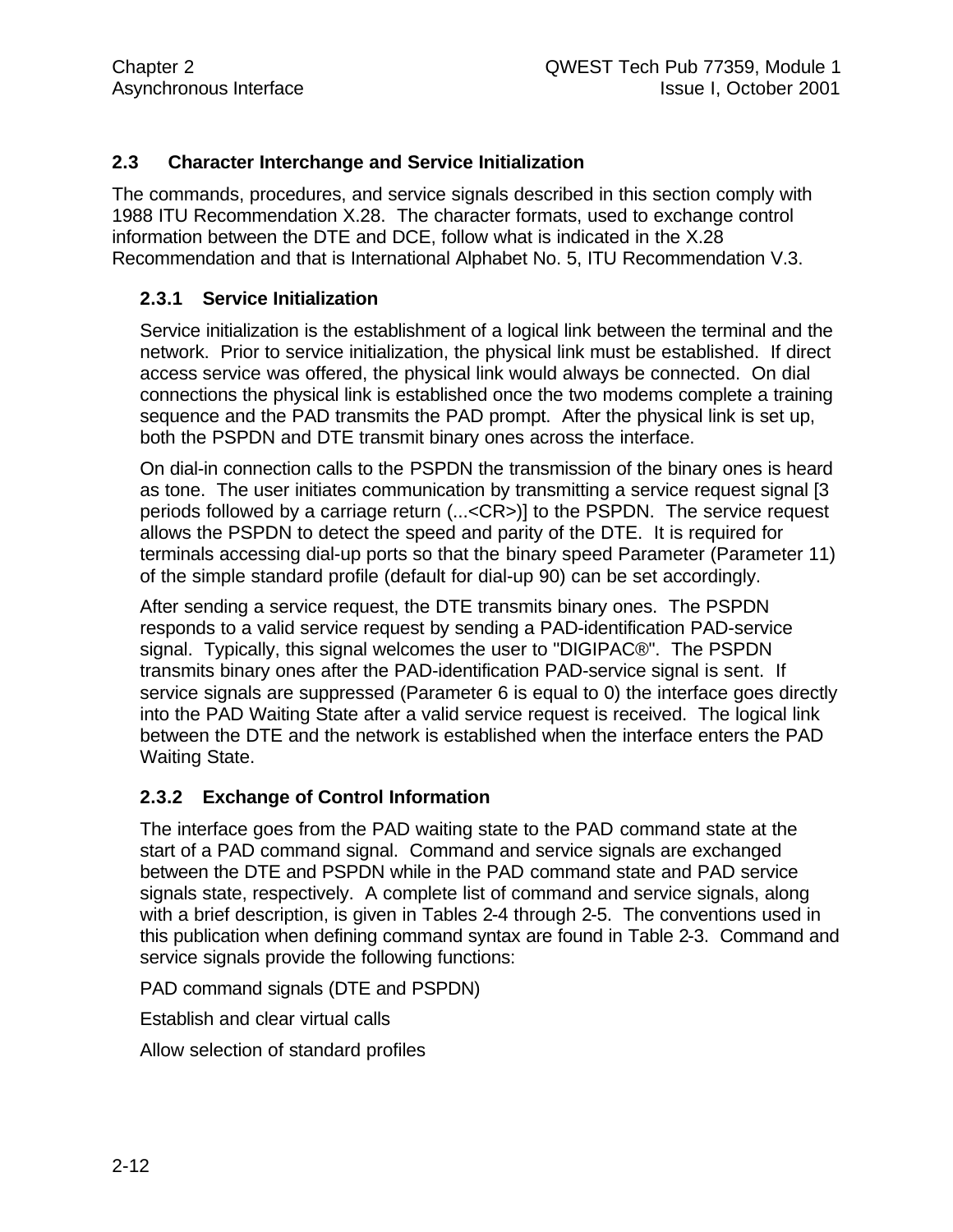- Allow selection of individual PAD Parameters
- Request current PAD Parameter status
- Send interrupt
- Request circuit status
- Reset virtual call
- PAD service signals (PSPDN to DTE)
- Call progress signals
- Acknowledge receipt of PAD command signals
- Transfer PAD operation information

#### **Table 2-3** Command Conventions for Command Syntax

|                   | The following conventions have been used in this document to indicate certain syntactic conditions.                    |
|-------------------|------------------------------------------------------------------------------------------------------------------------|
| $\lceil$ $\rceil$ | Optional information; you do not need to provide this information.                                                     |
|                   | Separates options select one.                                                                                          |
| $\leq$ $>$        | Enter a value; you must provide the value required or requested in the command.                                        |
| $<$ Cr $>$        | The Carriage Return, Return, or Enter key on the key board must be depressed at this point in<br>command               |
| $\cdots$          | And so on; you may continue to repeat the previous Parameter one or more times.                                        |
| <b>XXXxxx</b>     | Underscore indicates command abbreviation; you may use this abbreviation instead of typing the<br>entire command name. |

Note: Command names are in UPPER CASE.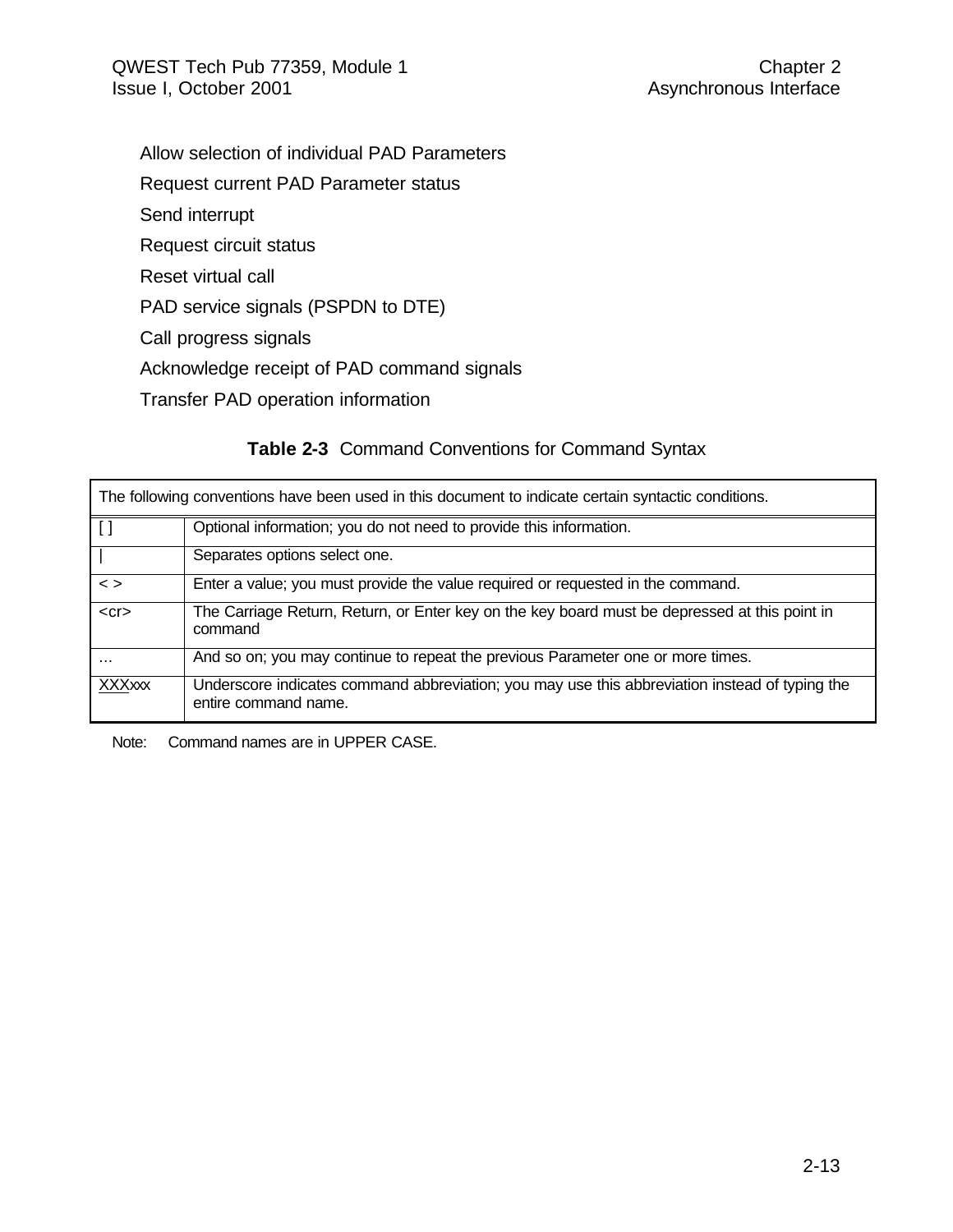#### **Table 2-4** Supported PAD Command Signals (Page 1 of 8)

| Command            | Syntax                  | Description                                                                                                                                                                                                                                                                                                                                                                                                                                                                                                                                                                                                                                                                                                                                                                      |
|--------------------|-------------------------|----------------------------------------------------------------------------------------------------------------------------------------------------------------------------------------------------------------------------------------------------------------------------------------------------------------------------------------------------------------------------------------------------------------------------------------------------------------------------------------------------------------------------------------------------------------------------------------------------------------------------------------------------------------------------------------------------------------------------------------------------------------------------------|
| <b>Break</b>       | <b>B[REAK]</b>          | The BREAK command sends a "break" signal to the remote<br>host.                                                                                                                                                                                                                                                                                                                                                                                                                                                                                                                                                                                                                                                                                                                  |
| <b>BReakAction</b> | BR[EAK]A[CTION] [value] | Sets the action to be taken if a BREAK command is issued<br>in Command mode or Ctrl-P B is issued in Data Transfer<br>mode.<br>Values:<br>$0 = No$ action<br>$1 =$ Send interrupt signal<br>$2 =$ Send a reset<br>$5 =$ Send interrupt and indication of break<br>$8 =$ Escape from data transfer state<br>21= Send interrupt, indication of break, and discard<br>output from the host<br>If this command value is set to 8 (Escape from Data<br>Transfer State), you can escape from data transfer even<br>if X.3 Parameter 1 (Escape Data Transfer) does not allow<br>it.<br>If no value is entered, the current setting is displayed.<br>X.3 Effects: X.3 Parameter 7 (Action on Break) set to 1.                                                                            |
| <b>Breakin</b>     | <b>BREAKIN</b> [value]  | The BREAKIN command alters the PAD recall character<br>(default is Ctrl-P).<br>By typing BREAKIN and a value modifier, you change the<br>PAD recall character.<br>When Ctrl-P is issued, the PAD breaks out of Data Transfer<br>mode and performs the action specified by the value typed.<br>You can change your recall character to use any printable<br>character as the Escape Code, but the PAD will act on that<br>character if it occurs during data transfer. For instance, if<br>you change your escape code sequence to "Za" and a "Z"<br>occurs in the binary data you transmit, the PAD ignores the<br>"Z", expecting it to be part of the escape sequence, and data<br>is lost. If a "Za" actually occurs in your binary data, the<br>BREAK command will be issued. |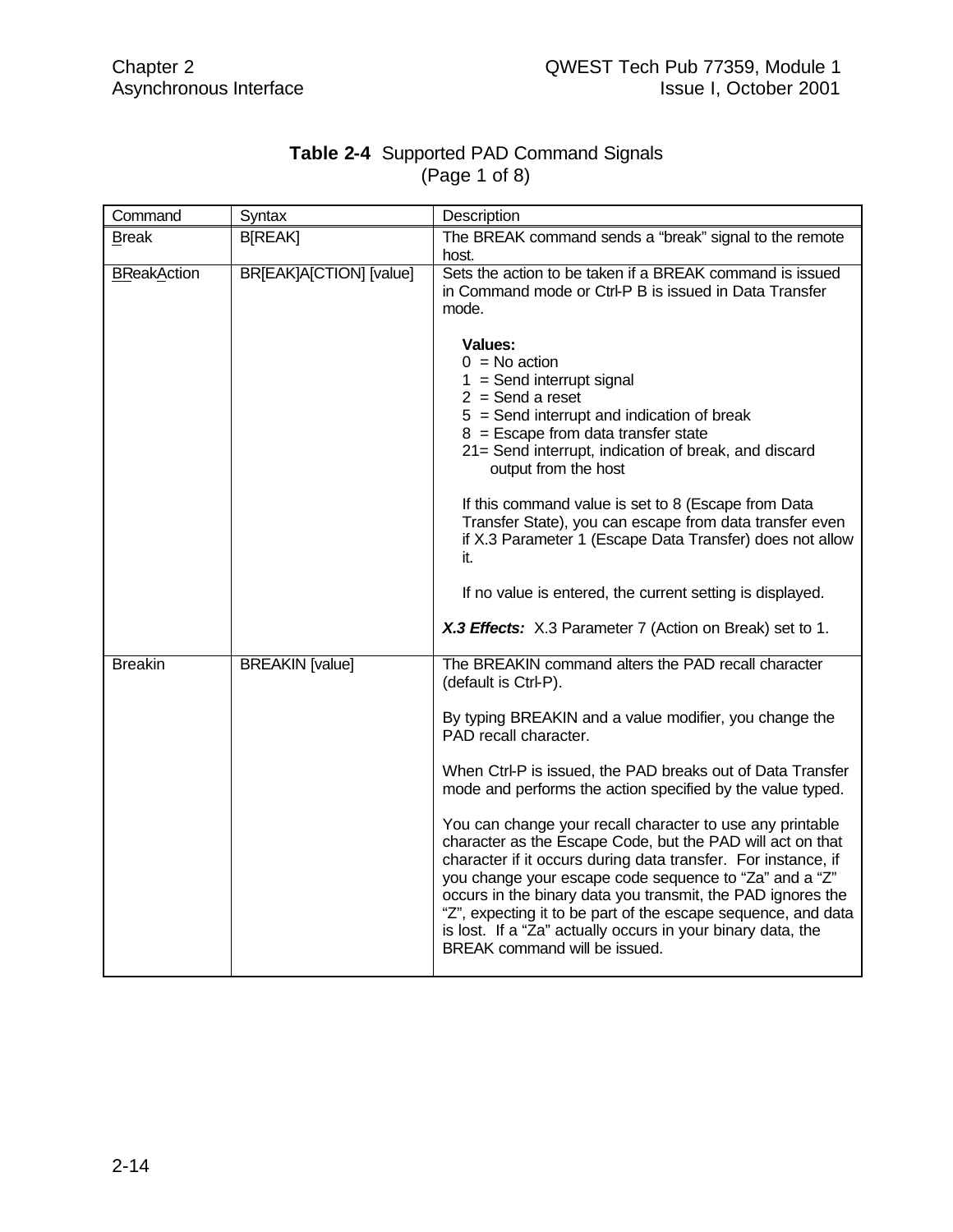| Command      | Syntax                      | Description                                                                                                                                                                                                                                                                                                       |
|--------------|-----------------------------|-------------------------------------------------------------------------------------------------------------------------------------------------------------------------------------------------------------------------------------------------------------------------------------------------------------------|
| Call         | See Table 2-8 and Table 2-9 | The CALL command sets up a connection to the named<br>host system using any requested facilities.                                                                                                                                                                                                                 |
| CLeaR        | <b>CL[EA]R</b>              | The CLEAR command closes the current connection.                                                                                                                                                                                                                                                                  |
| Echo         | ECHO [on off]               | The ECHO command specifies whether the echo comes<br>from the PAD or the remote host.                                                                                                                                                                                                                             |
|              |                             | If on is selected, the PAD will echo. If off is selected,<br>echo will come from the remote host.                                                                                                                                                                                                                 |
|              |                             | If no value is entered, the current echo setting is<br>displayed.                                                                                                                                                                                                                                                 |
|              |                             | X.3 Effects: X.3 Parameter 2 (Echo) set to 0 (off) or 1<br>(on).                                                                                                                                                                                                                                                  |
| <b>EMask</b> | EM[ASK][value]              | The EMASK command sets the echo mask to the value<br>specified so you can choose values that should not be<br>echoed to the screen.                                                                                                                                                                               |
|              |                             | Value<br><b>Characters NOT Echoed</b><br>All characters will be echoed<br>0<br>CR.<br>1<br>LF<br>$\overline{2}$<br>$\overline{4}$<br>VT, HT, FF<br>8<br>BEL, BS<br>ESC, ENQ<br>16<br>32 <sup>°</sup><br>ACK, NAK, STX, SOH, EOT, ETB, ETX<br>64<br>DEL, CAN, DC2<br>All other control characters, plus DEL<br>128 |
|              |                             | Characters are not echoed if no value is set.                                                                                                                                                                                                                                                                     |
|              |                             | Entered value is the sum of the combined values<br>selected.                                                                                                                                                                                                                                                      |
|              |                             | X.3 Effects: X.3 Parameter 20 (Echo Mask) is set.                                                                                                                                                                                                                                                                 |

#### **Table 2-4** Supported PAD Command Signals (Page 2 of 8)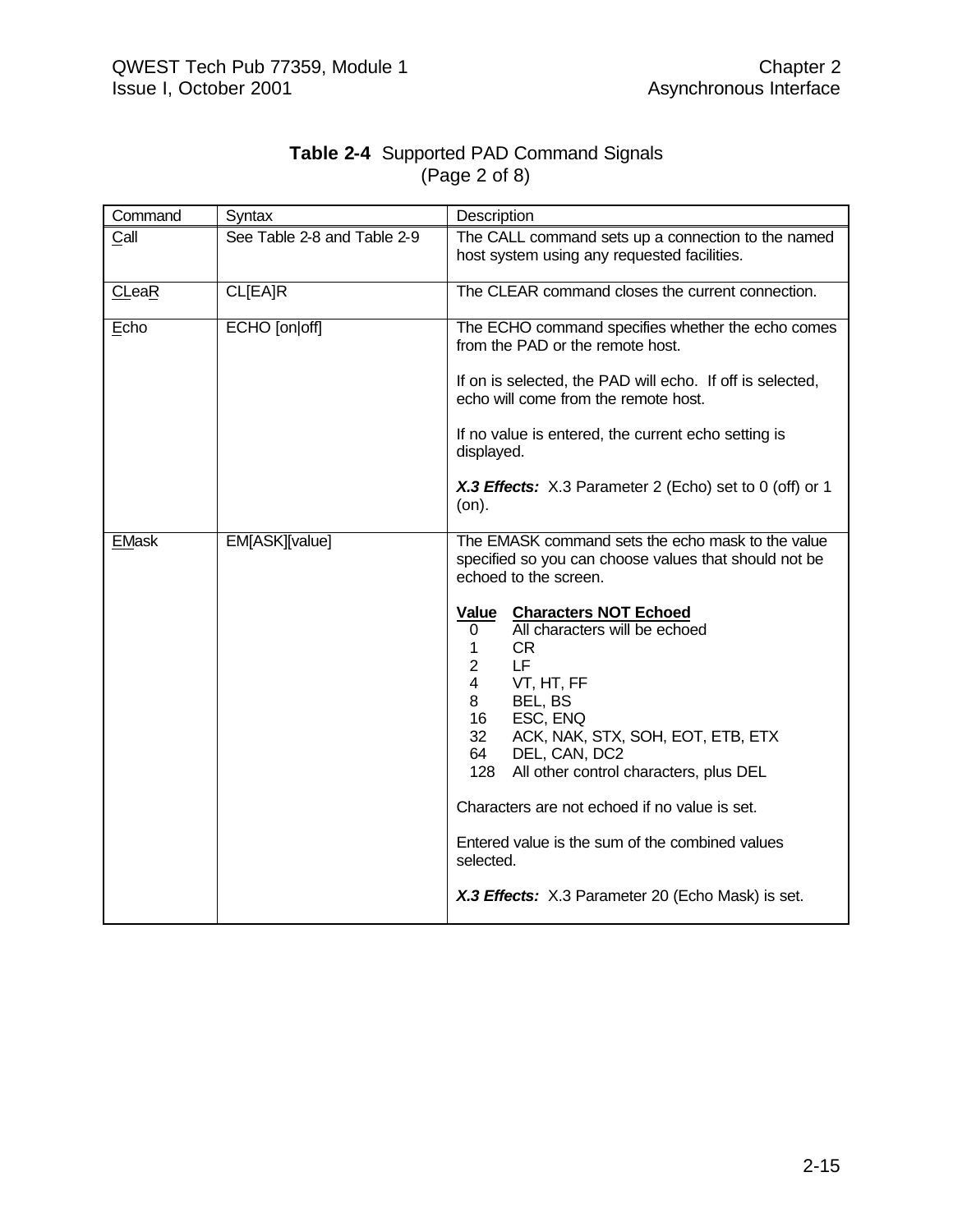| Command     | Syntax                         | Description                                                                                                                                                                                                                                                                                                                                                                                                                                                                          |
|-------------|--------------------------------|--------------------------------------------------------------------------------------------------------------------------------------------------------------------------------------------------------------------------------------------------------------------------------------------------------------------------------------------------------------------------------------------------------------------------------------------------------------------------------------|
| <b>Flow</b> | F[LOW][on off]                 | The FLOW command enables or disables local flow<br>control processing of XON/XOFF control characters by<br>the PAD.<br>If flow control is enabled you can use Ctrl-S to halt the<br>output to the terminal and Ctrl-Q to restart it.<br>If no value is entered, the current setting is displayed.<br>X.3 Effects: X.3 Parameter 12 (Flow Control by<br>Terminal) is set to 0 (off) or 1 (on).                                                                                        |
| FORward     | FOR[WARD] [value]              | The FORWARD command selects the data forwarding<br>characters.<br>Values:<br>$0 = No$ data forwarding characters<br>$1 =$ Alphanumeric characters<br>$2 = CR$<br>$4 = ESC$ , BEL, ENQ, ACK<br>$8 = DEL$ , CAN, DC2<br>16= ETX, EOT<br>32= HT, LF, VT, FF<br>64= All other control characters<br>The entered value is the sum of the combined values<br>selected.<br>If no value is entered, the current setting is displayed.<br>X.3 Effects: X.3 Parameter 3 (Data Forward) is set. |
| Help        | HELP[command] or<br>?[command] | The HELP command displays a one-line summary of all<br>commands.                                                                                                                                                                                                                                                                                                                                                                                                                     |
| Hosts       | <b>H</b> [OSTS]                | The HOSTS command lists configured host names and<br>aliases available to the user.                                                                                                                                                                                                                                                                                                                                                                                                  |
| Int         | <b>INT</b>                     | The INT command transmits an interrupt packet to the<br>remote host.                                                                                                                                                                                                                                                                                                                                                                                                                 |

#### **Table 2-4** Supported PAD Command Signals (Page 3 of 8)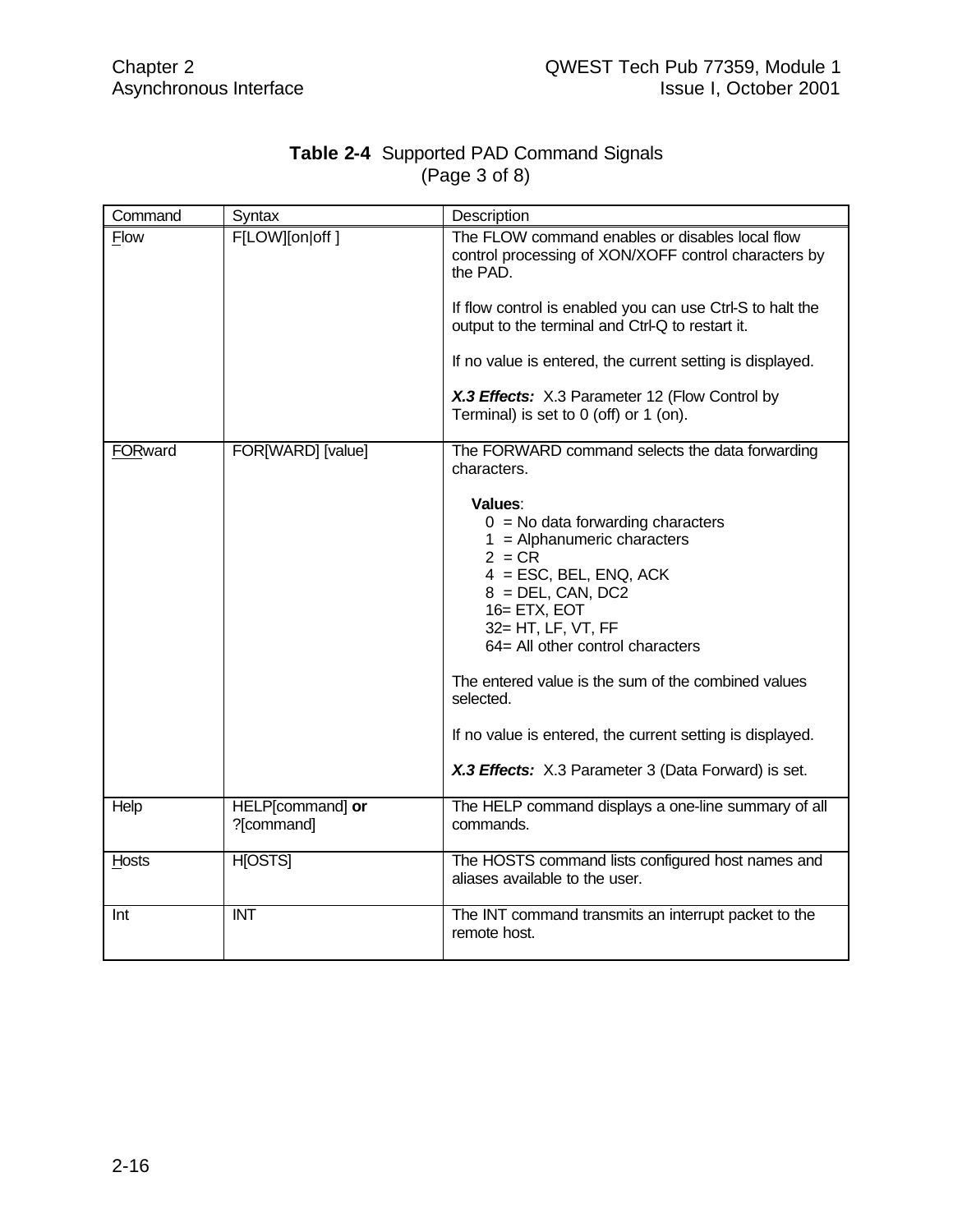| Command        | Syntax            | Description                                                                                                                                                                                                                                                                                                                            |
|----------------|-------------------|----------------------------------------------------------------------------------------------------------------------------------------------------------------------------------------------------------------------------------------------------------------------------------------------------------------------------------------|
| LFinsert       | LF[INSERT][value] | The LFINSERT command sets the linefeed insertion<br>action to be taken when a carriage return is sent or<br>received.                                                                                                                                                                                                                  |
|                |                   | <b>Action</b><br><b>Value</b><br>No LF insertion<br>0<br>Add LF after CR in the data from the host<br>$\mathbf{1}$<br>Add LF after CR in the data to the host<br>$\overline{2}$<br>4<br>Add LF after CR echoed                                                                                                                         |
|                |                   | The entered value is the sum of the combined values<br>selected.                                                                                                                                                                                                                                                                       |
|                |                   | If no value is entered, the current setting is displayed.                                                                                                                                                                                                                                                                              |
|                |                   | X.3 Effects: X.3 Parameter 13 (Line-Feed Insertion) is<br>set.                                                                                                                                                                                                                                                                         |
| <b>LOGhost</b> | <b>LOG[HOST]</b>  | The LOGHOST command displays incoming and<br>outgoing X.29 messages.                                                                                                                                                                                                                                                                   |
| <b>MESsage</b> | MES[SAGE]         | The MESSAGE command sets the PAD mode of<br>operation to Message mode.<br>This mode allows the user to define line-at-a-time<br>exchanges between the PAD and the remote host, with<br>the responsibility of detailed terminal control (including<br>echoing typed input, input editing, and output formatting)<br>resting on the PAD. |
|                |                   | X.3 Effects: This mode affects X.3 Parameters 2, 4,<br>10, and 15:<br>$2 = 1$ (Echo)<br>$4 = 0$ (No Idle Timer)<br>$10 = 80$ (Line Folding after 80 characters)<br>$15 = 1$ (Editing enabled)                                                                                                                                          |

#### **Table 2-4** Supported PAD Command Signals (Page 4 of 8)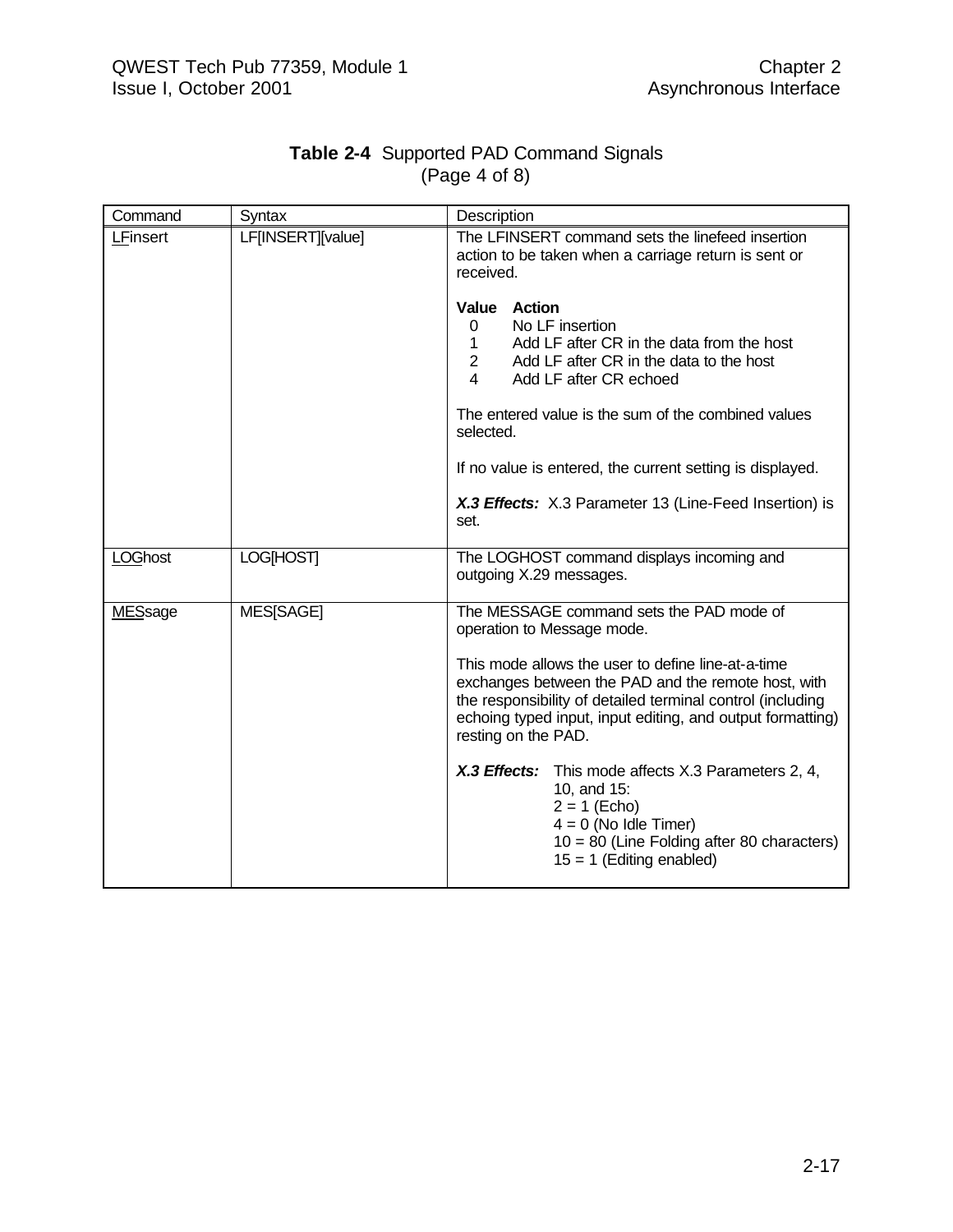|               | <b>Table 2-4 Supported PAD Command Signals</b> |
|---------------|------------------------------------------------|
| (Page 5 of 8) |                                                |

| Command       | Syntax              | Description                                                                                                                                                                                                                                                                                                                                                                                                                                                                                                                                        |
|---------------|---------------------|----------------------------------------------------------------------------------------------------------------------------------------------------------------------------------------------------------------------------------------------------------------------------------------------------------------------------------------------------------------------------------------------------------------------------------------------------------------------------------------------------------------------------------------------------|
| <b>NATive</b> | NAT[IVE]            | The NATIVE command sets the PAD mode of operation<br>to Native mode.<br>This mode allows the user to define character-at-a-time<br>input forwarding to the host. The host has total control<br>of the terminal, including echoing user input, input<br>editing, and output formatting. Characters typed in<br>are immediately forwarded to the host.<br>X.3 Effects: This mode affects X.3 Parameters 2, 4, 10,<br>and 15:<br>$2 = 0$ (No Echo)<br>$4 = 1$ (1/20th second Idle Timer Delay)<br>$10 = 0$ (No Line Folding)<br>$15 = 0$ (No Editing) |
| PageWait      | P[AGE]W[AIT][value] | The PAGEWAIT command halts output to the terminal.<br>Valid value range is 0 to 255 lines output before the<br>display is paused. A value of 0 disables pagewait.<br>If no value is entered, the current setting is displayed.<br>X.3 Effects: X.3 Parameter 22 (Page Wait) is set.                                                                                                                                                                                                                                                                |
| PARam         | PARJAM1             | The PARAM command displays all current X.3<br>Parameter settings in number: value pairs.                                                                                                                                                                                                                                                                                                                                                                                                                                                           |
| Par?          | PAR? [value]        | The PAR? command displays the setting of a specified<br>X.3 Parameter only.<br>If no value is specified, the current values of all X.3<br>Parameters are displayed.                                                                                                                                                                                                                                                                                                                                                                                |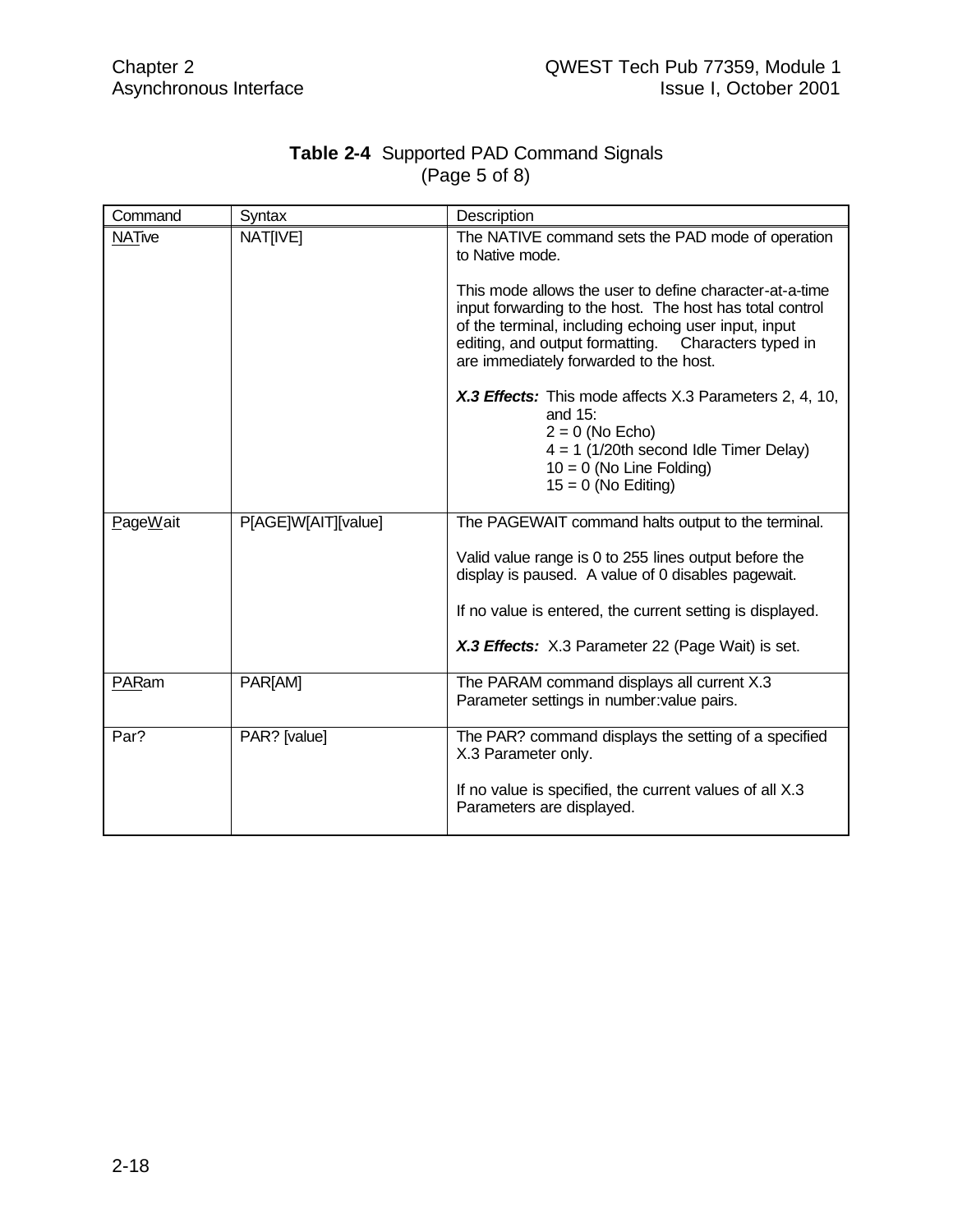| Command        | Syntax                  | Description                                                                                                                                                                                                                                                                                                                                                                                                                                                                                                             |
|----------------|-------------------------|-------------------------------------------------------------------------------------------------------------------------------------------------------------------------------------------------------------------------------------------------------------------------------------------------------------------------------------------------------------------------------------------------------------------------------------------------------------------------------------------------------------------------|
| Pipe           | <b>PIPE</b>             | The PIPE command sets the PAD mode of operation to<br>Pipe mode.                                                                                                                                                                                                                                                                                                                                                                                                                                                        |
|                |                         | This mode allows the user to direct raw data to the host<br>via a non-interactive autocall. Pipe mode allows no<br>service signals.                                                                                                                                                                                                                                                                                                                                                                                     |
|                |                         | X.3 Effects: This mode affects X.3 Parameters 1, 2, 5,<br>6, 7, 9, 10, 12, 13, 14, 15, and 22:<br>$1 = 0$ (No Escape from Data Transfer)<br>$2 = 0$ (No Echo)<br>$5 = 0$ (No Flow Control)<br>$6 = 0$ (No Service Signals)<br>$7 = 0$ (No Action on Receipt of Break)<br>$9 = 0$ (No Carriage Return Padding)<br>$10 = 0$ (No Line Folding)<br>$12 = 0$ (No Flow Control by Terminal)<br>$13 = 0$ (No Line Feed Insertion)<br>$14 = 0$ (No Padding after Line Feed)<br>$15 = 0$ (No Editing)<br>$22 = 0$ (No Page Wait) |
| PRinTer        | <b>PRINITIERI</b>       | The PRINTER command sets the PAD for user's<br>hard-copy terminal.                                                                                                                                                                                                                                                                                                                                                                                                                                                      |
|                |                         | X.3 Effects: X.3 Parameter 19 (Edit Service Signal) is<br>set to 1 (Hard Copy Terminal).                                                                                                                                                                                                                                                                                                                                                                                                                                |
| <b>PROFile</b> | PROF[ILE] [value]       | The PROFILE command selects a set of terminal options<br>as a pre-defined X.3 profile.                                                                                                                                                                                                                                                                                                                                                                                                                                  |
|                |                         | Value Option<br>V1-5 DIGIPAC®-defined standard profiles<br><b>ITU-T Simple standard</b><br>90<br><b>ITU-T Transparent standard</b><br>91                                                                                                                                                                                                                                                                                                                                                                                |
|                |                         | If a value is not entered, the current setting is displayed.                                                                                                                                                                                                                                                                                                                                                                                                                                                            |
| Quit           | <b>Q[UIT]</b>           | The QUIT command ends the current session.                                                                                                                                                                                                                                                                                                                                                                                                                                                                              |
| ReSeT          | <b>R[E]S[E]T</b>        | The RESET command sends a reset request to the<br>remote host.                                                                                                                                                                                                                                                                                                                                                                                                                                                          |
| Set            | SET par:value par:value | The SET command sets the current values of the<br>specified X.3 Parameters in Parameter number:value<br>pairs.                                                                                                                                                                                                                                                                                                                                                                                                          |

#### **Table 2-4** Supported PAD Command Signals (Page 6 of 8)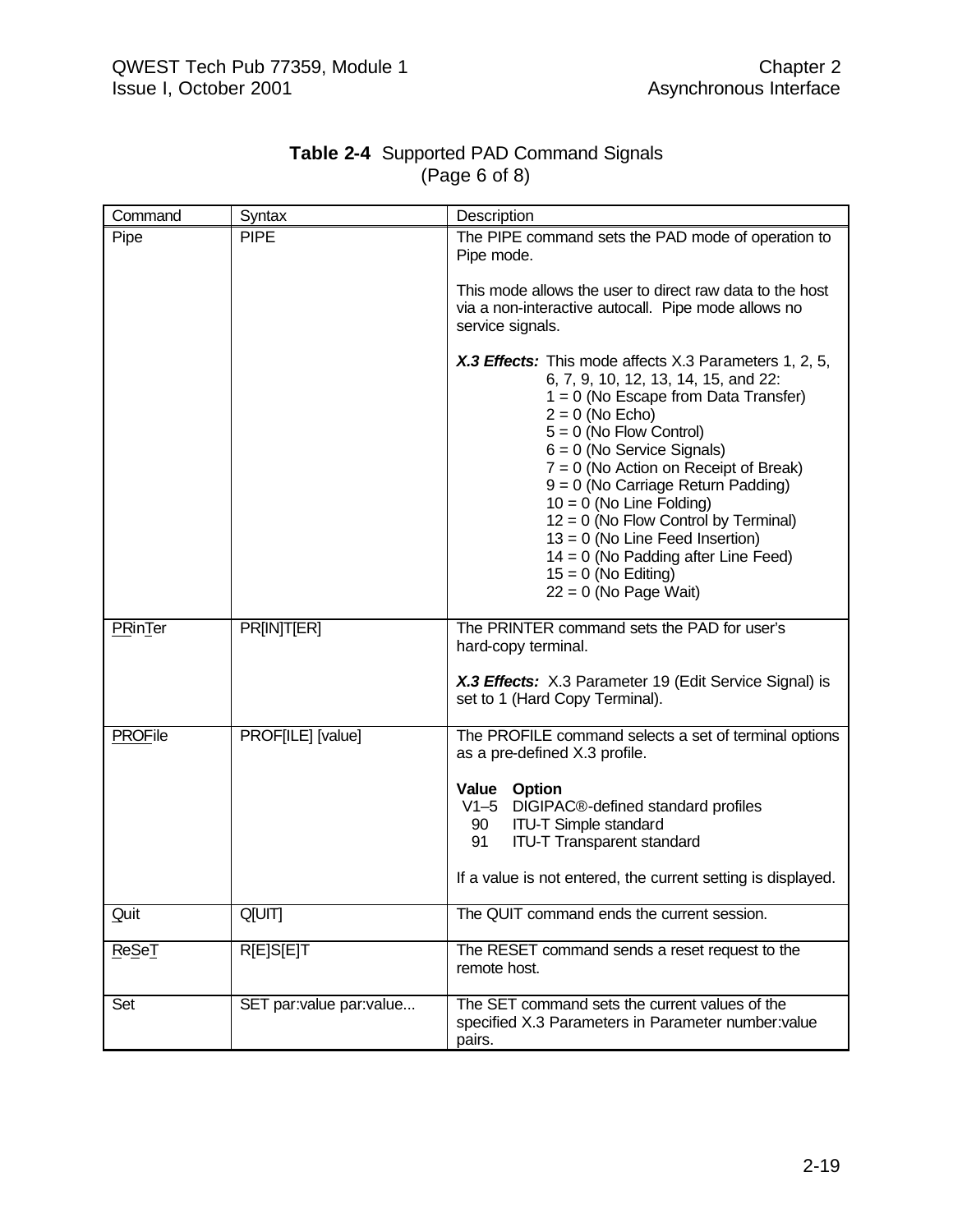| <b>Table 2-4</b> Supported PAD Command Signals |  |  |
|------------------------------------------------|--|--|
| (Page 7 of 8)                                  |  |  |

| Command            | Syntax               | Description                                                                                                                                                                                                                                                                                                                      |
|--------------------|----------------------|----------------------------------------------------------------------------------------------------------------------------------------------------------------------------------------------------------------------------------------------------------------------------------------------------------------------------------|
| Set?               | Set? par par         | The SET? command displays the current values of the<br>specified X.3 Parameters.                                                                                                                                                                                                                                                 |
|                    |                      | If a list of Parameter settings is configured, each<br>Parameter should be separated by a space (e.g., Set? 1 2<br>$16$ ).                                                                                                                                                                                                       |
|                    |                      | You may also change settings with this command by<br>supplying a value with the Parameter number (e.g., SET?<br>1:1 2:2). If a Parameter number is entered without a value<br>or with an invalid value, the Parameter value will not be<br>changed and an INV (invalid value) message is displayed<br>with the Parameter number. |
| <b>STATus</b>      | <b>STATJUS  ALL </b> | The STATUS command displays the status of the current<br>connection and host name.                                                                                                                                                                                                                                               |
|                    |                      | If the value ALL is specified (e.g., STATUS ALL), the<br>following additional information is displayed:                                                                                                                                                                                                                          |
|                    |                      | Name of the host connected to<br>$\bullet$                                                                                                                                                                                                                                                                                       |
|                    |                      | <b>Terminal characteristics</b><br>$\bullet$<br>- echo mode                                                                                                                                                                                                                                                                      |
|                    |                      | - flow control state                                                                                                                                                                                                                                                                                                             |
|                    |                      | - mode of operation<br>- etc.                                                                                                                                                                                                                                                                                                    |
| <b>TRAnsparent</b> | TRA[NSPARENT]        | The TRANSPARENT command sets the PAD mode of<br>operation to Transparent mode.                                                                                                                                                                                                                                                   |
|                    |                      | This mode allows the user to define line-at-a-time<br>exchanges between the PAD and the remote host, with the<br>responsibility of output formatting resting on the host.                                                                                                                                                        |
|                    |                      | X.3 Effects: This mode affects X.3 Parameters 2, 4, 10,<br>and $15$ :<br>$2 = 1$ (Echo)<br>$4 = 0$ (No Idle Timer)<br>$10 = 0$ (No Line Folding)<br>$15 = 1$ (Editing Enabled)                                                                                                                                                   |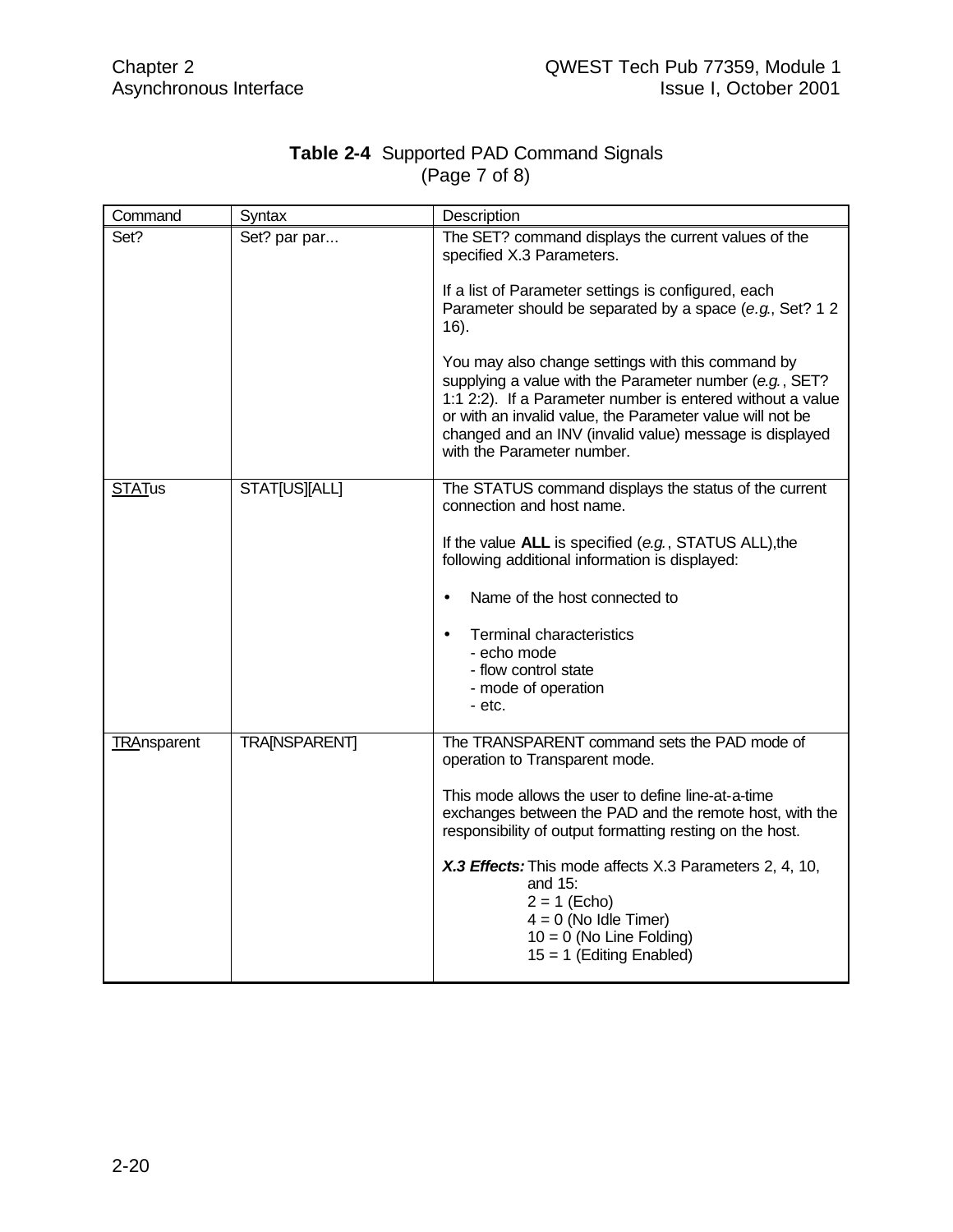| <b>Table 2-4 Supported PAD Command Signals</b> |  |
|------------------------------------------------|--|
| (Page 8 of 8)                                  |  |

| Command    | Syntax         | Description                                                                                   |
|------------|----------------|-----------------------------------------------------------------------------------------------|
| <b>VDU</b> | <b>VDU</b>     | The VDU command sets the PAD for user's display<br>terminal.                                  |
|            |                | X.3 Effects: X.3 Parameter 19 (Edit Service Signal) is<br>set to 2 (Video Display Terminal).  |
| WIDth      | WID[TH][value] | The WIDTH command defines the width of the terminal<br>screen in use.                         |
|            |                | On output, when the width is reached, a new line is<br>entered. The valid range is 20 to 255. |
|            |                | X.3 Effects: X.3 Parameter 10 (Line Folding) is set.                                          |

### **Table 2-5** Supported PAD Service Signals  $(Page 1 of 2)$

| Standard Format of the PAD<br>service signals              | Description                                                                                                                                                                                                                                                                                                                                                                                                                                                                              |
|------------------------------------------------------------|------------------------------------------------------------------------------------------------------------------------------------------------------------------------------------------------------------------------------------------------------------------------------------------------------------------------------------------------------------------------------------------------------------------------------------------------------------------------------------------|
| format effector                                            | The format effector is used as the Acknowlegement PAD service<br>signal. It is comprised of the Carriage Return (CR) Line Feed (LF)<br>characters followed by the number of padding characters specified by<br>PAD Parameter 9, if Parameter 9 is not zero; or, if Parameter 9 is set<br>to zero, 2 padding characters for terminals operating at 110 bps or 4<br>padding characters for terminals operating above 110 bps and up to<br>and including 1200 bps.                          |
|                                                            | Prompt PAD service signal This signal is presented to the DTE, if<br>PAD Parameter 6 is set to 1, when the PAD is in the command mode<br>and ready to receive a command.                                                                                                                                                                                                                                                                                                                 |
| DIGIPAC <dial address="" port=""></dial>                   | PAD identification PAD service signal This signal is presented to the<br>DTE once a dial connection has been established to a dial port in<br>DIGIPAC®. The dial port address portion of the service signal will be<br>the lead Data Telepone Number (DTN) assigned to the range of ports to<br>which this port belongs.                                                                                                                                                                 |
| RESET <reset cause=""> <diag<br>code&gt;</diag<br></reset> | This RESET PAD service signal will be sent to the DTE when a reset<br>occurs on the connection for any reason other than the DTE sending<br>the RESET PAD command. The reset cause will be one of those listed<br>in Table 2-6 below. The diagnostic code < diag code > will be a 3 digit<br>decimal number corresponding the diagnostic code in the X.25 Reset<br>Indication Packet. A complete listing of possible codes can be found in<br>the 1988 ITU Recommendation X.25, Annex E. |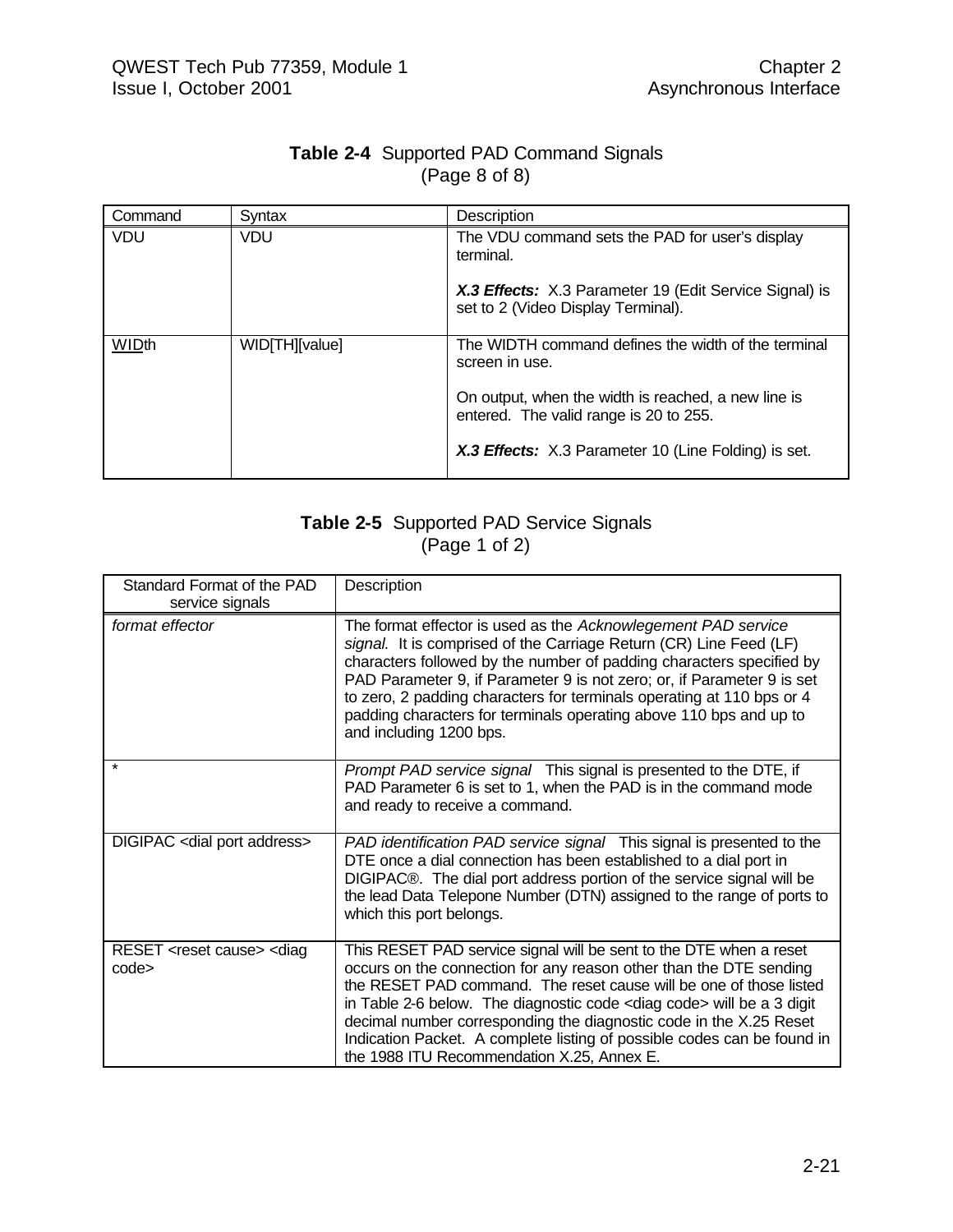#### **Table 2-5** Supported PAD Service Signals (Page 2 of 2)

| Standard Format of the PAD<br>service signals | Description                                                                                                                                                                                                                                                                                                                         |
|-----------------------------------------------|-------------------------------------------------------------------------------------------------------------------------------------------------------------------------------------------------------------------------------------------------------------------------------------------------------------------------------------|
| <b>RESET CONF</b>                             | This is the PAD service signal that will be sent to the DTE when the<br>DTE has issued the RESET PAD Command                                                                                                                                                                                                                        |
| CLR <cause> <diag code=""></diag></cause>     | Indication of clearing PAD service signal is sent by the PAD when<br>a call is cleared for any reason other than the DTE sending the<br>CLEAR PAD Command. The cause field will contain one of the<br>codes listed in Table 2-7. A complete listing of possible codes can<br>be found in the 1988 ITU Recommendation X.25, Annex E. |
| <b>CLR CONF</b>                               | Confirmation of clearing PAD service signal. This signal is sent by<br>the PAD when the DTE has sent the CLEAR PAD command to the<br>PAD and, as a result, the call has been clear by the PAD.                                                                                                                                      |
| <b>PAGE</b>                                   | Indication that a page wait condition has occurred.                                                                                                                                                                                                                                                                                 |
| <b>FREE</b>                                   | Response to the <i>status PAD command</i> signal when a call is not<br>established.                                                                                                                                                                                                                                                 |
| <b>ENGAGED</b>                                | Response to the status PAD command signal when a call has been<br>established.                                                                                                                                                                                                                                                      |
| <b>ERR</b>                                    | Indication that a PAD command signal is in error.                                                                                                                                                                                                                                                                                   |
| PAR <par>:<val inv>, </val inv></par>         | The PAD service signal is sent by the PAD in response to either a<br>set and read PAD command or a read PAD command.                                                                                                                                                                                                                |

#### **Table 2-6** Reset Causes

| <b>Reset Cause Code</b>       | Description                   |
|-------------------------------|-------------------------------|
| <b>DTE</b>                    | Reset initiated by remote DTE |
| <b>OUT OF ORDER</b>           | Remote DTE out of order       |
| <b>RPE</b>                    | Remote Procedure Error        |
| <b>ERR</b>                    | <b>Local Procedure Error</b>  |
| <b>NC</b>                     | <b>Nework Congestion</b>      |
| <b>REMOTE DTE OPERATIONAL</b> |                               |
| NETWORK OPERATIONAL           |                               |
| <b>DER</b>                    | Incompatible destination      |
| NETWORK OUT OF ORDER          |                               |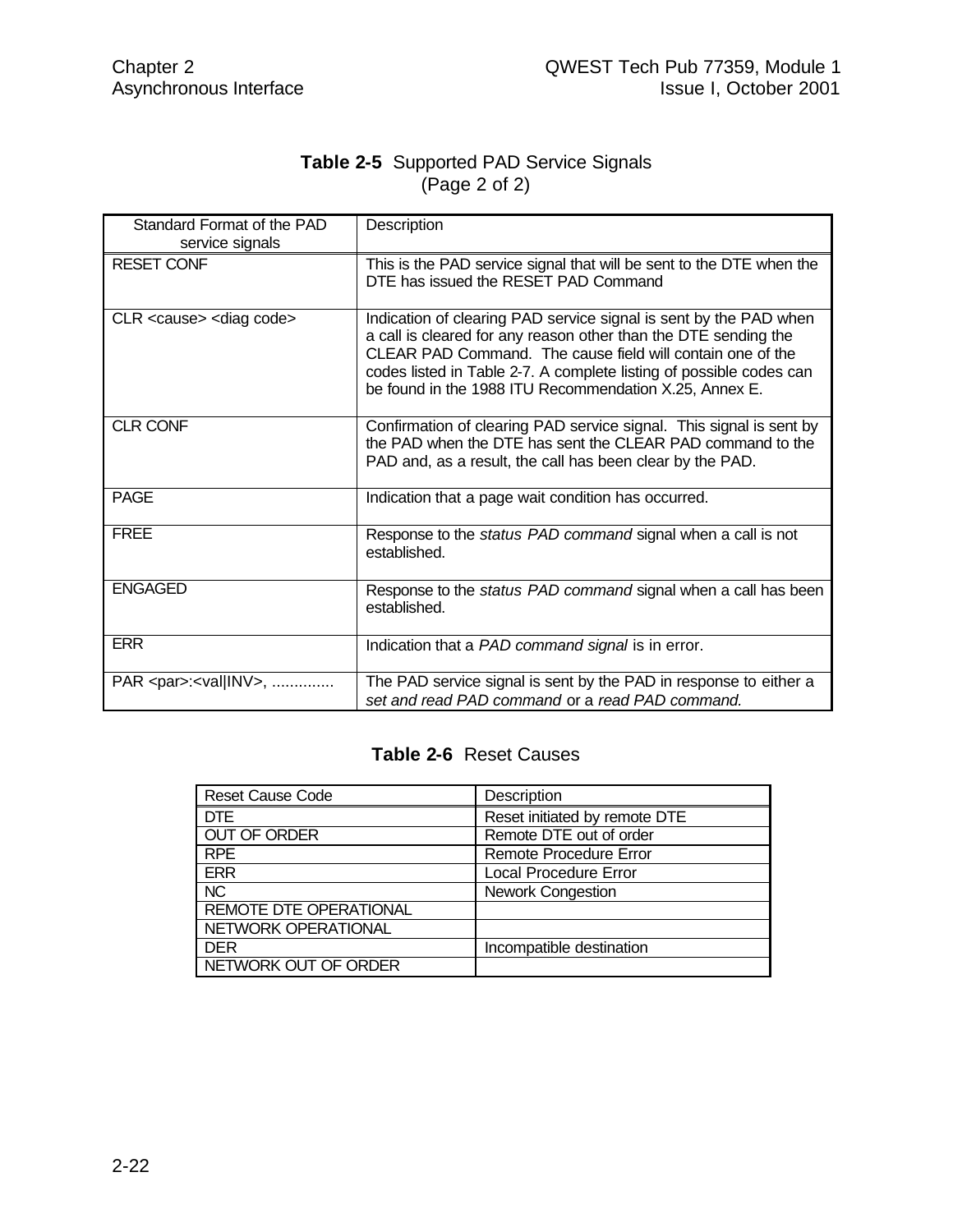| Clear      | Description                           |
|------------|---------------------------------------|
| Cause      |                                       |
| <b>OCC</b> | Number busy                           |
| <b>INV</b> | Invalid facility requested            |
| <b>NC</b>  | Network congestion                    |
| <b>NA</b>  | Access barred                         |
| <b>NP</b>  | Not obtainable, number not assigned   |
| <b>RPE</b> | Remote procedure error                |
| <b>ERR</b> | Local procedure error                 |
| <b>ROO</b> | RPOA out of order                     |
| <b>RNA</b> | Reverse charge not subscribed         |
| ID         | Incompatible destination              |
| <b>FNA</b> | <b>Fast select refused</b>            |
| <b>SA</b>  | Ship absent                           |
| <b>DTE</b> | Call cleared by remote DTE            |
| <b>PAD</b> | Call cleared by remote request or PAD |
|            | originated clear                      |

**Table 2-7** Clear Causes

For dial-up connections, if the first character of a PAD command signal is not received within **20** seconds after the interface enters the PAD waiting state, the PSPDN will then clear the dial-up connection. If, after receiving the first character of a PAD command, a complete PAD command signal is not received within **20** seconds the PSPDN sends an error PAD-service signal and the interface enters the PAD waiting state. The PSPDN also sends an error PAD-service signal if it receives an unrecognized PAD command. The error PAD-service signal indicates what error has occurred. Its format is illustrated in Tables 2-5. This service signal is only sent when Parameter 6 is set to 1 or 5. If the value of Parameter 6 is set to 0 or 1, the PSPDN does not transmit a prompt to the DTE.

In addition to the default profile assignment at service order time, the interface also supports DTE selection of profiles. After service initialization is complete, the user can choose one of the user profiles as specified in Table 2-1 Generally, profile selection is more applicable to dial-access ports because direct-access ports typically provide the most compatible profile as a default when service is installed. After service initialization, the DTE can request a profile by transmitting the profile-selection PAD command signal. The identifier for network defined profiles is single or double decimal digits. Profile identifiers for the simple standard profile and the transparent standard profile are 90 and 91, respectively.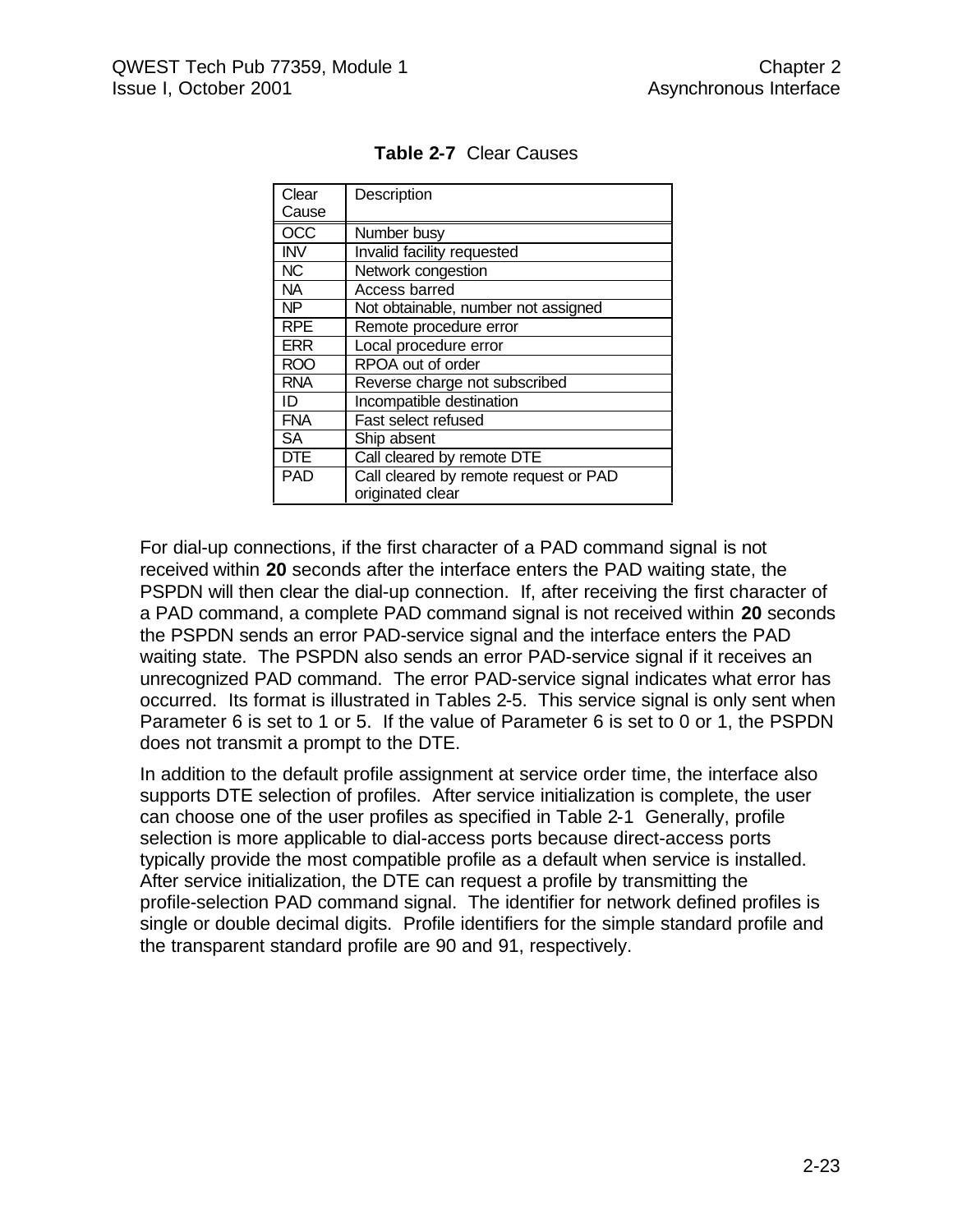#### **2.4 Procedures for Virtual Call Control**

#### **2.4.1 General**

For all access ports, the interface supports intra-LATA, inter-LATA, and inter-network calls. (Only one data call can be on a line at a time.) Signaling procedures for RPOA (Recognized Private Operating Agency) selection (on all calls), CUG (closed user group) request and reverse charging request are supported.

On the auto reverse charge dial access ports, the interface supports intra-LATA, inter-LATA, and inter-network calls. Signaling procedures for RPOA selection and reverse charge are also supported. DTEs may, but need not, use either or both of these signaling procedures for each virtual call. Regardless of whether the DTE uses the reverse charge request, the PSPDN automatically requests reverse charging on virtual calls originating from these ports.

Call Set-up is initiated when the DTE sends a selection PAD command signal to the PSPDN. The DIGIPAC® PAD function supports two (2) formats of the selection PAD command signal and those formats are illustrated in Tables 2-8 and 2-9. The information content of a selection PAD command signal consists of an optional facility request block, an address block and a user optional call user data field.

**Incoming calls are no longer supported, because dedicated asynchronous lines are no longer offered.**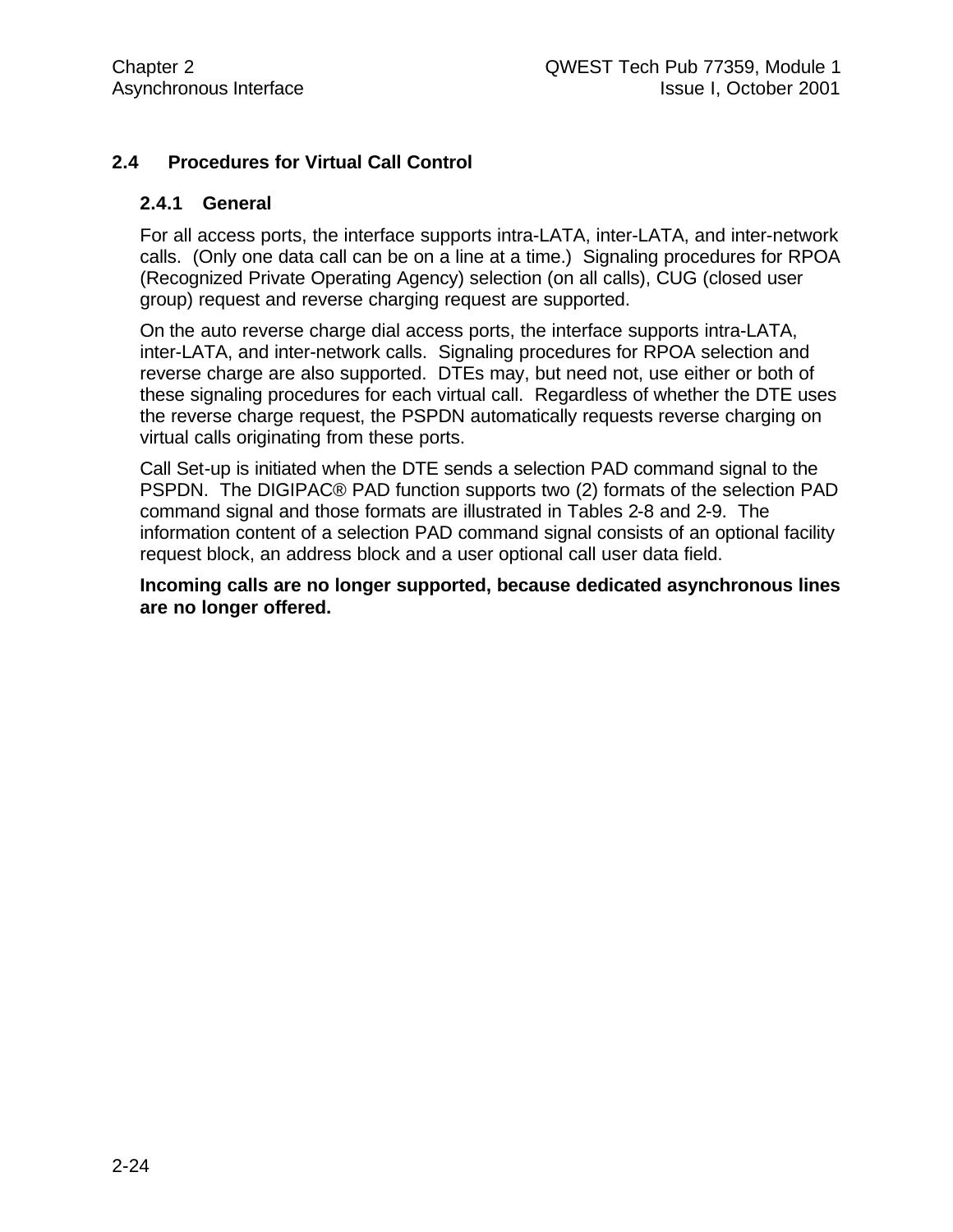#### **Table 2-8** Format 1 of Call Selection Command (Page 1 of 2)

| Call                               | CALL Command or selection PAD command                                                                                                                                                                                                                                                                                                                                                                           |
|------------------------------------|-----------------------------------------------------------------------------------------------------------------------------------------------------------------------------------------------------------------------------------------------------------------------------------------------------------------------------------------------------------------------------------------------------------------|
| Syntax:                            | [[C]ALL] <hostname> <x.121 address=""> &lt;10<e.164 address="">&gt; [+<calling address="">]<br/>[~<cud>] [[facilities[f][r]] [s] [G[CUG]] [N<nui>] [T<rpoa>]]<cr></cr></rpoa></nui></cud></calling></e.164></x.121></hostname>                                                                                                                                                                                  |
| <b>Command Components</b>          |                                                                                                                                                                                                                                                                                                                                                                                                                 |
| [ C ALL]                           | Command name (optional)                                                                                                                                                                                                                                                                                                                                                                                         |
| <hostname></hostname>              | Mnemonic address of host being called, this name must be previously defined by<br>QWEST when service was requested.                                                                                                                                                                                                                                                                                             |
| <x.121 address=""></x.121>         | For intra-LATA calls, only the 8 to 10 digit address is required. The first 6 digits of the<br>address are the 3 digit NPA and 3 digit DCO code. These 6 digits would be followed by<br>the remaining 2 to 4 digits of the address.<br>OR.                                                                                                                                                                      |
|                                    | For Inter-LATA calls or Inter-network calls, the address must be prefixed by a 1,<br>followed by the 4 digit DNIC and then the 4 to 10 digit network specific address.                                                                                                                                                                                                                                          |
| <10 <e.164 address="">&gt;</e.164> | For intra-LATA, Inter-LATA and Inter -network calls, the E.164 address must be<br>prepended with the digits 10. This is the prefix and escape code. The E.164 address<br>must be in international format and include both the Country Code (CC) and the<br>National Significant Number (NSN). For ISDN number in North America the Country<br>Code is equal to the digit 1 and the NSN equals the NPA NXX XXXX. |
| [+ <calling address="">]</calling> | The "+" character indicates the next field is the calling address (the calling address is<br>optional) If a calling DTE address is not entered in the command string, the PAD will<br>automatically enter the DTE address of the terminal placing the call.                                                                                                                                                     |
| $[-cCD>]$                          | ~ Indicates the next field is up to 124 ASCII characters of Call User Data (CUD).                                                                                                                                                                                                                                                                                                                               |
|                                    | If the CUD is preceded by a quotation mark, the PAD reads the data between the first<br>quote and the next quote as the CUD.                                                                                                                                                                                                                                                                                    |
|                                    | If no quotation mark precedes the CUD, the PAD reads the data between the tilde $(\sim)$<br>and the next space as the CUD.                                                                                                                                                                                                                                                                                      |
|                                    | If the data in the CUD is more than 12 characters, the PAD will automatically use Fast<br>Select. If the host does not subscribe to Fast Select, the call will be rejected.                                                                                                                                                                                                                                     |
| [facilities]                       | Do not insert a space between the Fast Select (f) and Reverse Charge (r) components<br>of the Facilities portion of the CALL command.                                                                                                                                                                                                                                                                           |
|                                    | The Reselection (s), CUG, NUI, and RPOA components, however, must be set off from<br>the others by a space.                                                                                                                                                                                                                                                                                                     |
|                                    | Example: fr s G1234                                                                                                                                                                                                                                                                                                                                                                                             |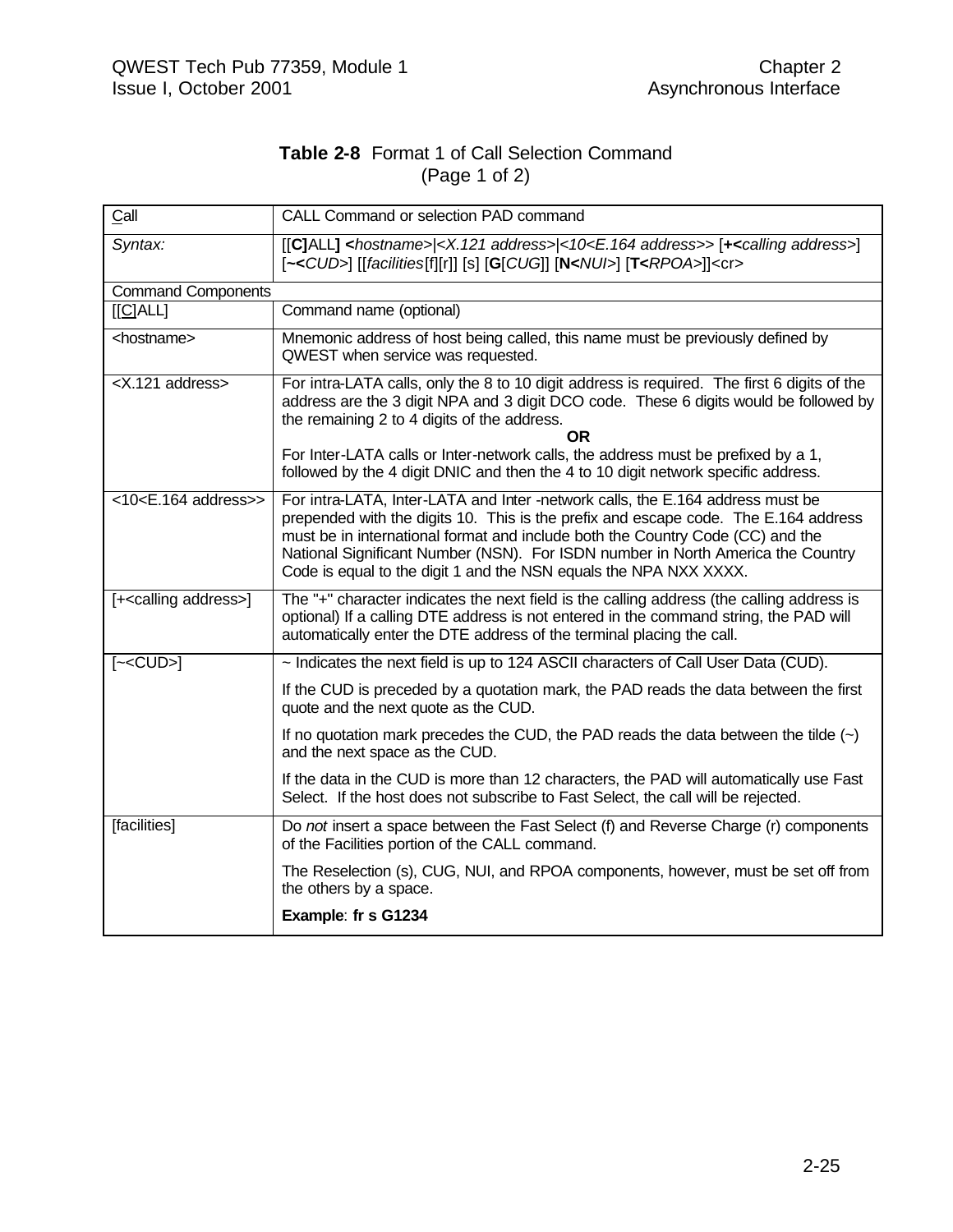#### **Table 2-8** Format 1 of Call Selection Command (Page 2 of 2)

| $[f]$              | Include f in the string to request Fast Select.                                                                                                                                                         |
|--------------------|---------------------------------------------------------------------------------------------------------------------------------------------------------------------------------------------------------|
| [r]                | Include r in the string to request Reverse Charge.                                                                                                                                                      |
| [s]                | Include s in the string to bar Reselection.                                                                                                                                                             |
| $[G<$ CU $G$ > $]$ | type G, then enter the CUG index (up to a four-digit number).                                                                                                                                           |
| [N <nu></nu>       | Network User Identifier is a string of up to 64 alphanumeric characters (assigned<br>by the network provider), preceded by an N, used to identify your call for the<br>purposes of billing or security. |
| $[T<$ RPOA>        | Recognized Private Operating Agency provides the call routing information about<br>your call. Enter T followed by the four digit RPOA number.                                                           |

### **Table 2-9** Format 2 of Call Selection Command (Page 1 of 2)

| Syntax:                   | [facility[,facility]-] <x.121 address=""> &lt;10<e.164 address="">&gt; &lt;.mnemonic<br/>address[*]&gt;[P D<cud>]</cud></e.164></x.121>                                                                                                                                |
|---------------------------|------------------------------------------------------------------------------------------------------------------------------------------------------------------------------------------------------------------------------------------------------------------------|
| <b>Command Components</b> |                                                                                                                                                                                                                                                                        |
| [facility], facility]-]   | Optional facility for facilities to be used on the call. if more than one facility is<br>requested they are separated by a comma (,). When optional facilities are<br>present in the command, the hyphen is used to separate the facilities from the<br>address field. |
| $[G$ ]                    | CUG facility: < cug> - closed user group index one or two digits                                                                                                                                                                                                       |
| [R]                       | reverse charging facility                                                                                                                                                                                                                                              |
| [F]                       | non-restricted fast select facility                                                                                                                                                                                                                                    |
| $[T<$ rpoa>}              | RPOA transit facility: <rpoa> - 4 digit DNIC of recognized private operating<br/>agency</rpoa>                                                                                                                                                                         |
| [N <sub>nnu</sub> ]       | NUI facility: <nui> NUI string</nui>                                                                                                                                                                                                                                   |
| [Q]                       | restricted fast select facility                                                                                                                                                                                                                                        |
| [S]                       | Prevent or bar Reselection.                                                                                                                                                                                                                                            |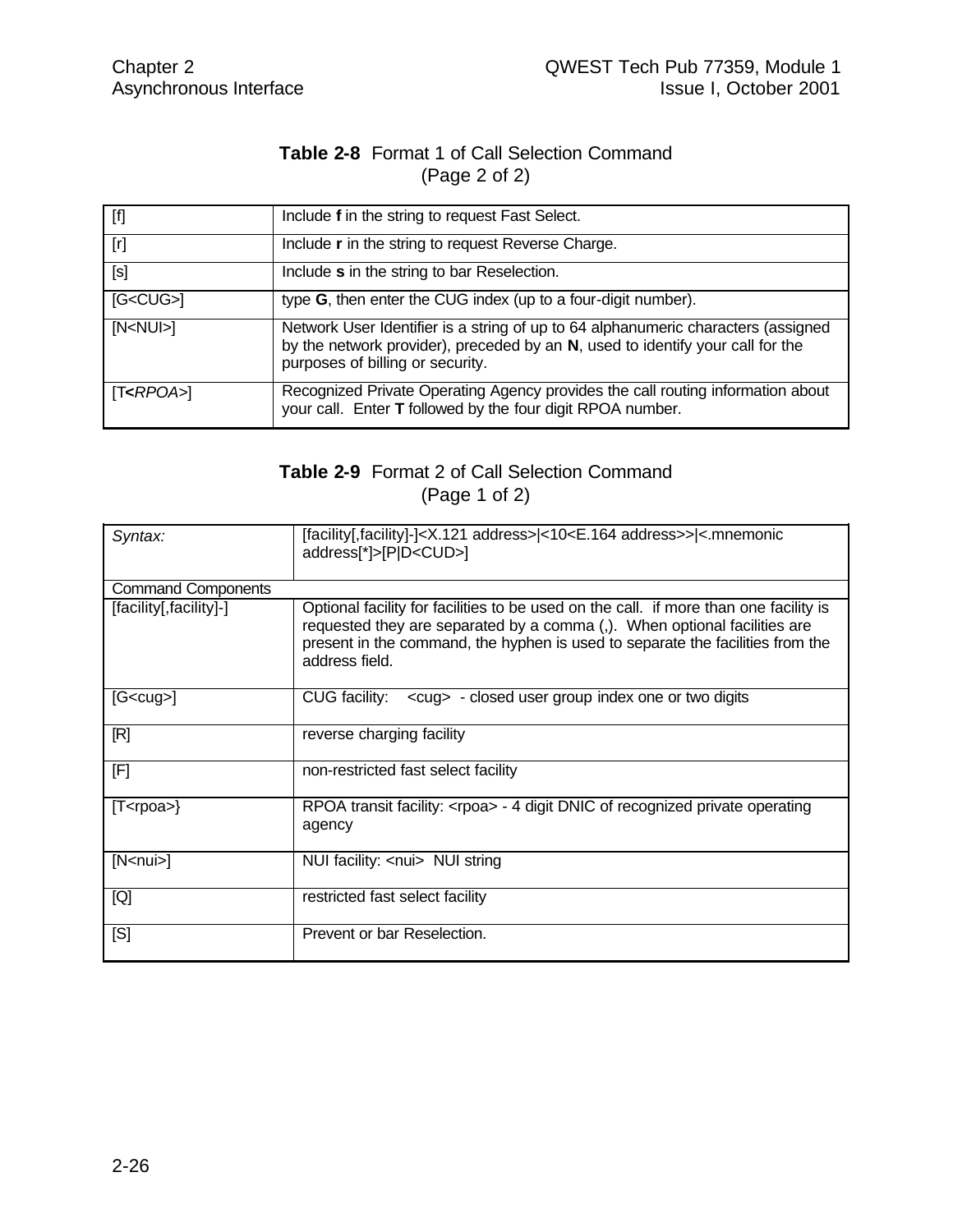#### **Table 2-9** Format 2 of Call Selection Command (Page 2 of 2)

| <x.121 address=""></x.121>   | For Intra-LATA calls, only the 8 to 10 digit address is required. The first 6<br>digits of the address are the 3 digit NPA and 3 digit DCO code. These 6 digits<br>would be followed by the remaining 2 to 4 digits of the address.<br>OR.<br>For Inter-LATA calls or Inter-network calls, the address must be prefixed by a<br>1, followed by the 4 digit DNIC and then the 4 to 10 digit network specific<br>address.                                                                                                                                                                             |
|------------------------------|-----------------------------------------------------------------------------------------------------------------------------------------------------------------------------------------------------------------------------------------------------------------------------------------------------------------------------------------------------------------------------------------------------------------------------------------------------------------------------------------------------------------------------------------------------------------------------------------------------|
| $<$ 10 $<$ E.164 address $>$ | For intra-LATA, Inter-LATA and Inter -network calls, the E.164 address must be<br>prepended with the digits 10. This is the prefix and escape code. The E.164<br>address must be in international format and include both the Country Code<br>(CC) and the National Significant Number (NSN). For ISDN number in North<br>America the Country Code is equal to the digit 1 and the NSN equals the<br>NPA NXX XXXX.                                                                                                                                                                                  |
| <.mnemonic address[*]>       | X.28 Abbreviated Address referred to in the ITU X.28 Recommendation;<br>format is as follows:<br>The Address is always prefixed by the character IA5 2/4 (.).<br>One or more characters in columns 2 to 7 or IA5, except $*(2/10)$ , + $(2/11)$ , ,<br>(2/12), DEL (7/15)<br>The call user data field is separated from the Abbreviated Address signal by<br>the character IA5 2/10 (*).<br>The character IA5 2/0 (blank) is ignored in the Abbreviated Address.<br>The length of the Abbreviated Address is up to 40 characters and is<br>provisioned by the QWEST at the request of the customer. |
| [PID < CUD >]                | Up to 12 alpha-numeric data characters (124 for non-restricted fast select<br>calls) separated from the network address by a P or D character.                                                                                                                                                                                                                                                                                                                                                                                                                                                      |

#### **2.4.2 Facility Request Block and Call User Data**

The facility request block, for both format 1 and 2 of the selection command, identifies the facilities used to establish the call. The available facilities include Network User Identification (NUI), closed user group (CUG), reverse charging, fast select and RPOA. Formats for the facility block are given in Tables 2-8 and 2-9 for Formats 1 and 2 respectively. On any given call, any number or any combination of these facilities may be used.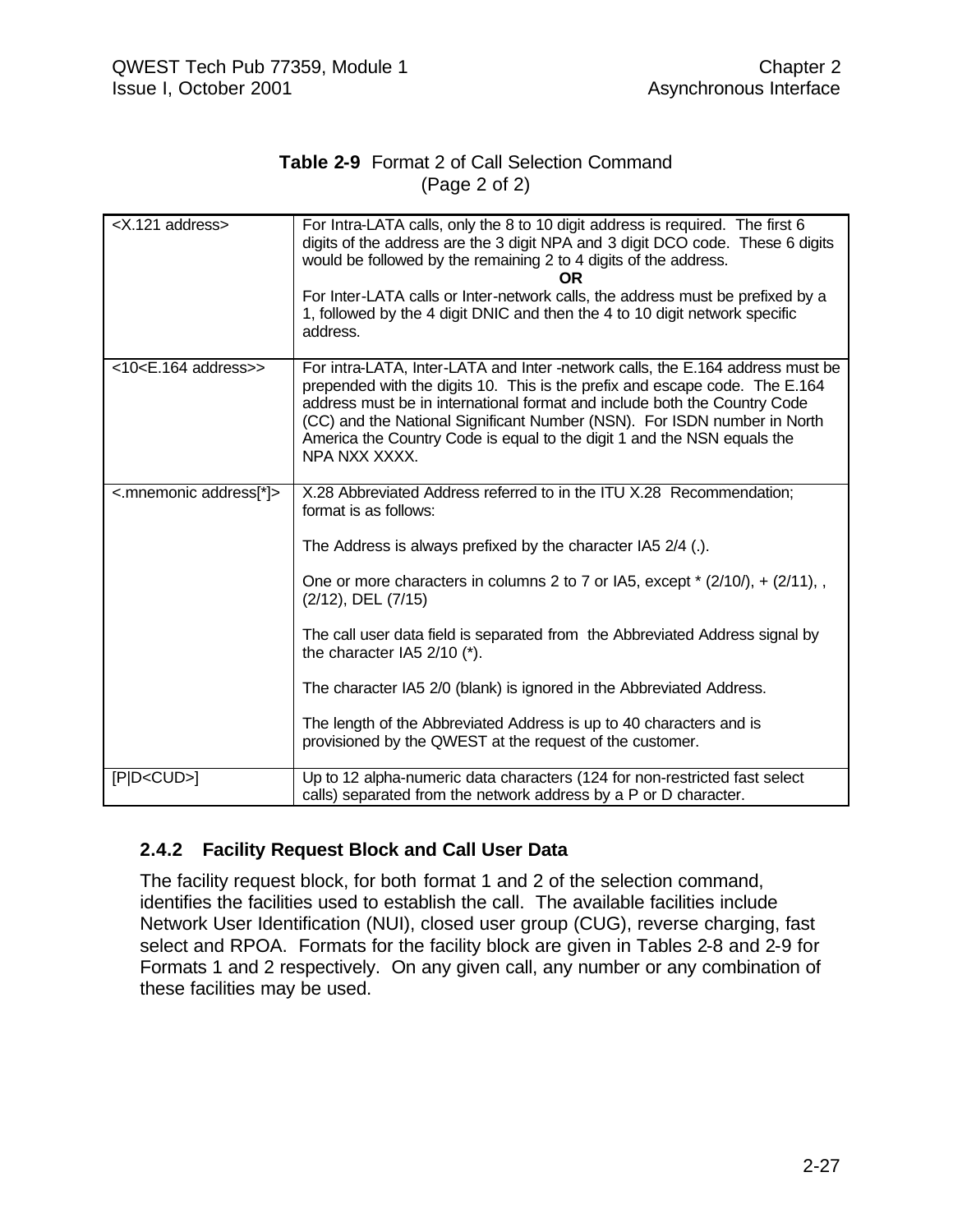## **2.4.2.1 Network User Identification (NUI)**

The NUI signal is used to provide secure access to the network. The need to identify users, limits the use of this facility to direct access ports and private dial ports. If the NUI facility is not selected, the network begins clearing procedures with the reason for clearing given as user failure to specify the NUI facility. The NUI signal is not used for auto reverse charge ports because it is not required that the user identity be known by the PSPDN. For direct access to the PSPDN, user identity is known because of the physical termination on the PSPDN.

## **2.4.2.2 Closed User Group (CUG)**

Closed user groups (CUG) allow members to communicate with other members of the group but preclude communication with non-members. This privacy feature can be used to derive a private sub-network from the components of the public network. This capability is provided via the ITU defined closed user group facility (see Recommendation X.25). The need to identify users, limits the use of this facility to private dial ports.

## **2.4.2.3 Reverse Charge Originating**

Reverse charge originating facility is optional on asynchronous interfaces. On private dial ports, it allows users to request, via signaling procedures for each originating call, that the call be reverse charged. For public dial access, the interface ports are designated as automatic reverse charge. On these ports, the PAD automatically requests reverse charging on all virtual calls.

### **2.4.2.4 Fast Select Unrestricted**

Fast Select Unrestricted permits the insertion of up to 124 octets of user data in the call initiation packet and acceptance of up to 124 octets of data in the call termination packet. In addition the called DTE is allowed to accept the call and the pad will enter the data transfer state and additional data packets will be accepted following the acceptance of the call initiation packet.

### **2.4.2.5 Fast Select Restricted**

Only available with Format 2 of selection PAD command. As with Fast Select Unrestricted, up to 124 octets of user data may be inserted in the call initiation packet and the call termination packet. However, the called DTE is not allowed to accept the call and therefore the PAD will not enter the data transfer state.

### **2.4.2.6 Recognized Private Operating Agency (RPOA)**

Recognized Private Operating Agency (RPOA) facility allows users to specify the transit network for the carrying of inter-network calls. The user will enter the four digit Data Network Identification Code (DNIC) of the transit network. Currently DIGIPAC® only allows the user to enter one RPOA.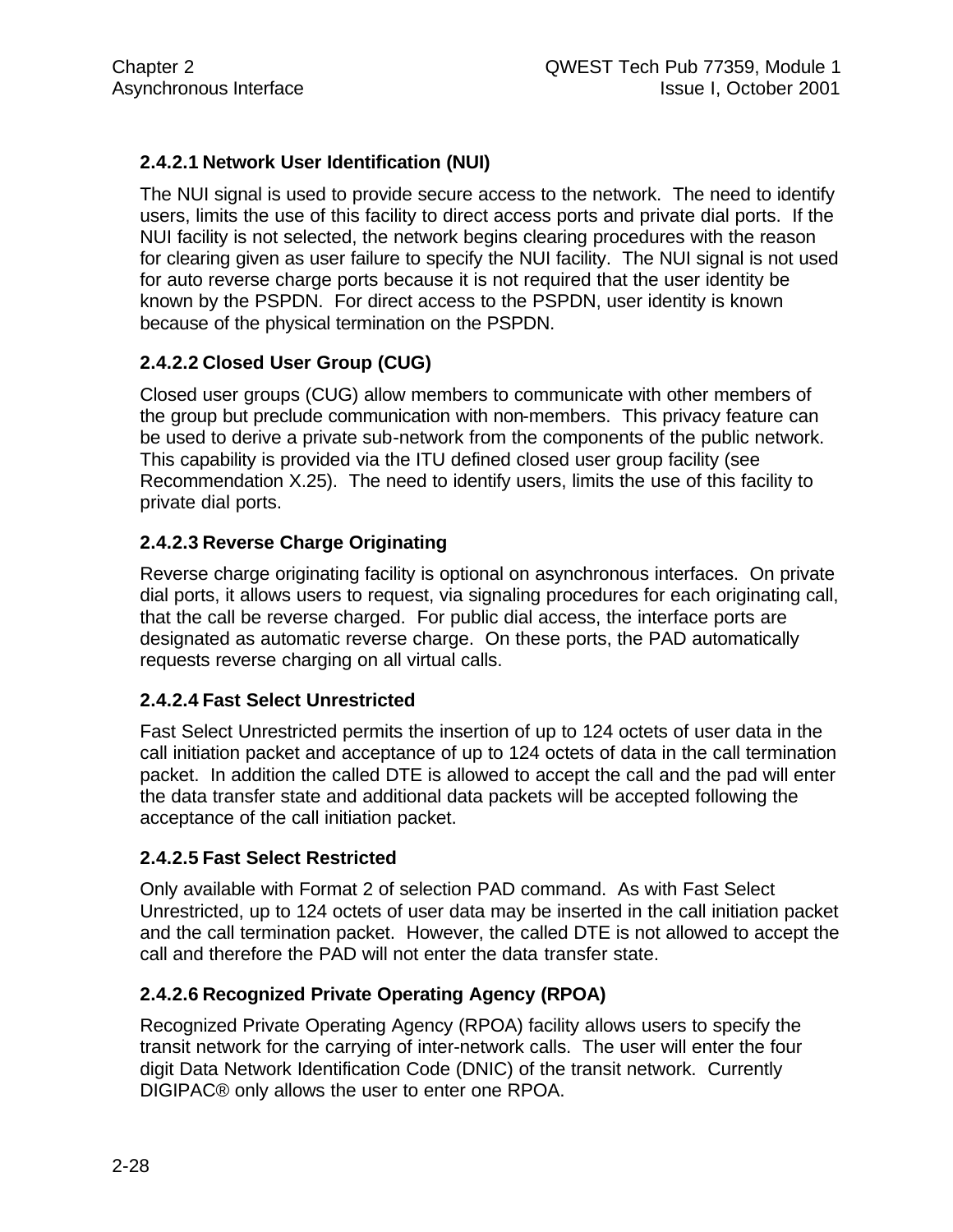### **2.4.2.7 Prevent Reselection**

The Prevent Reselection facility, when used in the selection PAD command, will notify the PAD to not accept the X.29 Reselection message from the called DTE.

### **2.4.2.8 Call User Data Field**

The call user data field of a selection PAD command signal is optional and is used to append up to 12 characters (124 characters if fast select) of application dependent information to a call request. The Carriage Return (CR) and Plus (+) characters should not be used in the call user data field because they will be treated as a PAD command signal delimiter and not transmitted to the remote DTE. The editing characters, as defined by Parameters 16, 17, and 18, should not be used as they will be treated as providing the editing function.

## **2.4.3 Procedures for Selection PAD command**

After the DTE transmits the selection PAD command signal, it transmits binary ones and the interface enters the DTE Waiting state. The interface remains in this state until a valid selection PAD command signal is received by the DCE. Upon receipt of the valid selection PAD command signal, the PSPDN does the following depending upon whether or not service signals have been suppressed.

- If the value of Parameter 6 is set to 0, the PSPDN does not send any service signals and the interface enters the connection-in-progress state. It remains in this state until the Virtual Call (VC) is established or cleared.
- If Parameter 6 is set to 1, on receipt of a valid selection PAD command signal, the PSPDN transmits an acknowledgment PAD service signal (see Table 2-5) followed by binary ones and the interface is in the connection-in-progress state. To indicate whether the call has been accepted or cleared, the PSPDN either sends a connected PAD service signal or a clear-indication-PAD service signal, respectively.

The interface enters the PAD service signals state upon initiation of these signals. This state is bypassed if Parameter 6 is set to 0. PAD service signals responding to previously transmitted PAD command signals have priority over PAD service signals arising from events within the network. No characters are echoed and no PAD commands are accepted while the interface is in state 8 (transmission of service signals). If the interface is in state 7 (connection in progress), the only command accepted is a clear request PAD command.

If the virtual call is not accepted, the interface enters the PAD waiting state after the clear-indication PAD service signal is sent to the DTE. If the interface on a dial-up connection enters the PAD waiting state more than 10 times after receiving a service request signal without a virtual call being set up, the PSPDN disconnects the physical access. If the virtual call is established, the interface enters the data transfer state after the connected PAD service signal is sent to the DTE. Data transfer is discussed in Paragraph 2.5.1.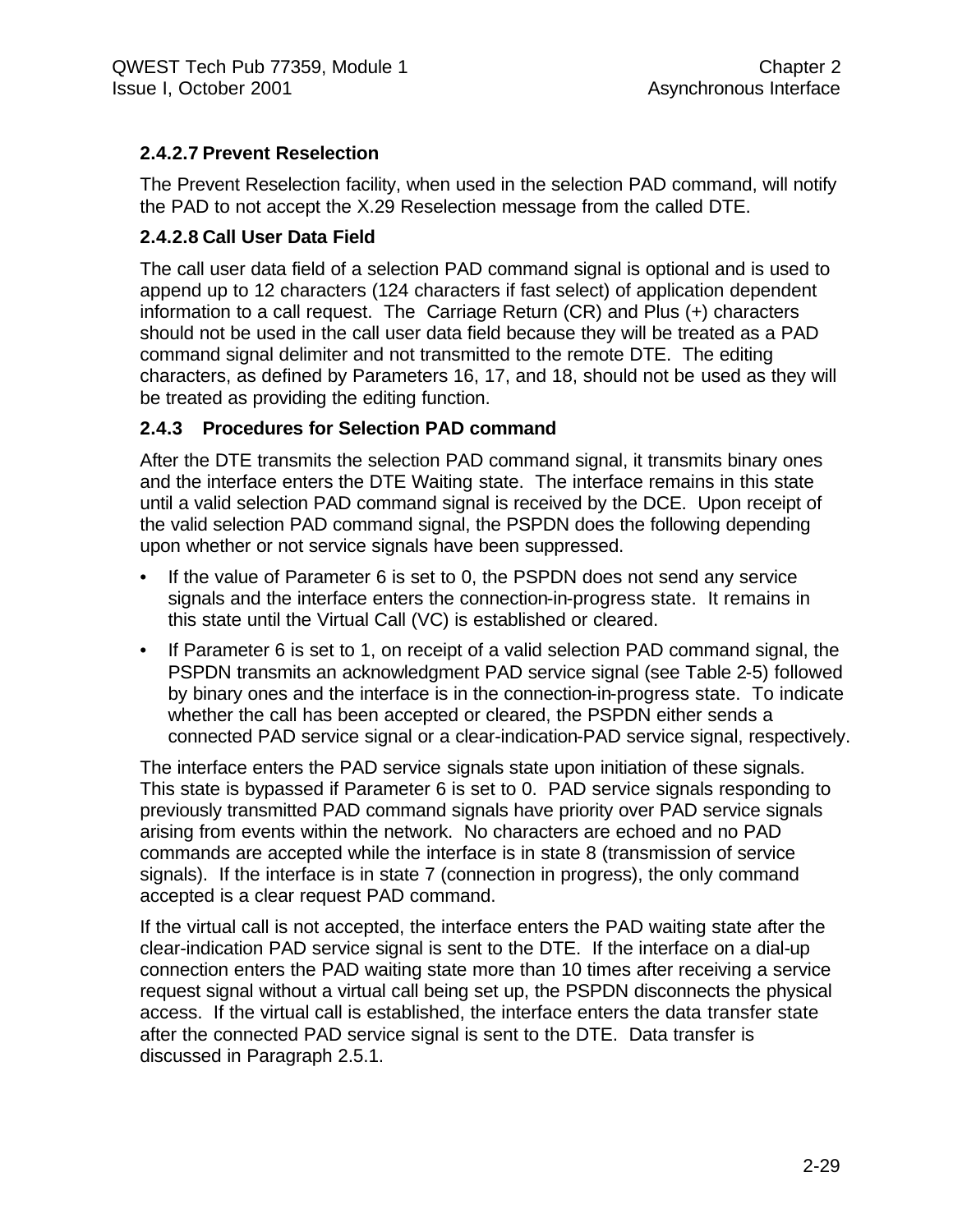# **2.4.4 Clearing**

Clearing the virtual call can be initiated by either the DTE or the PSPDN. A DTE can clear a virtual call in one of two ways. The first is to actually disconnect the physical access path (hanging up a dial connection or turning off the terminal). Also, the DTE could clear the call by escaping to the command mode and issuing a clear-request PAD command signal. If a clear request is used and Parameter 6 is set to 1, the PSPDN responds with clear-confirmation PAD service signal. If an invalid clear-request PAD command signal is sent, the PSPDN includes a local procedural error cause in the clear-indication PAD service signal. The format of these signals is given Table 2-4 and Table 2-5. After transmitting a clear-indication PAD service signal, the interface is in the PAD waiting state and the DTE is allowed a follow-on call. If service signals were suppressed (Parameter 6 is set to 0), no follow-on call is allowed and physical access is disconnected when the PSPDN receives the clear request.

The PSPDN initiates virtual call clearing by transmitting a clear-indication PAD service signal to the DTE. After sending the signal, the interface is in the PAD waiting state. The DTE stops sending data when it receives the signal and transmits binary ones. If service signals were suppressed, the interface goes directly to the PAD waiting state without the DTE being notified of call clearing. If the call is to a dial-up port, the PSPDN then clears the dial-up connection.

If physical access is disconnected for any reason, the call attempt or virtual call is cleared by the PSPDN.

### **2.4.5 Procedures for Setting, Changing and Reading PAD Parameters**

When the interface is in the PAD command state, the DTE may change the values of one or more Parameters by sending a set or set-and-read PAD command signal. As illustrated in Table 2-4, the commands include Parameter references(s) and values(s). If Parameter 6 is set to 1 or 5, the PSPDN responds to a valid set-and-read PAD command by sending a Parameter value PAD service signal. This signal indicates the newly set Parameters and also indicates any invalid PAD Parameters that were requested (invalid Parameters are not invoked). The PSPDN responds to a valid set PAD command signal by transmitting an acknowledgment PAD signal. Both service signals are shown in Table 2-4 and Table 2-5. When Parameter 6 is set to 0, the PSPDN accepts and invokes valid Parameters without advising the DTE of any invalid Parameters or Parameter values.

A DTE may inquire about the current values of one or more Parameters by transmitting a read PAD command signal (see Table 2-4). The PSPDN responds with a Parameter value PAD service signal. If service signals are suppressed, the read command is ignored.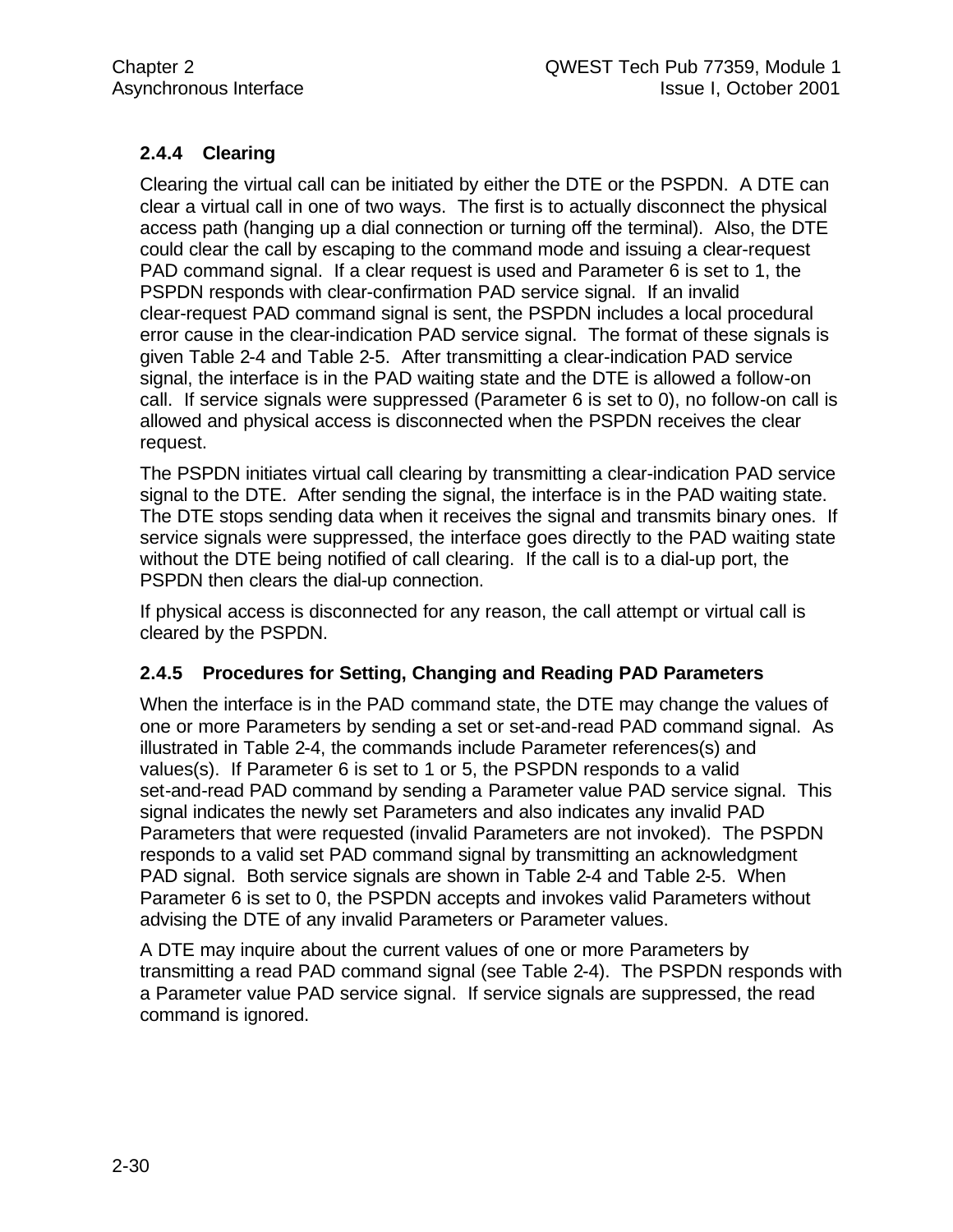# **2.4.6 Packet Forwarding Conditions**

A packet is forwarded when:

- Enough data to fill a packet has been received.
- A data forwarding character is sent.
- A break signal is transmitted (if Parameter 7 is not set to 0).
- A PAD command signal is sent.
- The idle timer delay period is allowed to elapse. The idle time is restarted each time a character is received by the PSPDN. If a character is not received within the specified delay period (set in Parameter 4) the packet is forwarded. If the packet cannot be forwarded because of flow control constraints, characters continue being added to the packet until either flow control permits forwarding or the packet is full. This forwarding condition does not apply if Parameter 15 is set to 1.

If none of the above conditions take place, packet forwarding also occurs upon expiration of the maximum assembly times delay period. This timer begins when the first character to be assembled into the packet is received by PSPDN. The value of the time-out, when implemented, is twenty fifths of a second (40 ms).

### **2.4.7 Reset Procedures**

The DTE resets a virtual call by escaping from the data transfer state and transmitting a reset PAD command signal to the PSPDN. The format of this signal is given in Table 2-4. The PSPDN interprets a break signal as a reset PAD command signal if Parameter 7 is set to 2. The PSPDN acknowledges the reset, if Parameter 6 is set to 1 or 5 by sending an acknowledgment PAD service signal. If the remote DTE or the network resets the virtual call, the PSPDN sends a reset PAD service signal to the DTE when Parameter 6 is set to 1 or 5. This signal indicates whether the reset was caused by the remote DTE, a local procedural error, or network congestion. The format for the reset PAD service signal is illustrated in Tables 2-5. If Parameter 6 is set to 0, the PSPDN does not inform the DTE of a reset.

### **2.4.8 Flow Control**

If Parameter 5 is set to 1, the PSPDN can flow control the data input from the DTE. When the PSPDN can no longer accept characters from the DTE, it transmits an X-OFF character. When it can receive another character, the PSPDN transmits the X-ON character. A network-defined variable specifies the number of characters the PSPDN continues to accept after the X-OFF has been set. X-ON and X-OFF are used to switch a transmitting device on and off. For this Parameter to have any effect, the DTE must recognize standard International Alphabet No. 5 (IA5) X-ON and X-OFF characters and respond to them (i.e., stop input on X-OFF, resume input on X-ON). If the interface is in the data transfer state and Parameter 12 is set to 1, the DTE can flow control the PSPDN by using X-ON and X-OFF characters.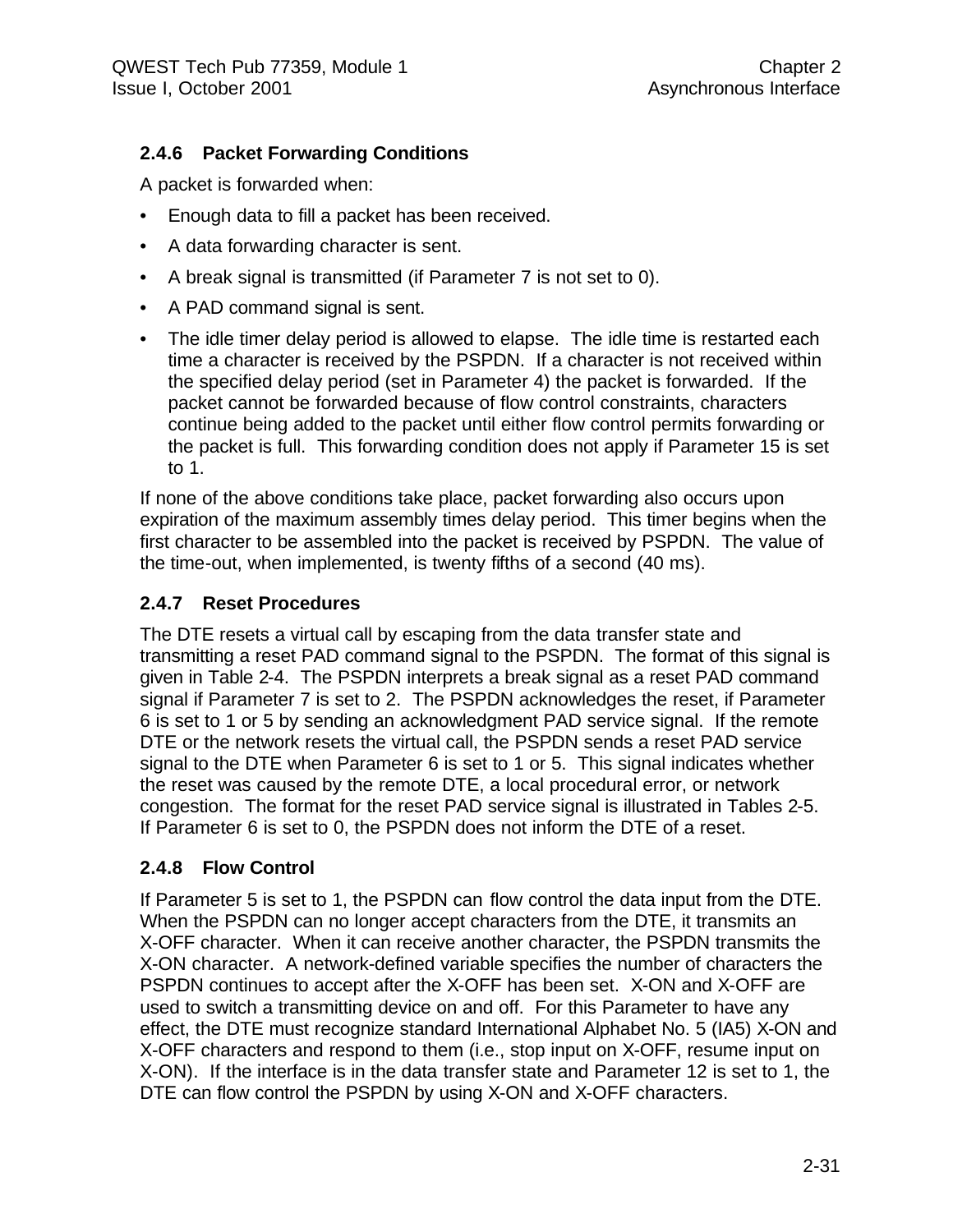# **2.4.9 Echo**

The value of Parameter 2 dictates whether characters are echoed by the PAD or the remote DTE. Typically, they are echoed by the PAD (Parameter 2 is set to 1) which reduces the amount of data transmitted between the PAD and the remote DTE. In the data transfer mode, characters to be echoed have priority over data characters waiting to be delivered. Characters that cannot be accepted by the PSPDN, because of flow restrictions, are not echoed.

### **2.4.10 Procedure on Break**

When a Break is entered from the DTE, it results in a physical break on the communications line. This physical occurrence cannot be transmitted over a packet switched network so another means of notifying the remote DTE that a break has occurred is required. The settings for Parameter 7 define ways of accomplishing this (see Table 2-2). The setting relies on the remote DTE knowing what to do with the information indicating that break has occurred. Parameter 8 is used in conjunction with Parameter 7 being set to 21. It indicates whether data destined for the DTE is being flushed by the PSPDN or is being delivered.

### **2.4.11 Editing**

The PSPDN provides editing functions for the DTE when Parameter 15 is set to 1, so it can edit character input to the PSPDN before it is processed. The editing buffer is at least 128 characters. Editing is always available in the command mode. The three functions provided are Character Delete, Line Delete, and Line Display. The characters used to perform these functions are determined by the settings of Parameters 16, 17, 18 and 19 or may be network default characters. Any default character may be overridden by the setting of a Parameter. Editing during the data transfer mode is selected by setting Parameter 15. If editing is selected, the value of the idle timer (Parameter 4) is ignored during data transfer.

### **2.4.12 Parameter Priority**

This section describes the procedures to resolve a situation where different Parameters use the same character as a Parameter value [e.g., if both the line delete character and line display character (Parameters 17 and 18) are designated as ASCII Character No. 24, Control X.

The asynchronous terminal interface does not check for character duplication, even if duplication occurs while changing Parameters. If this situation occurs, the PSPDN performs the function of the Parameter with the highest priority among those Parameters whose values are duplicated. The following is the priority assignment to Parameters that may be duplicated: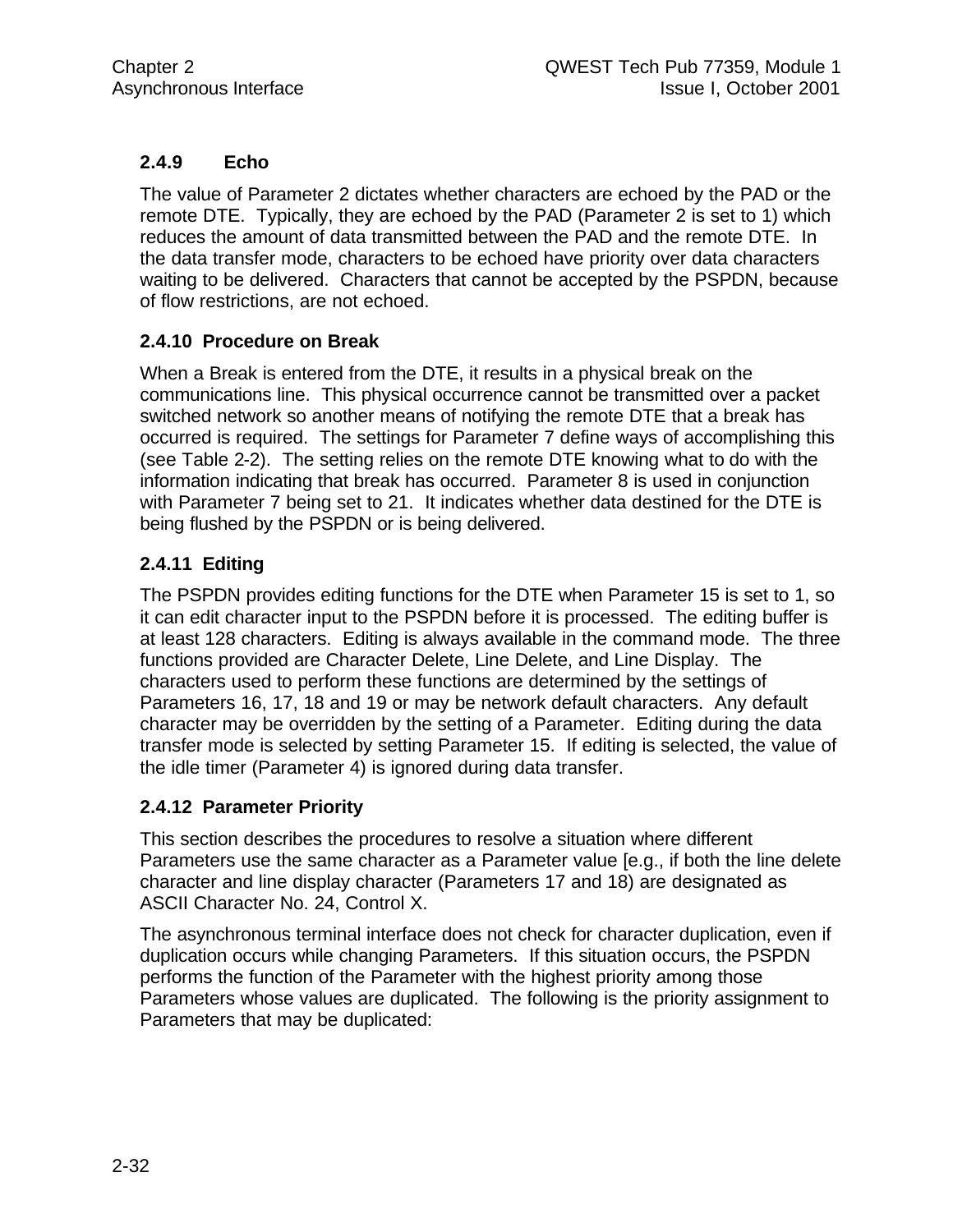| (Highest) | 1. PAD recall character (Parameter 1)      |
|-----------|--------------------------------------------|
|           | 2. PAD command signal delimiter            |
|           | 3. X-ON, X-OFF (Parameter 12)              |
|           | 4. Character delete (Parameter 16)         |
|           | 5. Line display (Parameter 18)             |
|           | 6. Data forwarding character (Parameter 3) |
| (Lowest)  | 7. Line delete (Parameter 17)              |

## **2.4.13 PAD Parameter and Call Clearing**

The following condition applies when a call is cleared without being physically disconnected: Upon reception of a clear packet either before or after call set-up, the PSPDN resets the Parameters to the values specified in the default profile.

### **2.5 Procedures for the Exchange of User Data**

### **2.5.1 Data Transfer State**

The interface enters the data transfer state when the DTE receives the connected PAD service signal. It remains in this state until either an escape to command mode character is sent by the DTE or the virtual call is cleared. Any character sequence, except functional characters specified in the Parameters, can be sent from DTE to remote DTE while in the data transfer state. Procedures for sending the 1/0 (DLE) character (when Parameter 1 is set to set to 1) are described in the beginning of the following Paragraph.

The DTE can escape from data transfer by sending either an escape character (set in Parameter 1) or a break signal (if Parameter 7 is set to 8) to the PSPDN. If Parameter 6 is set to 5 the PSPDN responds by sending a prompt PAD service signal. Upon receipt of the escape signal, the interface enters the waiting for command state. All data destined for the DTE is delayed until the interface returns to the data transfer state. The next character sent by the DTE is interpreted as follows:

- If the character is 1/0 (DLE), the interface returns to the data transfer state and this character is treated as user data.
- If the character is the PAD command delimiter (+ or CR), the PSPDN does not transfer it and the interface returns to the data transfer state.
- If the character is the first letter of a PAD command, the interface enters the PAD command state. This is a packet forwarding condition.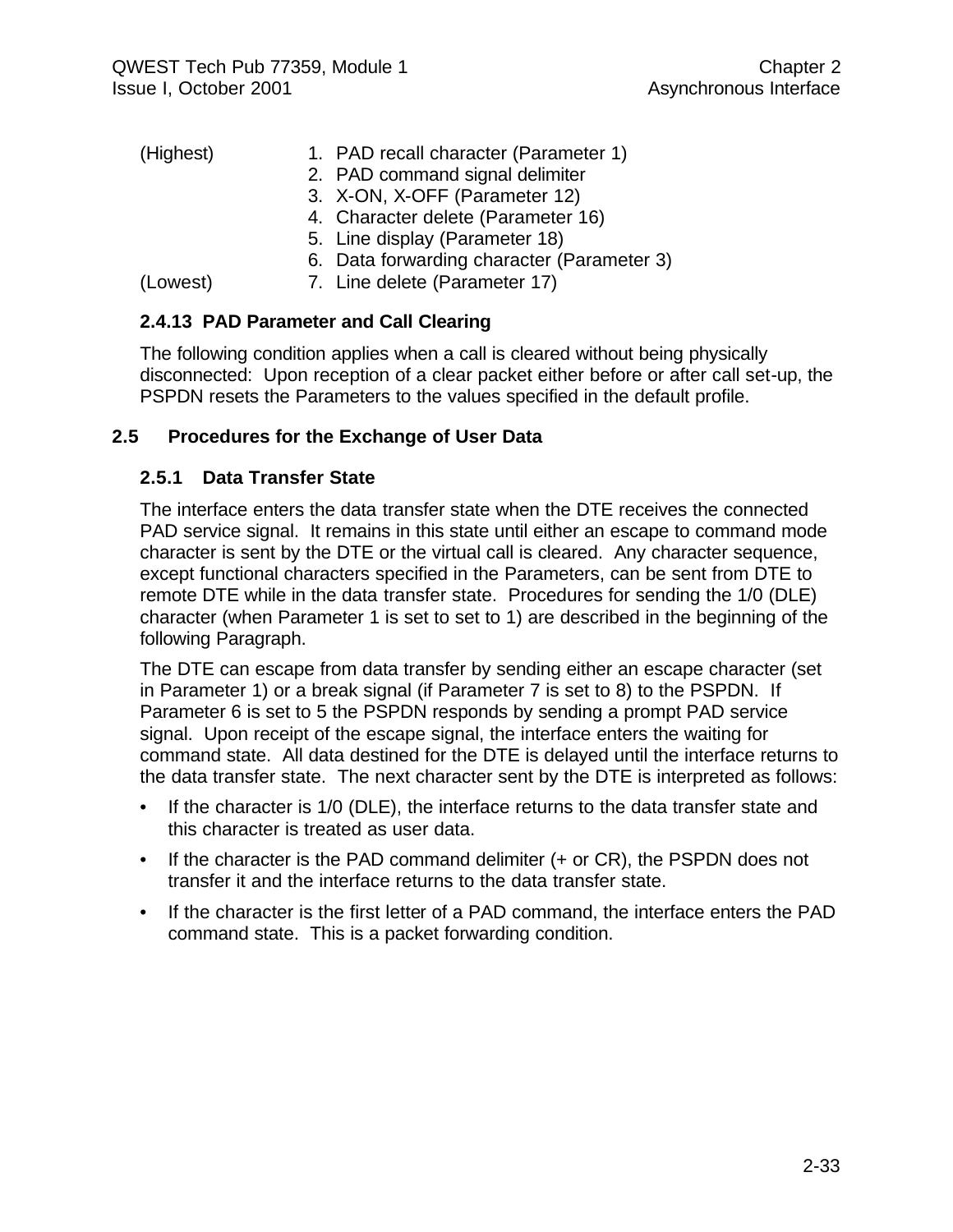- If the complete PAD command is not received within 20 seconds, or an invalid command is sent, the PSPDN responds with a PAD service signal (if service signals are not suppressed) indicating the error. The interface then returns to the data transfer state. Following the transmission of a valid PAD command, the interface goes from the service signals state (bypassed if service signals are suppressed) to either the data transfer state, connection in progress state, or the PAD waiting state, whichever is appropriate (i.e., a valid selection PAD command leads to the connection in progress state). Upon escape from data transfer, the DTE can use any of the following procedures or PAD commands:
- Procedures described in Section 2.4.4 to clear a virtual call.
- Procedures described in Section 2.4.7 to reset a virtual call.
- If Parameter 5 is set to 1, the DTE can check to see if a virtual call exists by sending a status PAD command signal. The PSPDN responds by sending either a call-established or a call-idle PAD service signal. The format of these signals is illustrated in Tables 2-4 and 2-5.
- A request that an interrupt packet be sent to the remote DTE by transmitting an interrupt PAD command signal (see Table 2-4) to the PSPDN. If Parameter 6 is not set to 0, the PSPDN responds with an acknowledgment PAD service signal.
- The profile selection is: set, set-and-read, and read PAD command signals (see Table 2-4).

### **2.5.2 Other Terminal-Dependent Parameters**

The DTE can specify, by means of Parameter 9, the number of padding characters to be inserted after each carriage return transmitted or echoed to it. Padding ensures that characters are not printed when the mechanical device (carriage) is being returned to the left margin of the user's display device. The value of Parameter 9 indicates how much padding, either non-printing characters of time fill, is required. This value also specifies the padding inserted after the Line Feed (LF) character of the format effector (see Table 2-5).

Through Parameter 10, the DTE can select a line folding option and specify the maximum number of characters that the PSPDN can send to it as single line. After K characters (value of K set in Parameter 10) in an output line the PSPDN inserts a format effector and provides appropriate format effector padding (Parameter 9).

Parameter 13 allows the DTE to specify the action taken by the PSPDN, with respect to line insertion, when it deals with a carriage return data transfer.

Parameter 14 specifies whether or not padding is done after a line feed is transmitted to the DTE.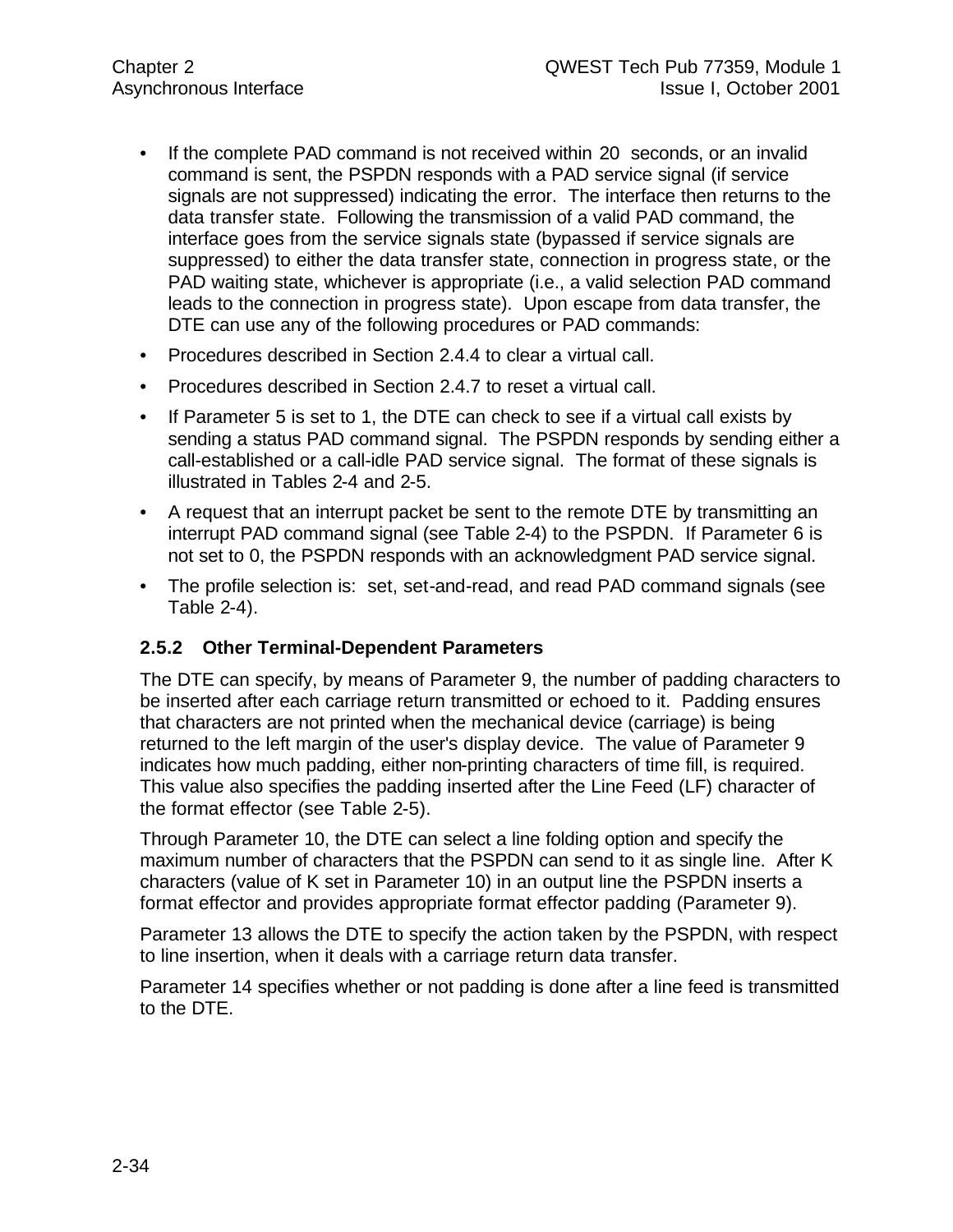#### **2.6 Interface Procedures (Asynchronous DTE to X.25 DTE)**

#### **2.6.1 General**

This section describes the protocol required in the X.25 Interface Specification to provide interconnection with asynchronous terminals. This protocol is compatible with ITU Recommendation X.29. For the following description, the asynchronous device is the "local DTE" and the X.25 device is the "remote DTE".

#### **2.6.2 Call Set-Up**

When the local PAD receives a selection PAD command signal from the local DTE (refer to Section 2.4.) it maps the information contained in the signal into a call request packet and sends this packet to the remote PAD. The remote PAD in turn sends an incoming call packet to the remote DTE. (For packet formats refer to Recommendation X.25.) The call user data field of an incoming call and call request packet is divided into a protocol identifier field and a call field. The format of the protocol identifier field is illustrated in Figure 2-1. The call data field contains any user data that was sent by the local DTE in the selection PAD command signal. A call request may also be initiated by the remote DTE. In this instance, the call user data field is optional and the PSPDN still accepts the call if none is provided.



4<N<16 Octets or 128 if Fast Select Ref. 1984 ITU X.29 Paragraph 4.2

**Figure 2-1** Call User Data Field Format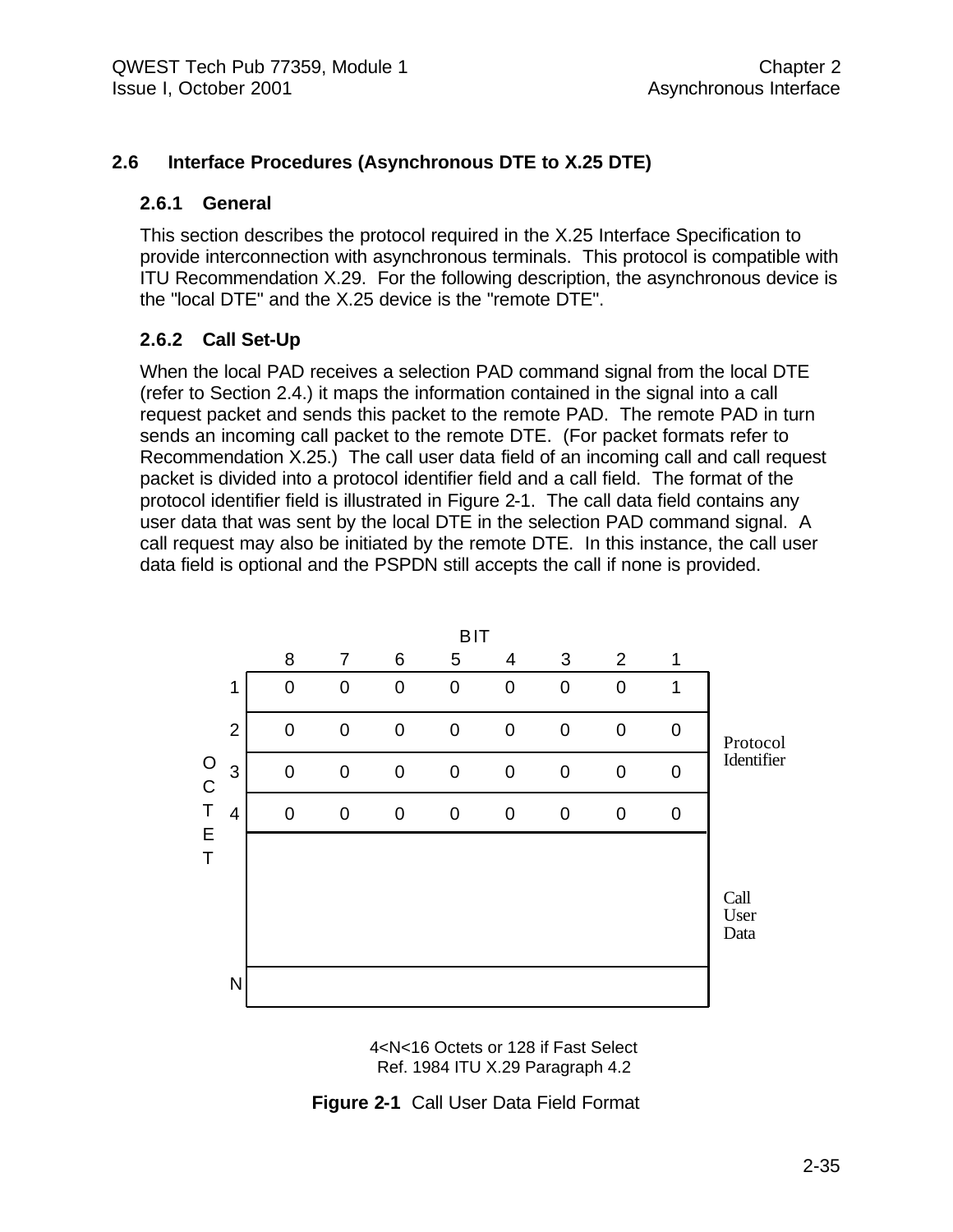# **2.6.3 Data Transfer**

After the call has been established, the PSPDN and remote DTE can exchange the complete repertory of packet types. The user data fields of DATA packets are used to carry either PAD messages or user data. The Qualifier bit (Q-bit), in the packet header, distinguishes user data transfer from PAD messages. DATA packets that contain user data, have the Q-bits set to zero (0) indicating the data is intended for the local DTE or has originated from the local DTE. DATA packets that contain a PAD message have the Q-bit set to one (1); indicating the data is intended for the PAD or has originated from the PAD.

The D bit in the packet header governs what entity is responsible for acknowledgment of the receipt of data. If the D bit is set to a one (1) it is assumed that there is end to end acknowledgment of data. If the D bit is set to zero (0) the network will acknowledge the receipt of data as it received from the local DTE.

The PSPDN sets the D bit to zero (0) in all transmitted data packets containing user data. The PSPDN takes the following actions when receiving data packets containing user data. If the D bit is set to one (1), the PSPDN acknowledges the packet when the data is transmitted to the local DTE. The significance of the acknowledgment, is that the data has been transmitted to the local DTE, but there is not acknowledgment by the local DTE. The PSPDN need not withhold the acknowledgment if the data pack has the D bit set to zero (0).

### **2.6.4 PAD Messages**

#### **2.6.4.1 Set, Read, and Set and Read Messages and Procedures**

PAD messages allow the remote DTE to set Parameters, read Parameters and initiate call clearing from the PAD. PAD messages allow the PSPDN to indicate the value of Parameters (in response to a read from the remote DTE), indicate that the terminal sent a break and indicate a remote DTE PAD message in error. All PAD messages contain a control identifier field and a message code field (refer to Figure 2-2). Some PAD messages also include a Parameter field. The control identifier field (bits 5 through 8 of the first octet) contain all zeros. The message code field is bits 1 through 4 of the first octet and the possible values can be found in Table 2-10.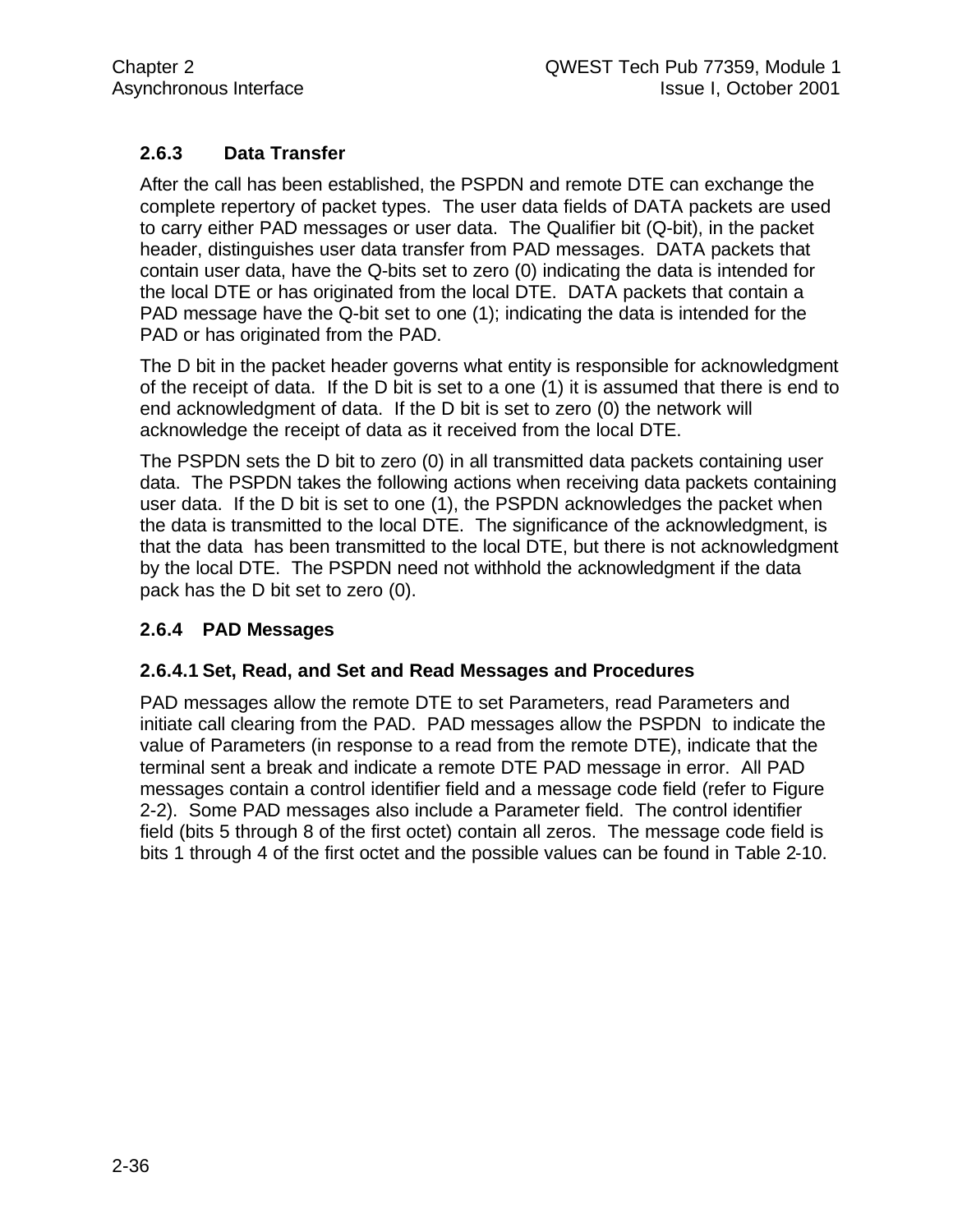

Note 1: These octets contain all zeros (0s) in read-PAD-message Note 2: Parameter field need not be present (see Table 2-11)

**Figure 2-2** Set, Read, Set-And-Read And Parameter Indication Pad Message Format

| Table 2-10 Type and Coding of OCTET 1 of Pad Messages |  |  |  |  |  |
|-------------------------------------------------------|--|--|--|--|--|
|-------------------------------------------------------|--|--|--|--|--|

| TYPF                                                                      |      | Message Code |  | Decimal |
|---------------------------------------------------------------------------|------|--------------|--|---------|
|                                                                           | Bits |              |  | Value   |
| Set PAD message                                                           |      |              |  |         |
| Read PAD message                                                          |      |              |  |         |
| Set-and-Read PAD message                                                  |      |              |  |         |
| Parameter indication PAD message<br><b>Contractor</b>                     |      |              |  |         |
| Invitation to clear PAD message<br>.                                      |      |              |  |         |
| Indication of break PAD message<br><b><i>Charles Committee States</i></b> |      |              |  |         |
| Reselection PAD message                                                   |      |              |  |         |
| Error PAD message                                                         |      |              |  |         |

Ref. 1988 ITU X.29 4.4.2

Note: The possibility of extending the message code field is for further study.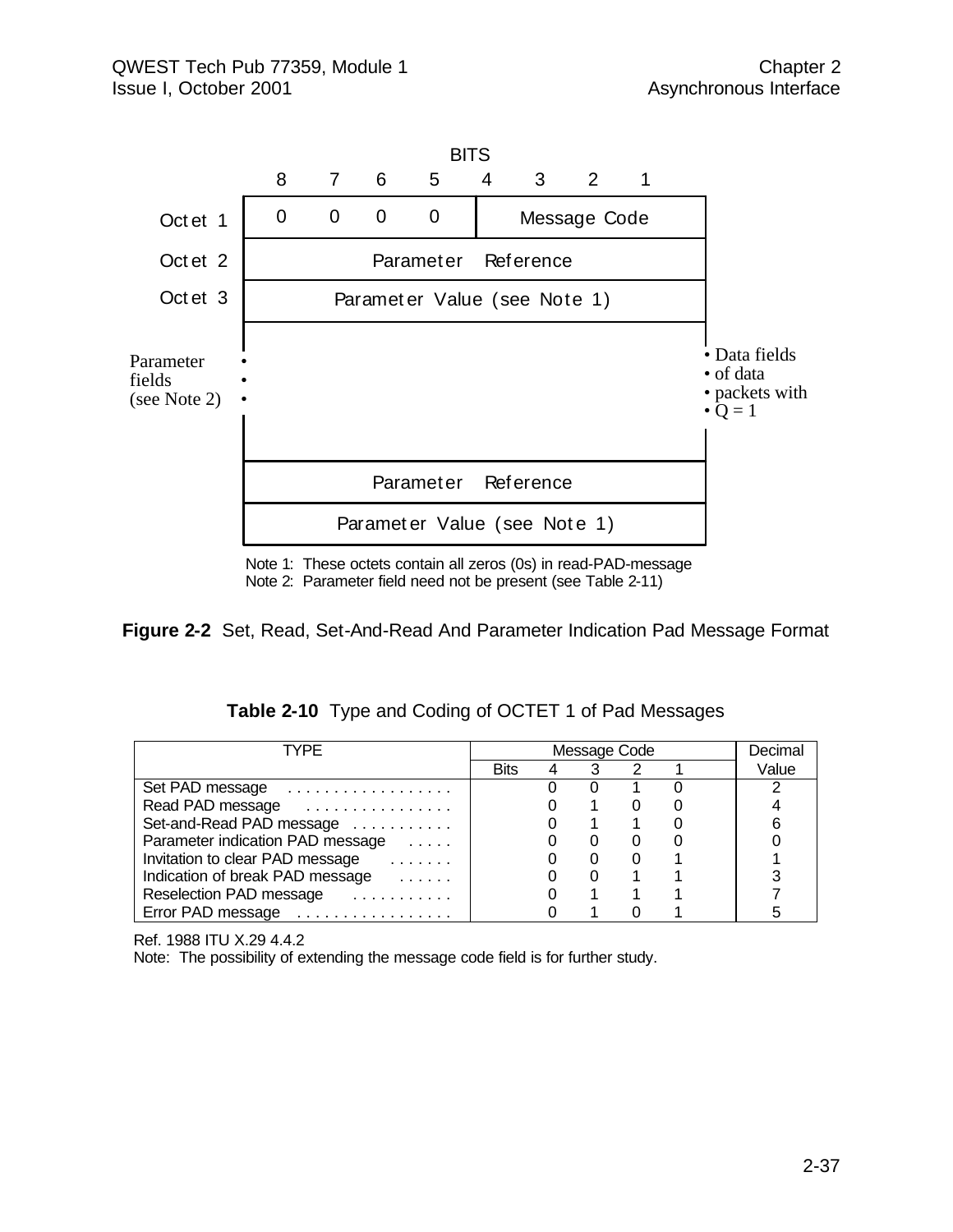Successive octets (this does not apply to message types 1, 5 and 7) are interpreted in pairs where the first octet indicates the PAD Parameter reference number and the second octet indicates the value of the Parameter. The PSPDN supports PAD message lengths of at least 61 octets. This allows for one octet containing the control identifier field and message code, followed by up to 30 Parameter fields. If a Parameter reference appears more than once in a PAD message, only the last appearance is taken into account. The PSPDN does not set the D bit to 1 when transmitting data packets containing PAD messages.

The PSPDN takes the following actions when receiving data packets containing PAD messages. If the D is set to one (1), the PSPDN acknowledges the packet when the command contained in the PAD message has been affected. The significance of the acknowledgment is that the PSPDN has completed the actions specified by the PAD message (command). The PSPDN need not withhold the acknowledgment if the data packet has the D bit set to zero (0). When the PSPDN receives a set, read or set-and-read PAD message, any data destined to the local DTE is delivered before action is taken in response to the message. Receipt of this PAD message is also a data forwarding condition. The occurrence of a packet forwarding condition does not cause the PSPDN to transmit empty data packets.

The PSPDN responds to a valid read or set-and-read PAD message by sending a Parameter indication PAD message after making the appropriate Parameter modifications if the set-and-read message was received. The Parameter-indication PAD message contains the specified Parameter reference numbers and their current values (after modification, if any). A Parameter-indication PAD message is not sent in response to a set PAD message. Table 2-11 specifies the PSPDN'S response to set, read, and set-and-read PAD messages.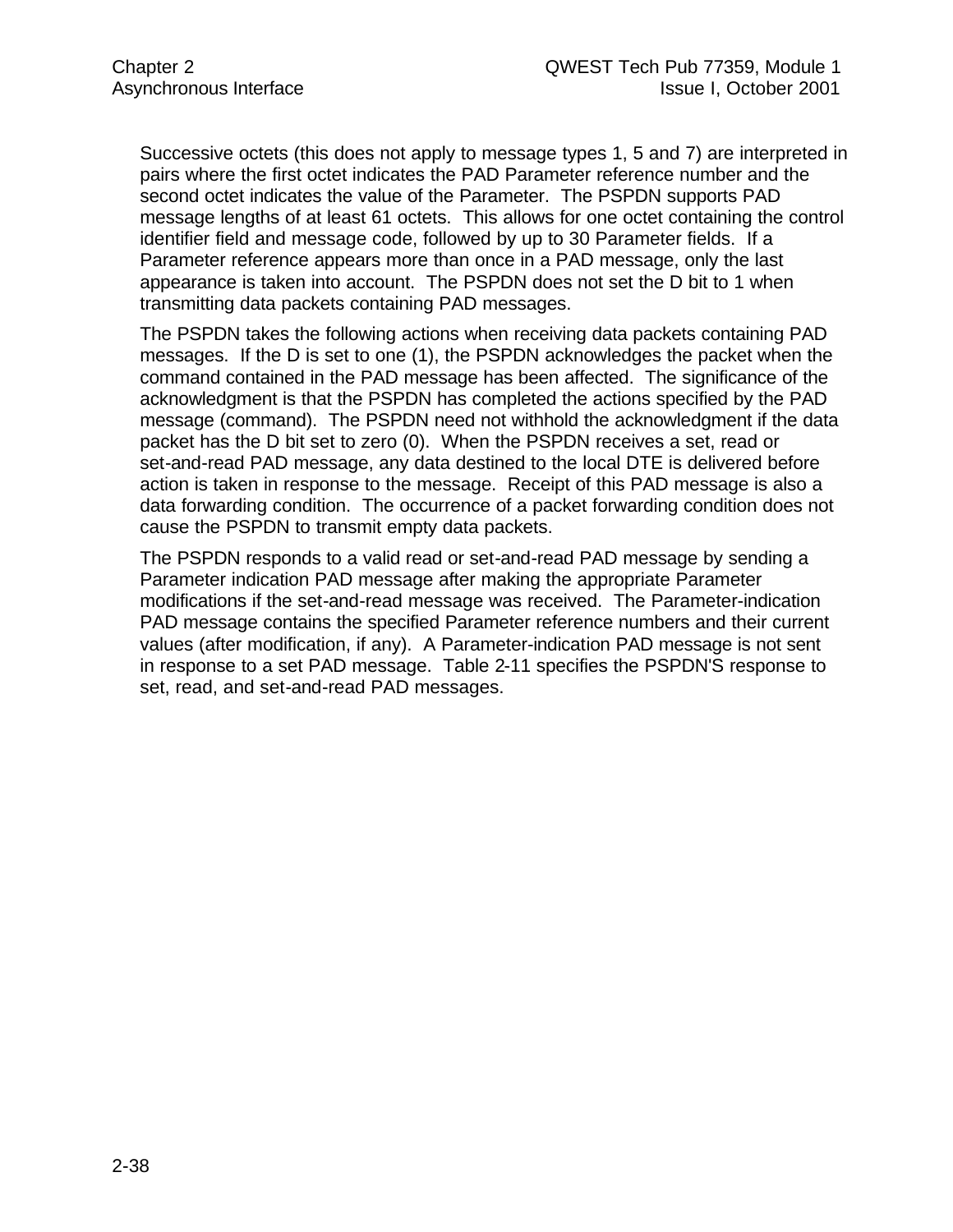| <b>Table 2-11</b> Pad Messages Transmitted by the Pad in Response to Set, Set-and-Read, |
|-----------------------------------------------------------------------------------------|
| and Read Pad Messages                                                                   |

| <b>TYPE</b> | PAD MESSAGE<br>RECEIVED BY THE PAD<br><b>PARAMETER FIELD</b> | <b>ACTION UPON</b><br><b>PAD PARAMETERS</b>                                                                                                            | <b>CORRESPONDING</b><br>PARAMETER INDICATION<br>PAD MESSAGE<br><b>TRANSMITTED TO THE</b><br>PACKET MODE DTE |
|-------------|--------------------------------------------------------------|--------------------------------------------------------------------------------------------------------------------------------------------------------|-------------------------------------------------------------------------------------------------------------|
| Set         | None                                                         | Reset all implemented<br>Recommendation X.3 Parameters to<br>their initial values corresponding to<br>the initial profile                              | None                                                                                                        |
|             | List of selected<br>Parameters with the<br>desire values     | Set the selected Parameters to the<br>given values:<br>a) if no error is encountered<br>b) if the PAD fails to modify the<br>values of some Parameters | a) None<br>b) List of these invalid<br>Parameters (see Note)                                                |
| Set-        | None                                                         | Reset all implemented<br>Recommendation X.3 Parameters to<br>their initial values corresponding to the<br>initial profile                              | List all implemented<br>recommendation X.3<br>Parameters and their initial<br>values                        |
| and<br>Read | List of selected<br>Parameters with the<br>desired values    | Set the selected Parameters to the<br>given values                                                                                                     | List these Parameters with<br>their new current values<br>(see Note)                                        |
| Read        | None                                                         | None                                                                                                                                                   | List implemented<br>Recommendation X.3<br>Parameters with their<br>current values                           |
|             | List of selected<br>Parameters                               | None                                                                                                                                                   | List of these Parameters<br>with their current values<br>(see Note)                                         |

Note: If any of the Parameters contain an error, then the error bit is set and the Parameter value field is coded as described in Table 2-12.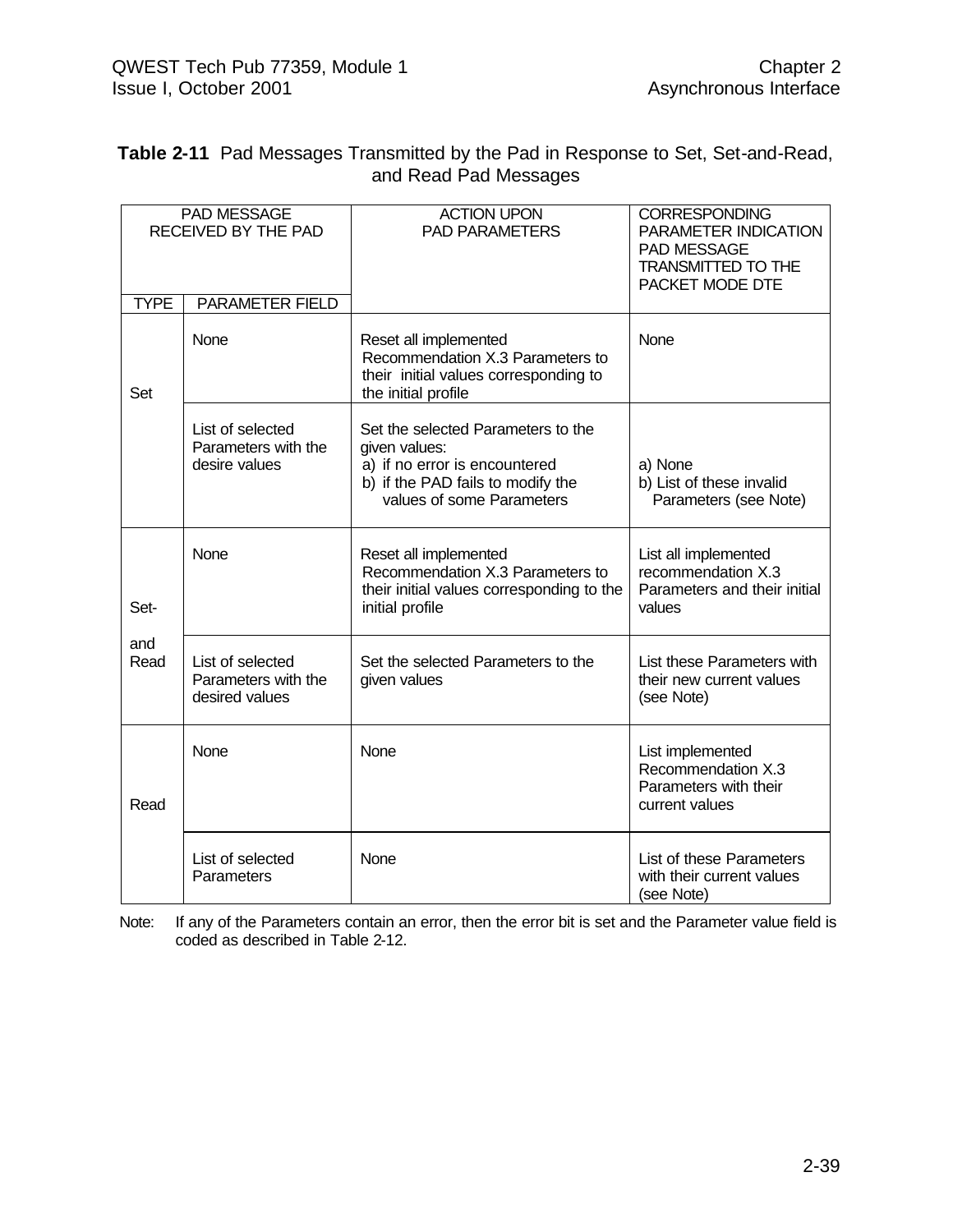The Parameter field of these PAD messages, when present consists of successive parts of reference fields and value fields; each one (1) octet long (see Figure 2-2). Parameter reference numbers are binary coded in bits 1 to 7 of the reference field. The PSPDN ignores bit 8 in all PAD messages it receives and only interprets bits 1 to 7. If bits 1 to 7 contain an invalid Parameter reference (see Section 2.6.4.4) the PSPDN sets bit 8 to 1 in the Parameter-indication PAD message to inform the remote DTE of an error. Parameter values are coded in bits 1 to 8 of the Parameter value field. The value fields in read PAD messages contain the value zero (0). In set and set-and-read PAD messages, the value fields contain the requested Parameter values. If the preceding reference field has 8 set to 1, the value field indicates the reason for error as given in Table 2-12.

|                                                                                      |          |          | Parameter Value Field Code |                         |                         |             |          |          |   |
|--------------------------------------------------------------------------------------|----------|----------|----------------------------|-------------------------|-------------------------|-------------|----------|----------|---|
| <b>ERROR TYPE</b>                                                                    |          |          | Decimal                    |                         |                         |             |          |          |   |
|                                                                                      | 8        | 7        | 6                          | 5                       | 4                       | 3           | 2        |          |   |
| No additional information.                                                           | 0        | 0        | $\Omega$                   | $\Omega$                | $\Omega$                | 0           | $\Omega$ | $\Omega$ | 0 |
| The Parameter reference does not<br>exist or has not been implemented<br>in the PAD. | $\Omega$ | $\Omega$ | $\Omega$                   | $\overline{\mathbf{0}}$ | $\overline{\mathbf{0}}$ | $\Omega$    | $\Omega$ |          |   |
| The Parameter value is invalid or<br>has not been implemented in the<br>PAD.         | $\Omega$ | $\Omega$ | $\Omega$                   | $\Omega$                | $\overline{0}$          | $\Omega$    |          |          | 2 |
| The Parameter value cannot be<br>altered from the current setting.                   | $\Omega$ | $\Omega$ | $\Omega$                   | $\Omega$                | $\Omega$                | $\mathbf 0$ |          |          | 3 |
| The Parameter is read only.                                                          | $\Omega$ | 0        | $\Omega$                   | 0                       | $\Omega$                | 1           | $\Omega$ |          | 4 |
| The Parameter follows an invalid<br>Parameter separator.                             | $\Omega$ | $\Omega$ | $\Omega$                   | 0                       | $\Omega$                | 1           | $\Omega$ |          | 5 |

**Table 2-12** Coding of Parameter Value Field in Case of Error

Ref. 1988 ITU X.29 4.4.5.3

### **2.6.4.2 Indication To Clear PAD Message and Procedures**

The remote DTE can request that the PAD clear a virtual call be sending it an invitation-to-clear PAD message. Upon receipt of this message, the PSPDN sends all previously transmitted data to the local DTE. The PSPDN then sends a clear indication packet to the remote DTE with the clearing cause field of this packet set to "DTE clearing". The invitation to clear PAD message consists of only one octet (control identifier field and message code). This is illustrated in Figure 2-3.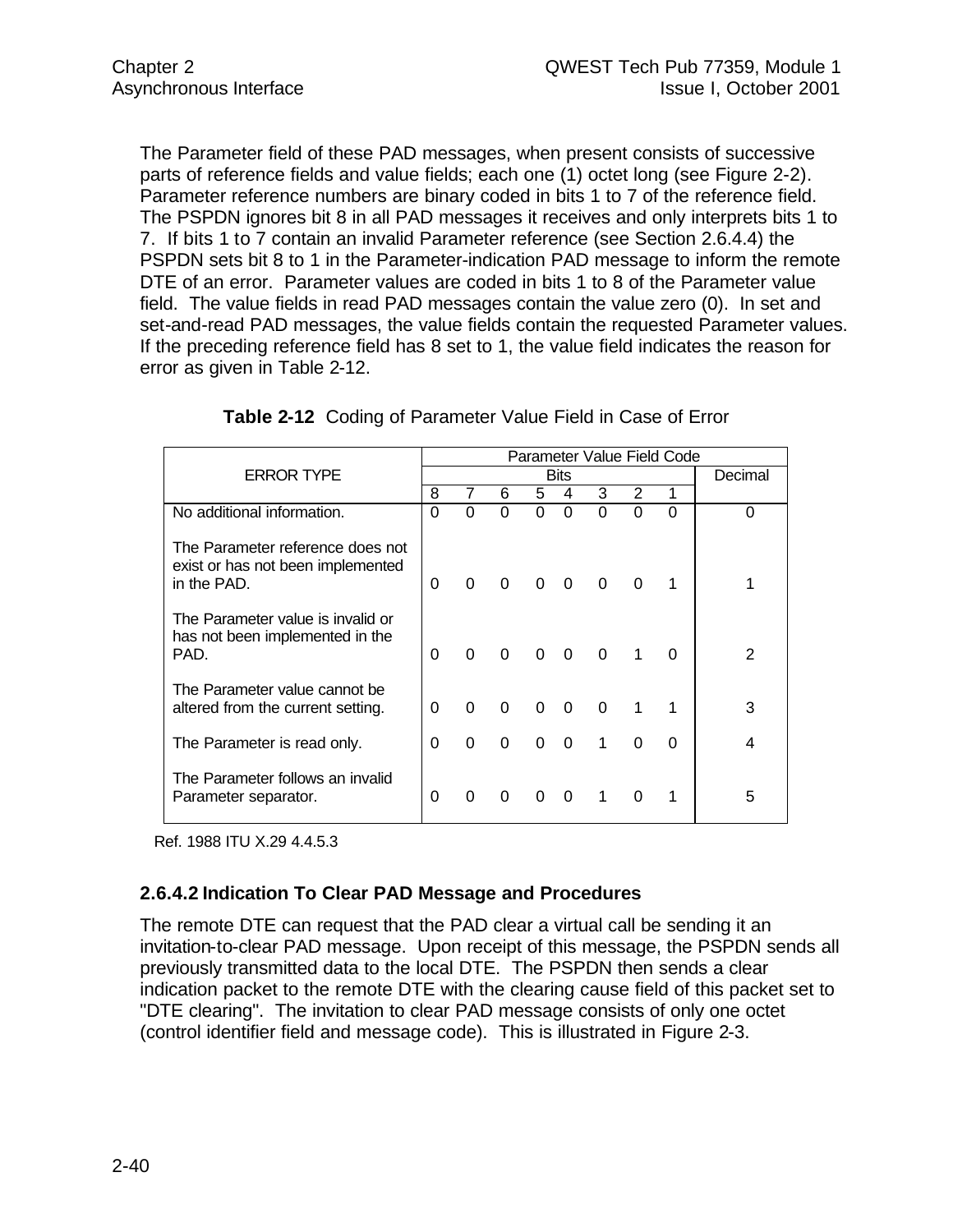

Reference 1988 ITU X.29 Paragraph 4.4.8



#### **2.6.4.3 Indication Of Break PAD Message and Procedures**

The following procedures apply when the local DTE transmits a break and Parameter 7 is set to 21. The PSPDN sends an interrupt packet with the user data field set to 0 followed by an indication-of-break PAD message (refer to Figure 2-4). The Parameter field of this message indicates that Parameter 8 is set to 1 (discard output). The remote DTE must send a set or set-and-read PAD message, changing the value of Parameter 8 to 0 (normal data delivery) before data transmission to the PSPDN can resume.

If the PSPDN receives an indication-of-break PAD message from the remote DTE with no Parameter field, it transmits a break signal to the local DTE but will not respond to the remote DTE. If the PSPDN receives an indication-of-break PAD message from the remote DTE in the same format as depicted in Figure 2-4, the PAD will transmit a break signal to the local DTE and respond to the remote DTE with a set PAD message as described in the paragraph above.

If the local DTE sends an interrupt PAD command or break signal to the PSPDN and Parameter 7 is set to 1, the PSPDN responds by transmitting an interrupt packet with the user data field coded as 0000000l. If the PAD receives an interrupt packet it will confirm it in accordance with X.25 procedures. The PAD will not transmit the contents of the interrupt user data field to the local DTE.

If the local DTE sends a break signal to the PAD and Parameter 7 is set to 5, the PAD will transmit an interrupt packet with all bits of the interrupt packet set to zero (0), followed by an indication of break PAD message. The PAD message will not contain a Parameter field as depicted in Figure 2-4 below.

Procedures for reset are described in ITU Recommendation X.25. A reset results in Parameter 8 being set to 0 (normal data delivery). All other Parameters maintain their current values.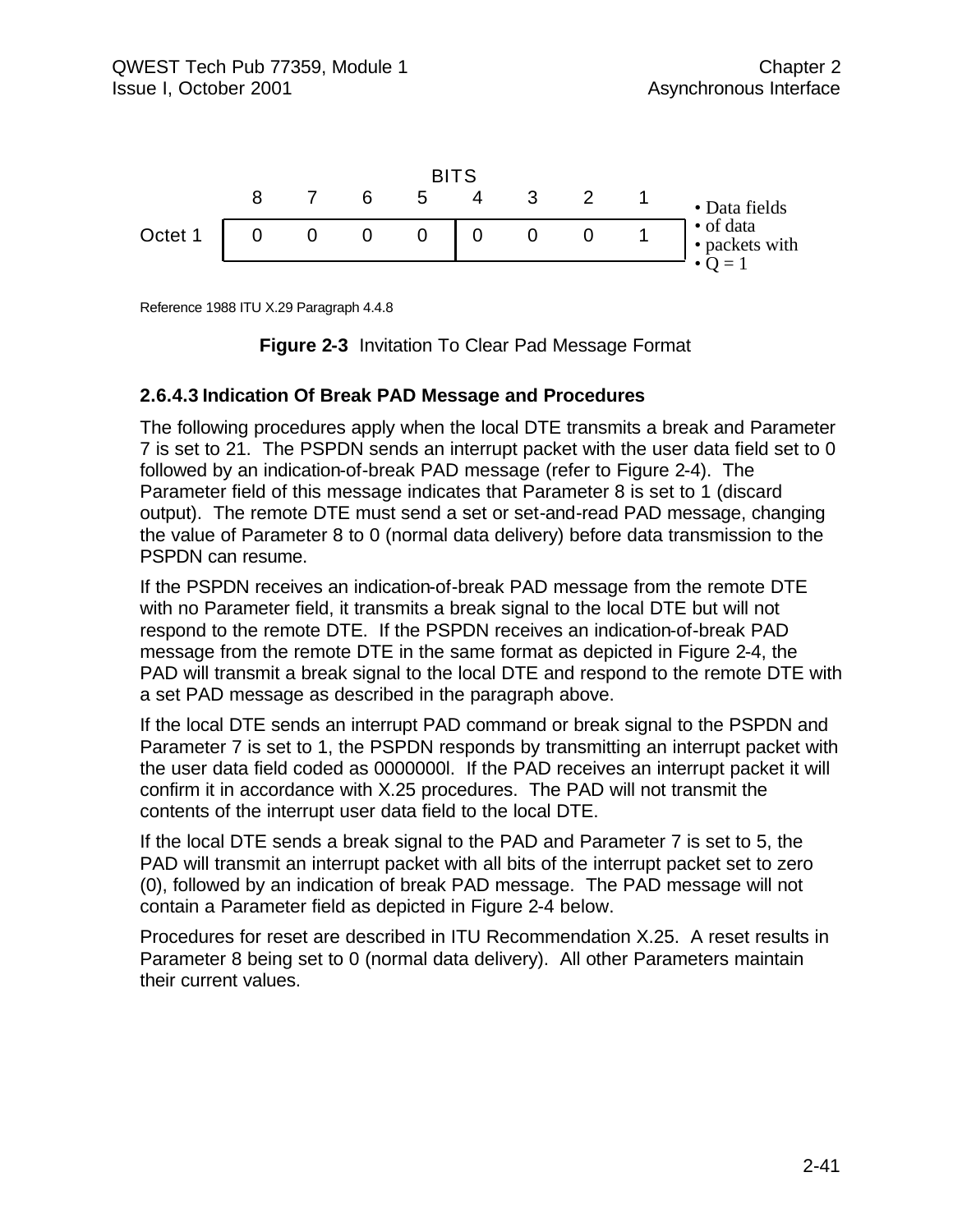

Reference 1988 ITU X.29 Paragraph 4.4.7

**Figure 2-4** Indication of Break Pad Message Format

#### **2.6.4.4 Error PAD Message and Procedures**

If an error occurs in one of the reference/value sets of the Parameter field in a set, read, or set-and-read PAD message the PSPDN indicates it in the Parameter-indication PAD message by setting bit 8 in the reference field to 1. Possible errors include: referencing a Parameter that does not exist, trying to set a read-only Parameter, and requesting an invalid Parameter value. These errors do not affect the processing of any other valid references to PAD Parameters. When the PSPDN receives an invalid PAD message, it responds by sending an error PAD message (see Figure 2-5). The error PAD message indicates what type of error has occurred and also contains the message code of the invalid PAD message.



Note: Does not occur for error type 00000000 Reference 1988 ITU X.29 Paragraph 4.4.6

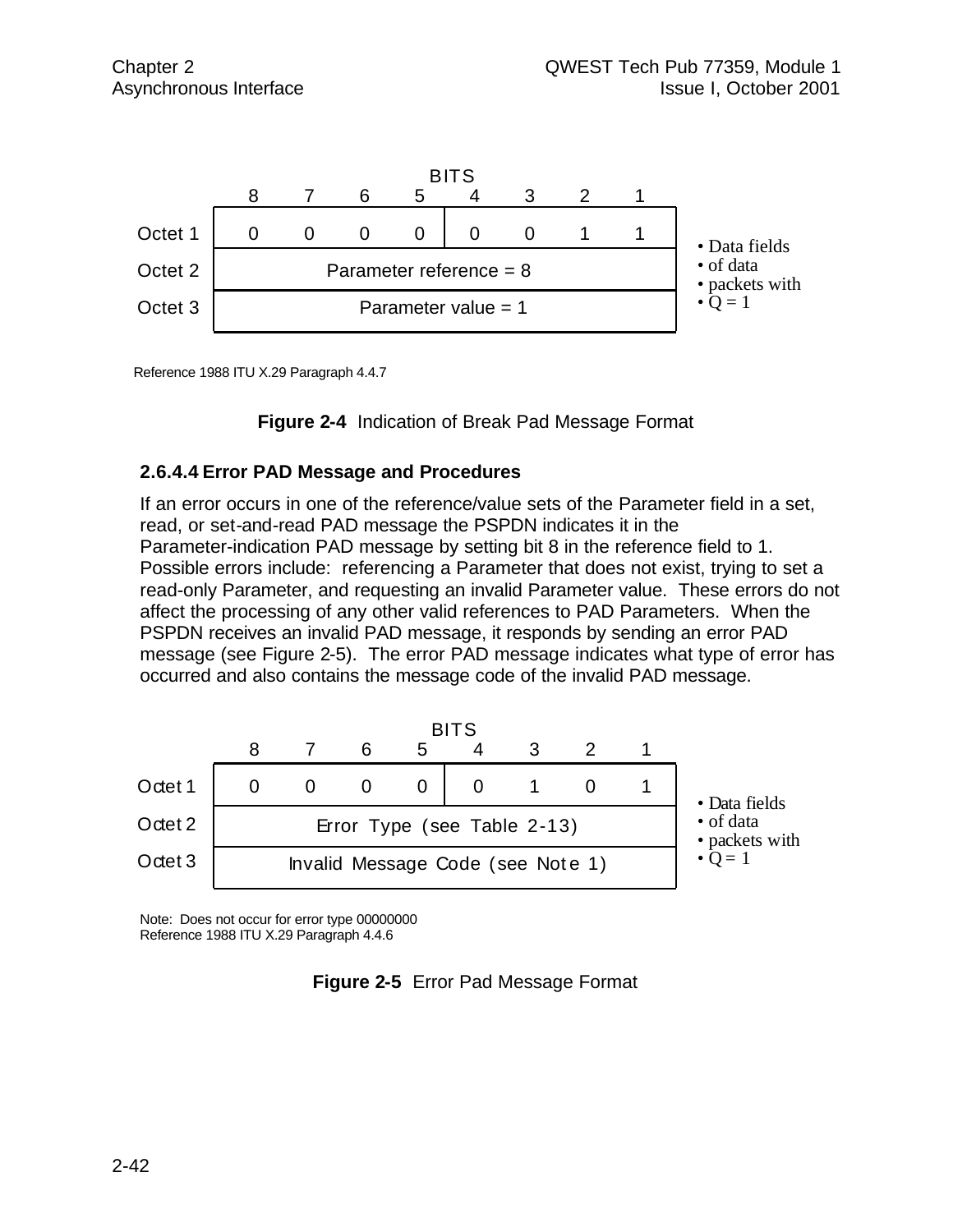| Case        | Meaning                                                                                                 | Coding |          |                |                |                          |                          |                     |                         |                          |  |
|-------------|---------------------------------------------------------------------------------------------------------|--------|----------|----------------|----------------|--------------------------|--------------------------|---------------------|-------------------------|--------------------------|--|
|             |                                                                                                         | Bits   |          | 8 7            | 6              | $5^{\circ}$              |                          | $4 \quad 3 \quad 2$ |                         | 1                        |  |
| a           | Received PAD message<br>contained less than eight<br>bits                                               |        | $\Omega$ | $\overline{0}$ | $\mathbf 0$    | $\mathbf 0$              | $\mathbf 0$              | $\mathbf 0$         | $\Omega$                | $\Omega$                 |  |
| b           | Unrecognized message code in<br>received PAD<br>message                                                 |        | $\Omega$ | $\mathbf 0$    | $\overline{0}$ | $\overline{\phantom{0}}$ | $0\quad 0$               |                     | $\overline{\mathbf{0}}$ | $\overline{\phantom{1}}$ |  |
| $\mathbf C$ | Parameter field format of<br>received PAD message was<br>incorrect or incompatible<br>with message code |        | $\Omega$ | $\Omega$       |                |                          | $0\quad 0\quad 0\quad 0$ |                     | $\mathbf{1}$            | $\Omega$                 |  |
| d           | Received PAD message<br>did not contain an integral<br>number of octets                                 |        | $\Omega$ | $\mathbf{0}$   | $\Omega$       | $\Omega$                 | $\overline{0}$           | $\overline{0}$      | $\mathbf{1}$            | $\mathbf 1$              |  |
| e           | <b>Received Parameter</b><br>indication PAD message<br>was unsolicited                                  |        | $\Omega$ | $\Omega$       |                |                          | 0 0 0 1                  |                     | $\Omega$                | $\Omega$                 |  |
| f           | Received PAD message<br>was too long                                                                    |        | $\Omega$ | 0              | 0              | $\overline{0}$           | $\overline{0}$           | $\overline{1}$      | $\Omega$                | $\mathbf 1$              |  |

**Table 2-13** Coding and Meaning of OCTET 2 of Error Pad Message

Ref. 1988 ITU X.29 4.4.6.1

### **2.6.4.5 Reselection PAD Message Format and Procedures**

The format of the Reselection PAD message can be found in Figure 2-6. This is the only format of this message currently supported on the DIGIPAC® network.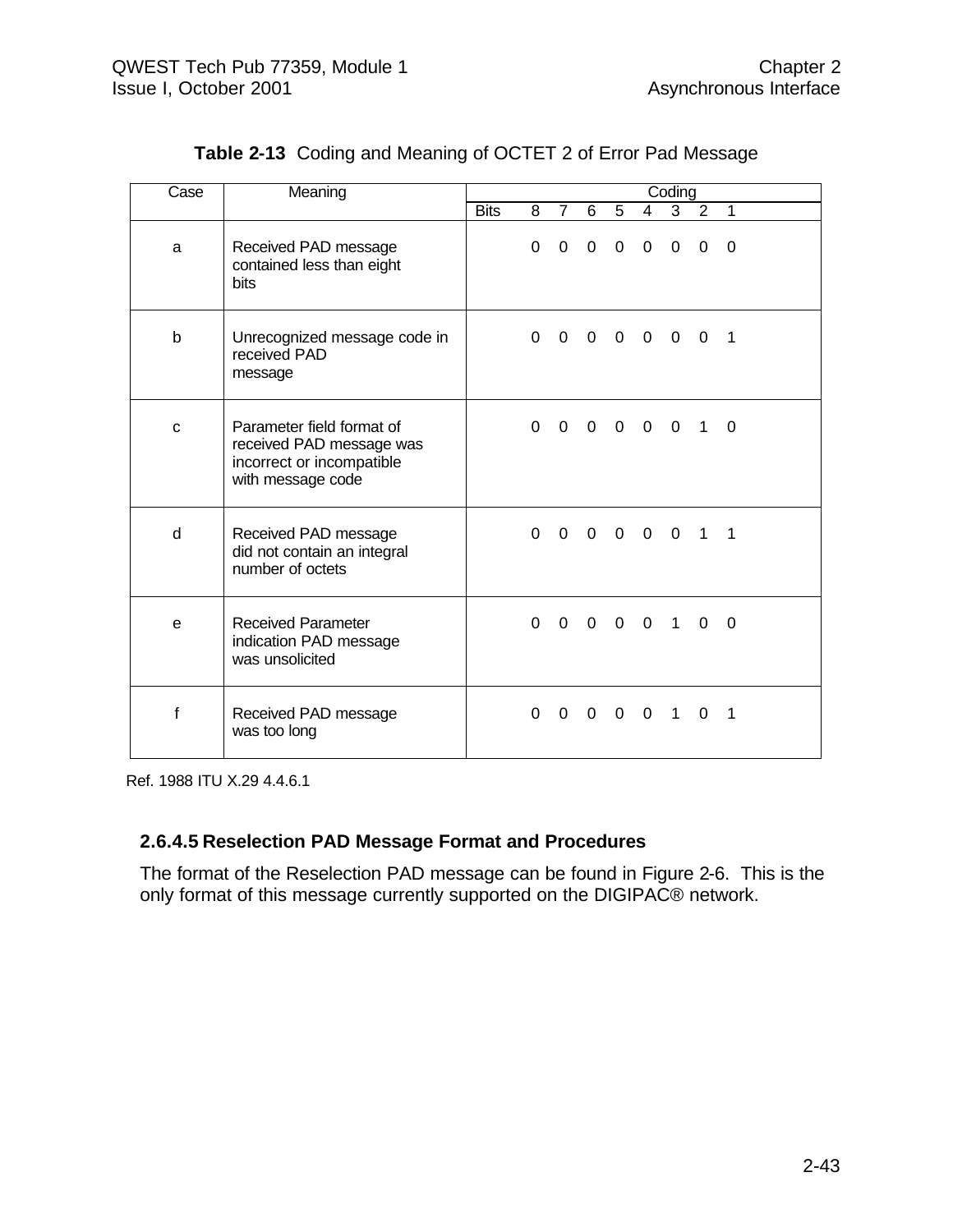

Notes:

- 1. The figure is drawn assuming that the number of semi-octets in the DTE address is odd.
- 2. A maximum of 12 octets may be present, or 124 octets when used in conjunction with the fast select facility.

Ref. 1988 ITU X.29 4.4.9

#### **Figure 2-6** Reselection Pad Message Format

Upon receipt of the Reselection PAD message, the PAD will:

- transmit to the start-stop mode DTE all previously received data;
- clear the virtual call that is established;
- after having made the appropriate state changes as described in paragraph 3.2.5 of recommendation X.28, establish a virtual call to the reselected DTE. The call request packet sent by the PAD, will contain only the facilities subscribed by the start-stop mode DTE and/or assigned by default. Any other facilities contained in the Reselection PAD message will be ignored. In particular:

Closed User Group Signals - Independently by the CUG indicated in the Reselection PAD message, the PAD will use the same CUG of the original call.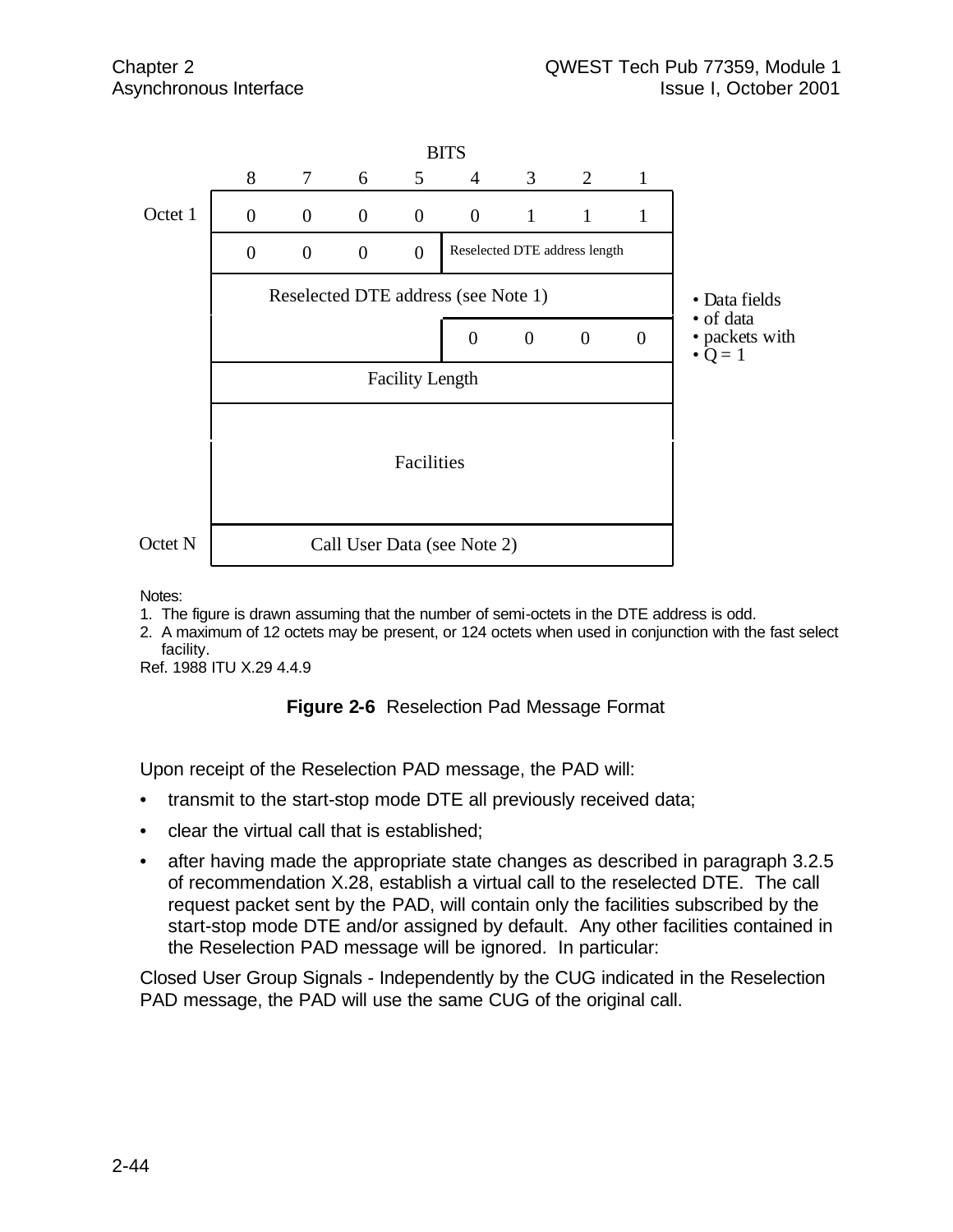Reverse Charging - If the start-stop mode DTE was not charged for the original call the reselected call will not be charged to the start-stop mode DTE, independently of the indication in the Reselection PAD message (i.e., the PAD will use the reverse charging facility in the call request packet). If the start-stop mode DTE was charged for the original call, the reselected call will be charged to the reselected DTE if the Reselection PAD message contains the reverse charging facility.

Charging information:

- facility assigned for an agreed contractual period: The information will be sent to the start-stop mode DTE at the clearing of each call (original and reselected), or at the clearing of the last reselected call. If the later procedure was selected, the PAD will send the total charging information, without sending the charge of the individual calls (original and reselected);
- facility on a per call basis: The PAD follows the procedure indicated above, starting from the first charging information facility request (by the start-stop mode DTE or the packet mode DTE).

When the Reselection PAD message is received, the PAD will transmit an error PAD message with an error type unauthorized Reselection PAD message (00000110) under the following conditions:

- the virtual call has been established by the packet-mode DTE;
- the called DTE Reselection prevention facility has been requested by the start-stop mode DTE;
- the Reselection PAD message has been already received more than N times (where N is for further study).

### **2.7 User Facilities**

### **2.7.1 Incoming Calls Barred**

All the incoming calls for a subscriber are barred. This service is offered by the "one way logical channel" facility which blocks the incoming calls on all logical channels. If this service applies to a subscriber, all the incoming calls from the network will be rejected; but it is possible for this subscriber to generate call requests in the network direction. The data transfer can be handled in both directions; this means the logical channels retain their full-duplex capability. **This facility no longer applies to asynchronous lines since dedicated asynchronous access is no longer offered.**

### **2.7.2 Outgoing Calls Barred**

All the outgoing calls for a subscriber are barred. This service is offered by the "one way logical channel" facility which blocks the outgoing calls on all logical channels. If this service applies to a subscriber, all the outgoing calls to the network will be rejected; but, is possible for this subscriber to receive incoming calls. The logical channels retain their full-duplex capability.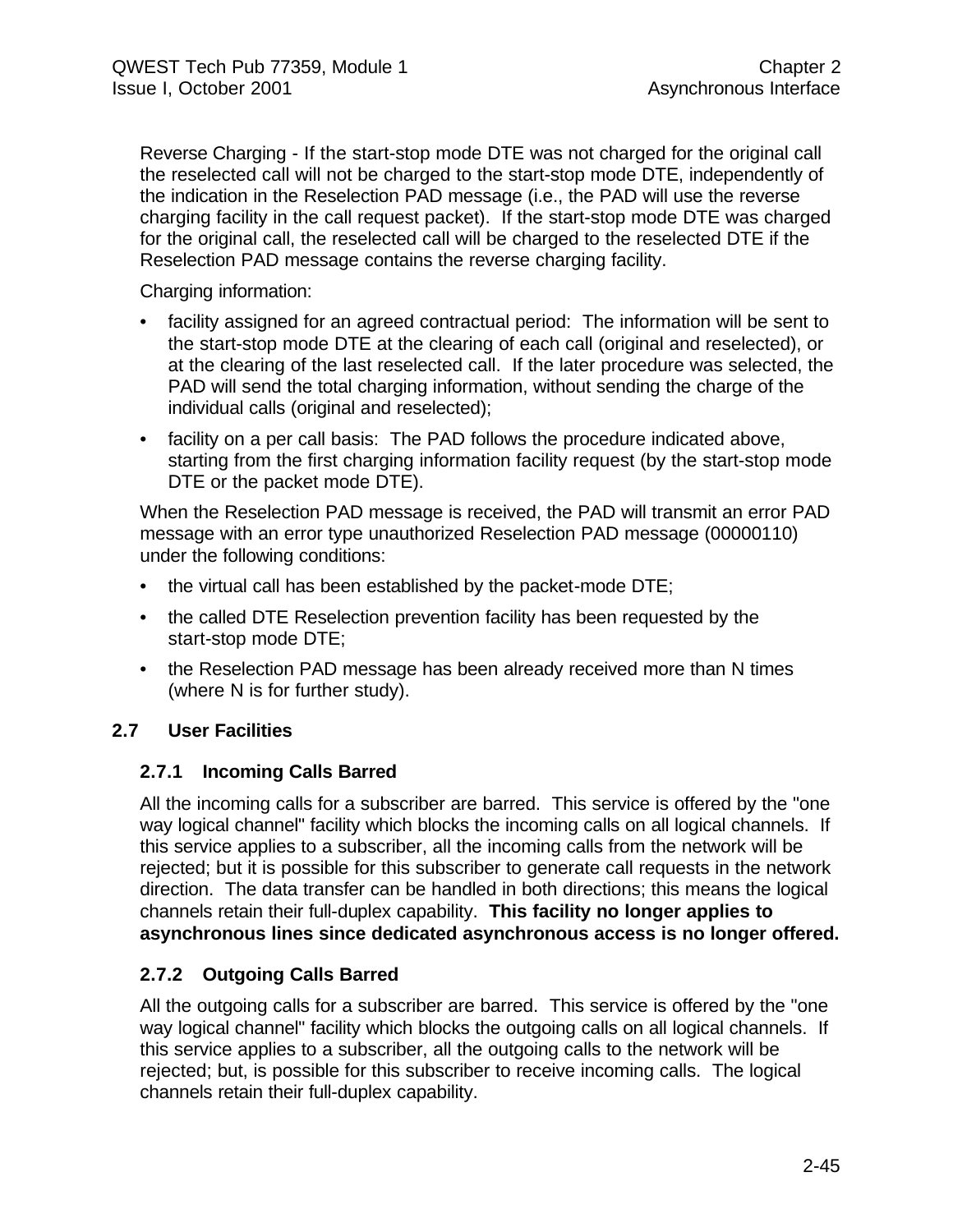## **2.7.3 Closed User Group Facilities**

The Closed User Group (CUG) facilities enables users to form groups with different combinations of restrictions for access from or to users having one or more of these facilities. They are all optional user facilities assigned to the user for an agreed contractual period:

- Closed User Group is a facility in the basic form which enables a user to belong to one or more CUGs.
- Closed User Group with Outgoing Access is a variant to a CUG which also enables the user to make outgoing calls to the open part of the network; other users belonging to the same CUGs do not need the outgoing access possibility.
- Closed User Group with Incoming Access is another variant which allows individual members of a CUG to receive incoming calls either from other CUGs or from other network users.

At the destination node, a validation check about the acceptability of the call is made. The call is forwarded only in the cases when the interlock code received, matches with the interlock codes stored at the destination node associated with the called user, or when a call with outgoing access is to be forwarded to a user which belongs to the open part of the network. In the cases when a call is rejected because of incompatible CUG information, an access barred signal is sent towards the calling user.

#### **Note: A call may be rejected for other reasons not related to the CUG facilities.**

A user may belong to one or more CUGs. In the case when a user belongs to more than one CUG, one of these is nominated as the preferential CUG of that user. Each user belonging to at least one CUG, has either the closed use group facility or one or both of the closed use group with outgoing access. The realization of the CUG facilities is based on various validation checks at call set-up; determining whether or not a requested call to or from a user having a CUG facility is allowed. In particular, a validation check is performed by comparison of an interlock code, which is associated with each user belonging to a CUG. Facility registration, including allocation of interlock codes, is controlled by the service order and cannot be controlled by the user.

The DTE/PSPDN interface protocol and the actions at the originating node at call setup from a user belonging to a CUG, depends on whether the user belongs to one or more CUGs and on the combination of CUG facilities that applies. For each CUG that a user belongs to, the interlock code assigned to the CUG is stored, associated with the user at the local node. In the case when a user belongs to more than one CUG, a selection of the CUG concerned and thus of the corresponding interlock code is required at call setup. This selection is made on the following criteria:

• In the case when the calling user makes a facility request including an index identifying a particular CUG, the CUG is selected by the originating node.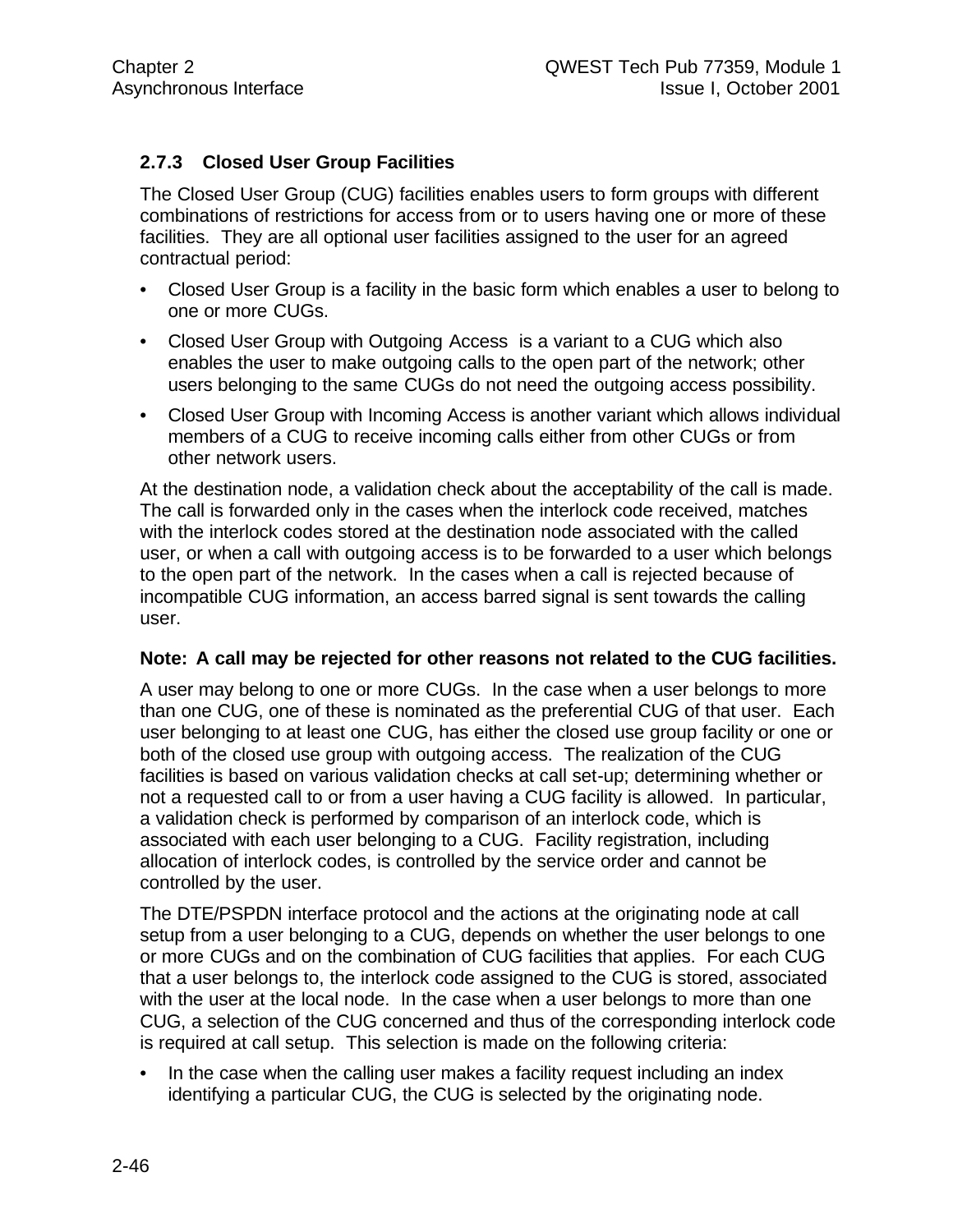• In the case when the calling user makes no facility request identifying a particular CUG, the originating node selects the preferential (or only) CUG.

Thus no facility request concerning CUG facilities is made by the calling user in the case:

- When the user belongs to one CUG only.
- When a user that belongs to more than one CUG makes a call within the preferential CUG.
- When a user having the closed user group with outgoing access facility makes an outgoing access call.

In the case of a call request where the subscriber enters a selected CUG, the indication of outgoing access is not provided in the call request even when subscribed to. The called DTE must match the same interlock code as specified in the call request or the call will be cleared.

In a Call Setup from a user having the CUG with Outgoing Access Facility the call is regarded as an outgoing access call within the preferential (or only) CUG. The call is set up at the originating node. The CALL REQUEST packet forwarded to the next node includes the interlock code of the preferential (or only) CUG together with an indication that the call is a CUG call for which outgoing access is allowed.

#### **Note: With the above procedure, it is not necessary to distinguish at the originating node between a call within a CUG and an outgoing access call.**

For Calls to a user having the Closed User Group or the Closed User Group with Outgoing Access Facility, an incoming call is accepted only when it is a CUG call; including the case when outgoing access is allowed and correspondence is found between the interlock code received and an interlock code associated with the called user. If all the above conditions are not met, the call is cleared. For CUG Calls to a User Not Belonging to Any CUG the incoming call is only accepted for a CUG call for which outgoing access is allowed. An incoming call without CUG facility is always allowed. With CUG Calls to a User Having the Closed User Group with Incoming Access Allowed Facility, an incoming CUG call is accepted only when it is a CUG call with outgoing access allowed, or correspondence is found between the interlock code received, and an interlock code associated with the called user. For Calls Without CUG Facility an incoming call is accepted only when the called user has no CUG facility or incoming access is allowed.

# **2.7.4 Reverse Charging**

Reverse charging is an optional user facility that may be requested by the user on a per call basis. This privileges a calling user to request that the call should be charged to the called party. A calling user may request reverse charging by means of a facility request over the DTE/PSPDN interface. The Reverse Charge Option allows for billing of usage charges associated with calls to be billed to another network address.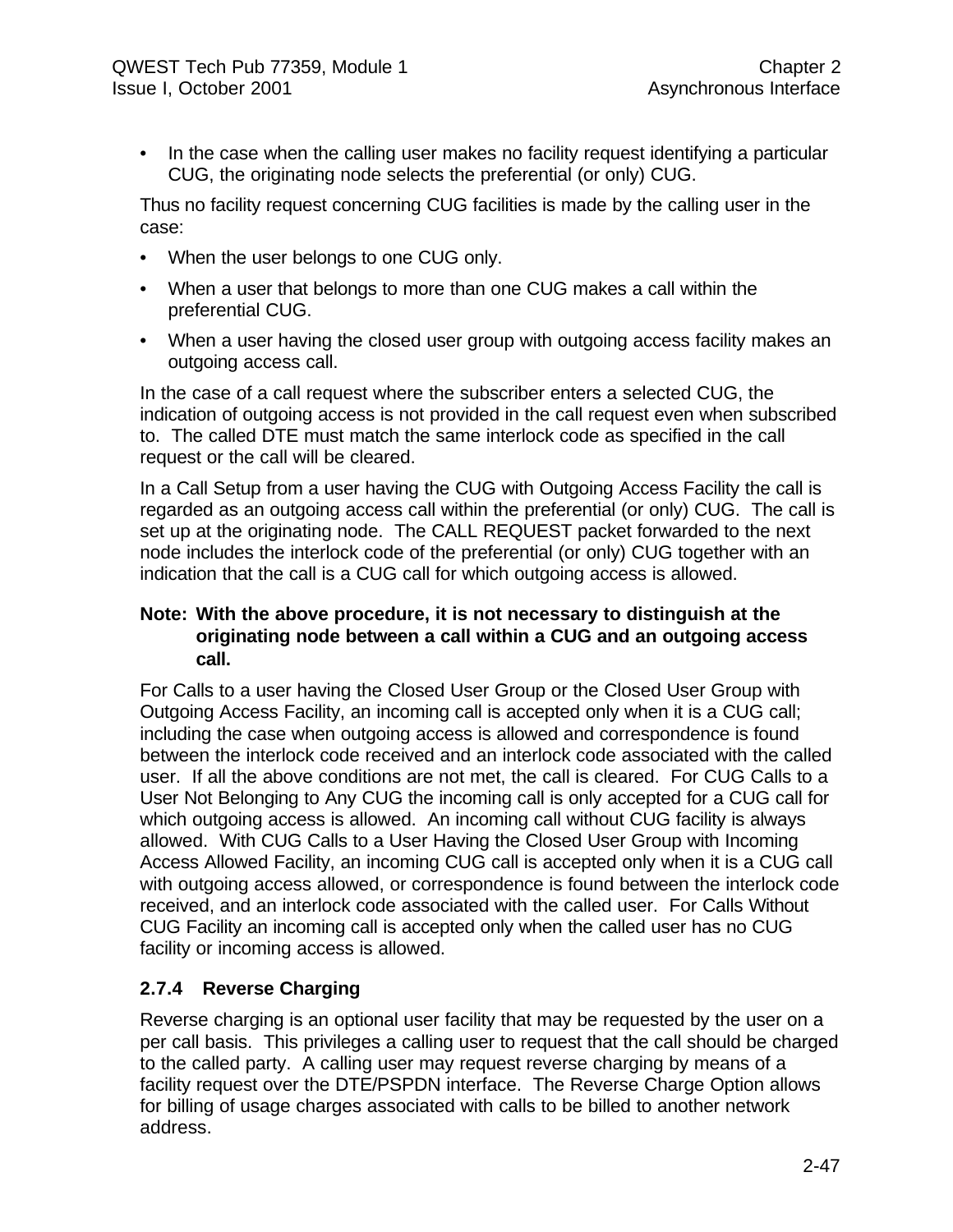Customers who select the Reverse Charge Acceptance (Terminating Calls) option will accept the charges for all calls sent to the network address(es) assigned to the customer. In order to receive calls from a dial access customer, this option must be selected.

### **2.7.5 Fast Select**

Fast Select is an optional user facility which may be requested by a DTE for a given virtual call. DTEs can request the fast select facility on a per call basis by means of an appropriate facility request in a call request packet using any logical channel which has been assigned to virtual calls. The Fast Select facility, if requested in a call request packet, allows this packet to contain a call user data field of up to 124 octets. It authorizes the PSPDN to transmit to the DTE, during the DTE waiting state, a call connected or clear indication packet with a called or clear user data field respectively of up to 124 octets.

#### **2.8 Asynchronous Interface Attributes**

Table 2-14 contains a list of interface attributes that apply to the asynchronous service provided by DIGIPAC®. With the exception of Character Set and Editing Buffer, all are selectable or settable at the time of subscription.

| Dial Access           | 212A -- Compatible Interface: 300 to 1200 bps            |
|-----------------------|----------------------------------------------------------|
|                       | V.22bis Interface 2400 bps                               |
|                       | V.32 Interface 9600 bps                                  |
|                       | V.32bis Interface 14.4 Kbps and below                    |
|                       | V.34 Interface 28.8 Kbps and below                       |
|                       |                                                          |
| <b>Character Set</b>  | ANSI X3.4                                                |
|                       |                                                          |
| <b>Editing Buffer</b> | At least 128 octets                                      |
|                       |                                                          |
| Signaling             | X.28 commands and service signals. User friendly formats |
|                       |                                                          |
| Parameters            | ITU X.3 Parameters 1-22                                  |
|                       |                                                          |
| <b>Profiles</b>       | <b>ITU simple standard profile</b>                       |
|                       | <b>ITU transparent standard profile</b>                  |
|                       | <b>PSPDN Default Profile</b>                             |

**Table 2-14** Summary of Asynchronous PDN Standard Interface Attributes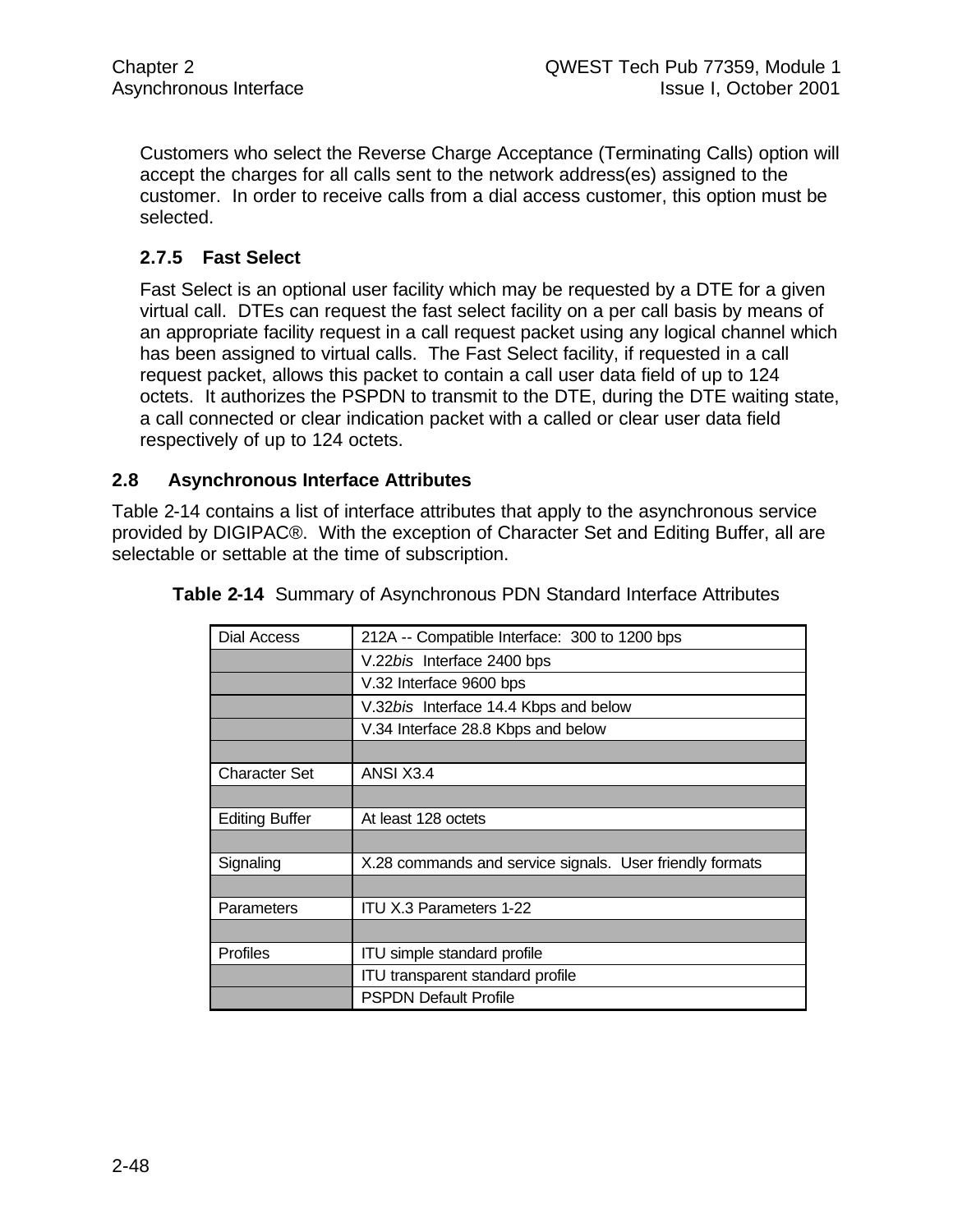### **CONTENTS**

|              | <b>Chapter and Section</b> | Page |
|--------------|----------------------------|------|
|              |                            |      |
| <b>Table</b> |                            |      |
|              |                            |      |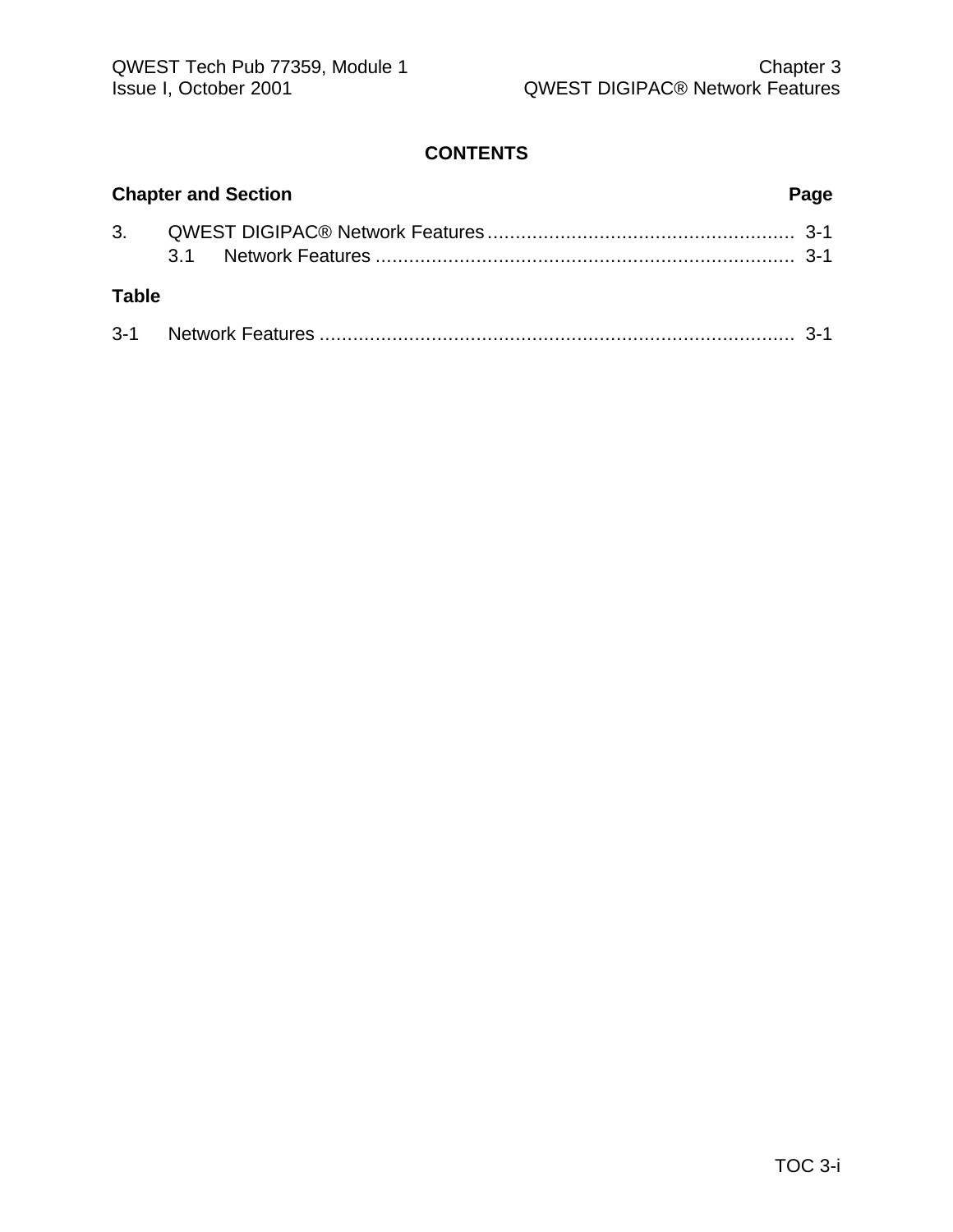#### **3. QWEST DIGIPAC® Network Features**

#### **3.1 Network Features**

Please reference the following Table 3-1.

KEY: S - Supported; NS - Not Supported; NA - Not Applicable

| <b>Table 3-1</b> Network Features |
|-----------------------------------|
| (Page 1 of 2)                     |

| <b>FEATURE</b>                                   | <b>ASYNCHRONOUS</b> | X.25      | X.75        |
|--------------------------------------------------|---------------------|-----------|-------------|
|                                                  |                     |           |             |
| <b>Extended Packet Sequence Numbering Module</b> | <b>NA</b>           | S         | S           |
| 128                                              |                     |           |             |
| Nonstandard Default Window Sizes                 | <b>NA</b>           | S         | S           |
| Default throughput Classes Assignment            | S                   | S         | <b>NA</b>   |
| Incoming Calls Barred                            | S                   | S         | $\mathbf S$ |
| <b>Outgoing Calls Barred</b>                     | S                   | S         | S           |
| One-way Logical Channel Outgoing                 | S                   | S         | <b>NA</b>   |
| One-way Logical Channel Incoming                 | S                   | S         | <b>NA</b>   |
| <b>Closed User Group</b>                         | S                   | S         | $\mathbf S$ |
| <b>CUG with Outgoing Access</b>                  | S                   | S         | S           |
| CUG with Incoming Access                         | S                   | S         | <b>NA</b>   |
| Incoming Calls Barred Within a CUG               | S                   | S         | <b>NA</b>   |
| Outgoing Calls Barred Within a CUG               | S                   | S         | <b>NA</b>   |
| Reverse Charging                                 | S                   | S         | S           |
| Reverse Charging Acceptance                      | S                   | S         | S           |
| <b>RPOA Selection</b>                            | S                   | S         | S           |
| <b>Nonstandard Default Packet Sizes</b>          | S                   | S         | S           |
| Multiple Circuits to the same DTE                | <b>NA</b>           | S         | <b>NA</b>   |
| Flow Control Parameter Negotiation               | S                   | S         | S           |
| <b>Throughput Class Negotiation</b>              | S                   | S         | S           |
| <b>Fast Select</b>                               | S                   | S         | S           |
| <b>Fast Select Acceptance</b>                    | S                   | S         | <b>NA</b>   |
| <b>Closed User Group Selection</b>               | S                   | S         | $\mathbf S$ |
| <b>Local Charging Prevention</b>                 | S                   | S         | <b>NA</b>   |
| Network User Identification                      | $\mathbf S$         | S         | <b>NS</b>   |
| Charging Information                             | S                   | S         | <b>NA</b>   |
| Multi-Line Hunt Group                            | S                   | S         | <b>NA</b>   |
| <b>Call Redirection</b>                          | S                   | S         | <b>NA</b>   |
| Call Line Address Modification Notification      | S                   | S         | <b>NS</b>   |
| <b>Call Redirection Notification</b>             | S                   | S         | <b>NA</b>   |
| <b>Direct Call</b>                               | $\mathsf{S}$        | <b>NA</b> | <b>NA</b>   |
| <b>Packet Retransmission</b>                     | <b>NS</b>           | <b>NS</b> | <b>NS</b>   |
| <b>Bilateral Closed User Group</b>               | <b>NS</b>           | <b>NS</b> | <b>NS</b>   |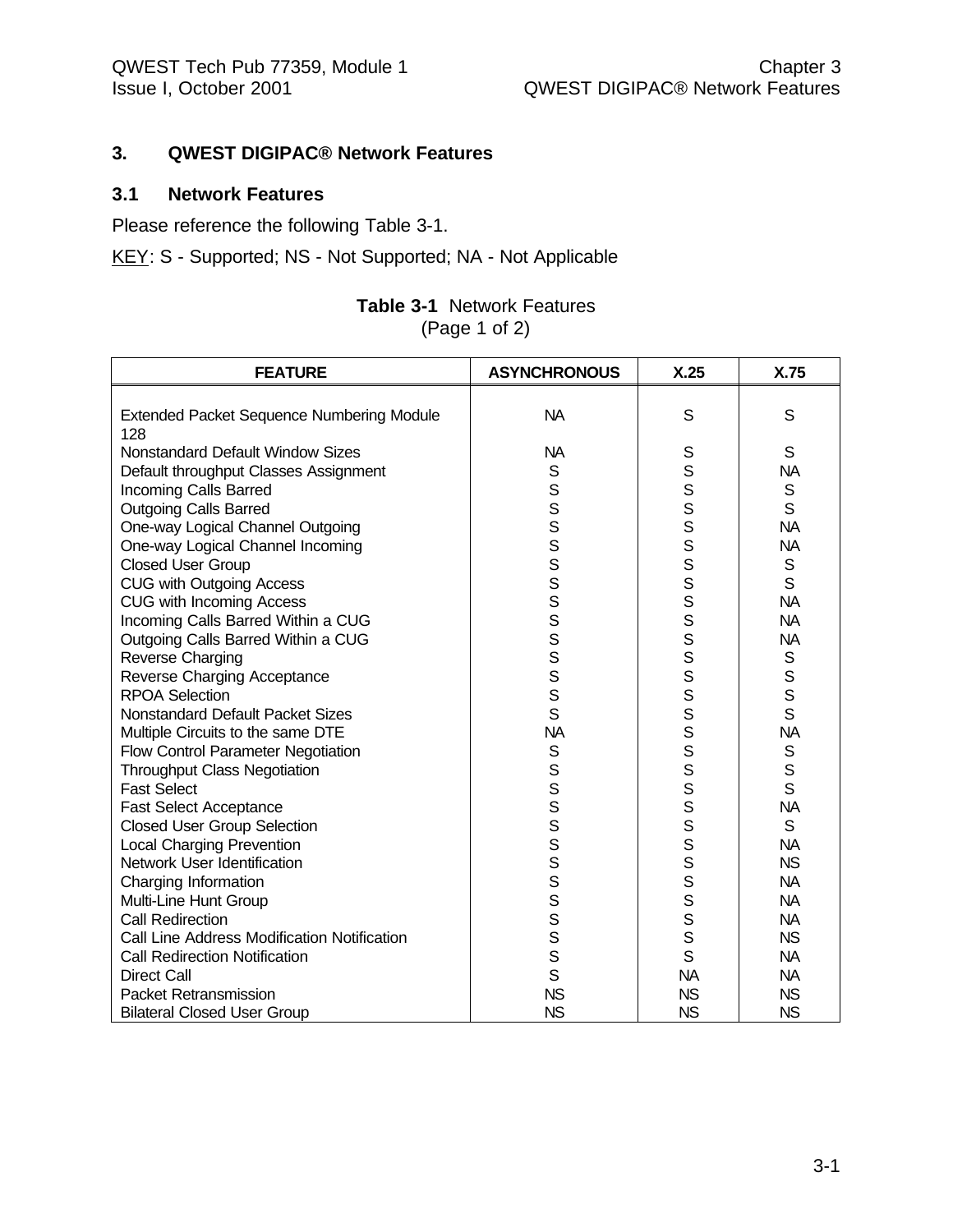| <b>FEATURE</b>                              | <b>ASYNCHRONOUS</b> | X.25         | X.75        |
|---------------------------------------------|---------------------|--------------|-------------|
|                                             |                     |              |             |
| <b>Window Size Indication</b>               | <b>NA</b>           | <b>NA</b>    | S           |
| <b>Utility Marker</b>                       | <b>NA</b>           | <b>NA</b>    | S           |
| <b>Bilateral CUG with Outgoing Access</b>   | <b>NS</b>           | <b>NS</b>    | <b>NS</b>   |
| <b>On-line Facility Registration</b>        | <b>NS</b>           | <b>NS</b>    | <b>NS</b>   |
| Multiple Trunks with the Same Address       | S                   | S            | S           |
| <b>Abbreviated Address Calling</b>          | S                   | <b>NA</b>    | <b>NA</b>   |
| Setting Values of PAD Parameters            | S                   | <b>NA</b>    | <b>NA</b>   |
| Reading Values of PAD Parameters            | S                   | <b>NA</b>    | <b>NA</b>   |
| Automatic Detection of: Data Rate Code and  |                     |              |             |
| <b>Operational Characteristics</b>          | S                   | <b>NA</b>    | <b>NA</b>   |
| <b>PAD Recall</b>                           | S                   | <b>NA</b>    | <b>NA</b>   |
| Echo                                        | S                   | <b>NA</b>    | <b>NA</b>   |
| Selection of Data Forwarding Signal         | S                   | <b>NA</b>    | <b>NA</b>   |
| Selection of Idle Time Delay                | S                   | <b>NA</b>    | <b>NA</b>   |
| <b>Ancillary Device Control</b>             | S                   | <b>NA</b>    | <b>NA</b>   |
| Suppression of PAD Service Signals          | S                   | <b>NA</b>    | <b>NA</b>   |
| Selection of Operation of PAD on Receipt of |                     | <b>NA</b>    | <b>NA</b>   |
| <b>Break</b>                                | s<br>s              | <b>NA</b>    | <b>NA</b>   |
| <b>Discard Output</b>                       | S                   | <b>NA</b>    | <b>NA</b>   |
| Padding After Carriage Return               | S                   | <b>NA</b>    | <b>NA</b>   |
| Line Folding                                | S                   | <b>NA</b>    | <b>NA</b>   |
| <b>Binary Speed (Read Only)</b>             | S                   | <b>NA</b>    | <b>NA</b>   |
| Flow Control of PAD by Start-Stop Mode DTE  | S                   | <b>NA</b>    | <b>NA</b>   |
| Linefeed Insertion                          | S                   | <b>NA</b>    | <b>NA</b>   |
| <b>Linefeed Padding</b>                     | S                   | <b>NA</b>    | <b>NA</b>   |
| <b>Editing Functions</b>                    | S                   | <b>NA</b>    | <b>NA</b>   |
| <b>Parity Functions</b>                     | S                   | $\mathsf S$  | <b>NA</b>   |
| <b>Standard Profile Selections</b>          | S                   | $\mathsf{S}$ | S           |
| <b>Permanent Virtual Circuits</b>           | <b>NS</b>           | $\mathsf{S}$ | <b>NS</b>   |
| D-bit Modification                          | <b>NS</b>           | S            | <b>NS</b>   |
| Transmit Delay Selection and Notification   | <b>NS</b>           | <b>NS</b>    | <b>NS</b>   |
| <b>Bilateral CUG Selection</b>              | <b>NA</b>           | <b>NA</b>    | $\mathsf S$ |
| <b>Transit Network Identification</b>       | <b>NA</b>           | <b>NA</b>    | S           |
| Call Identifier                             |                     |              |             |
|                                             |                     |              |             |

### **Table 3-1** Network Features (Page 2 of 2)

**Note:** Network features supported may change with updated tariff filings.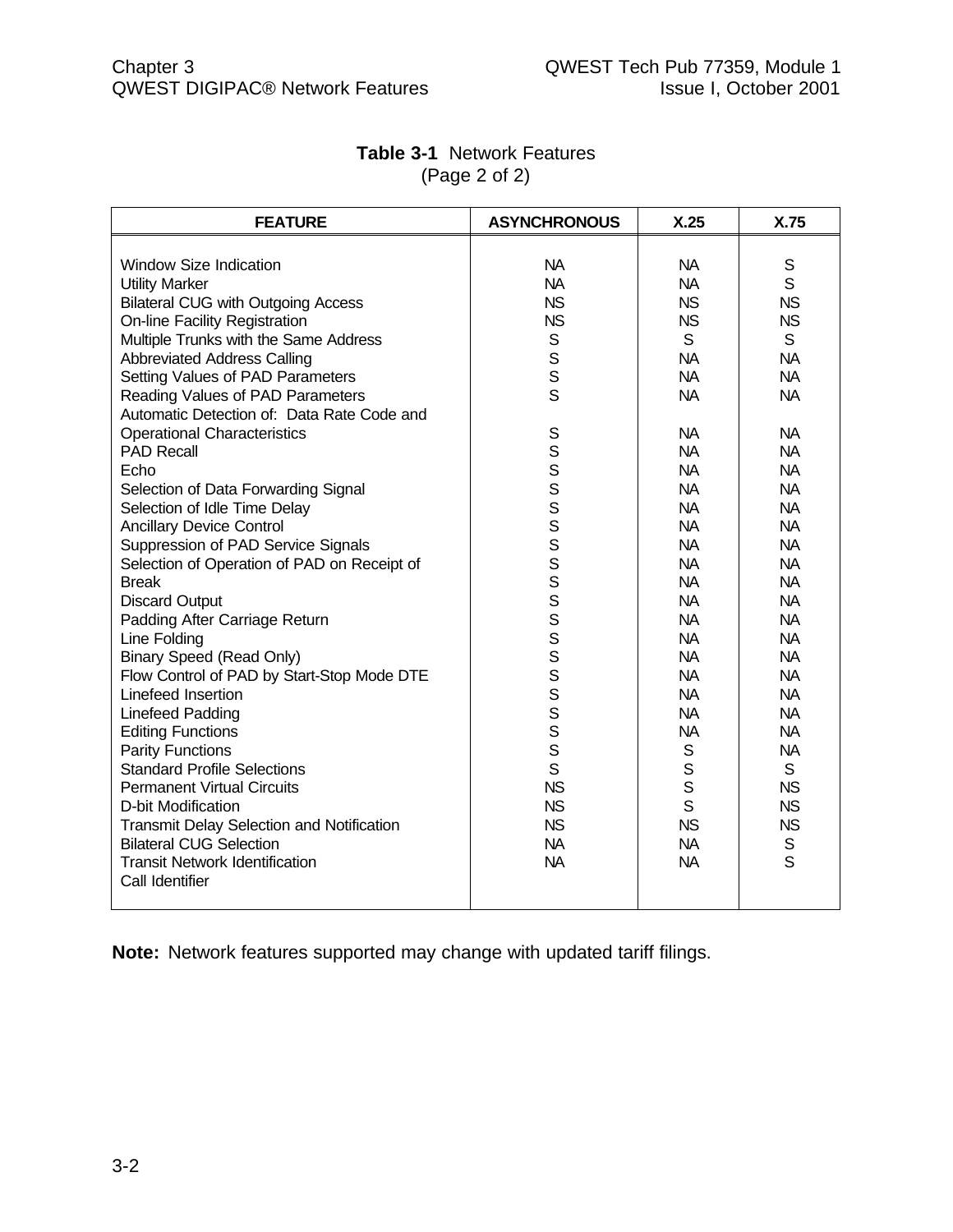### **CONTENTS**

# **Chapter and Section Page** 4. QWEST DIGIPAC® Physical Interface ....................................................... 4-1 4.1 Overview........................................................................................ 4-1 4.2 Dial Access .................................................................................... 4-1 4.3 Direct Access ................................................................................. 4-1 4.4 Physical Interface Description .......................................................... 4-2 4.4.1 Dial Access - Asynchronous Analog - 300/1200 bit/s................ 4-2 4.4.2 Dial Access - Asynchronous - 2400/1200 bit/s......................... 4-2 4.4.3 Dial Access - Asynchronous - 9600 bit/s ................................. 4-3 4.4.4 Dial Access - Asynchronous - 14400 bit/s ............................... 4-3 4.4.5 Dial Access - Asynchronous - 28000 bit/s ............................... 4-4 **Tables** 4-1 Dial Access - Asynchronous - 300/1200 bit/s 212A Compatible - (2-Wire) ..... 4-5 4-2 Dial Access - Asynchronous - 2400/1200 bit/s CCITT Recommendation V.22 bis/212A Compatible - (2-Wire).......................................................... 4-7 4-3 Dial Access - Asynchronous - 9600 bit/s CCITT Recommendation V.32 Compatible - (2-Wire) Using Trellis Coded Modulation.......................... 4-9 4-4 Dial Access - Asynchronous - 14400 bit/s ITU-T Recommendation V.32 *bis* Compatible - (2-Wire) Using Trellis Coded Modulation ................... 4-11

| 4-5 | Dial Access - Asynchronous - 28800 bit/s ITU-T Recommendation  |  |
|-----|----------------------------------------------------------------|--|
|     | V.34 Compatible - (2-Wire) Using Trellis Coded Modulation 4-13 |  |
| 4-6 |                                                                |  |

#### TOC 4-i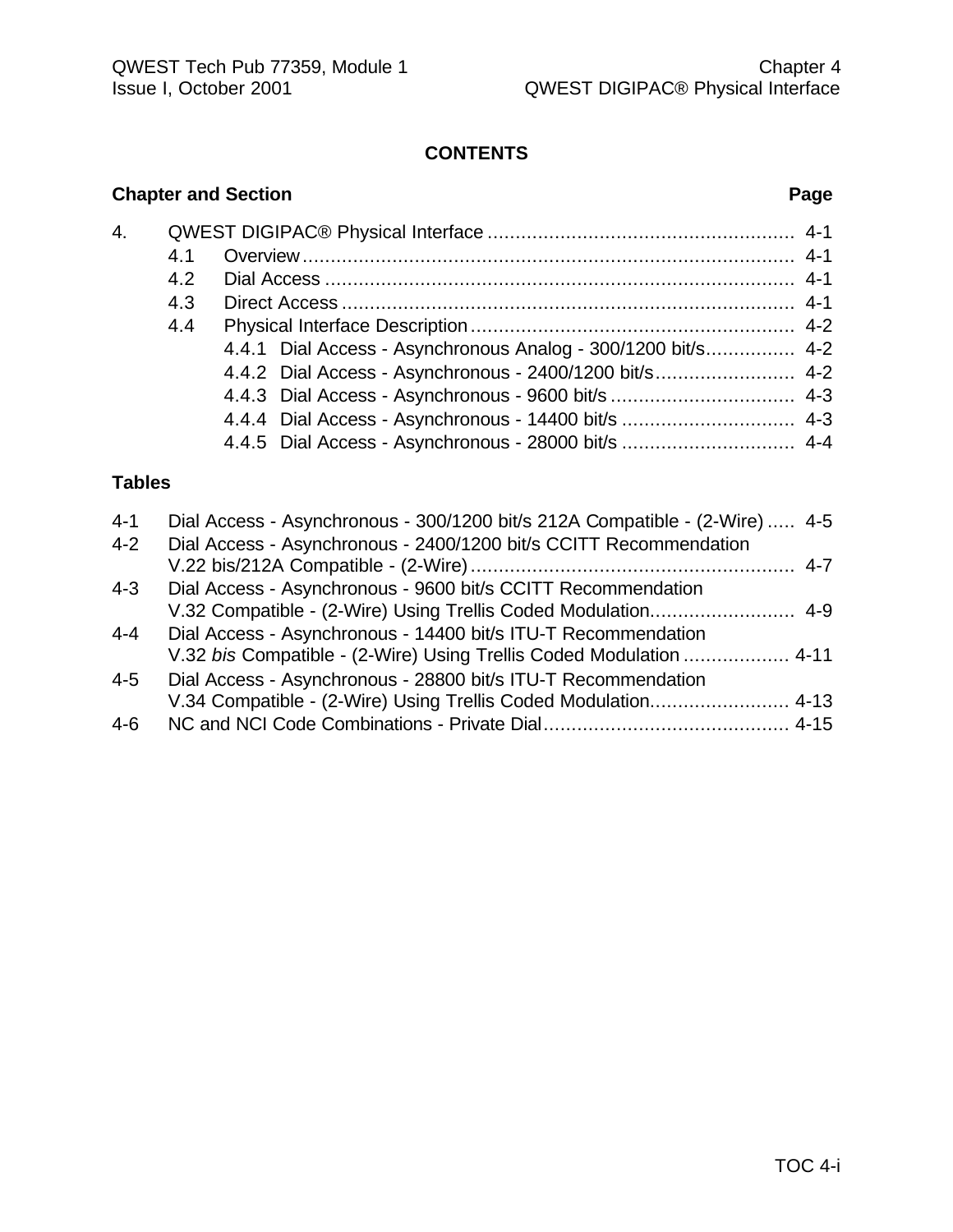# **4. QWEST DIGIPAC® Physical Interface**

#### **4.1 Overview**

This Chapter describes the physical interface with the DIGIPAC® Network. Descriptions for the Line, Modem, Data Service Unit (DSU) and DIGIPAC® Network port are addressed. In this document, Modem is used generically to identify either an analog data Modem or a digital data DSU. Modems attached to the DIGIPAC® Network must be compatible with the description shown for each type of service. If not compatible, the customer provided modem will not be able to communicate with the associated DIGIPAC® modem located in the Central Office (CO).

Tables 4-1 through 4-5 specify the options for the modem types required to accommodate the DIGIPAC® asynchronous dial services. These tables provide a description of each selected option and whether the option is required or recommended for the customer. The options are intended to be generic to a given modem. The customer provided modem may have different technology or text to describe each option; with fewer or more options than addressed. Table 4-6 list compatible Network Channel (NC) and Network Channel Interface (NCI) code combinations to assist the customer with NC and NCI selections.

A glossary section is provided Chapter 5 to assist the customer in understanding the terminology used in this section. Your QWEST Marketing Representative may be contacted for assistance with questions and for further clarification.

### **4.2 Dial Access**

DIGIPAC® supports dial access ports that provide a full duplex interface, from 300 up to 28000 bits/s. However, even though the modems used for DIGIPAC® dial access can support speeds up to 28000 bits/s, the transmission speed on each connection will likely be lower than 28000 bits/s due to factors such as customer line limitations. DIGIPAC® Public dial access ports are configured as auto reverse charge.

The DIGIPAC® Network modem and customer provided modem use and autobaud procedure to detect and implement the channel data rate. This procedure is specified in Chapter 1 of this Technical Publication.

After a disconnect in the physical level by either the user or the network, the network modem prevents subsequent connections to dial port until after the user's session is cleared. This requirement prevents another user from being connected to this port and thus, being connected to the previous session.

### **4.3 Direct Access**

DIGIPAC® no longer supports direct access (dedicated access) for asynchronous services.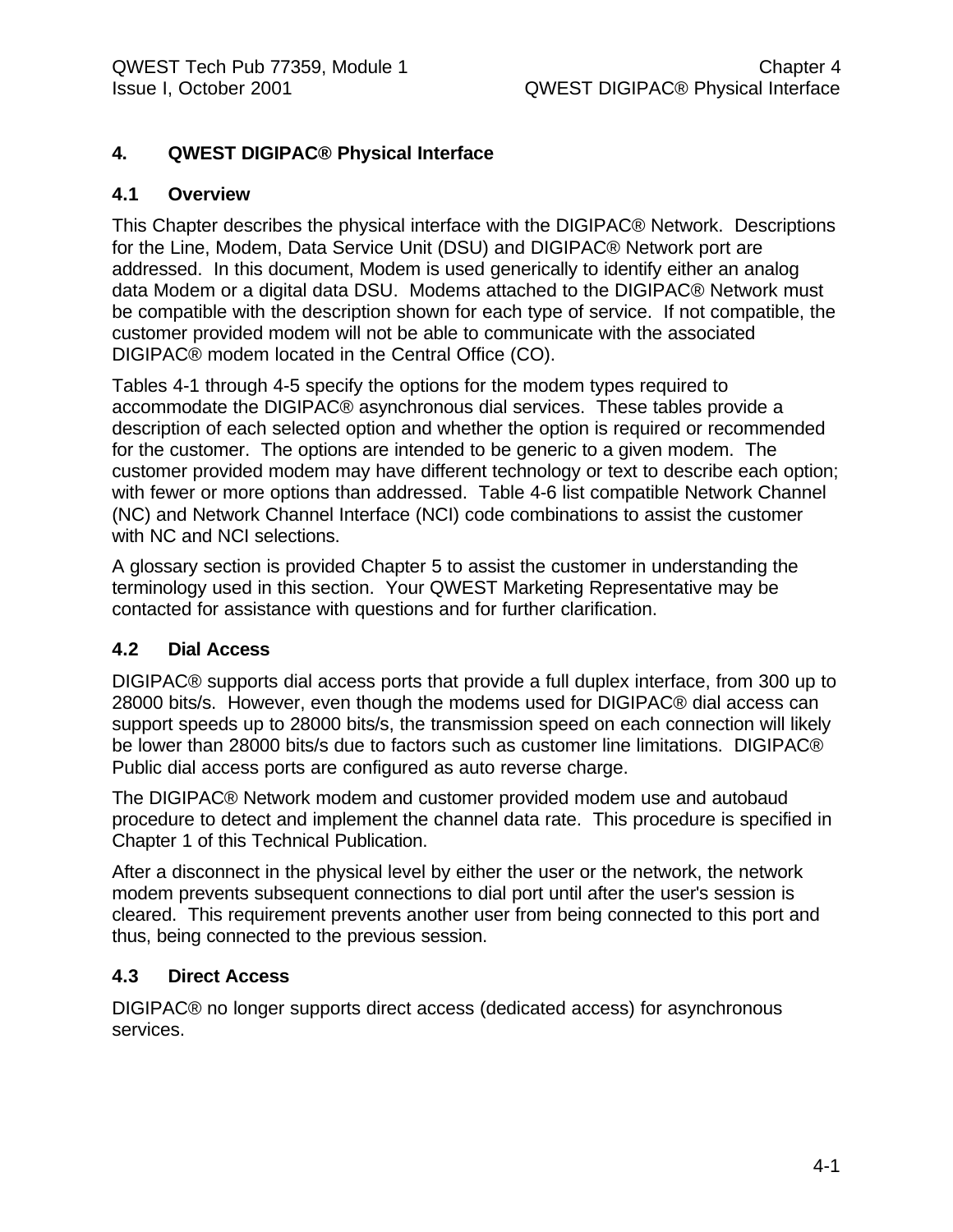#### **4.4 Physical Interface Description**

#### **4.4.1 Dial Access - Asynchronous Analog - 300/1200 bit/s**

- Line: 2-Wire; Business/Residence; 1 party
- Modem: 212A compatible; Full duplex operation

Interface specifications and operation in accordance with United States Telephone Association (USTA) document TA20, "Compatibility Criteria for Data Set 212A", September 1977.

See Table 4-1 for options

Port: EIA RS-232-C; recommended EIA-232-D

#### **4.4.2 Dial Access - Asynchronous - 2400/1200 bit/s**

- Line: 2-Wire; Business/Residence; 1 party
- Modem: CCITT V.22 bis/212A compatible; Full duplex operation

Interface specifications and operation in accordance with CCITT Recommendation V.22 bis - 1988 "2400 Bit/s Per Second Duplex Modem Using The Frequency Division Technique Standardized For Use On The General Switched Telephone Network and On Point-To-Point 2-Wire Leased Telephone-Type Circuits".

Optional ITU-T V.42 error correction

Error correction procedures in compliance with ITU-T Recommendation V.42 - 1994 "Error Correction Procedures For DCEs Using Asynchronous To Synchronous Conversion" specifications for LAPM.

See Table 4-2 for options

Port: EIA RS-232-C; recommended EIA-232-D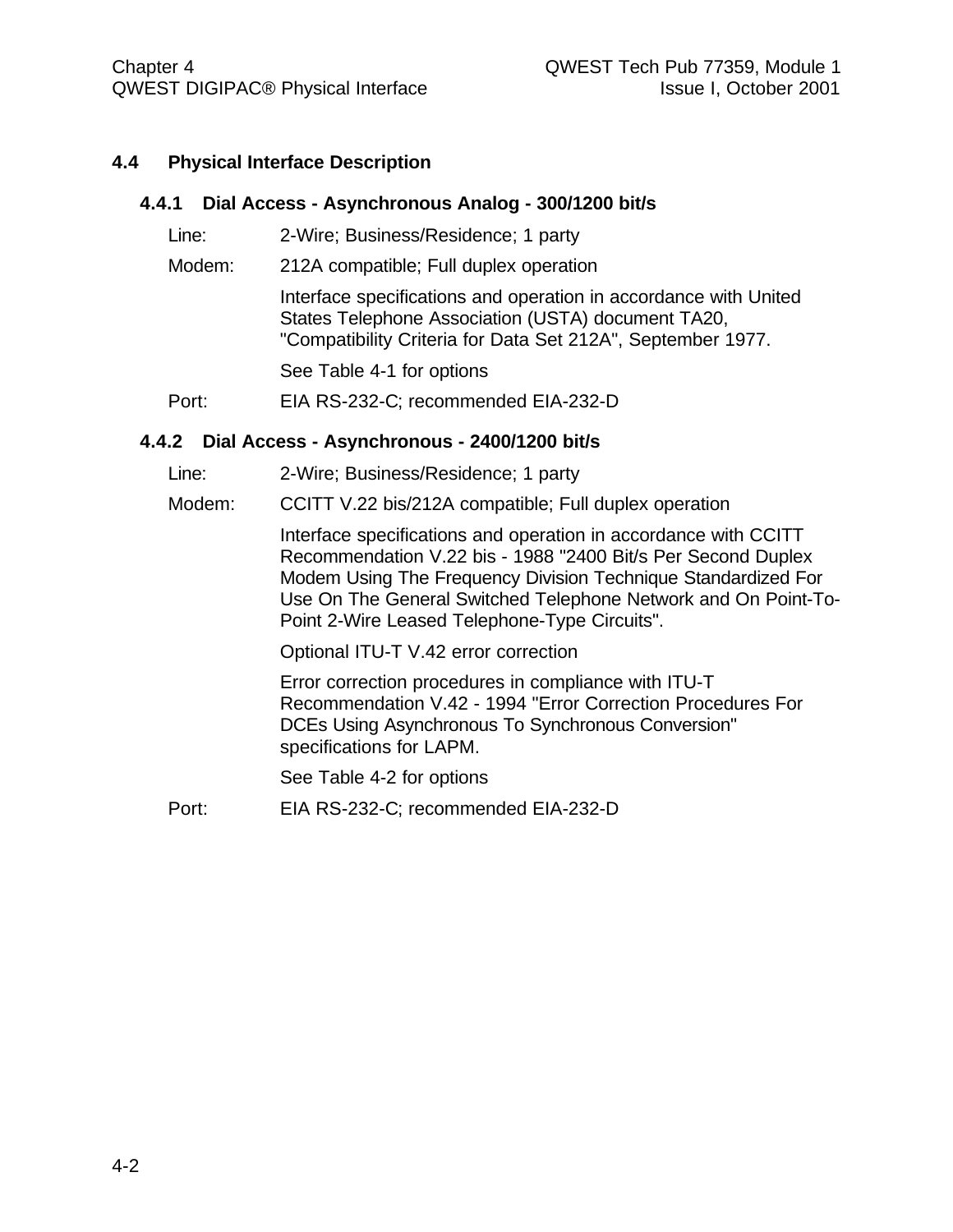#### **4.4.3 Dial Access - Asynchronous - 9600 bit/s**

- Line: 2-Wire; Business/Residence; 1 party
- Modem: ITU-T V.32 compatible using Trellis Coded Modulation scheme

Interface specifications and operation in accordance with ITU-T Recommendation V.32 - 1994 "A Family Of 2-Wire Modems Operating At Data Signaling Rates Of Up To 9600 bit/s For Use On The General Switched Telephone Network and On Leased Telephone-Type Circuits".

Optional ITU-T V.42 error correction

Error correction procedures in compliance with ITU-T Recommendation V.42 - 1994 "Error Correction Procedures For DCEs Using Asynchronous To Synchronous Conversion" specifications for LAPM.

See Table 4-3 for options

Port: EIA RS-232-D; (CCITT V.24/V.28/V.54)

#### **4.4.4 Dial Access - Asynchronous - 14400 bit/s**

- Line: 2-Wire; Business/Residence; 1 party
- Modem: ITU-T V.32*bis* compatible using Trellis Coded Modulation scheme

Interface specifications and operation in accordance with ITU-T Recommendation V.32*bis* - 1992 "A Duplex Modems Operating At Data Signaling Rates Of Up To 14400 bit/s For Use On The General Switched Telephone Network and On Leased Point-To-Point 2-Wire Telephone-Type Circuits".

Optional ITU-T V.42 error correction

Error correction procedures in compliance with ITU-T Recommendation V.42 - 1994 "Error Correction Procedures For DCEs Using Asynchronous To Synchronous Conversion" specifications for LAPM.

Optional ITU-T V.42*bis* data compression

Data compression procedures in compliance with ITU-T Recommendation V.42*bis* - 1992 "Data Compression Procedures for Data Circuit Teminating Equipment (DCE) Using Error Correction Procedures".

See Table 4-4 for options

Port: EIA RS-232-D; (CCITT V.24/V.28/V.54)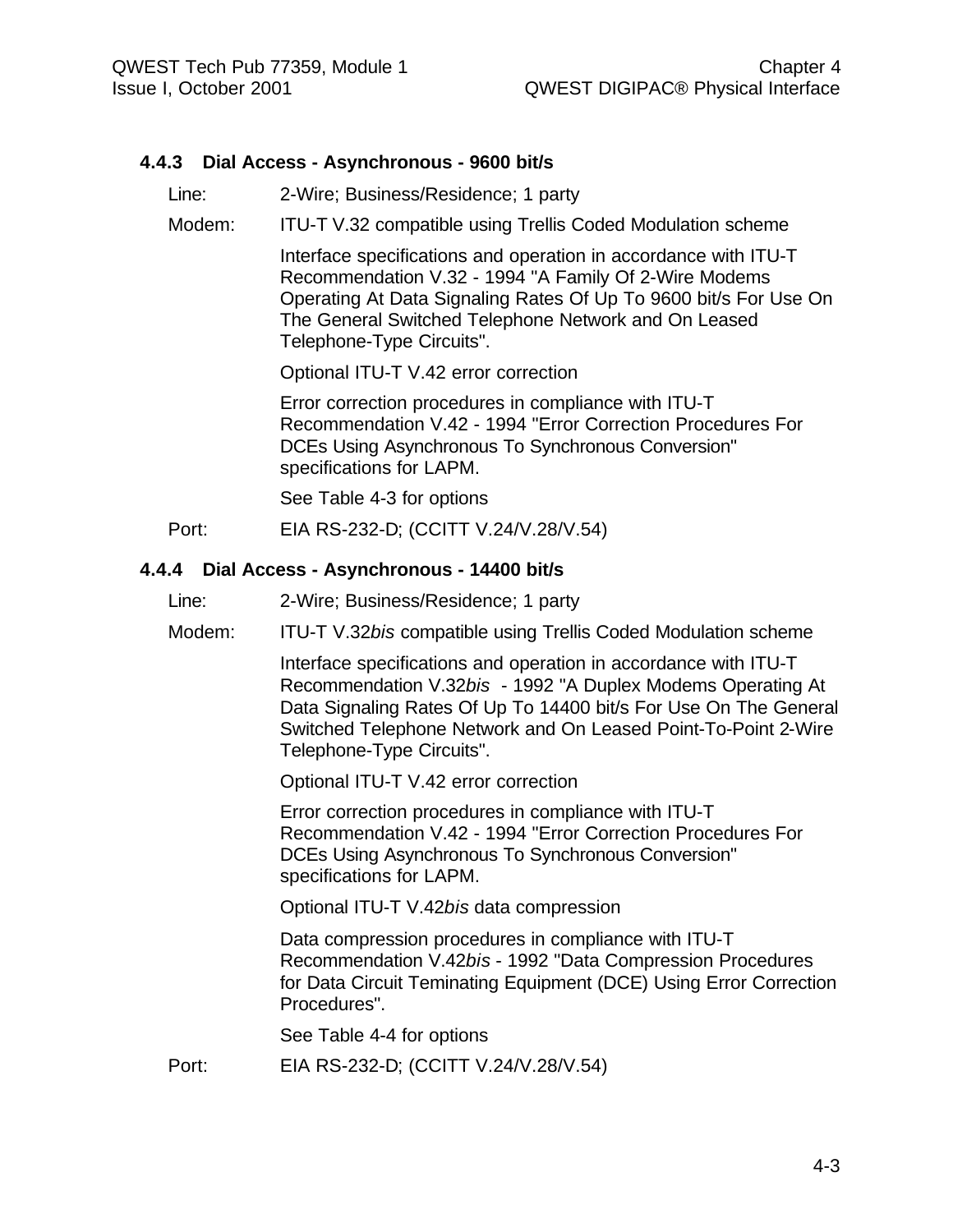#### **4.4.5 Dial Access - Asynchronous - 28000 bit/s**

Line: 2-Wire; Business/Residence; 1 party

Modem: ITU-T V.34 compatible using Trellis Coded Modulation scheme

Interface specifications and operation in accordance with ITU-T Recommendation V.34 - 1994 "A Modem Operating At Data Signaling Rates Of Up To 28000 bit/s For Use On The General Switched Telephone Network and On Leased Point-To-Point 2-Wire Telephone-Type Circuits".

Optional ITU-T V.42 error correction

Error correction procedures in compliance with ITU-T Recommendation V.42 - 1994 "Error Correction Procedures For DCEs Using Asynchronous To Synchronous Conversion" specifications for LAPM.

Optional ITU-T V.42*bis* data compression

Data compression procedures in compliance with ITU-T Recommendation V.42*bis* - 1992 "Data Compression Procedures for Data Circuit Teminating Equipment (DCE) Using Error Correction Procedures".

See Table 4-5 for options

Port: EIA RS-232-D; (CCITT V.24/V.28/V.54)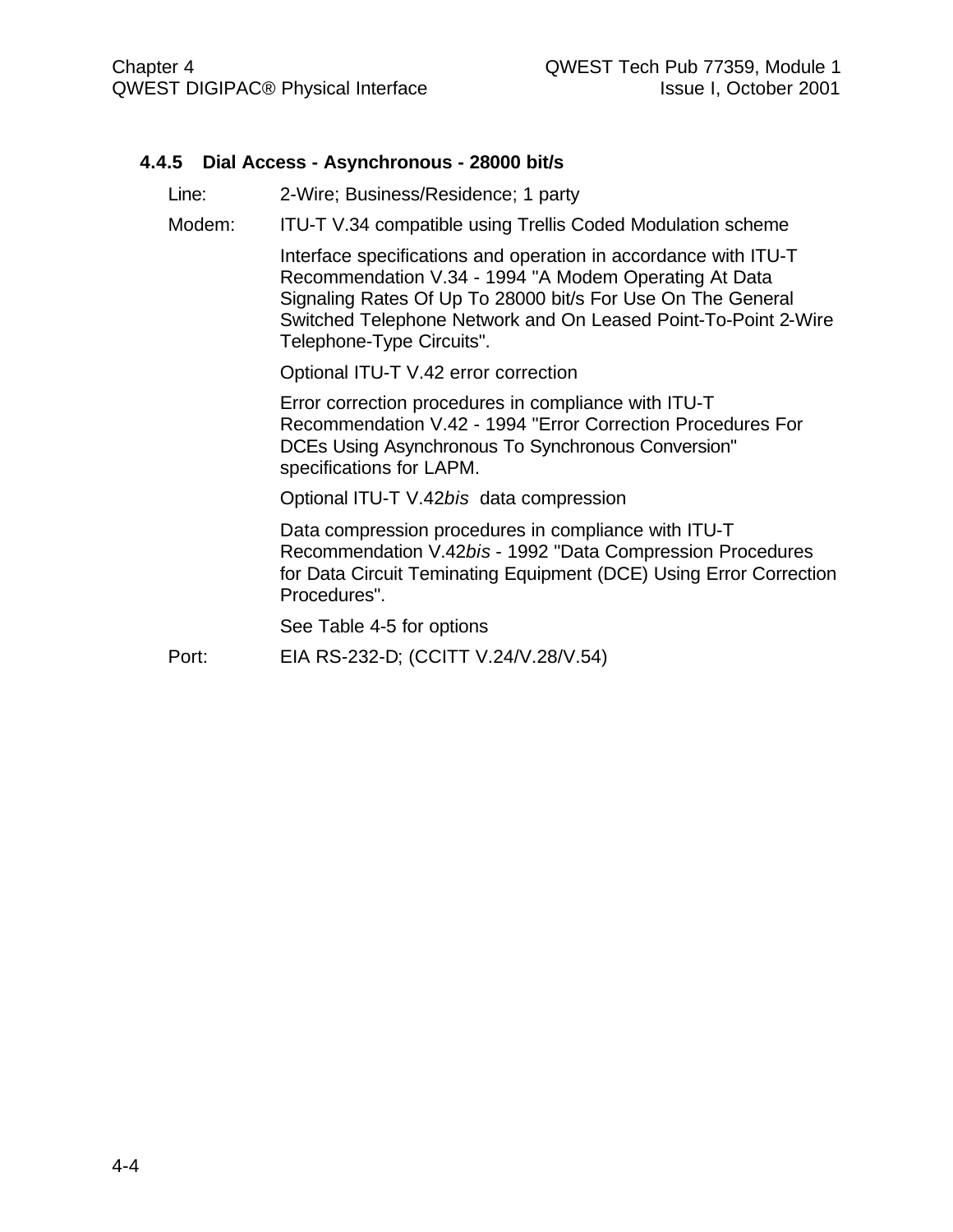## **Table 4-1** Dial Access - Asynchronous - 300/1200 bit/s 212A Compatible - (2-Wire) (Page 1 of 2)

|     | <b>REQUIRED MODEM OPTIONS (DIGIPAC® AND CUSTOMER)</b>                                                                                                      |
|-----|------------------------------------------------------------------------------------------------------------------------------------------------------------|
| 1.  | Switched network operation.                                                                                                                                |
| 2.  | Communication protocol: 212A recommendations for 1200 bit/s operation.                                                                                     |
| 3.  | Asynchronous operation.                                                                                                                                    |
| 4.  | Data rate: 1200 bit/s/300 bit/s (Dual/Autobaud operation).                                                                                                 |
| 5.  | Character length: 10 bit/s per character including start and stop bit/s.                                                                                   |
| 6.  | Transmit signal level: -9.0 dBm (Permissive).                                                                                                              |
| 7.  | Line impedance: 600 ohms.                                                                                                                                  |
| 8.  | Controlled transmit carrier; dependent on the ON and OFF transition of DTE interface signal<br>Request To Send.                                            |
| 9.  | Received Line Signal Detector (CF) functions normally, that is, turns on and off in response to<br>the on and off transition of received carrier.          |
| 10. | Data Terminal Ready (CD) is transitive. An OFF transition causes the modem to disconnect the<br>data connection (go on-hook) and disable auto answer.      |
| 11. | Loss of carrier disconnect, enabled. Modem will terminate data connection when loss of<br>received carrier is detected for more than approximately 350 ms. |
| 12. | DTE control of data rate via the CH lead (pin 23), disabled. Terminal cannot control modem data<br>rate.                                                   |
| 13. | Send space disconnect, enabled. Transmits approximately 4 seconds of spaces at end of call to<br>disconnect remote modem.                                  |
| 14. | Receive space disconnect, enabled. Modem disconnects upon receiving approximately 1.6<br>seconds of space signal from remote modem.                        |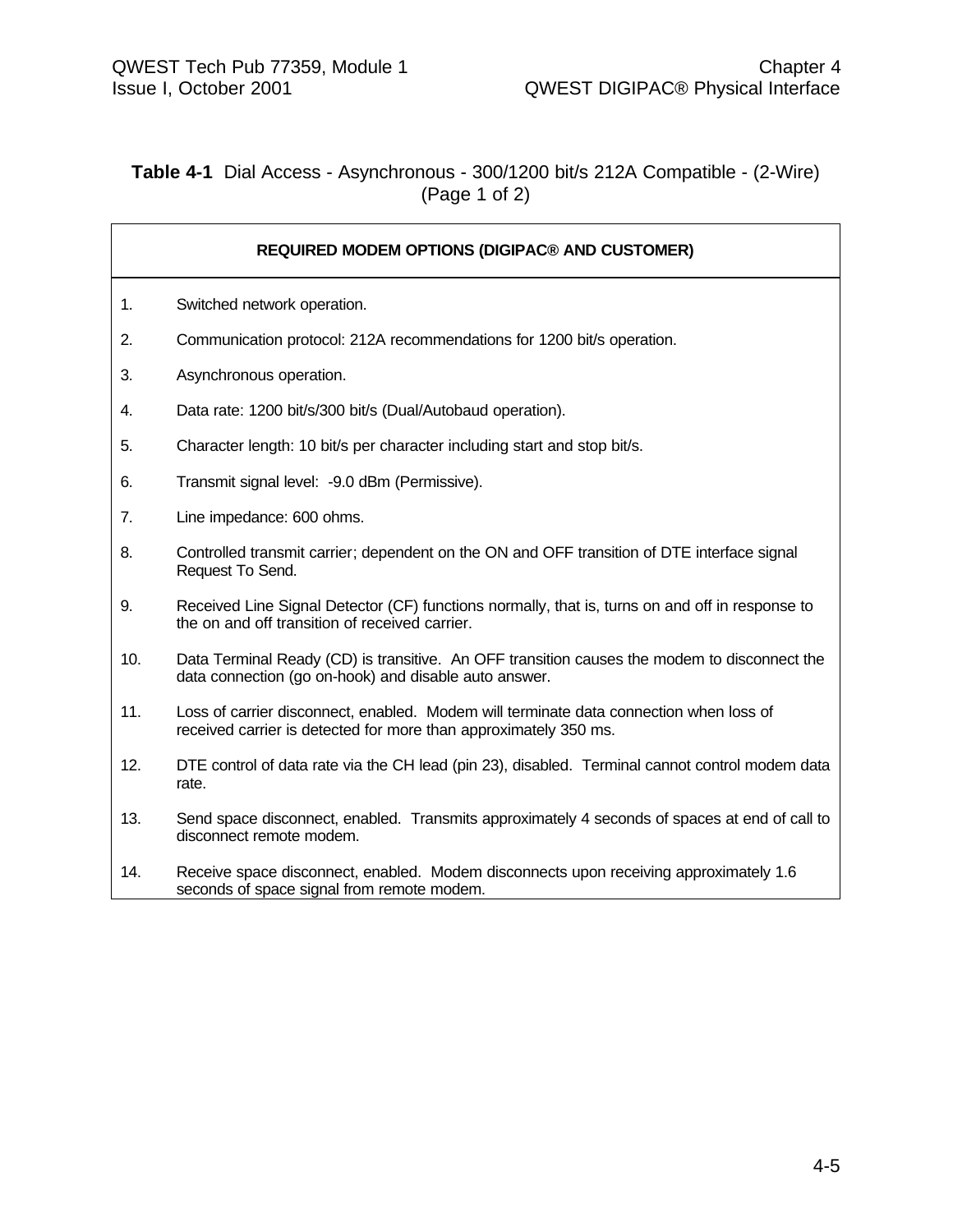# **Table 4-1** Dial Access - Asynchronous - 300/1200 bit/s 212A Compatible - (2-Wire) (Page 2 of 2)

|            | <b>DIGIPAC® MODEM OPTIONS</b>                                                                                                                                                   |
|------------|---------------------------------------------------------------------------------------------------------------------------------------------------------------------------------|
| 1.         | Clear To Send lead (CB) forced OFF when Received Line Signal Detector (CF) goes OFF. CB<br>lead is common to CF lead.                                                           |
| 2.         | Ring indicator lead (CE), pin 22, is on during ringing only.                                                                                                                    |
| 3.         | Automatic answering, enabled. Calls are answered by modem.                                                                                                                      |
| 4.         | Operates as an Answer/Originate modem.                                                                                                                                          |
| 5.         | Data rate indicator to DTE via the CI lead (pin 12), disabled. CI lead (pin 12) not a functional<br>DIGIPAC <sup>®</sup> port interface lead.                                   |
| 6.         | Data Set Ready (CC lead, pin 6) forced ON during Analog Loopback test, or continuously.                                                                                         |
| 7.         | DTE control of Analog Loopback via the LL lead, enabled and assigned to pin 18.                                                                                                 |
| 8.         | Modem goes off-hook (busy) when an Analog Loopback test is invoked.                                                                                                             |
| 9.         | DTE control of Remote Digital Loopback via pin 21, enabled.                                                                                                                     |
| 10.        | Enable modem's ability to respond to Remote Digital Loopback (RDL) signal from remote<br>modem. The modem responds to a digital loopback signal generated by the far end modem. |
|            | Test mode indication to DTE via the TM lead (pin 25), enabled.                                                                                                                  |
| 11.<br>12. | Signal quality abort, disabled. Modem does not disconnect and hang up when the received<br>signal quality deteriorates.                                                         |
|            | Frame and signal grounds separated by 100 ohms.                                                                                                                                 |
| 13.        |                                                                                                                                                                                 |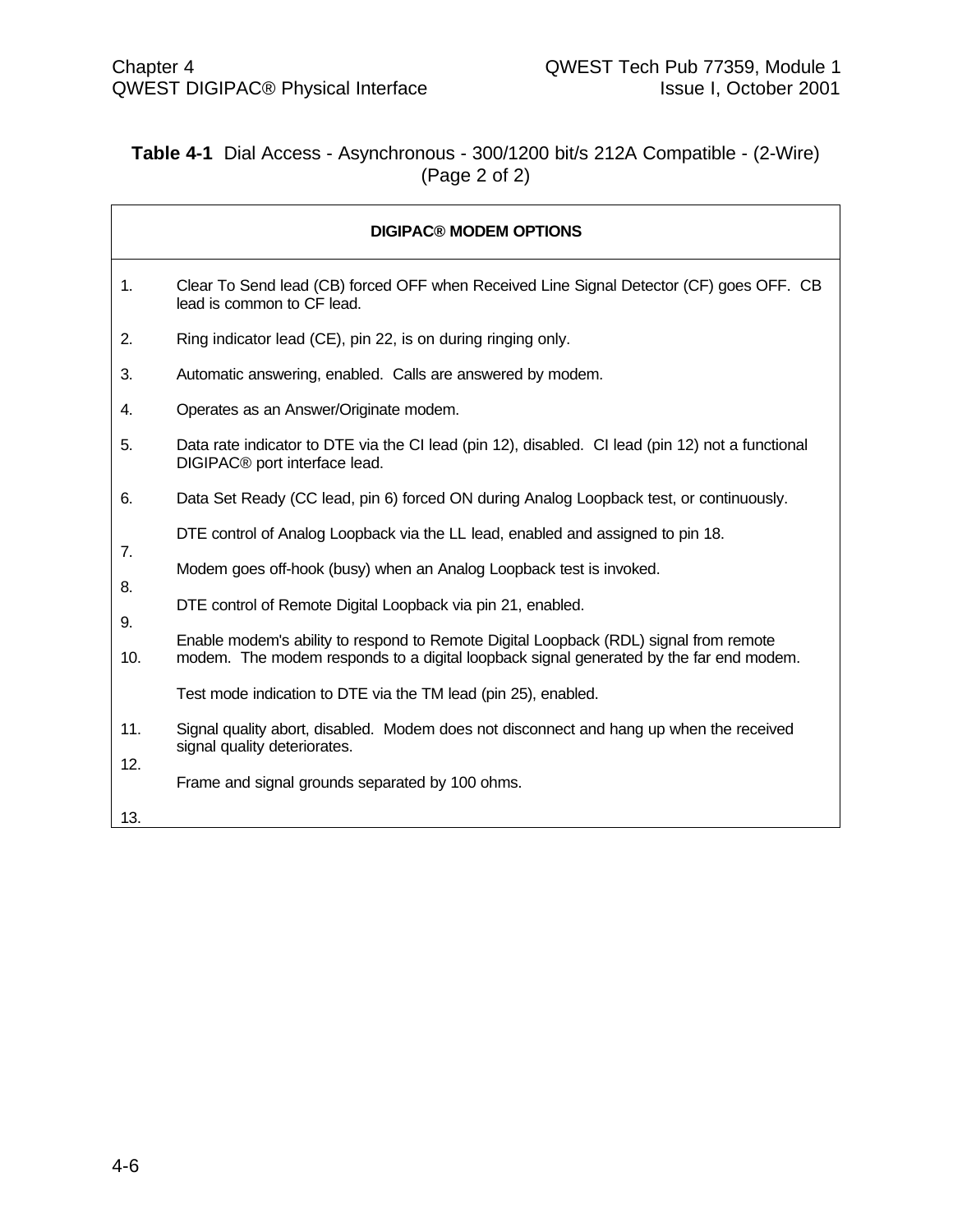#### **Table 4-2** Dial Access - Asynchronous - 2400/1200 bit/s CCITT Recommendation V.22 bis/212A Compatible - (2-Wire)  $(Page 1 of 2)$

| <b>REQUIRED MODEM OPTIONS (DIGIPAC® AND CUSTOMER)</b> |                                                                                                                                                            |
|-------------------------------------------------------|------------------------------------------------------------------------------------------------------------------------------------------------------------|
| 1.                                                    | Switched network operation.                                                                                                                                |
| 2.                                                    | Communication protocol compatibility:<br>CCITT for 2400 bit/s, 212A for 1200 bit/s                                                                         |
| 3.                                                    | Asynchronous operation.                                                                                                                                    |
| 4.                                                    | Data rate 2400 bit/s; Autobaud: 2400 bit/s/1200 bit/s.                                                                                                     |
| 5.                                                    | Character length: 10 bit/s per character including start and stop bit/s.                                                                                   |
| 6.                                                    | Transmit signal level: - 9.0 dBm (Permissive).                                                                                                             |
| 7.                                                    | Line impedance: 600 ohms.                                                                                                                                  |
| 8.                                                    | Controlled transmit carrier; dependent on the ON and OFF transition of DTE interface signal<br>Request To Send.                                            |
| 9.                                                    | Received Line Signal Detector (CF) functions normally, that is, turns on and off in response to<br>the on and off transition of received carrier.          |
| 10.                                                   | Data Terminal Ready (CD) is transitive. An OFF transition causes the modem to disconnect the<br>data connection (go on-hook) and disable auto answer.      |
| 11.                                                   | Loss of carrier disconnect, enabled. Modem will terminate data connection when loss of<br>received carrier is detected for more than approximately 350 ms. |
| 12.                                                   | DTE control of data rate via the CH lead (pin 23), disabled. Terminal cannot control modem data<br>rate.                                                   |
| 13.                                                   | Send space disconnect, enabled. Transmits approximately 4 seconds of spaces at end of call to<br>disconnect remote modem.                                  |
| 14.                                                   | Receive space disconnect, enabled. Modem disconnects upon receiving approximately 1.6<br>seconds of space signal from remote modem.                        |
| 15.                                                   | Optional Error Correction Procedures per CCITT Recommendation V.42, enabled according to<br>service requested.                                             |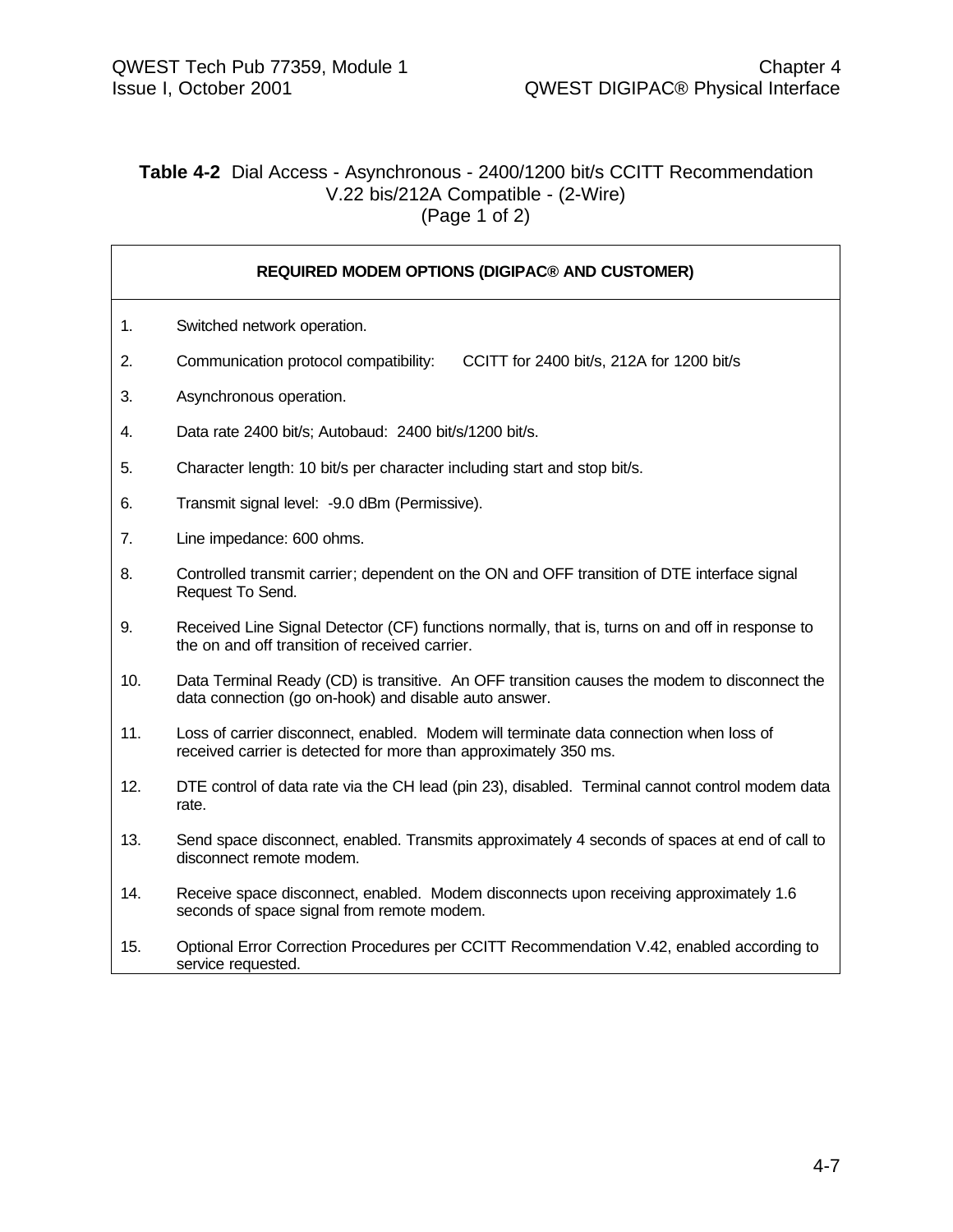#### **Table 4-2** Dial Access - Asynchronous - 2400/1200 bit/s CCITT Recommendation V.22 bis/212A Compatible - (2-Wire) (Page 2 of 2)

|           | <b>DIGIPAC® MODEM OPTIONS</b>                                                                                                                                                   |
|-----------|---------------------------------------------------------------------------------------------------------------------------------------------------------------------------------|
| 1.        | Clear To Send lead (CB) forced OFF when Received Line Signal Detector (CF) goes OFF. CB<br>lead is common to CF lead.                                                           |
| 2.        | Ring indicator lead (CE), pin 22, is on during ringing only.                                                                                                                    |
| 3.        | Automatic answering, enabled. Calls are answered by modem.                                                                                                                      |
| 4.        | Operates an Answer/Originate modem.                                                                                                                                             |
| 5.        | Data rate indicator to DTE via the CI lead (pin 12), disabled. CI lead (pin 12) not a functional<br>DIGIPAC <sup>®</sup> port interface lead.                                   |
| 6.        | Data Set Ready (CC lead, pin 6) forced ON during Analog Loopback test, or continuously.                                                                                         |
| 7.        | DTE control of Analog Loopback via the LL lead, enabled and assigned to pin 18.                                                                                                 |
| 8.        | Modem goes off-hood (busy) when a Analog Loopback test is invoked.                                                                                                              |
|           | DTE control of Remote Digital Loopback via pin 21, enabled.                                                                                                                     |
| 9.<br>10. | Enable modem's ability to respond to Remote Digital Loopback (RDL) signal from remote<br>modem. The modem responds to a digital loopback signal generated by the far end modem. |
|           | Test mode indication to DTE via the TM lead (pin 25), enabled.                                                                                                                  |
| 11.       | Signal quality abort, disabled. Modem does not disconnect and hang up when the received<br>signal quality deteriorates.                                                         |
| 12.       | Frame and signal grounds separated by 100 ohms.                                                                                                                                 |
| 13.       |                                                                                                                                                                                 |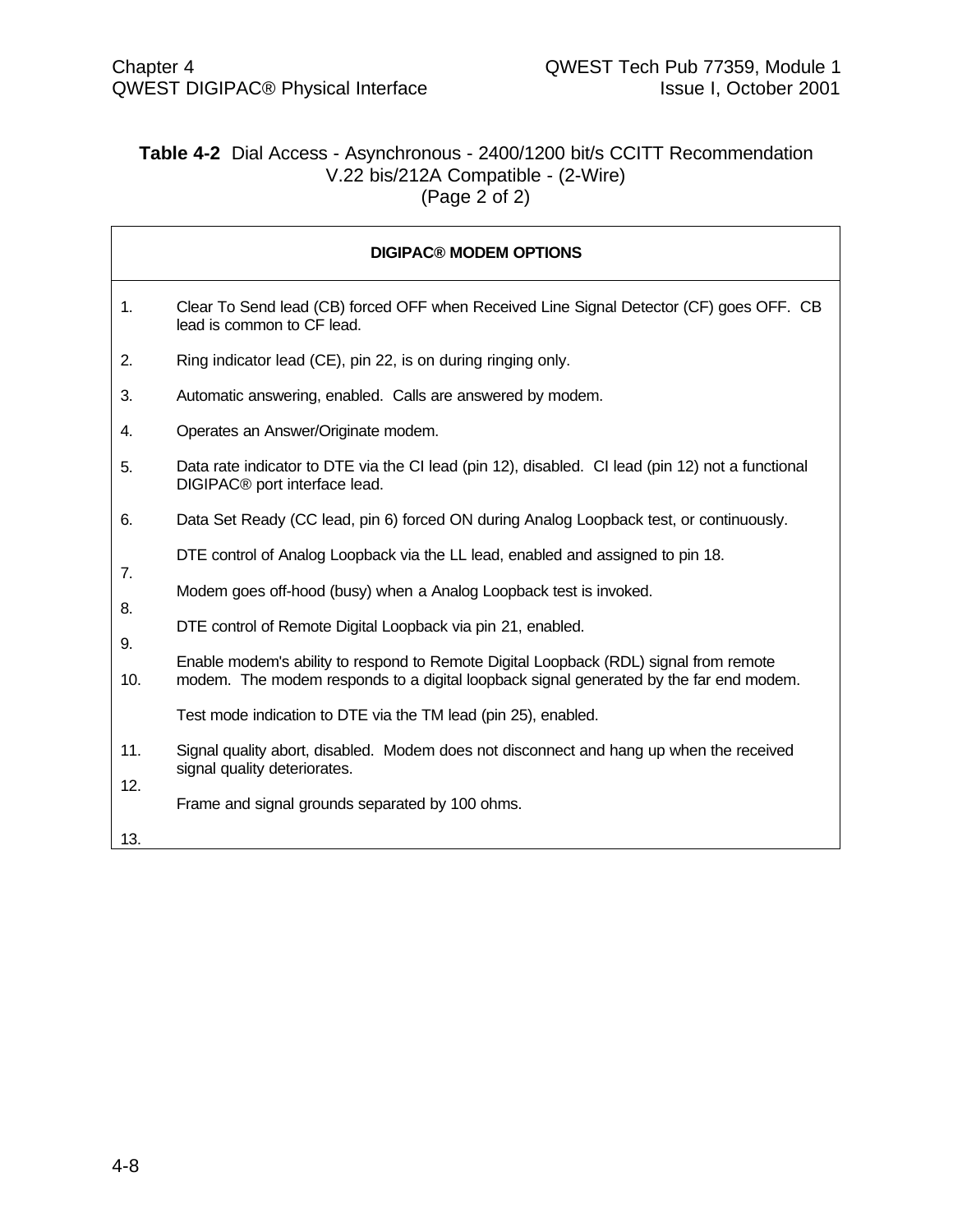#### **Table 4-3 Dial** Access - Asynchronous - 9600 bit/s CCITT Recommendation V.32 Compatible - (2-Wire) Using Trellis Coded Modulation (Page 1 of 2)

**REQUIRED MODEM OPTIONS (DIGIPAC® AND CUSTOMER)**

| 1.  | Communication Protocol Compatibility: CCITT                                                                                                                |
|-----|------------------------------------------------------------------------------------------------------------------------------------------------------------|
| 2.  | Switched Network Operation.                                                                                                                                |
| 3.  | Data Transmission: Asynchronous Operation.                                                                                                                 |
| 4.  | Trellis Coded Modulation, Enabled.                                                                                                                         |
| 5.  | Data Rate: 9600 Bit/s                                                                                                                                      |
| 6.  | Character Length: 10 Bit/s Per Character Including Start and Stop Bit/s                                                                                    |
| 7.  | Transmit Signal Level: -9.0 dBm - Permissive.                                                                                                              |
| 8.  | Constant Transmit Carrier. Carrier Stays On Independent Of RTS From The DTE.                                                                               |
| 9.  | Line Independence: 600 Ohms.                                                                                                                               |
| 10. | Send Space Disconnect, Enabled. Transmits 2 To 4 Seconds Of Spaces At End Of Call To<br>Disconnect Remote Modem.                                           |
| 11. | Receive Space Disconnect, Enabled. Modem Disconnects Upon Receiving Approximately 2<br>Seconds Of Space Signal From Remote Modem.                          |
| 12. | Loss Of Carrier Disconnect, Enabled. Modem will terminate data connection when loss of<br>received carrier is detected for more than approximately 350 ms. |
| 13. | Optional Error Correction Procedures Per CCITT Recommendation V.42, Enabled According To                                                                   |

Service Requested.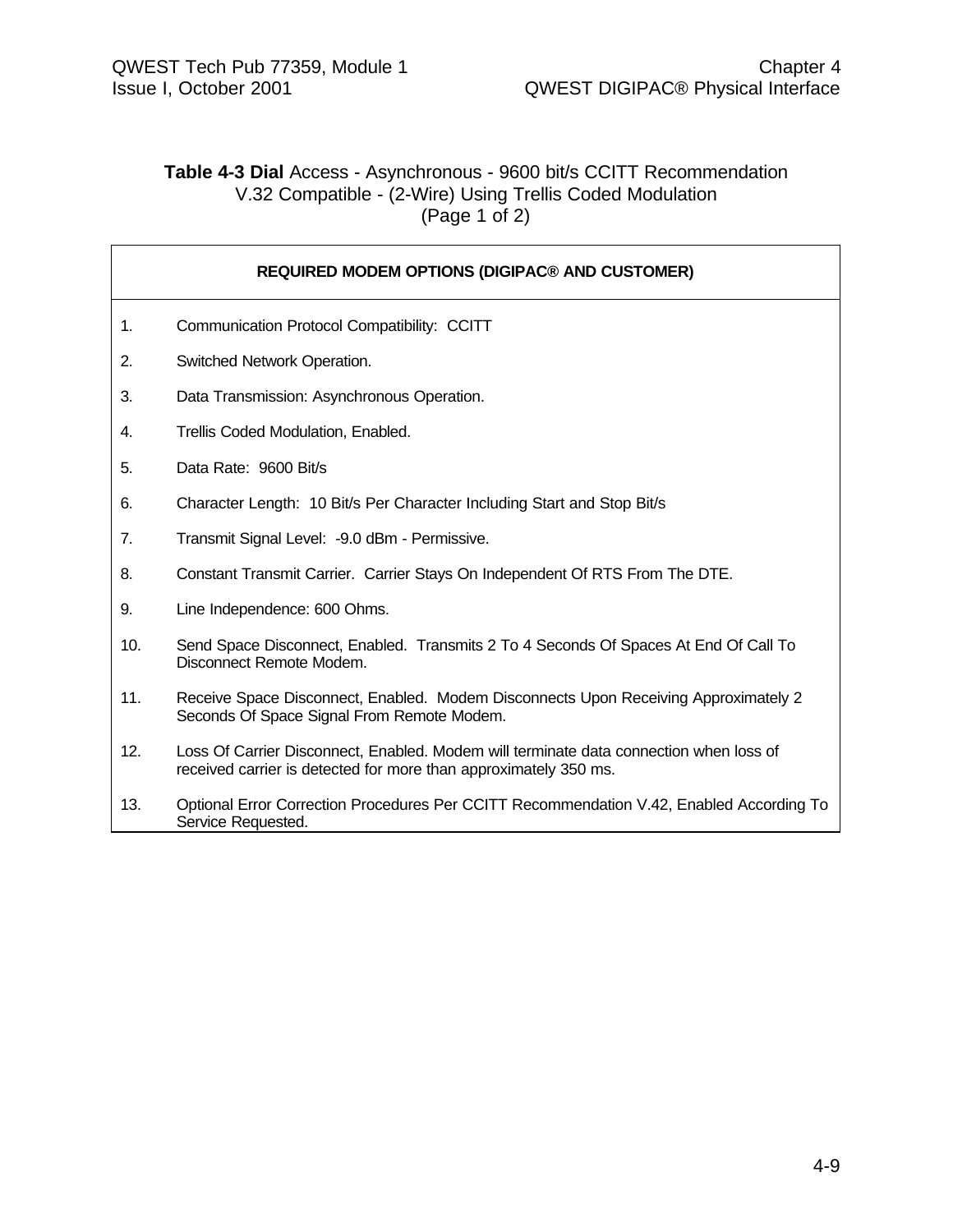### **Table 4-3** Dial Access - Asynchronous - 9600 bit/s CCITT Recommendation V.32 Compatible - (2-Wire) Using Trellis Coded Modulation (Page 2 of 2)

|     | <b>DIGIPAC® MODEM OPTIONS</b>                                                                                                                            |
|-----|----------------------------------------------------------------------------------------------------------------------------------------------------------|
| 1.  | Dialing mode is Duel Tone Multiple Frequency (DTMF).                                                                                                     |
| 2.  | Asynchronous overspeed/underspeed correction limit: 2.5%                                                                                                 |
| 3.  | Request To Send (CA/105) To Clear To Send (CB/106) delay: within 2 ms.                                                                                   |
| 4.  | Received Line Signal Detector, circuit CF/I09 (pin 8) turns OFF and ON in response to the OFF<br>and ON transitions of received carrier, not forced ON.  |
| 5.  | Data Terminal Ready (CD) is transitive. An OFF transition causes the modem to terminate the<br>connection (go on-hook), then return to the command mode. |
| 6.  | DTE control of data rate via circuit CH/111 (pin 23), disabled. Terminal cannot control modem<br>data rate.                                              |
| 7.  | Ring indicator circuit CE/125 (pin 22), is on during ringing only.                                                                                       |
| 8.  | Automatic answering, enabled. Modem automatically answers calls and switches to data mode.                                                               |
| 9.  | Data Set Ready (circuit CC/107) normal, indicates when modem is ready to exchange control<br>signals with the DTE to initiate transfer of data.          |
|     | Data Set Ready (circuit CC/107) forced ON during Analog Loopback test.                                                                                   |
| 10. | DTE control of Analog Loopback via circuit LL/141, enabled and assigned to pin 18.                                                                       |
| 11. | Modem goes off-hood (busy) when an Analog Loopback test is invoked.                                                                                      |
| 12. | DTE control of Remote Digital Loopback via circuit RL/140 (pin 21), enabled.                                                                             |
| 13. | Enable modem's ability to respond to Remote Digital Loopback (RDL) signal from remote                                                                    |
| 14. | modem. The modem responds to a digital loopback signal generated by the far end modem.                                                                   |
|     | Test mode indication to DTE via circuit TM/142, (pin 25), enabled.                                                                                       |
| 15. | Signal quality abort, enabled. Modem will initiate retrain procedures upon detection of<br>unsatisfactory signal reception or loss or equalization.      |
| 16. | Frame and signal grounds separated by 100 ohms.                                                                                                          |
| 17. |                                                                                                                                                          |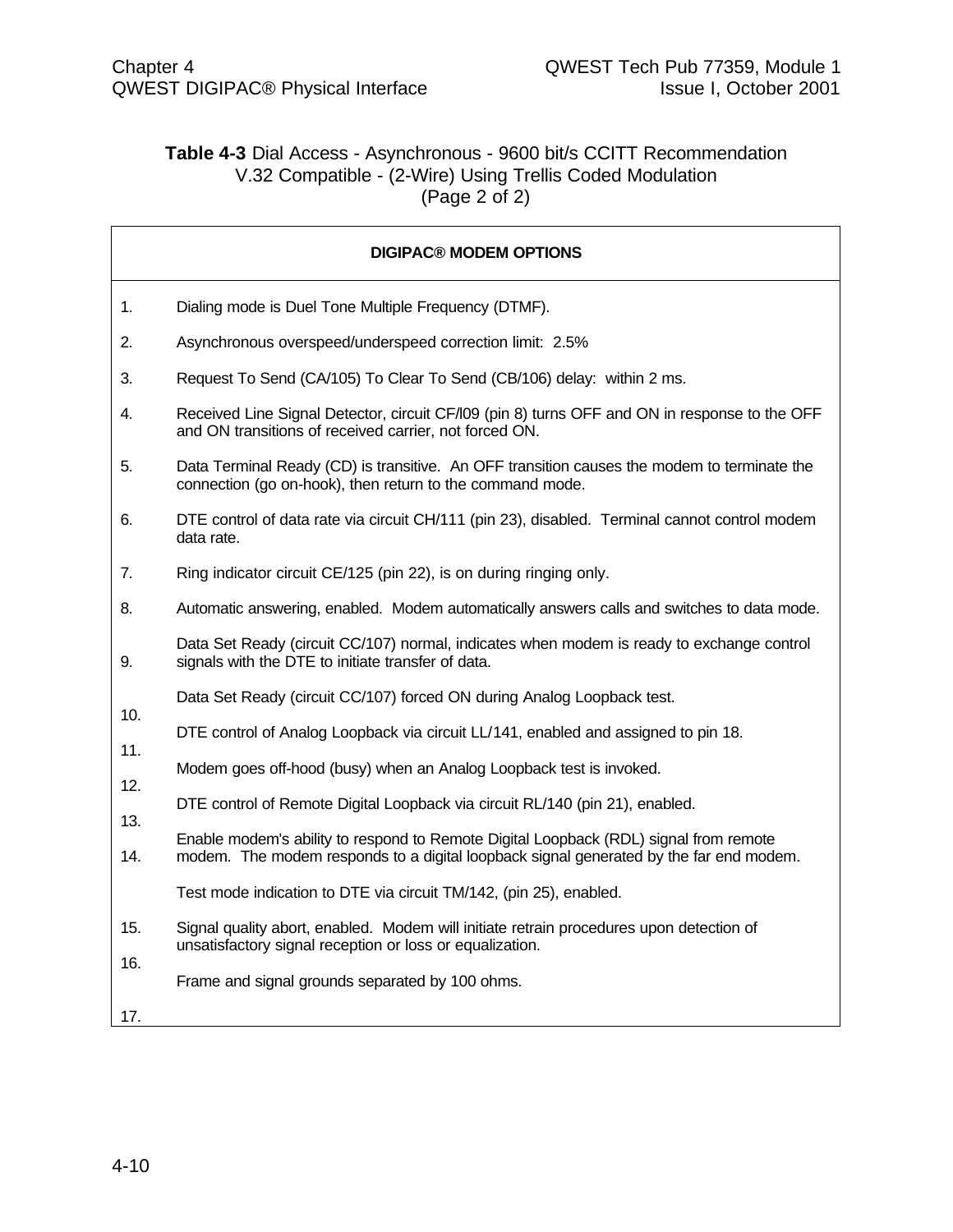#### **Table 4-4 Dial** Access - Asynchronous - 14400 bit/s ITU-T Recommendation V.32 *bis* Compatible - (2-Wire) Using Trellis Coded Modulation (Page 1 of 2)

**REQUIRED MODEM OPTIONS (DIGIPAC® AND CUSTOMER)**

| 1.  | Communication Protocol Compatibility: ITU-T                                                                                                                |
|-----|------------------------------------------------------------------------------------------------------------------------------------------------------------|
| 2.  | Switched Network Operation.                                                                                                                                |
| 3.  | Data Transmission: Asynchronous Operation.                                                                                                                 |
| 4.  | Trellis Coded Modulation, Enabled.                                                                                                                         |
| 5.  | Data Rate: 14400 Bit/s                                                                                                                                     |
| 6.  | Character Length: 10 Bit/s Per Character Including Start and Stop Bit/s                                                                                    |
| 7.  | Transmit Signal Level: - 9.0 dBm - Permissive.                                                                                                             |
| 8.  | Constant Transmit Carrier. Carrier Stays On Independent Of RTS From The DTE.                                                                               |
| 9.  | Line Independence: 600 Ohms.                                                                                                                               |
| 10. | Send Space Disconnect, Enabled. Transmits 2 To 4 Seconds Of Spaces At End Of Call To<br>Disconnect Remote Modem.                                           |
| 11. | Receive Space Disconnect, Enabled. Modem Disconnects Upon Receiving Approximately 2<br>Seconds Of Space Signal From Remote Modem.                          |
| 12. | Loss Of Carrier Disconnect, Enabled. Modem will terminate data connection when loss of<br>received carrier is detected for more than approximately 350 ms. |
| 13. | Optional Error Correction Procedures Per CCITT Recommendation V.42, Enabled According To<br>Service Requested.                                             |

14. Optional Data Compression Procedures Per ITU-T Recommendation V.42*bis*. Enabled According To Service Requested and 13 above is enabled as well.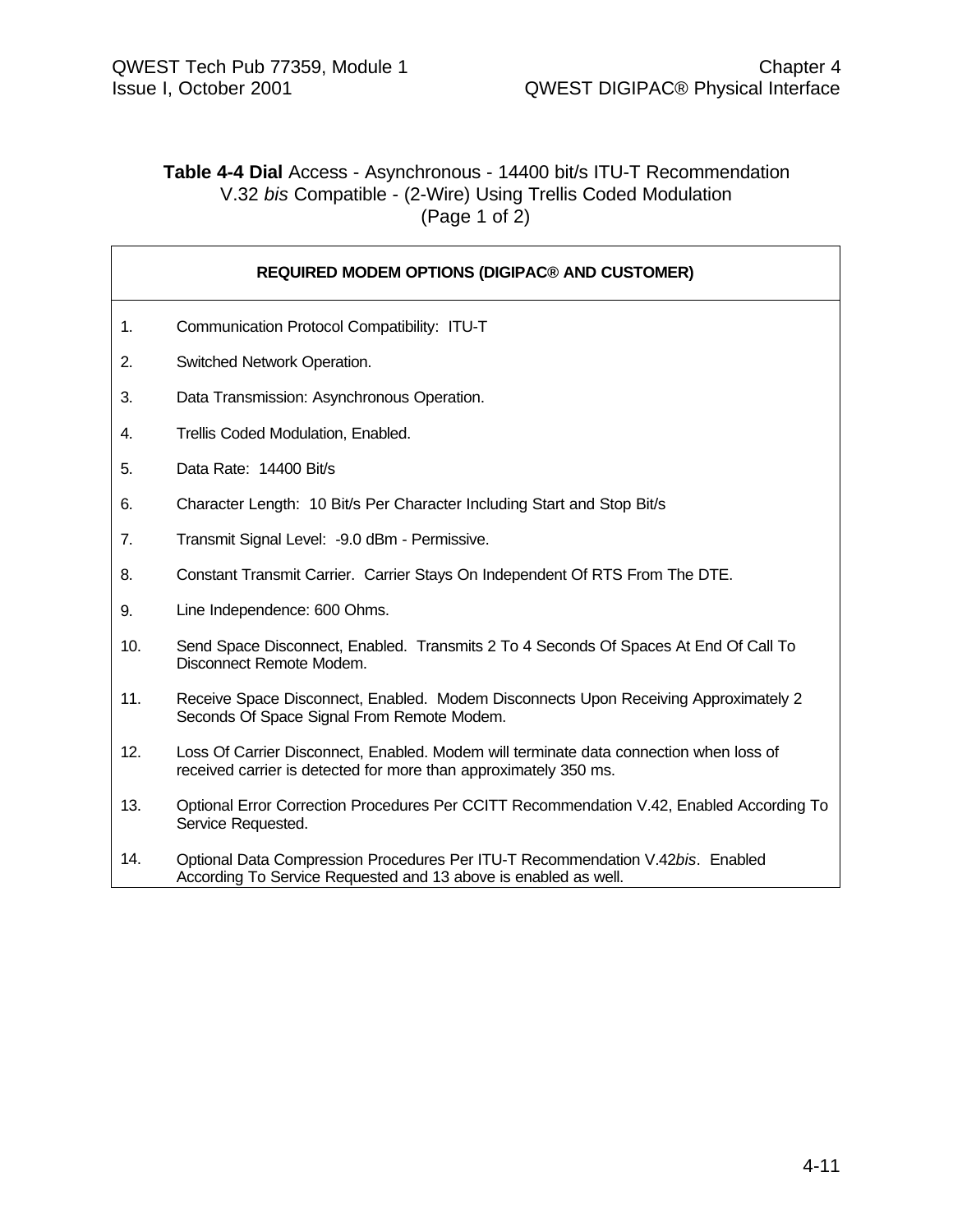# **Table 4-4 Dial** Access - Asynchronous - 14400 bit/s ITU-T Recommendation V.32 *bis* Compatible - (2-Wire) Using Trellis Coded Modulation (Page 2 of 2)

|     | <b>DIGIPAC® MODEM OPTIONS</b>                                                                                                                            |
|-----|----------------------------------------------------------------------------------------------------------------------------------------------------------|
| 1.  | Dialing mode is Duel Tone Multiple Frequency (DTMF).                                                                                                     |
| 2.  | Asynchronous overspeed/underspeed correction limit: 2.5%                                                                                                 |
| 3.  | Request To Send (CA/105) To Clear To Send (CB/106) delay: within 2 ms.                                                                                   |
| 4.  | Received Line Signal Detector, circuit CF/I09 (pin 8) turns OFF and ON in response to the OFF<br>and ON transitions of received carrier, not forced ON.  |
| 5.  | Data Terminal Ready (CD) is transitive. An OFF transition causes the modem to terminate the<br>connection (go on-hook), then return to the command mode. |
| 6.  | DTE control of data rate via circuit CH/111 (pin 23), disabled. Terminal cannot control modem<br>data rate.                                              |
| 7.  | Ring indicator circuit CE/125 (pin 22), is on during ringing only.                                                                                       |
| 8.  | Automatic answering, enabled. Modem automatically answers calls and switches to data mode.                                                               |
| 9.  | Data Set Ready (circuit CC/107) normal, indicates when modem is ready to exchange control<br>signals with the DTE to initiate transfer of data.          |
|     | Data Set Ready (circuit CC/107) forced ON during Analog Loopback test.                                                                                   |
| 10. | DTE control of Analog Loopback via circuit LL/141, enabled and assigned to pin 18.                                                                       |
| 11. | Modem goes off-hood (busy) when an Analog Loopback test is invoked.                                                                                      |
| 12. | DTE control of Remote Digital Loopback via circuit RL/140 (pin 21), enabled.                                                                             |
| 13. | Enable modem's ability to respond to Remote Digital Loopback (RDL) signal from remote                                                                    |
| 14. | modem. The modem responds to a digital loopback signal generated by the far end modem.                                                                   |
|     | Test mode indication to DTE via circuit TM/142, (pin 25), enabled.                                                                                       |
| 15. | Signal quality abort, enabled. Modem will initiate retrain procedures upon detection of<br>unsatisfactory signal reception or loss or equalization.      |
| 16. | Frame and signal grounds separated by 100 ohms.                                                                                                          |
| 17. |                                                                                                                                                          |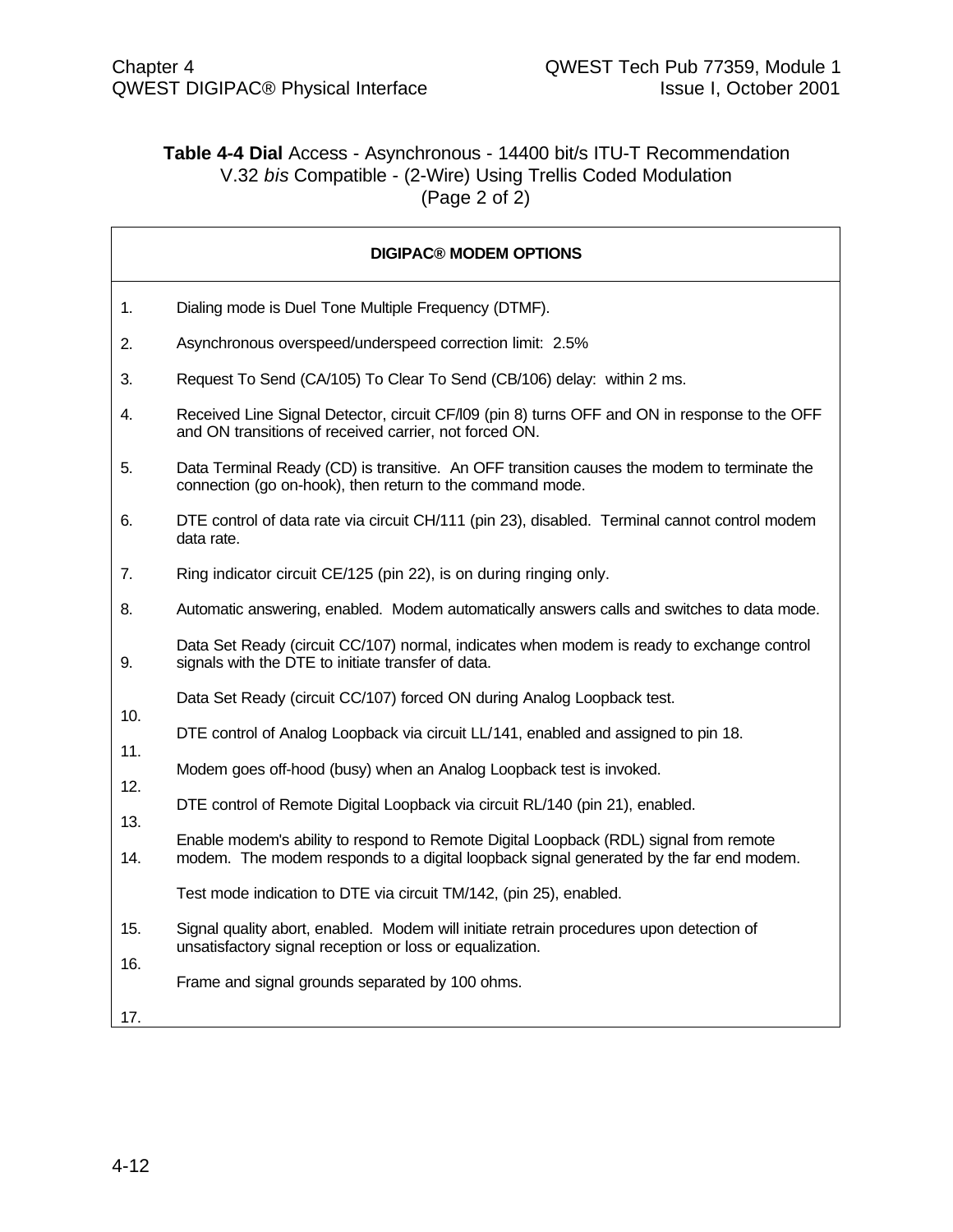#### **Table 4-5** Dial Access - Asynchronous - 28800 bit/s ITU-T Recommendation V.34 Compatible - (2-Wire) Using Trellis Coded Modulation (Page 1 of 2)

|     | <b>REQUIRED MODEM OPTIONS (DIGIPAC® AND CUSTOMER)</b>                                                                                                                   |
|-----|-------------------------------------------------------------------------------------------------------------------------------------------------------------------------|
| 1.  | Communication Protocol Compatibility: CCITT                                                                                                                             |
| 2.  | Switched Network Operation.                                                                                                                                             |
| 3.  | Data Transmission: Asynchronous Operation.                                                                                                                              |
| 4.  | Trellis Coded Modulation, Enabled.                                                                                                                                      |
| 5.  | Data Rate: 28800 Bit/s (Actual data rate per call will, more than likely, be less than 28800 Bit/s<br>due factors in the network such as impairments on customer line.) |
| 6.  | Character Length: 10 Bit/s Per Character Including Start and Stop Bit/s                                                                                                 |
| 7.  | Transmit Signal Level: -9.0 dBm - Permissive.                                                                                                                           |
| 8.  | Constant Transmit Carrier. Carrier Stays On Independent Of RTS From The DTE.                                                                                            |
| 9.  | Line Independence: 600 Ohms.                                                                                                                                            |
| 10. | Send Space Disconnect, Enabled. Transmits 2 To 4 Seconds Of Spaces At End Of Call To<br>Disconnect Remote Modem.                                                        |
| 11. | Receive Space Disconnect, Enabled. Modem Disconnects Upon Receiving Approximately 2<br>Seconds Of Space Signal From Remote Modem.                                       |
| 12. | Loss Of Carrier Disconnect, Enabled. Modem will terminate data connection when loss of<br>received carrier is detected for more than approximately 350 ms.              |
| 13. | Optional Error Correction Procedures Per CCITT Recommendation V.42, Enabled According To<br>Service Requested.                                                          |
| 14. | Optional Data Compression Procedures Per ITU-T Recommendation V.42bis. Enabled<br>According To Service Requested and 13 above is enabled as well.                       |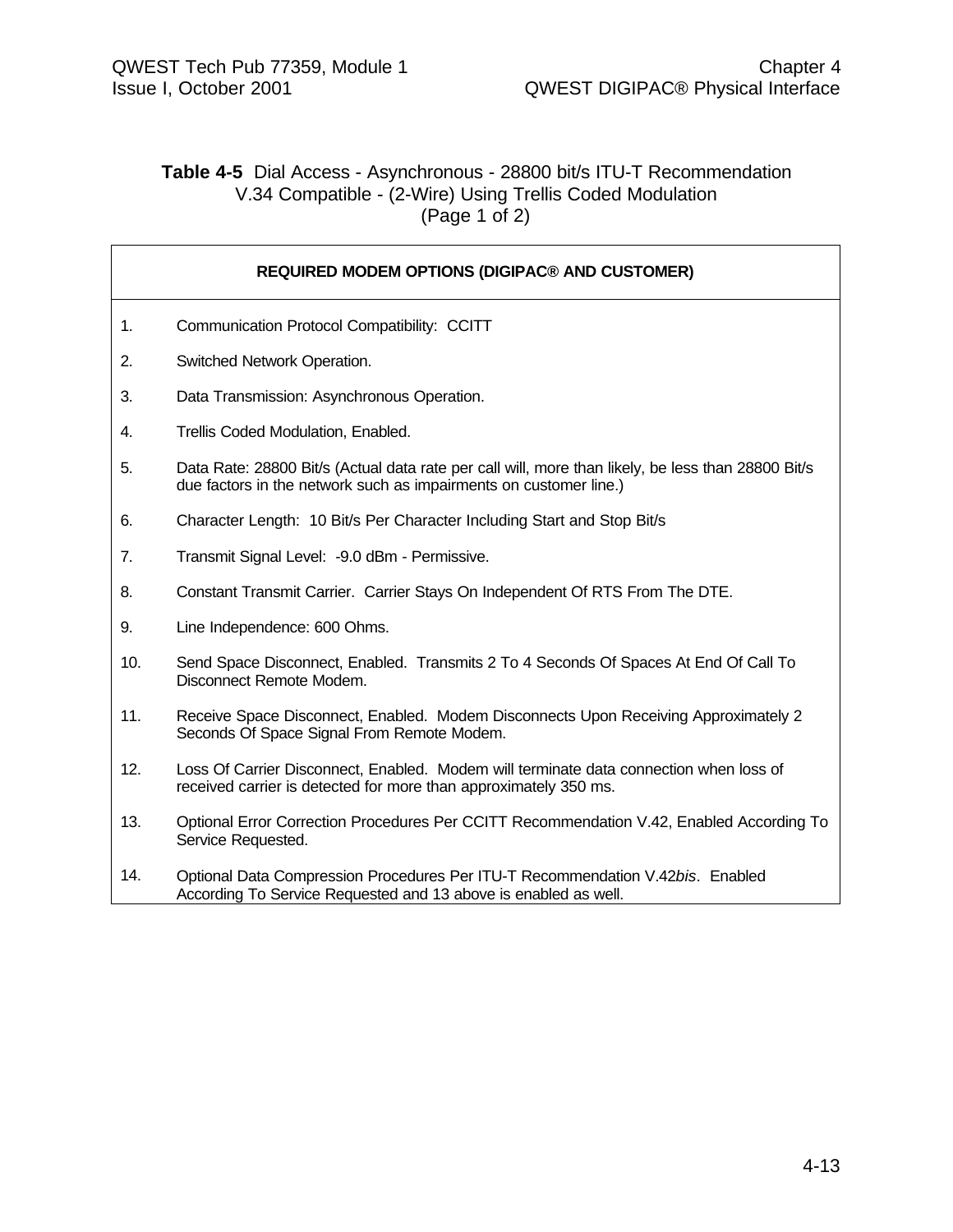# **Table 4-5** Dial Access - Asynchronous - 28800 bit/s ITU-T Recommendation V.34 Compatible - (2-Wire) Using Trellis Coded Modulation (Page 2 of 2)

|     | <b>DIGIPAC® MODEM OPTIONS</b>                                                                                                                            |
|-----|----------------------------------------------------------------------------------------------------------------------------------------------------------|
| 1.  | Dialing mode is Duel Tone Multiple Frequency (DTMF).                                                                                                     |
| 2.  | Asynchronous overspeed/underspeed correction limit: 2.5%                                                                                                 |
| 3.  | Request To Send (CA/105) To Clear To Send (CB/106) delay: within 2 ms.                                                                                   |
| 4.  | Received Line Signal Detector, circuit CF/I09 (pin 8) turns OFF and ON in response to the OFF<br>and ON transitions of received carrier, not forced ON.  |
| 5.  | Data Terminal Ready (CD) is transitive. An OFF transition causes the modem to terminate the<br>connection (go on-hook), then return to the command mode. |
| 6.  | DTE control of data rate via circuit CH/111 (pin 23), disabled. Terminal cannot control modem<br>data rate.                                              |
| 7.  | Ring indicator circuit CE/125 (pin 22), is on during ringing only.                                                                                       |
| 8.  | Automatic answering, enabled. Modem automatically answers calls and switches to data mode.                                                               |
| 9.  | Data Set Ready (circuit CC/107) normal, indicates when modem is ready to exchange control<br>signals with the DTE to initiate transfer of data.          |
|     | Data Set Ready (circuit CC/107) forced ON during Analog Loopback test.                                                                                   |
| 10. | DTE control of Analog Loopback via circuit LL/141, enabled and assigned to pin 18.                                                                       |
| 11. | Modem goes off-hood (busy) when an Analog Loopback test is invoked.                                                                                      |
| 12. | DTE control of Remote Digital Loopback via circuit RL/140 (pin 21), enabled.                                                                             |
| 13. | Enable modem's ability to respond to Remote Digital Loopback (RDL) signal from remote                                                                    |
| 14. | modem. The modem responds to a digital loopback signal generated by the far end modem.                                                                   |
|     | Test mode indication to DTE via circuit TM/142, (pin 25), enabled.                                                                                       |
| 15. | Signal quality abort, enabled. Modem will initiate retrain procedures upon detection of<br>unsatisfactory signal reception or loss or equalization.      |
| 16. | Frame and signal grounds separated by 100 ohms.                                                                                                          |
| 17. |                                                                                                                                                          |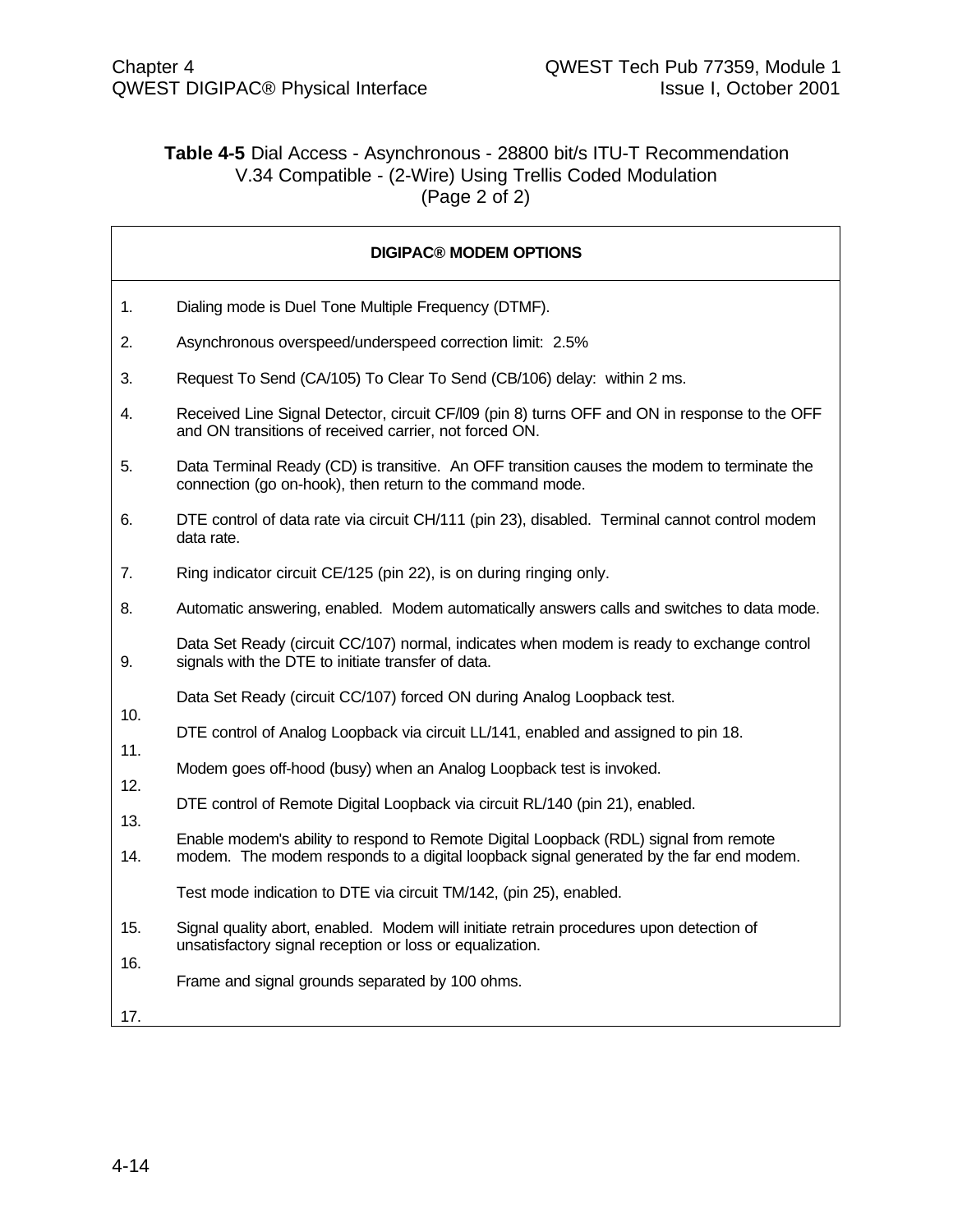| <b>SPEED</b><br>(bit/s) | <b>SERVICE</b> | <b>MODEM</b><br><b>OPERATION</b> | <b>CHANNEL</b><br><b>TYPE</b> | <b>NC</b><br><b>CODE</b> | <b>NCI CODE</b><br><b>CKL1-PS</b> | <b>NCI CODE</b><br><b>CKL2-CS</b> |
|-------------------------|----------------|----------------------------------|-------------------------------|--------------------------|-----------------------------------|-----------------------------------|
| 2400                    | Async          | CCITT V.22 bis                   | VG32                          | <b>UC--</b>              | 02DM2.8PA.NW                      | 02LO3SS                           |
|                         | Async          | CCITT V.22 bis & V.42            | VG32                          | UC- -                    | 02DM2.8PB.NW                      | 02LO3SS                           |
| 9600                    | Async          | CCITT V.32                       | <b>VG32</b>                   | <b>UC--</b>              | 02DM2.9PA.NW                      | 02LO3SS                           |
|                         | Async          | <b>CCITT V.32 &amp; V.42</b>     | VG32                          | <b>UC--</b>              | 02DM2.9PB.NW                      | 02LO3SS                           |
|                         | Synch          | CCITT V.32                       | VG32                          | <b>UC--</b>              | 02DM2.9PS.NW                      | 02LO3SS                           |
| 14400                   | Async          | <b>ITU-T V.32bis &amp; V.42</b>  | VG32                          | $UC - -$                 | 02DM2.BPB.NW                      | 02LO3SS                           |
|                         | Async          | ITU-T V.32bis, V.42 &            | VG32                          | <b>UC--</b>              | 02DM2.BPC.NW                      | 02LO3SS                           |
|                         |                | V.42bis                          |                               |                          |                                   |                                   |
| 28800                   | Async          | <b>ITU-T V.34 &amp; V.42</b>     | <b>VG32</b>                   | $UC - -$                 | 02DM2.CPB.NW                      | 02LO3SS                           |
|                         | Async          | ITU-T V.34, V.42 &               | VG32                          | <b>UC- -</b>             | 02DM2.CPC.NW                      | 02LO3SS                           |
|                         |                | V.42bis                          |                               |                          |                                   |                                   |

# **Table 4-6** NC and NCI Code Combinations - Private Dial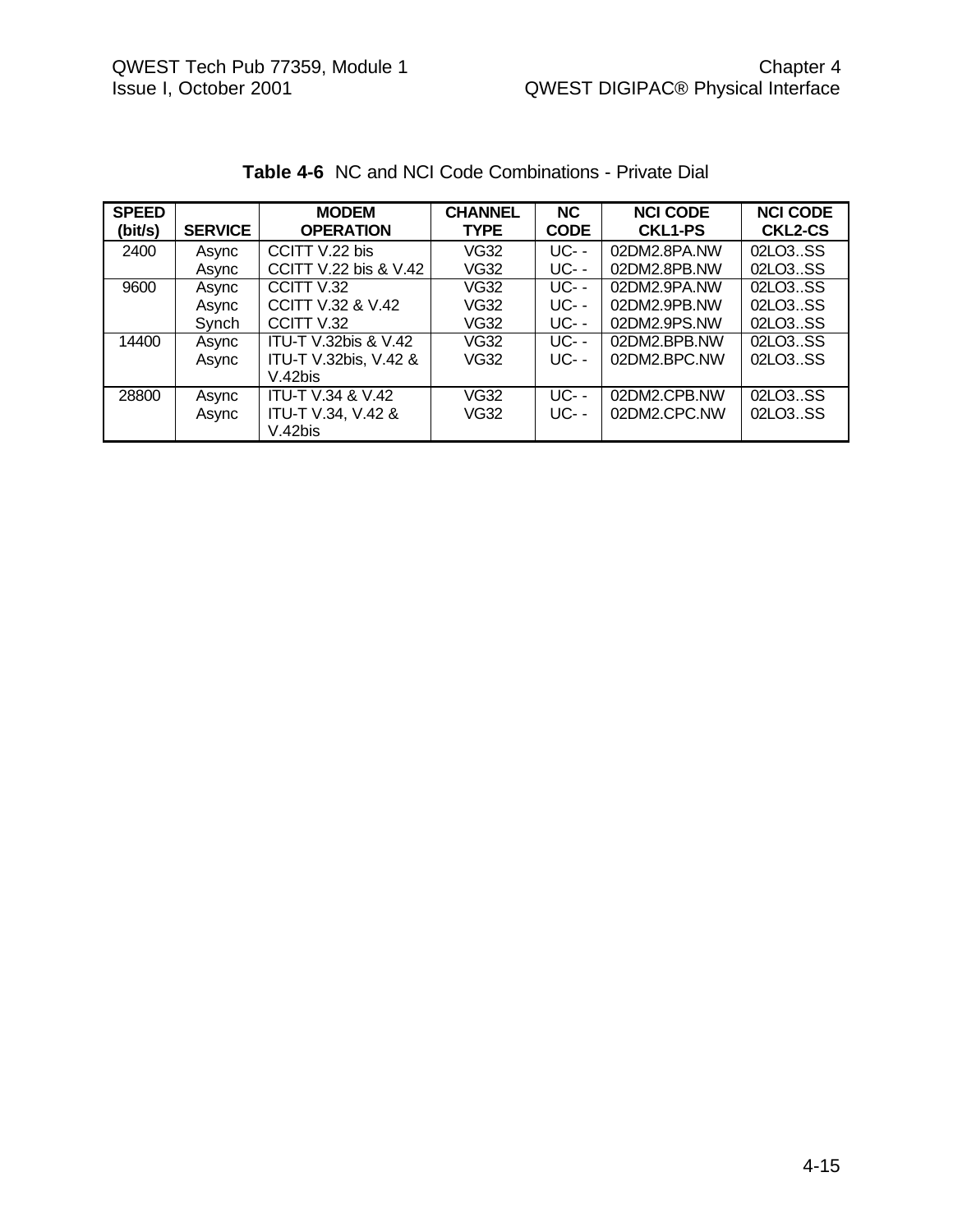# **CONTENTS**

# **Chapter and Section Page**

| 5. |  |  |
|----|--|--|
|    |  |  |
|    |  |  |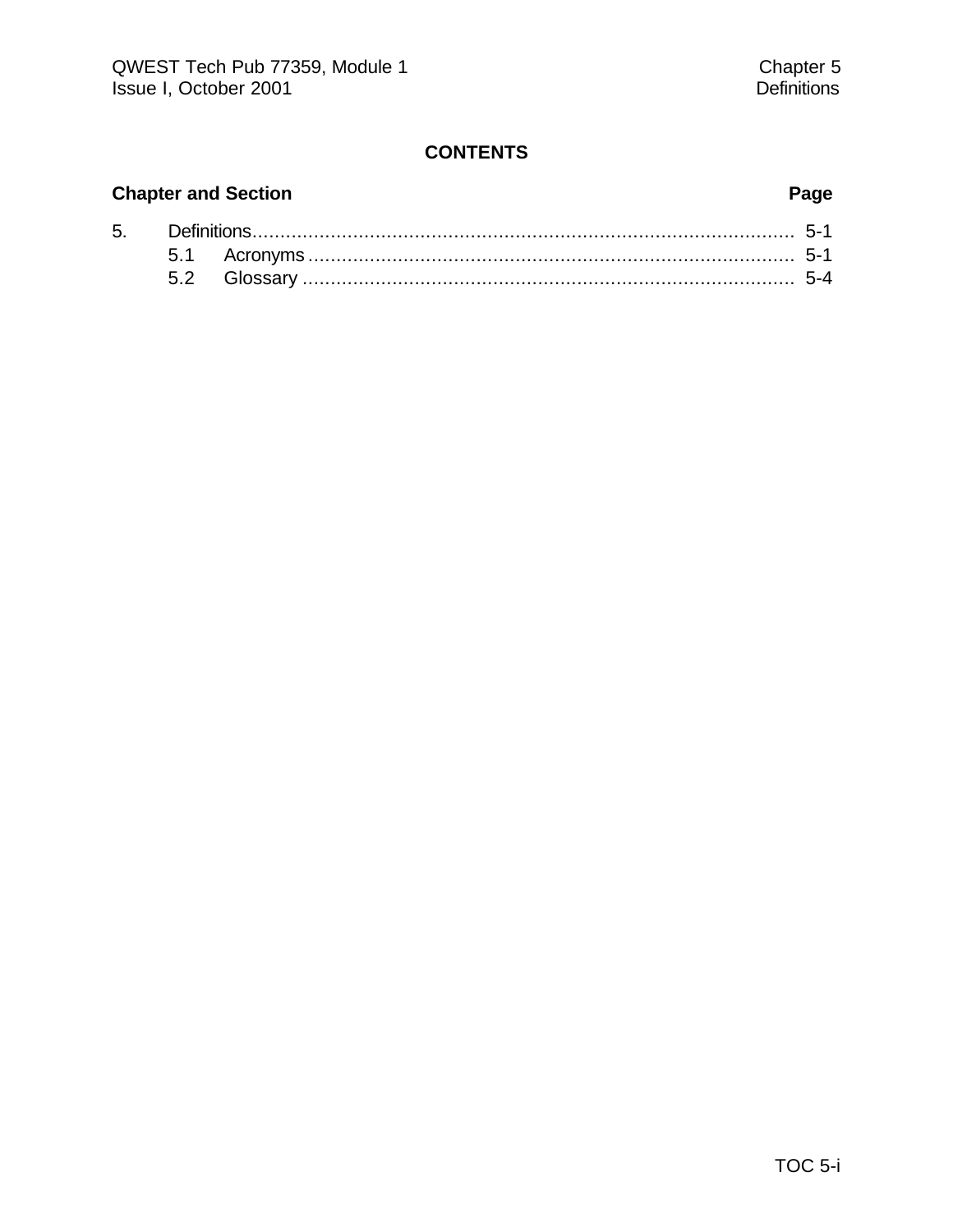# **5. Definitions**

# **5.1 Acronyms**

| AC           | <b>Access Concentrator</b>                                   |
|--------------|--------------------------------------------------------------|
| <b>AMA</b>   | <b>Automatic Message Accounting</b>                          |
| <b>ANSI</b>  | American National Standards Institute                        |
| <b>ASCII</b> | American Standard Code for Information Interchange           |
| <b>BCD</b>   | <b>Binary Coded Decimal</b>                                  |
| <b>BOC</b>   | <b>Bell Operating Company</b>                                |
| bps          | <b>Bits per Second</b>                                       |
| <b>CCA</b>   | Credit Card Association (CCA)                                |
| <b>CCITT</b> | International Telegraph and Telephone Consultative Committee |
| CO           | <b>Central Office</b>                                        |
| <b>CPE</b>   | <b>Customer Provided Equipment</b>                           |
| CSU          | <b>Channel Service Unit</b>                                  |
| <b>CUD</b>   | Call User Data                                               |
| <b>CUG</b>   | <b>Closed User Group</b>                                     |
| <b>DCE</b>   | Data Circuit-Terminating Equipment                           |
| <b>DDD</b>   | <b>Direct Distance Dialing</b>                               |
| <b>DDS</b>   | Digital Data System                                          |
| <b>DISC</b>  | <b>Disconnect</b>                                            |
| <b>DM</b>    | <b>Disconnect Mode</b>                                       |
| <b>DNIC</b>  | Data Network Identification Code                             |
| <b>DNPA</b>  | Data Numbering Plan Area                                     |
| <b>DOV</b>   | Data Over Voice                                              |
| <b>DSU</b>   | Data Service Unit                                            |
| <b>DSP</b>   | <b>Display System Protocol</b>                               |
| <b>DTE</b>   | Data Terminal Equipment                                      |
| <b>DVM</b>   | Data/Voice Multiplexer                                       |
| <b>EIA</b>   | <b>Electronic Industries Association</b>                     |
| F            | <b>Final bit</b>                                             |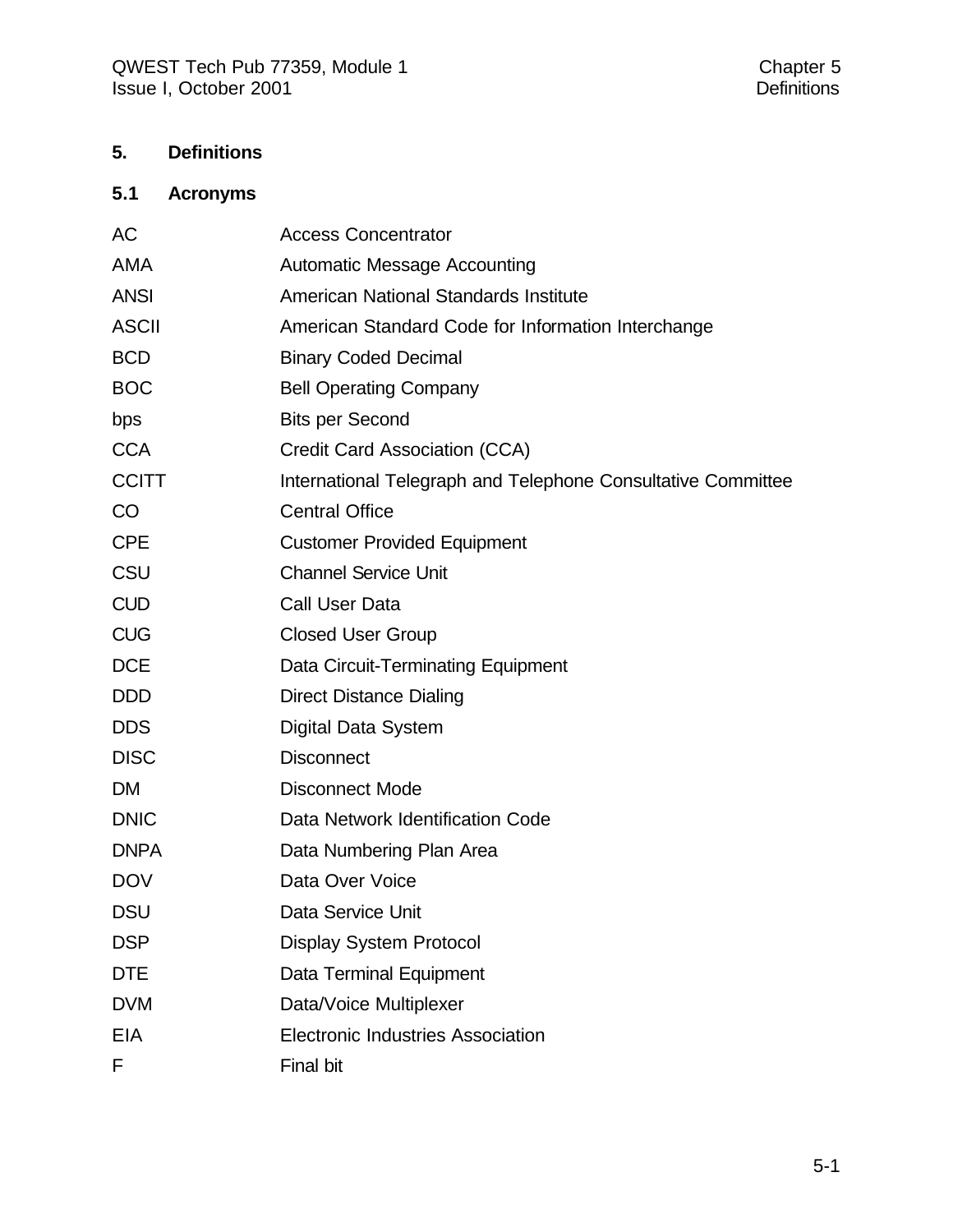| <b>FCS</b>      | <b>Frame Checking Sequence</b>             |
|-----------------|--------------------------------------------|
| <b>FRMR</b>     | <b>Frame Reject</b>                        |
| <b>HDLC</b>     | High Level Data Link Control               |
| $\mathsf{I}$    | Information                                |
| IA <sub>5</sub> | International Alphabet No. 5               |
| IC              | Interexchange Carrier                      |
| <b>INIC</b>     | <b>ISDN Network Identifier Code</b>        |
| <b>ISDN</b>     | <b>Integrated Services Digital Network</b> |
| <b>ISO</b>      | International Standards Organization       |
| <b>ISP</b>      | <b>Information Service Provider</b>        |
| <b>Kbps</b>     | Kilobits per second                        |
| LAPB            | <b>Link Access Procedure Balanced</b>      |
| <b>LATA</b>     | Local Access and Transport Area            |
| <b>LC</b>       | Logical Channel                            |
| <b>LCN</b>      | <b>Logical Channel Number</b>              |
| <b>LRC</b>      | <b>Logical Channel Number</b>              |
| <b>MLHG</b>     | Multi-line Hunt Group                      |
| <b>MNP®</b>     | <b>Microcom Networking Protocol</b>        |
| <b>MTCE</b>     | Maintenance                                |
| <b>NPA</b>      | Numbering Plan Area                        |
| N(R)            | Receive Sequence Number                    |
| N(S)            | <b>Send Sequence Number</b>                |
| <b>NTN</b>      | <b>Network Terminal Number</b>             |
| <b>NUI</b>      | <b>Network User Identification</b>         |
| OOS             | <b>Out of Service</b>                      |
| <b>OSI</b>      | Open Systems Interconnection               |
| <b>OTC</b>      | <b>Operating Telephone Company</b>         |
| P               | Poll                                       |
| <b>PAD</b>      | Packet Assembler/Disassembler              |
| <b>PDN</b>      | <b>Public Data Network</b>                 |
| <b>PHF</b>      | <b>Packet Handler Function</b>             |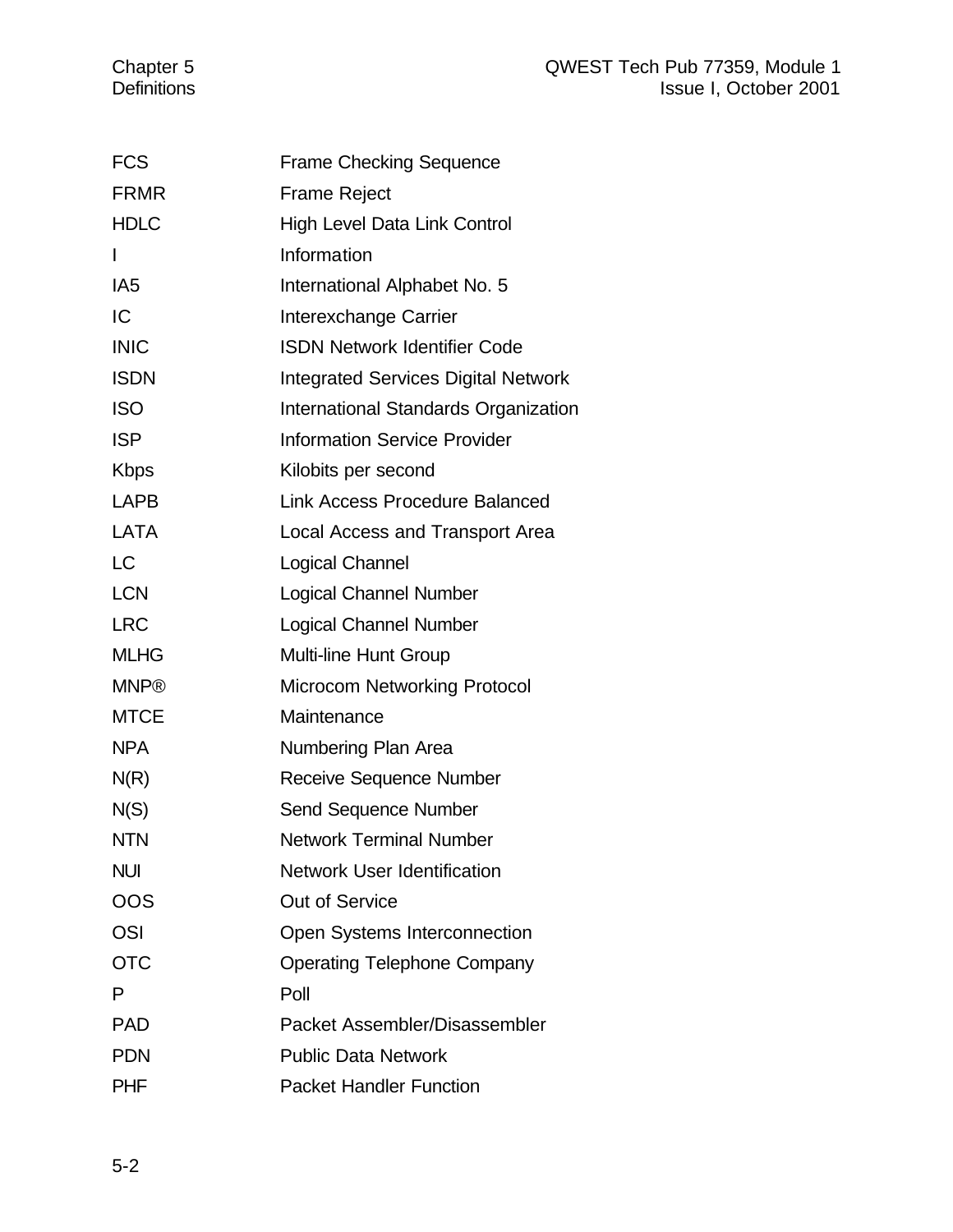| <b>POS</b>    | Point-Of-Sale                                              |
|---------------|------------------------------------------------------------|
| <b>PPSN</b>   | <b>Public Packet Switching Network</b>                     |
| <b>PPSNGR</b> | <b>Public Packet Switching Network Generic Requirement</b> |
| <b>PS</b>     | <b>Packet Switch</b>                                       |
| <b>PSDN</b>   | <b>Packet Switched Data Network</b>                        |
| <b>PSPDN</b>  | <b>Packet Switched Public Data Network</b>                 |
| <b>PSTN</b>   | <b>Public Switched Telephone Network</b>                   |
| <b>PVC</b>    | <b>Permanent Virtual Circuit</b>                           |
| <b>RC</b>     | <b>Recent Change</b>                                       |
| <b>RCVS</b>   | Recent Change and Verify Subsystem                         |
| <b>REJ</b>    | Reject                                                     |
| <b>RES</b>    | Reset                                                      |
| <b>RNR</b>    | <b>Receive Not Ready</b>                                   |
| <b>RPOA</b>   | <b>Recognized Private Operating Agency</b>                 |
| <b>RR</b>     | Receive Ready (packets or frames)                          |
| <b>SABM</b>   | Set Asynchronous Balanced Mode                             |
| <b>SABME</b>  | Set Asynchronous Balanced Mode Extended                    |
| <b>STE</b>    | <b>Signaling Terminal Equipment</b>                        |
| <b>SVC</b>    | <b>Switched Virtual Calls</b>                              |
| <b>UA</b>     | Unnumbered Acknowledgment                                  |
| <b>USTA</b>   | United States Telephone Association                        |
| <b>VC</b>     | <b>Virtual Call</b>                                        |
| V(R)          | <b>Receive State Variable</b>                              |
| V(S)          | <b>Send State Variable</b>                                 |
| <b>XID</b>    | <b>Exchange Identification</b>                             |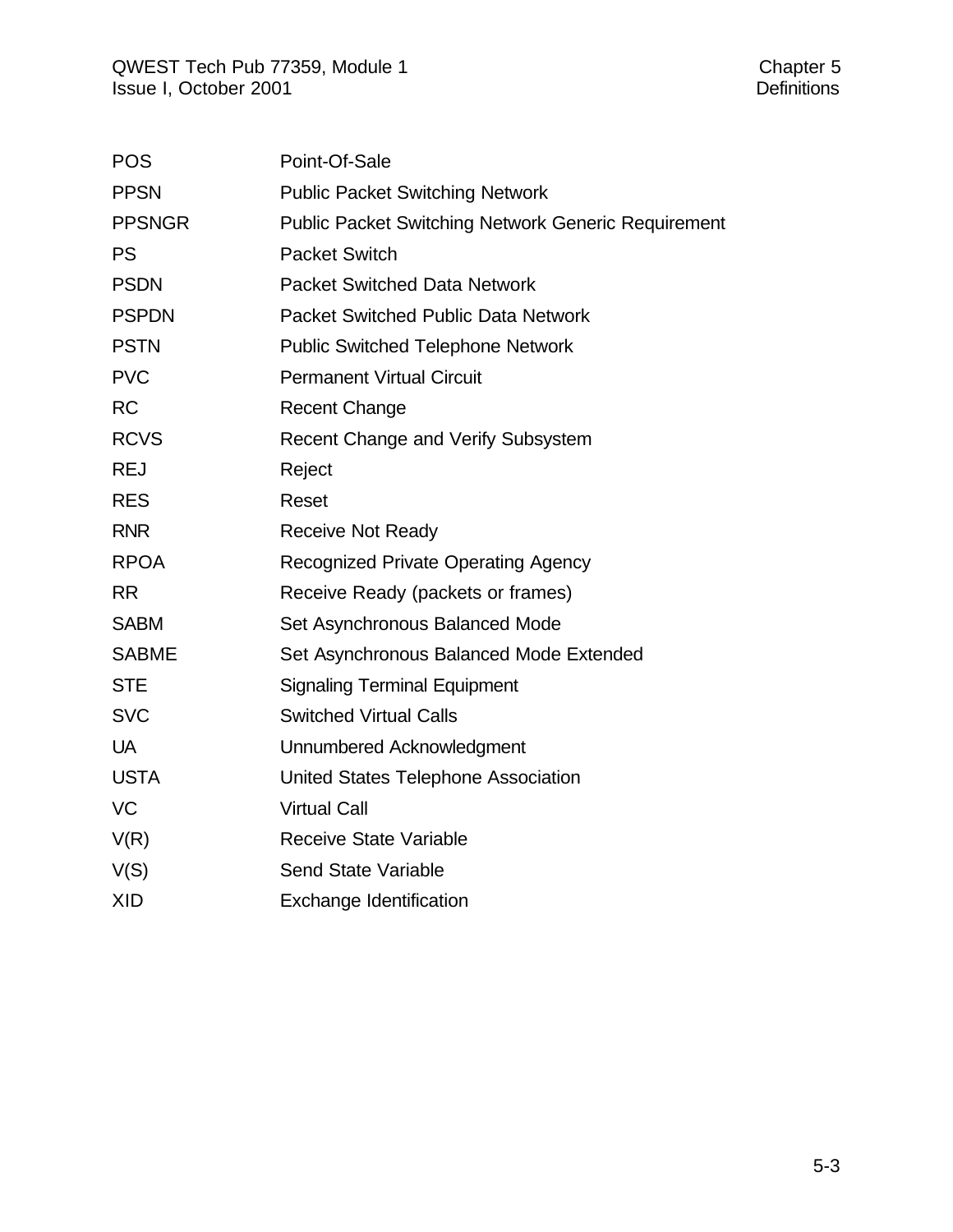# **5.2 Glossary**

# **Asynchronous Transmission**

Data transmission in which the time of occurrence of a specified significant instant in each byte, character, word, block or other unit of data (usually the leading edge of a start signal) is arbitrary, and occurs without necessarily being dependent on preceding signals on the channel.

# **Baud**

Denotes a unit of signaling speed. It is the reciprocal of the time duration in seconds of the shortest signal element (mark or space) within a code signal. The rates specified are the number of signal elements per second.

#### **Bit**

An abbreviation of binary digit; one of the members of a set of two in the binary numeration system, e.g., either of the digits 0 or 1. Also, a unit of information; one bit of information is sufficient to specify one of two equally like possibilities, usually meaning yes or no.

#### **Bits Per Second (BPS)**

Unit of data transmission rate (see baud).

# **Carrier Detect (DCD)**

See Received Line Signal Detector.

# **Character**

Letter, numeral, punctuation, control figure or any other symbol contained in a message.

# **Clear To Send (CTS)**

An EIA-232 interface control signal that indicates to the DTE whether or not the modem is ready to transmit data.

# **Conditioning**

Denotes an enhancement to the transmission performance of a voiceband channel. Parameter(s) affected are attenuation distortion, envelope delay, distortion and noise.

# **Consultative Committee International Telephone and Telegraph (CCITT)**

An international association that sets international telecommunications standards.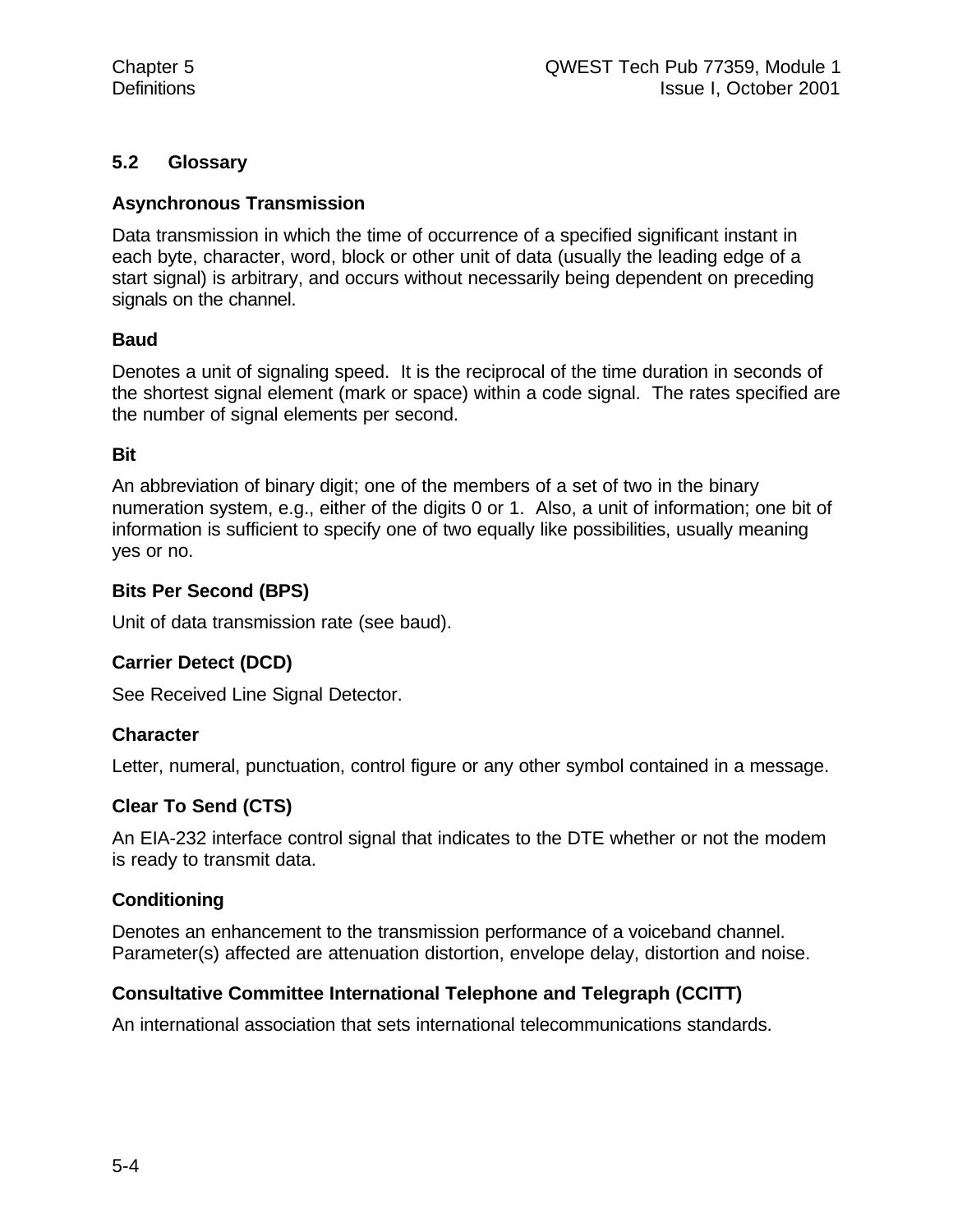# **Data Communications Equipment (DCE)**

The equipment that provides the functions required to establish, maintain and terminate data transmission connection; e.g., a modem, as well as the signal conversion, and coding required for communications between data terminal equipment and data circuit.

#### **Data Set Ready (DSR)**

An EIA-232 interface control signal that indicates to the DTE the status of the local modem; e.g., modem is connected to communications channel and is not in the test or dial mode.

#### **Data Terminal Equipment (DTE)**

Customer owned equipment used to transmit and receive data.

#### **Data Terminal Ready (DTR)**

An EIA-232 interface control signal that indicates to the modem the DTE is ready to transmit or receive data.

#### **Dial Access**

Access to the packet switch is via the voice Public Switched Network.

#### **Digital Service Unit (DSU)**

A DCE device that converts EIA-232-D or CCITT V.35 signals (from the packet switch) to baseband bipolar line signals suitable for transmission over a telephone channel.

#### **Direct Access**

Access to the packet switch is via a dedicated channel between the End-User and the packet switch.

#### **Full Duplex**

Simultaneous transmission in both directions between two points.

#### **Half Duplex**

Data transmission in either direction, but not simultaneously.

#### **Line**

The transport facility (cable pair or carrier) between the Central Office and Network Channel Interface.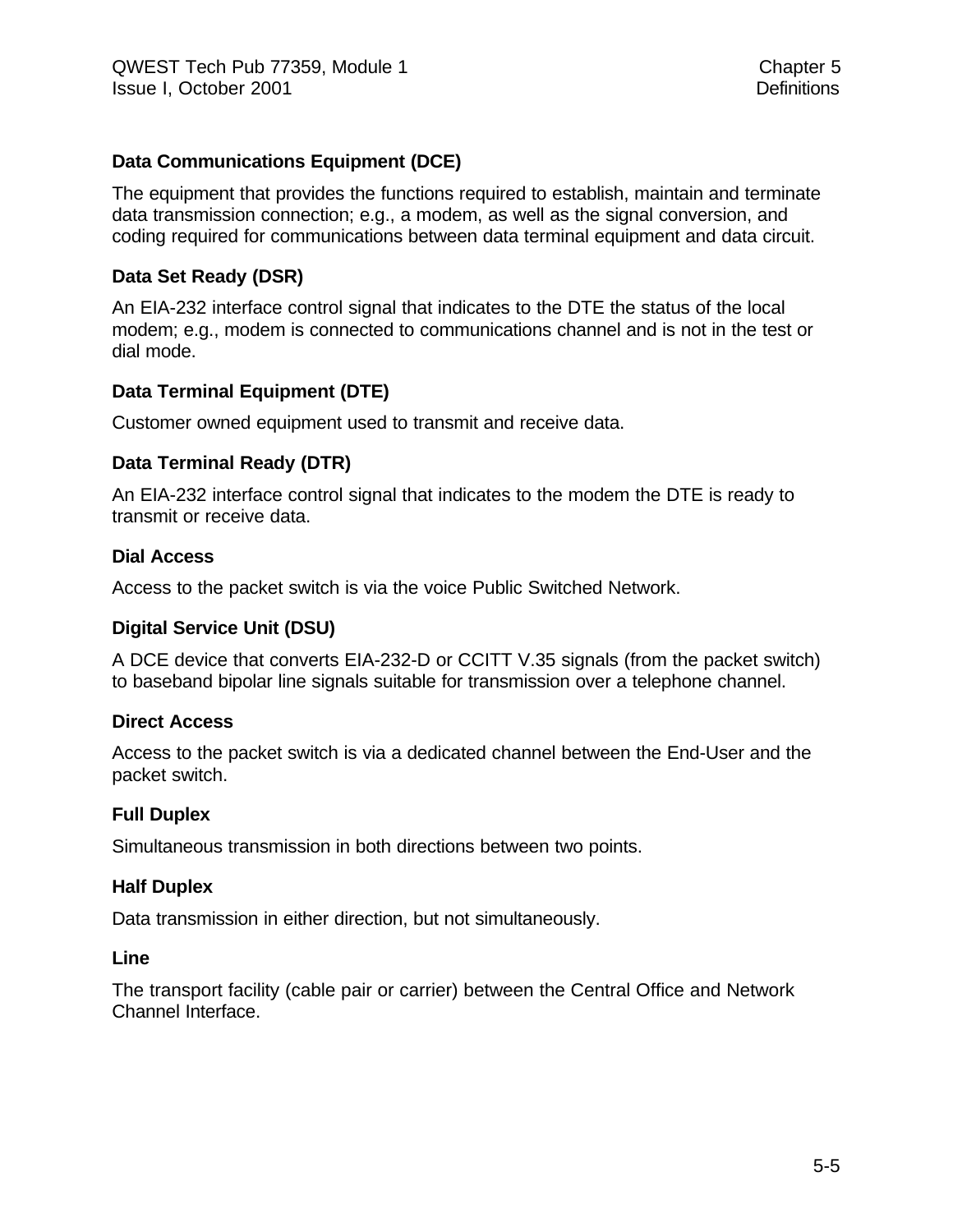# **Link Access Procedure For Modems (LAP-M)**

An error correction procedure defined in CCITT Recommendation V.42-1988.

### **Loopback**

A test procedure that causes a received signal to be returned to the source.

#### **Modem**

A DCE device that converts EIA-232-D or CCITT V.35 signals (from the packet switch) to voiceband signals suitable for transmission over a telephone channel.

#### **Port**

An EIA-232 or CCITT V.35 I/O interface of a packet switch, computer or modem.

#### **Received Line Signal Detector**

An EIA-232 interface control signal that indicates to an attached DTE device that the modem is receiving a signal from a remote modem.

# **Request to Send (RTS)**

An EIA-232 interface control signal that indicates the DTE has data to transmit and conditions the modem for data transmission.

# **Ring Indicator**

An EIA-232 control interface signal, which indicates to the DTE that a ringing signal is being received on the communications channel.

# **Start Bit**

In asynchronous transmission, the first bit in each character, normally a space, which prepares the receiving equipment for the reception and registration of the character.

# **Stop Bit**

In asynchronous transmission, the last bit, used to indicate the end of a character, normally a mark condition, which serves to return the line to its idle or rest state.

#### **Switch Network**

Data transmission and access to DIGIPAC® is via the voice Public Switched Network.

# **Synchronous Transmission**

Transmission in which the occurrence of a specified event (e.g., byte, character, word, block or other unit of data, such as the leading edge of a start signal), occurs in a specified time relationship with a preceding signal in the channel, in accordance with a specified timing pulse, or in accordance with a specified time frame.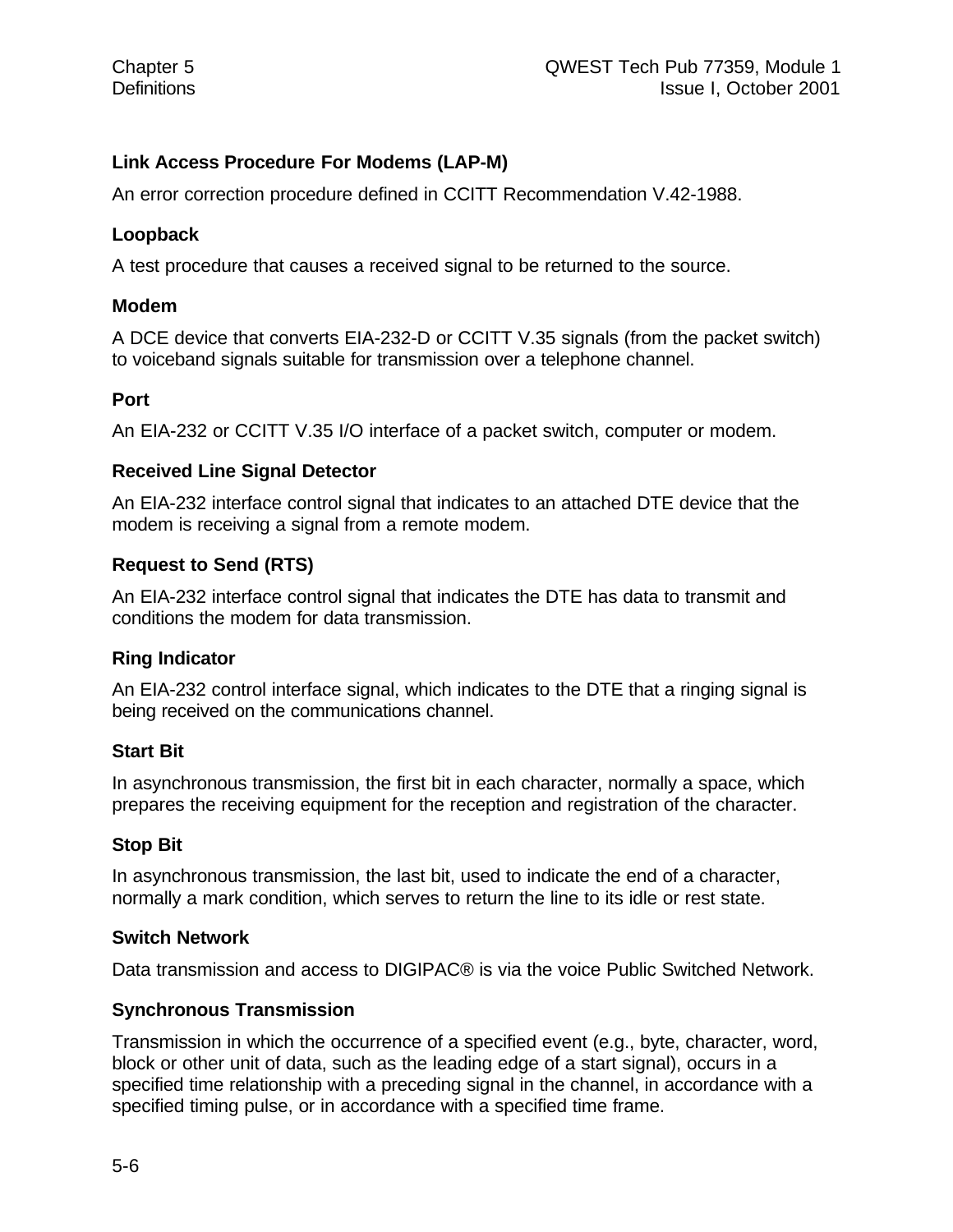# **CONTENTS**

# **Chapter and Section Page**

| 6. |      |                                                                  |  |
|----|------|------------------------------------------------------------------|--|
|    | 61   |                                                                  |  |
|    | 6.2  |                                                                  |  |
|    | 6.3  |                                                                  |  |
|    | 6.4  | Consultative Committee International Telephone And Telegraph 6-1 |  |
|    | 6.5  |                                                                  |  |
|    | 6.6  |                                                                  |  |
|    | 6.7  |                                                                  |  |
|    | 6.8  |                                                                  |  |
|    | 6.9  |                                                                  |  |
|    | 6.10 |                                                                  |  |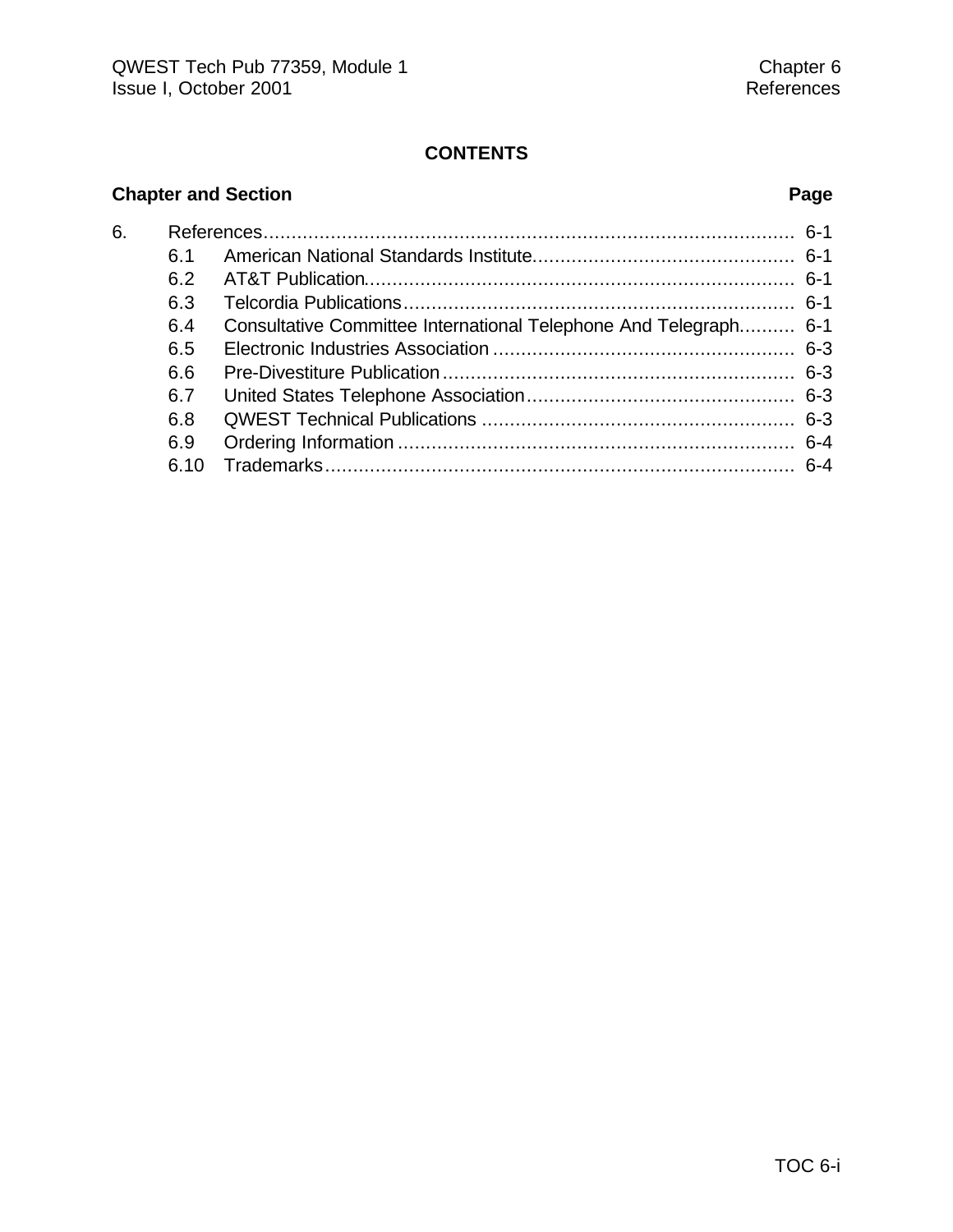#### **6. References**

#### **6.1 American National Standards Institute**

ANSI X3.4 Denotes the code character set to be used for the general interchange of information among information-processing systems, communications systems and associated equipment.

#### **6.2 AT&T Publication**

PUB 62310 *"Digital Data System Channel Interface Specification"*, September 1983.

#### **6.3 Telcordia Publications**

- TR-NPL-000011 Bellcore, *Asynchronous Terminal and Host Interface Reference,* Issue 1
- TR-TSY-000301 Bellcore, *Public Packet Switched Network Generic Requirements* , Issue 2
- TR-TSY-000448 Bellcore, *ISDN Routing and Digit Analysis* , Issue 1, Revision 1

#### **6.4 Consultative Committee International Telephone And Telegraph**

CCITT Recommendation V.3 International Alphabet No. 5

CCITT Recommendation V.22*bis* 2400 Bits per second duplex modem using the frequency division technique standardized for use on the general switched telephone network and on point-to-point 2-Wire leased telephone-type circuits.

- CCITT Recommendation V.24 Defines physical and electrical connection between data terminal equipment and data communications equipment.
- CCITT Recommendation V.26 2400 BPS modem standardized for use on 4-Wire leased telephone-type circuits.
- CCITT Recommendation V.27 4800 BPS with manual equalizer standardized for use on leased telephone-type circuits.
- CCITT Recommendation V.29 9600 BPS modem standardized for use on leased telephone-type circuits.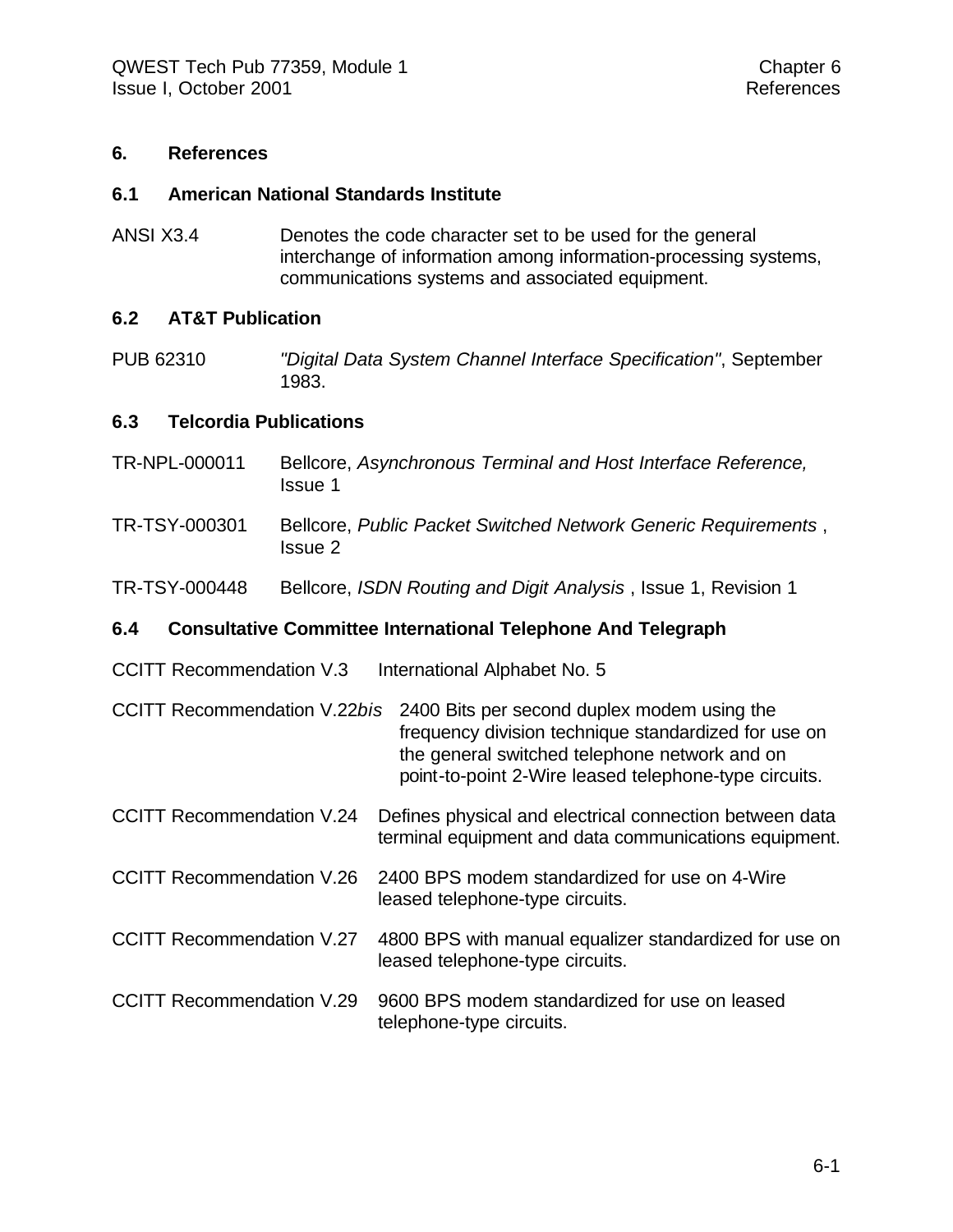| <b>CCITT Recommendation V.32</b>    | A family of 2-Wire duplex modems operating at data<br>signaling rates of up to 9600 bit/s for use on the general<br>switched telephone network and on leased telephone-<br>type circuits. |
|-------------------------------------|-------------------------------------------------------------------------------------------------------------------------------------------------------------------------------------------|
| <b>CCITT Recommendation V.32bis</b> | A family of 2-Wire duplex modems operating at data<br>signaling rates of up to 14400 bit/s for use on the<br>general switched telephone network and on leased<br>telephone-type circuits. |
| <b>CCITT Recommendation V.34</b>    | A family of 2-Wire duplex modems operating at data<br>signaling rates of up to 28800 bit/s for use on the<br>general switched telephone network and on leased<br>telephone-type circuits. |
| <b>CCITT Recommendation V.35</b>    | Modems for Synchronous Data Transmission using<br>60-108 Khz Group Band Circuits (Replaced by V.36)                                                                                       |
| <b>CCITT Recommendation V.36</b>    | Data Transmission at 48 Kilobits per second using<br>60-108 Khz Group Band Circuits                                                                                                       |
| <b>CCITT Recommendation V.42</b>    | Error-correction procedures for DCEs using<br>Asynchronous-Synchronous conversion.                                                                                                        |
| <b>CCITT Recommendation V.54</b>    | Loop back interface option associated with V.24.                                                                                                                                          |
| <b>CCITT Recommendation X.1</b>     | International user classes of service in Public Data<br>Networks.                                                                                                                         |
| <b>CCITT Recommendation X.2</b>     | International user services and facilities in Public Data<br>Networks.                                                                                                                    |
| <b>CCITT Recommendation X.3</b>     | Packet Assembly/Disassembly (PAD) facility in a Public<br>Data Network.                                                                                                                   |
| <b>CCITT Recommendation X.4</b>     | General Structure of Signals of International Alphabet.<br>5 Code for data transmission over Public Data Networks.                                                                        |
| <b>CCITT Recommendation X.21</b>    | Use on Public Data Networks of DTEs which are<br>designed for interfacing to synchronous CCITT series V.<br>recommendation modems.                                                        |
| <b>CCITT Recommendation X.25</b>    | Interface between DTE and DCE for terminals operating<br>in the packet mode on Public Data Networks.                                                                                      |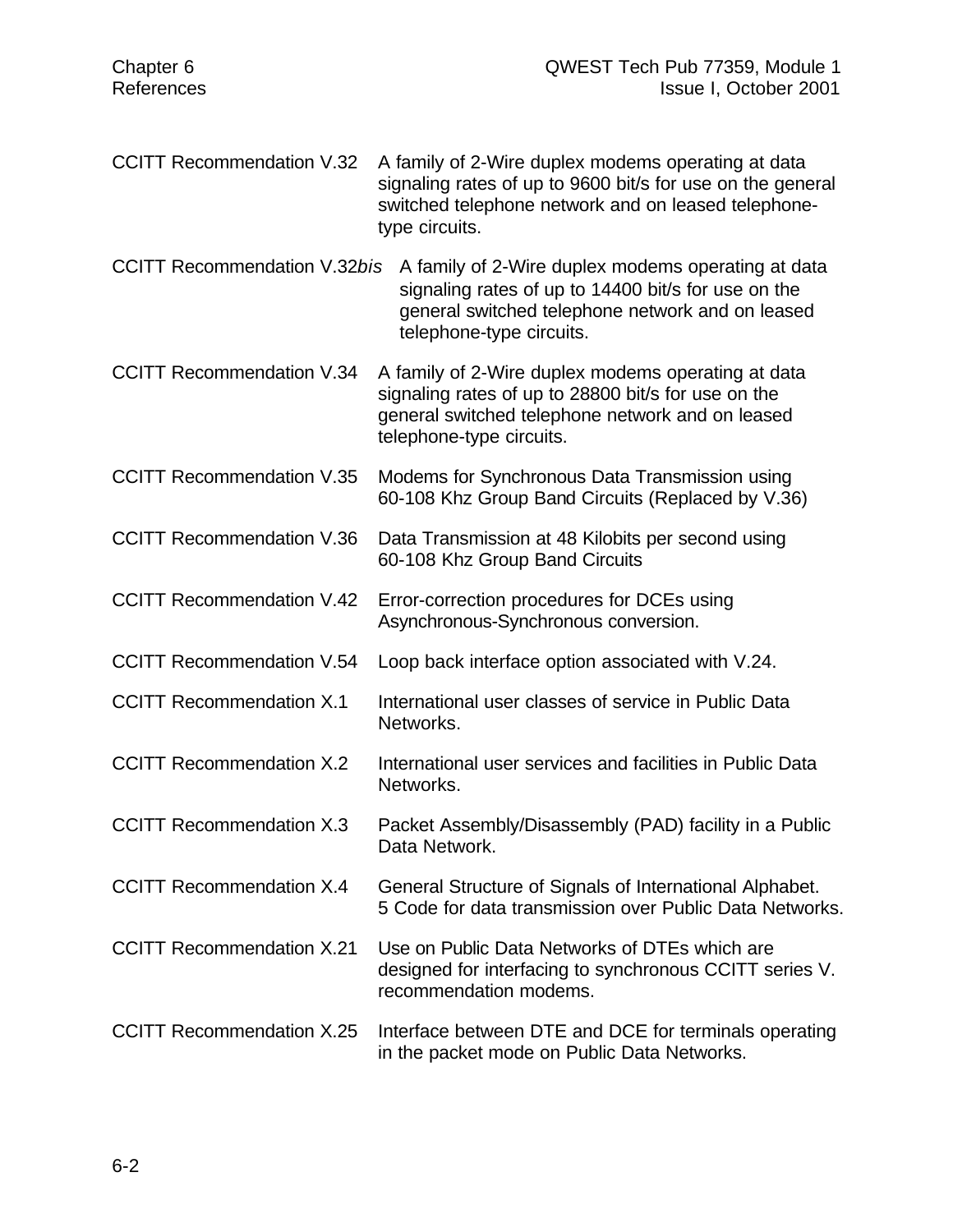CCITT Recommendation X.28 DTE/DEC Interface for start-stop mode data terminal equipment accessing the PAD facility in a Public Data Network situated in the same country.

CCITT Recommendation X.29 Procedures for the exchange of control information and user data between a PAD facility and a packet mode DTE or another PAD.

CCITT Recommendation X.32 Interface between data terminal equipment and data circuit terminating equipment for terminals operating in the Packet mode and accessing a packet switch Public Data Network through a public switched telephone network or an Integrated Services Digital Network or a circuit switch Public Data Network.

CCITT Recommendation X.75 Terminal and transit call control procedures and data transfer system on international circuits between packet switched data networks.

CCITT Recommendation X.87 Principles and procedures for realization of international facilities and network utilities in Public Data Networks.

- CCITT Recommendation X.92 Hypothetical reference connections for public synchronous data networks.
- CCITT Recommendation X.96 Call progress signals in Public Data Networks

CCITT Recommendation X.110 Routing principles for international public data services through Switched Public Data Networks of the same type.

CCITT Recommendation X.121 International numbering plan for Public Data Networks.

#### **6.5 Electronic Industries Association**

EIA RS-232-C Defines physical and electrical connection between data terminal equipment and data communications equipment.

# **6.6 Pre-Divestiture Publication**

PUB 41021 *"Digital Data System - Channel Interface Specifications"*, March 1973 and Addendum, October 1981

#### **6.7 United States Telephone Association**

USTA document TA20 *Compatibility Criteria for Data Set 212A,* September 1977